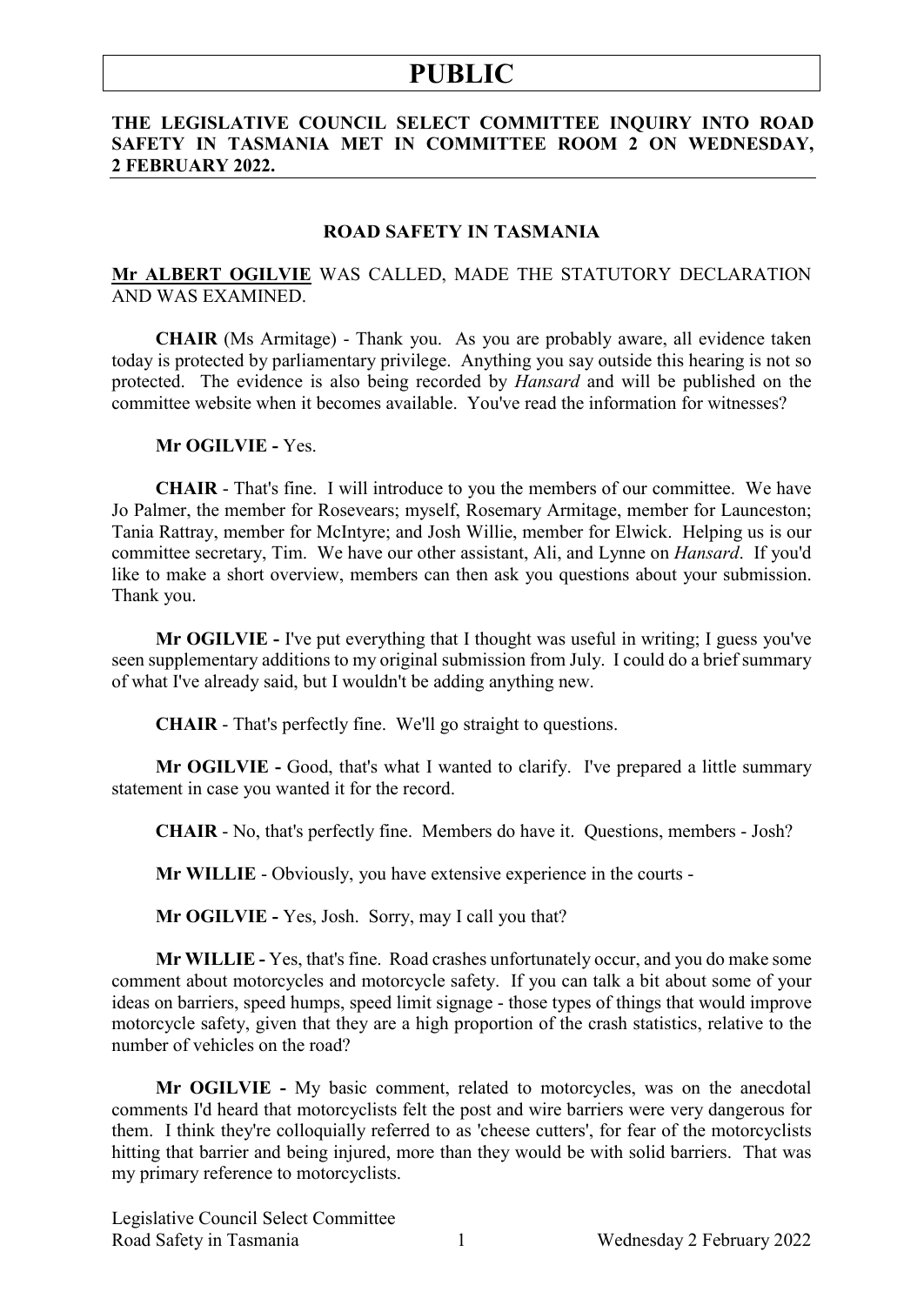I've since, in general reading - and I defer to your expertise, with all the input you would have had from many people - and I may not be correct on this, but I believe motorcyclists represent about a third of fatalities, or a third of crashes. In other words, motorcyclists are a special case. But I haven't made any particular study of that beyond the fact that I did discuss this with the gentleman who ran the defensive driving course that I'd done. He referred me to the website that I've now put in there, that the wire rope barriers are not necessarily a bad thing. In fact, they absorb more energy and cause less damage. So I don't think I'm being terribly helpful beyond drawing attention to the question of the wire rope barriers.

**Mr WILLIE -** Have you had many cases involving the wire rope barriers and motorcyclists?

**Mr OGILVIE -** Not one. I retired in 2001, and I suspect they started to come in after that. I did quite a few motorcycle accident cases, which were very sad, but they involved people running off the road, or hitting cars, or hitting poles - not barriers. So, I'd like to help further but I don't think I can take it any further than that.

**Mr WILLIE -** I'm just interested in your thoughts because that's one of the areas that we're not seeing a lot of improvement in - serious motorcycle crashes.

**Mr OGILVIE -** Obviously, you'll investigate closely the question of barriers, and solid or wire ropes. I rode motorcycles myself for seven or eight years through my uni years and managed to survive.

**CHAIR** - You were very lucky.

**Ms RATTRAY** - Unscathed, Mr Ogilvie.

**CHAIR** - Tania, you had a question?

**Ms RATTRAY** - Thank you. I'm interested in your suggestion about a special traffic court. Obviously, there's a significant backlog of cases that come to the courts. I'm wondering how you see that working, and what backlash from the community there might be - that a traffic offence gets a priority over something that the community might feel is even more important and that takes a long time to come to court.

I also acknowledge that getting some of those 'lesser' matters through the court system would be useful as well. Do you see any backlash from the community around that?

**Mr OGILVIE -** I think it's a valid point. You could say why should we discriminate in favour of road traffic cases but to my mind the tragedy of deaths and injuries on the roads is so great that it warrants special attention. We do have a special children's' court. I'm not sure if we have any other special courts.

**Ms RATTRAY** - I try not to go there too often if I can help it.

**Mr OGILVIE -** We've got the coroners courts, but my thought - and this is a general comment, as again I'm sure you're far more across all this than I am - is that the Tasmanian and Australian performance on road crashes is not overly impressive. On the world scene we're middling, we're not near the top of the list, and even a country like the United Kingdom is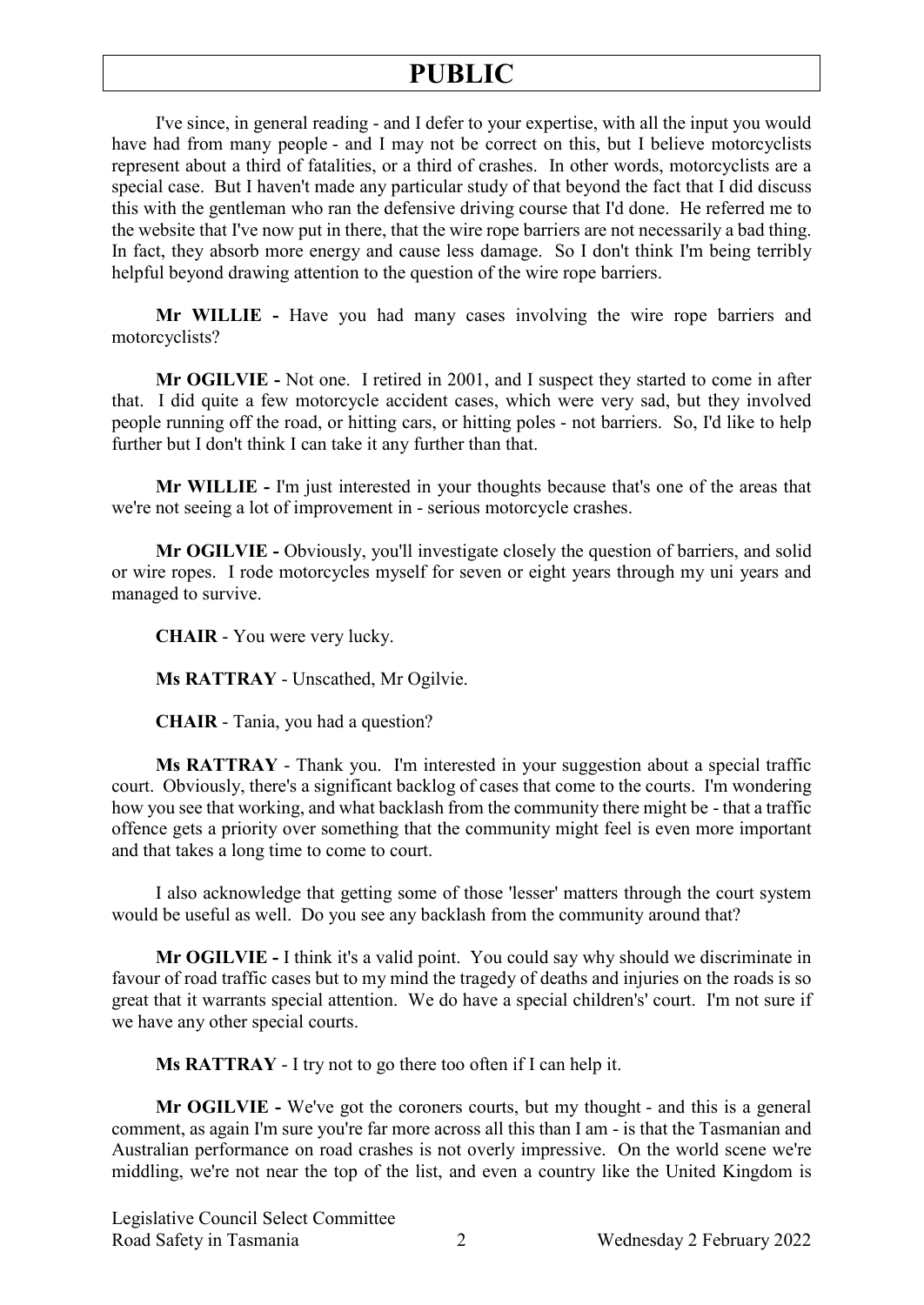ahead of us in results. So, to my mind it needs special attention. The deaths on the roads are terrible: 30-plus a year, 2000-odd in Australia per annum. I would have thought the benefit would outweigh any public reaction.

In fact, I personally wouldn't think people would object to that. They wouldn't see it as causing them a disadvantage. It might depend on the manpower. It would depend on whether sufficient magisterial manpower is provided - of man or woman - but to my mind the benefit of getting offenders in and dealt with promptly would be very likely to produce better results and, with a specialist magistrate, his or her oversight and sentencing skills would improve. That's my belief.

**Ms RATTRAY -** Very valid. I'll just take you to the comment you've made, that after years of effective road safety measures, it appears that the number of journeys involving road traffic crashes in Tasmania is a very small percentage of the number of crash-free journeys. Could you talk us through that a little more?

**Mr OGILVIE** - I didn't take out statistics, but we all get in our cars and drive every day without a problem. It is a very small percentage that have accidents. That is really what I was driving at there.

Hundreds of thousands of kilometres are driven without a hitch by the majority of people every single day.

**CHAIR** - On autopilot really, aren't they? A lot of people are just going to work almost on auto pilot.

**Mr OGILVIE** - Absolutely. Which is one of the things I'm opposing with my other suggestion.

**CHAIR** - Yes. I noted that.

**Mr OGILVIE** - I wouldn't be surprised if it is 2 or 3 per cent of all journeys. How many crashes a day out of how many journeys? It would be minute.

That is what we are trying to sort out.

**Ms RATTRAY** - I was interested in your speed hump suggestion as well, around intersections. I drove to a friend's home last night, as I was here pretty much solo, and I was invited for dinner. When I went to their home in Sandy Bay, just going up a normal street...

**CHAIR** - Lipscome Avenue. You would be familiar with it.

**Ms RATTRAY** - There are speed humps every 15 or 20 metres. I wasn't going quickly because I don't know the area, but I thought that was very useful because you do slow down at speed humps. Otherwise your car tends to guts it a bit, even if it is not something high.

I thought you have put forward a really useful suggestion.

**Mr OGILVIE** - I had occasion to visit Queenborough Rise every day for quite a long period. There are two speed humps in Nelson Road just outside Hutchins School.

Legislative Council Select Committee Road Safety in Tasmania 3 8 Wednesday 2 February 2022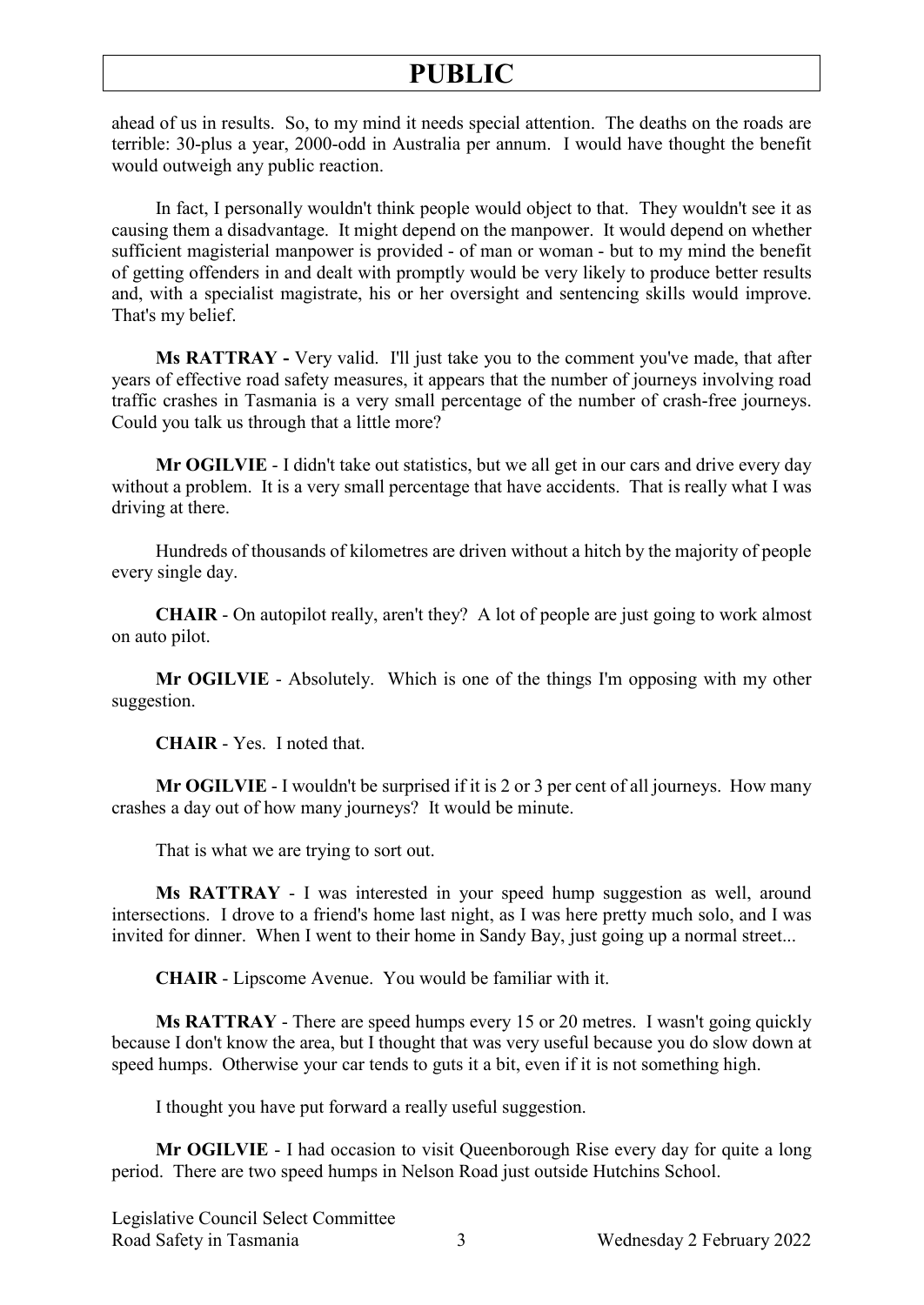I became very familiar with how carefully you drove through it.

**Ms RATTRAY** - Your speed reduces quite considerably.

**Mr OGILVIE** - Otherwise it is a terrible bang. Of course, my point is it seems a little draconian but it's an uncontrolled intersection. To do that at every intersection, it would be incremental and it seems a bit of overdoing it, but it would absolutely bring everyone down to a safe speed.

The amount of the hump could be regulated. They can be large or lesser.

**Mr WILLIE** - They use plateaus in some mainland jurisdictions around intersections. You go up onto a plateau and that has some impact on the speed.

**Ms RATTRAY** - Using that last night and thinking about your submission I thought, this really does work.

**CHAIR** - There are a lot of speed humps in Lipscome Avenue. Not just one or two.

**Ms RATTRAY** - It is probably not practical to do it in every area, but certainly high traffic volume areas, and those intersections.

**Mr OGILVIE** - You would look at black spots.

**CHAIR** - It stops that rat run, doesn't it?

**Ms RATTRAY** - Thank you.

**Ms PALMER** - I was interested in the comments you made that there are bad drivers who do not heed the road safety message. You went on to talk about, in your opinion, you feel we have reached a stalemate in the huge amount of marketing and money that is spent trying to emotionally engage people to be responsible on our roads.

You would have dealt with such an array of different characters in your office.

**Mr OGILVIE** - Certainly. That is good.

**Ms PALMER** - I am just wondering, because that does tend to be something that is asked a lot. 'We need more on TV; we need more advertising; we need more examples that emotionally tug at people'.

Do you feel we have reached a point where that is not working? Is that what you are saying.

**Mr OGILVIE** - It is sort of what I am saying, if I may call you Jo. I am happy to be Albert.

Did anyone happen to see today's paper report on the lady? How do you stop that? All the rules in the world. Someone caught up in drugs. She is not reading the road traffic rules,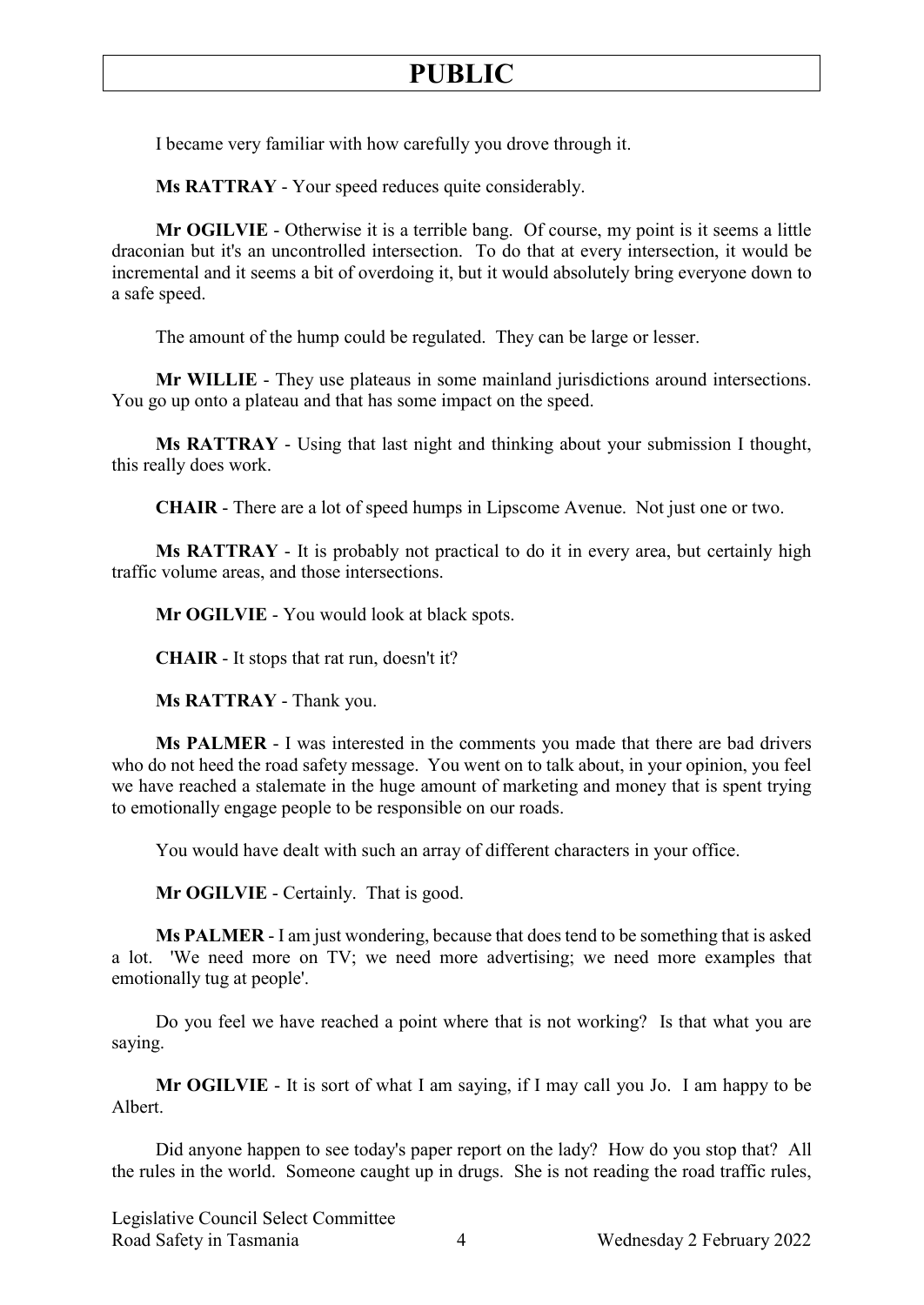and she is not thinking about speed humps, or anything. I am full of sympathy for the whole situation. That is what, and I think the quote I have put in there from the Road Safety Strategy people: 'Human beings are imperfect'.

You will get the impulsive, recalcitrant person. I'm not saying we should stop doing what we are doing, but some will slip through the net. That's my belief.

**Ms PALMER -** What do we do for those people?

**Mr OGILVIE** - We've got to try to make the roads error-proof or crash tolerant. How could you stop it? How can you stop someone who is addicted to drugs and gets in a car and drives? I've got no idea how anyone could ever stop that.

**CHAIR** - No, you've got to get back to the cause of the drugs, don't you, because you're not going to stop the driving.

**Mr OGILVIE** - Or just a foolish young or old person. I actually looked up the word 'recalcitrant' last night just for fun - stubborn resistance to authority. I'm saying there are two categories. There are the recalcitrant people who are misbehaving and there's just the person who blinks at the wrong time or gets distracted and has an accident through human frailty. I don't see how you'll ever eliminate them. Everything we've done to date is excellent. Keep doing it and improve it but add on. It's the whole drift from the Scandinavian countries and ours too who are trying to prevent injuries occurring once that happens.

Forty years ago I read a book by Ralph Nader called *Unsafe at Any Speed*. I don't know if anyone's ever heard of it?

**CHAIR** - No.

**Mr OGILVIE** - You've heard of Ralph Nader? No. He was a great activist in the US.

**Mr WILLIE** - He was a presidential candidate at one stage, wasn't he?

**Ms RATTRAY** - Well done, Josh. Go to the top of the class.

**Mr WILLIE** - I studied political science.

**Mr OGILVIE** - That was a bit of an odd foray on his part. He was very good on this road safety business. He wrote about a certain car - I've forgotten the name of it now but it was a make of car that was causing untold numbers of crashes in the US. He campaigned about it then. He said that if a crash occurs with a car hitting something, it's the second collision that causes the injury. That is to say, when the body hits some part of the car. The first crash is the car hitting a pole. The second crash is the head hitting a windscreen. He got onto the concept of packaging the human being within the car so that even if the car had a crash the human being has airbags and seat belts and racing cars have helmets and so on. That's the same concept. That's good and that's to be encouraged. That's in my submission as well.

I am trying to answer your questions. Keep the punitive rules, improve the in-car safety, which is happening, and work on making roads error-tolerant.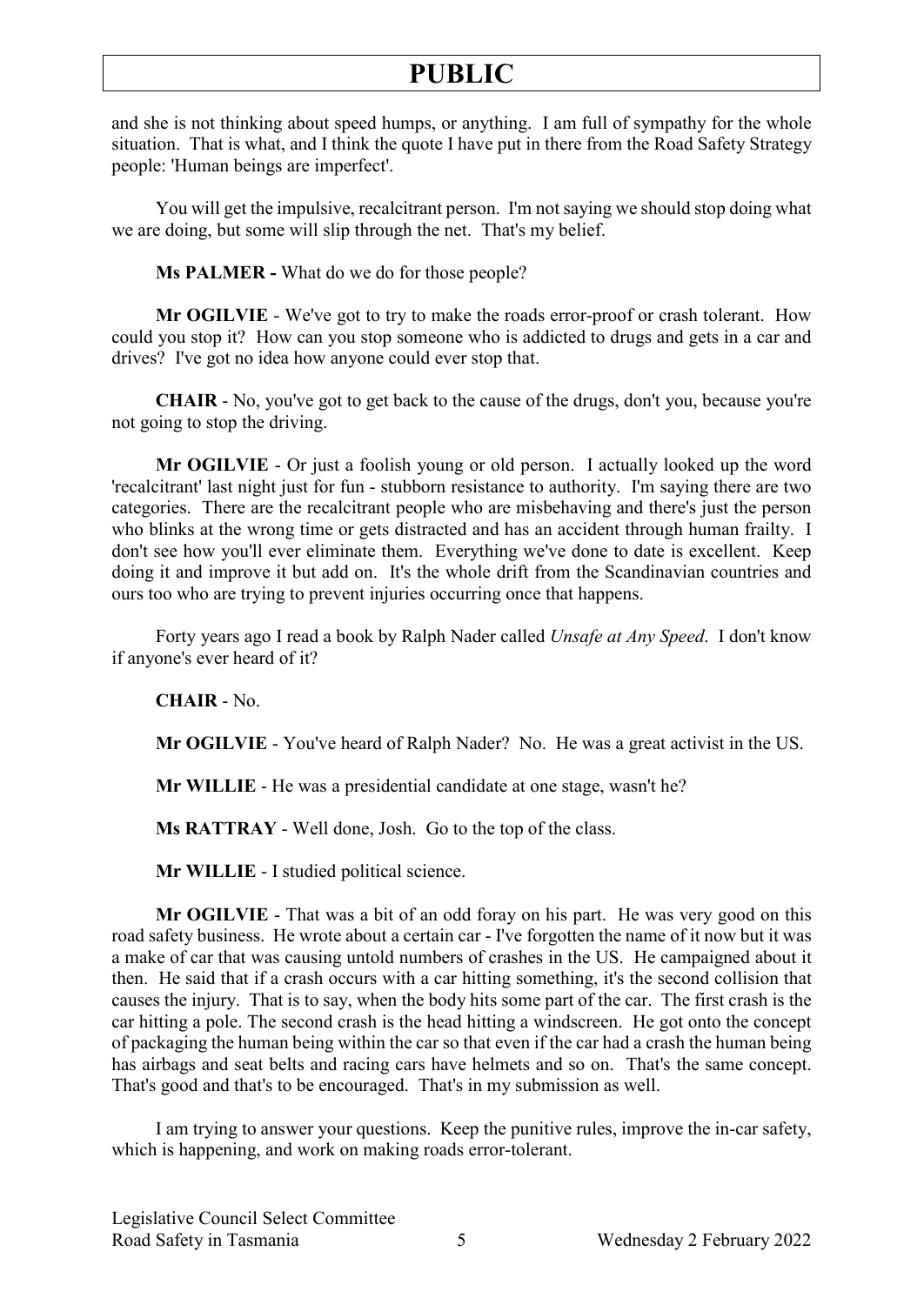**Ms PALMER** - Slightly off that topic but in your many years with the law, does punishment work? There's that extreme example you spoke about, the woman in Launceston who is being dealt with at the moment. It's been splashed across our papers but it's not an isolated thing.

**Mr OGILVIE** - No.

**Ms PALMER** - Are we severe enough? Are we too harsh? Are we going about it the wrong way?

**Mr OGILVIE** - I certainly had many repeat offenders as clients. Many. I don't know whether harsh penalties work but they'll even drive while suspended.

**Ms PALMER** - Yes.

**Mr WILLIE** - Do the courts use diversionary programs where they send them off to a defensive driving course? They don't use those sorts of things?

**Mr OGILVIE** - No. Never heard of that in my life.

**Mr WILLIE** - Is there a role for the courts if there's recidivism that's evident?

**Mr OGILVIE** - A specialist traffic court might well go into that line. That's a novel suggestion. Yes, wouldn't that be good. They talk about rehabilitation for drug offenders. Send bad drivers to a defensive driving course.

**Mr WILLIE** - Or restorative justice, where they go and see the impact of their behaviour and maybe talk to frontline workers who pick up the pieces.

**Mr OGILVIE** - As a general comment, I'm very impressed that you're doing this committee. This is really important to fix and improve.

**Ms RATTRAY** - Well, anything that we can do to add to the safety of motorists and those who use our roads.

**Mr OGILVIE** - I don't think I have come up with anything novel. It's all there, all the Scandinavian stuff and the Monash University stuff. I guess you've crossed all of that. I think we could push it a bit further in Tasmania. That is my concept.

**Ms RATTRAY** - I think we're going to have trouble doing the side rumble strips on all roads, given that some of my roads are not even of standard width, Mr Ogilvie. I'm working on that.

**Mr OGILVIE -** You do see occasional roads with a strip of paint along the side of them. Once again, it will be purely incremental. Every little bit helps.

**CHAIR -** They actually can put the rumble strips as it's redone.

**Mr OGILVIE -** Yes, here and there where appropriate.

Legislative Council Select Committee Road Safety in Tasmania  $\overline{6}$  Wednesday 2 February 2022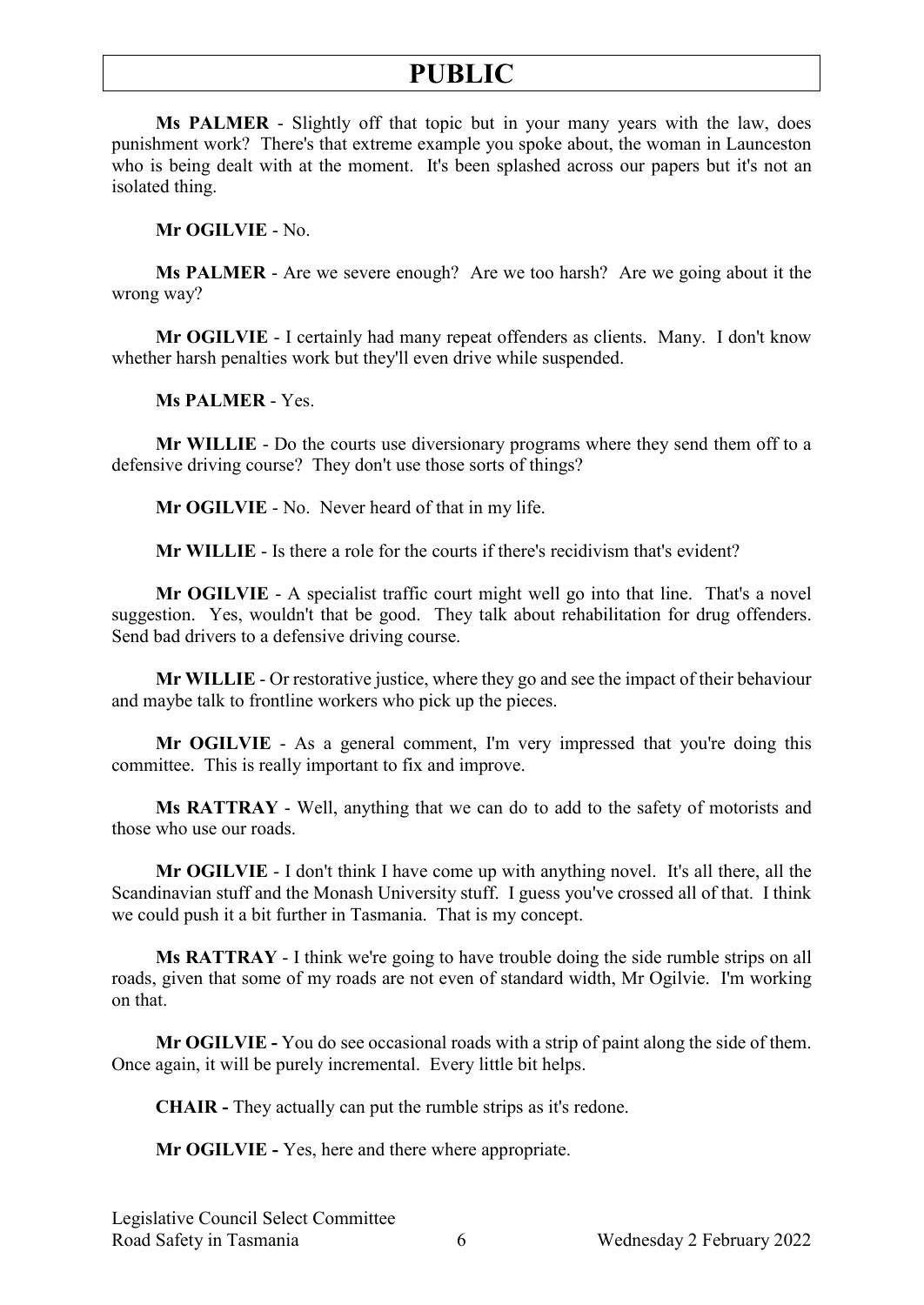**CHAIR -** Just a question with regard to the speed limit signage. I agree with you totally because I have a modern car, but sometimes it gets the speed wrong. The little message on the front tells you that the speed limit is a certain thing, and you know it's not that speed because the speed sign says 110 kilometres per hour, but the car still says it's 80 kilometres per hour. Often you question what the speed is. I have heard that in some areas, other states and overseas, the speed limit is painted every now and then on the road. Do you think that would be of assistance? What are your thoughts?

**Mr OGILVIE** - I do but I talked to my defensive driving instructor about that a considerable time ago and he said the drawback is that it is expensive and it wears out. It would help.

**CHAIR -** Right. It is a difficulty knowing the speed, particularly when you are going between highway and some towns and other areas, and road works.

**Mr OGILVIE** - I try to be strict on speed limits for all the reasons in the world. Driving down to Kettering, I would be sometimes wondering is it 80 or 60, or what it is?

**CHAIR -** If you missed the sign and you are waiting for the next one.

**Mr OGILVIE** - I do not have the car with that feature. If you knew there was going to be one every kilometre or every five kilometres, or somewhere, you would know. Sometimes you can drive for a long distance wondering. So I am sitting at 80 kilometres per hour, there are cars behind me.

**CHAIR -** Getting very annoyed

**Mr OGILVIE** - It is 100 kilometres per hour, I had not realised. I missed it. So, more signs more often, within budgetary constraints.

**CHAIR -** Yes.

**Ms RATTRAY** - Thank you very much for your suggestions. We get a lot of submissions with a lot of concerns, but not always suggestions about how we might resolve that. Regarding breath-testing machines, some establishments have them, but I thought it was a really useful suggestion that we could look at to make it mandatory for all venues that serve alcohol to have breath-testing machines.

**Mr OGILVIE** - I came up with that idea and then my defensive driving instructor said that a number of establishments have them. I have never seen one in Tasmania. I do not know if anyone else has?

**Ms PALMER** - Yes, there are a few. Not a lot.

**CHAIR -** They function sometimes, I know at Festivale and other areas. They are not overly accurate. I think they have to be calibrated quite regularly to make sure they are okay. That could be a problem if they have not been calibrated and someone gets tested, then there can be a dispute between the business and the police, which could be quite difficult.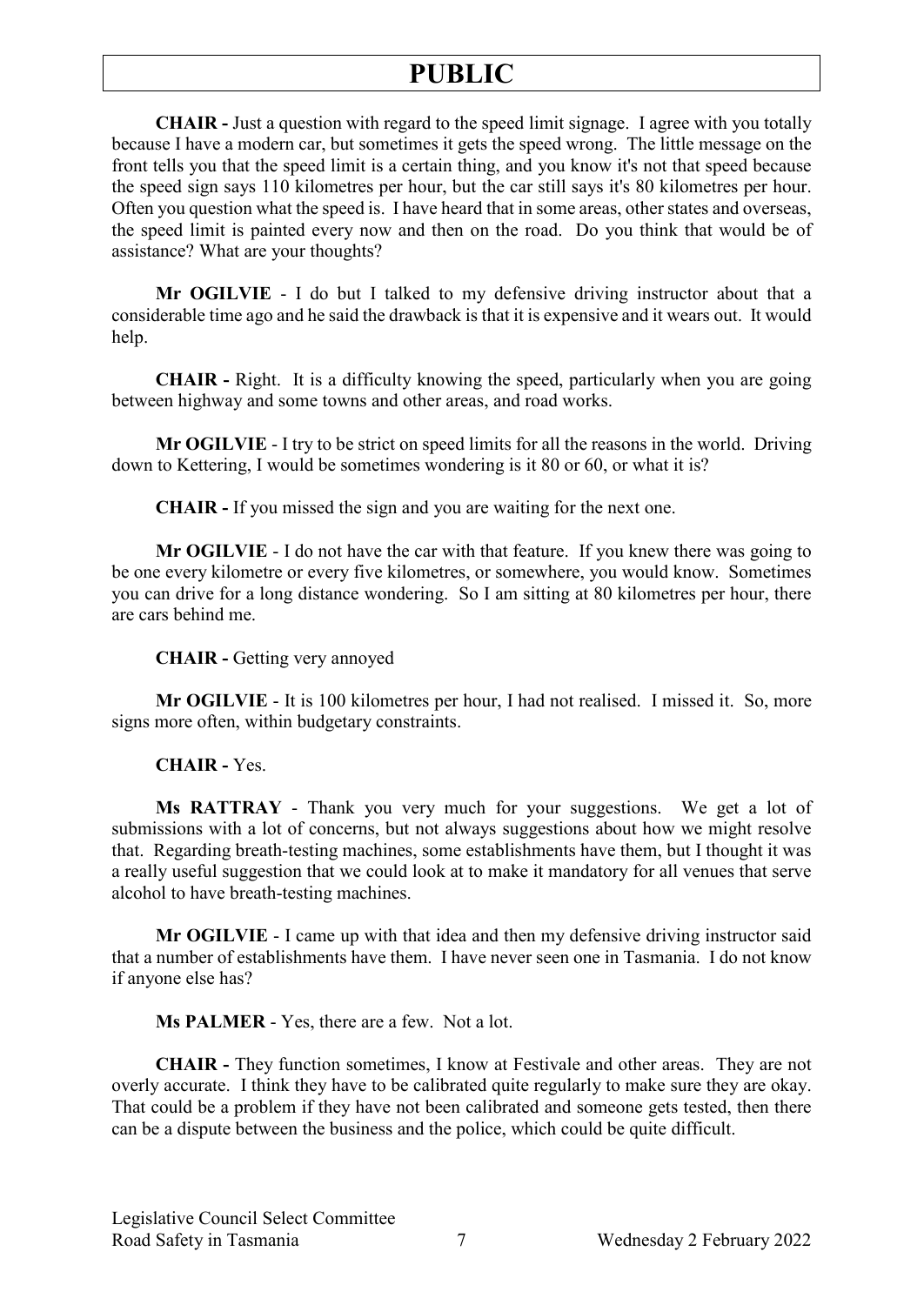**Mr OGILVIE** - The Monash reference I gave said the coin-operated machines, which is different from what I said, had had a beneficial effect. That was encouraging. I had a personal breathalyser. I still have it. I don't ever use it now because I religiously take taxis when I am having a drink.

**CHAIR -** I think my children had one of those at one stage.

**Mr OGILVIE** - I often found when I checked it I was higher than what I thought I was. Very salutary to have that test.

**Ms RATTRAY** - I thought that was very useful. Obviously there would be a cost to venue owners, so possibly there would be some pushback. With any safety measure there always has to be a cost. It is up to the community to wear that cost.

**Mr OGILVIE** - My point is everyone's guessing. They've had few drinks and feel they're right.

**Ms RATTRAY** - A lot of that depends on your weight and whether you've eaten. There are a lot of factors.

**Mr OGILVIE -** I often go out with friends and I have come by taxi and they are driving and I say, 'Actually, you are taking a risk!' - but we don't know. I say, 'Are you all right to drive?' 'Oh yeah, I'm pretty right'. It is just straight guesswork.

This would give you an option of finding out before you have hit the road. I have often said, when you have an accident with drink driving about five bad things happens. You can lose your licence; you can damage your car; you can invalidate your insurance policy; you can injure someone else and I do not know if there is a fifth thing.

**Mr WILLIE** - You can lose your job.

**CHAIR** - You can lose your life.

**Mr OGILVIE -** Well, injure somebody. It is a horrendous set of risks to drive when you have been drinking - financial, physical, personal.

**CHAIR** - Thank you very much for your submission, but also for the extra that you have provided because you have actually given us the answers as well. It was useful to not only have the original submission but then to have the additional information. Would you like to make some comments while we have a few minutes left?

**Mr OGILVIE -** I had the privilege of doing a year of scholarship study in America and I did my Masters over there. I discovered a thing called the Brandeis Brief which was from one of the judges of the State Supreme Court. He had developed this concept, that he put everything in writing beforehand. The briefs used to get in and orate, attorneys would get up and speak. That is now done everywhere. The High Court won't look at anything here unless the submission is in writing. You get into the High Court and it is 'what is your best point?'. They are not interested in a lot of talk. That long history is what drove this. It is the same all through the Supreme Court. It is the same in every court in Australia now; everything is done in writing beforehand. That's what drove that and it seems to have worked.

Legislative Council Select Committee Road Safety in Tasmania 8 8 Wednesday 2 February 2022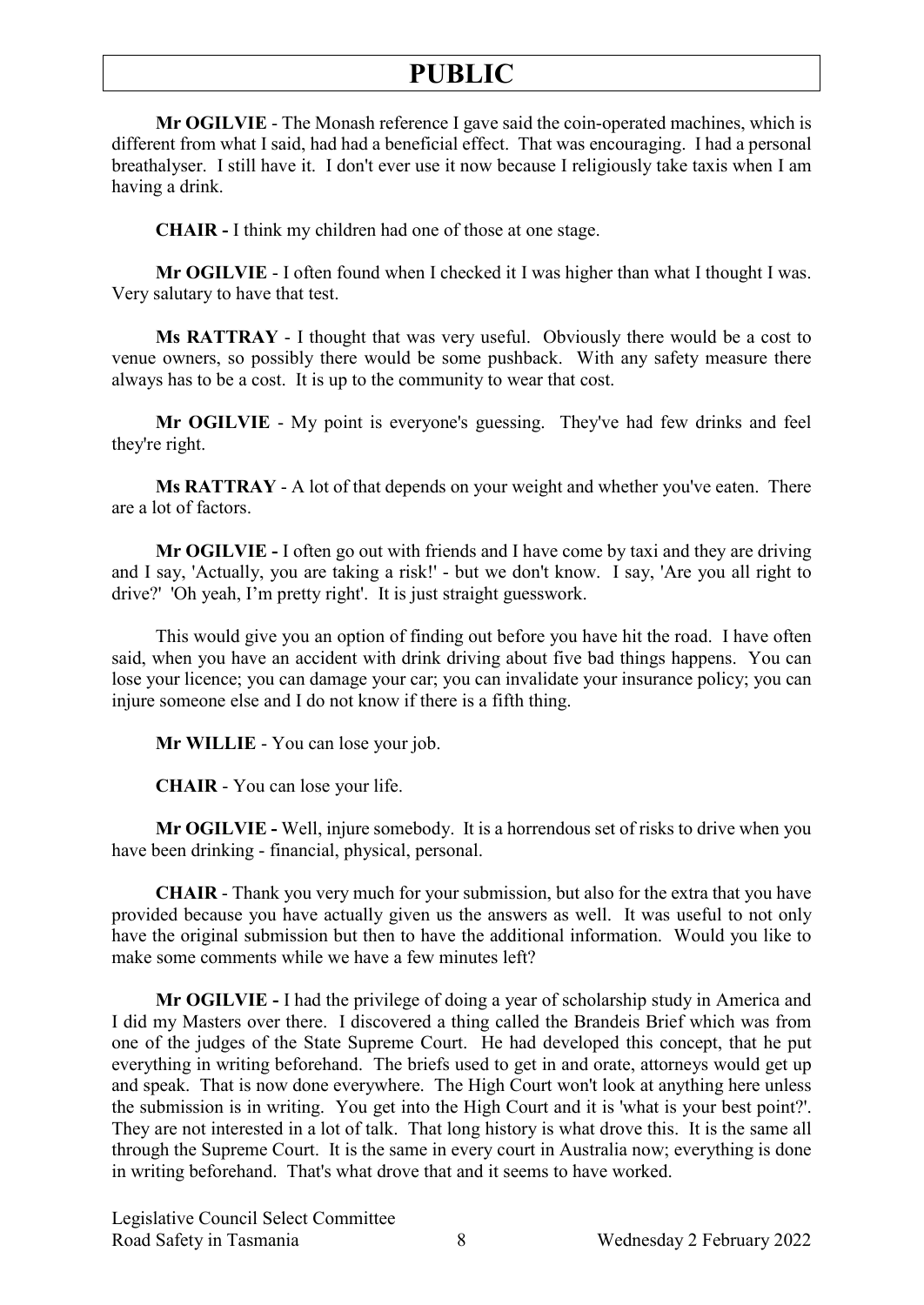Two little additions. On the idea of the defensive driving, and this is just a possibility the whole idea, as I said in my submission, is that we have worked on people caught and punished. It is very easy to drive on autopilot; it is easy for me to slip back into it. Most people haven't been anywhere near a defensive driving course. I wonder if the road safety campaign could include once a week in the paper, 'Tassie's driving tips', such as 'Remember to stay three seconds behind the car ahead of you'. There are 20 or 30 little tips and people think, 'Oh! that's not a bad idea'. It is a small thing.

**CHAIR** - A reminder.

**Mr OGILVIE -** No-one has heard of a lot of these. When you stop at the set of traffic lights, stop sufficiently far back you can see the wheels of the car ahead of you; it just gives you bang room. All sorts of little practical tips.

**CHAIR** - It is a long time since we did our driver licences. Do you think that every so many years there should be a little refresher with your driver licence? Or do you think there should be a reduction in the cost, or some benefit from the Road Safety Advisory Council or others if people do? Some sort of discount?

**Mr OGILVIE -** I would want to see some research on that. It would be easy to say yes.

**CHAIR** - To try to encourage people to do them. Cost might be a factor for a lot of people, in doing a defensive driving course.

**Mr OGILVIE -** That would be wonderful if you could do that.

**CHAIR** - I am sure a lot of money goes into the Road Safety Advisory Council. Perhaps with some of those areas that we put a lot of money into, there could be other ways of reducing the road toll.

**Mr OGILVIE -** That covers all that you have asked me about and I have dealt with, but you haven't raised the magic question of scooters. I had a look at your terms of reference obviously and you are talking about road safety. I have had a look at the rules and they certainly authorise their use on roads. You might have an angle in there and you might not want to touch it, I understand that. I'm not going to have a shoot from the hip comment about it beyond saying - and I'll give you this -

**CHAIR** - If you'd like to table it, yes, that's fine.

**Mr OGILVIE** - The Victoria Walks website - four or five pages - a very good analysis of the issues of pedestrians and footpaths. You get that into the question - that's all in our regulations - about foot-powered scooters, bicycles, skateboards, mobility devices and all the interplay between that.

**CHAIR** - Wheeled vehicles, basically.

**Mr OGILVIE** - Yes. That would be a thing you'd need to look into. I'm not going to offer any comment about the scooters either way in this contentious period, but I'll table that,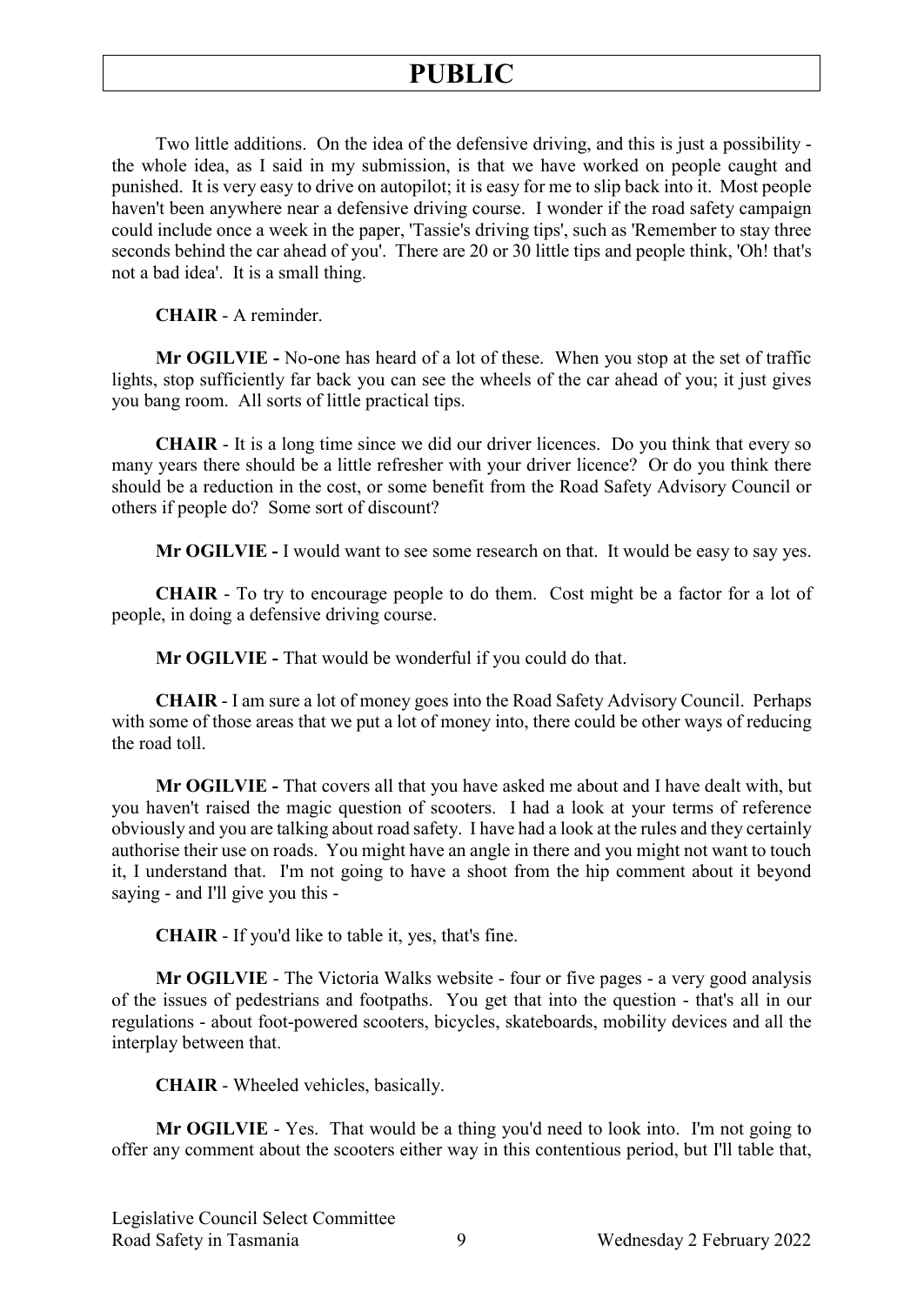which gives you the website. There'd be a lot more to look into. That's just one set of opinions, but it dealt with it very interestingly and they came to a fairly interesting conclusion.

I believe I'm meant to formally table my submissions?

**Ms RATTRAY** - No, that's already been taken care of.

**CHAIR** - What about the additional -

**Mr OGILVIE** - The annotated version?

**CHAIR** - Yes, the additional one. That's great. Thank you very much.

Thank you very much for coming along.

**Mr OGILVIE** - It's lovely to see you doing this. It's very impressive. It's dear to my heart.

As you heard from my submission, I was hands-on in people's homes - quadriplegics, paraplegics, the families dealing with them, on both sides of the case. Sometimes the insurer. They were always sympathetic.

One little thing I will add just for interest - the Motor Accidents Insurance Board was always very impartial and good dealing with injured people. They took a move during my period of practice to take out all the severely injured people from the fault tort law contested case and take care of them under scheduled benefits. They asked me to draft all the legislation for them for that, which I did. It's now section 27A in the Motor Accidents Act. Taking care of those badly injured people meant I then saw a lot of them as well. It's just terrible. Some of them in their wheelchairs are up and about and in the paper. Some of them, as quadriplegics, ended up somehow coming to terms with it, somehow ended up okay in their heads.

One, I used to visit him in his home out in the Moonah direction. The dog was on the bed, the girlfriend was visiting and he could only move his head.

**CHAIR** - It's very sad.

We really appreciate your time this morning so thank you very much and they will table the documents.

**Mr OGILVIE** - I am impressed with everybody. Thank you for inviting me. Good luck and good deliberations. Thank you all.

### **THE WITNESS WITHDREW.**

### **MR SIMON LINCOLN** WAS CALLED, MADE THE STATUTORY DECLARATION AND WAS EXAMINED.

### **CHAIR** - Take a seat.

Legislative Council Select Committee Road Safety in Tasmania 10 Wednesday 2 February 2022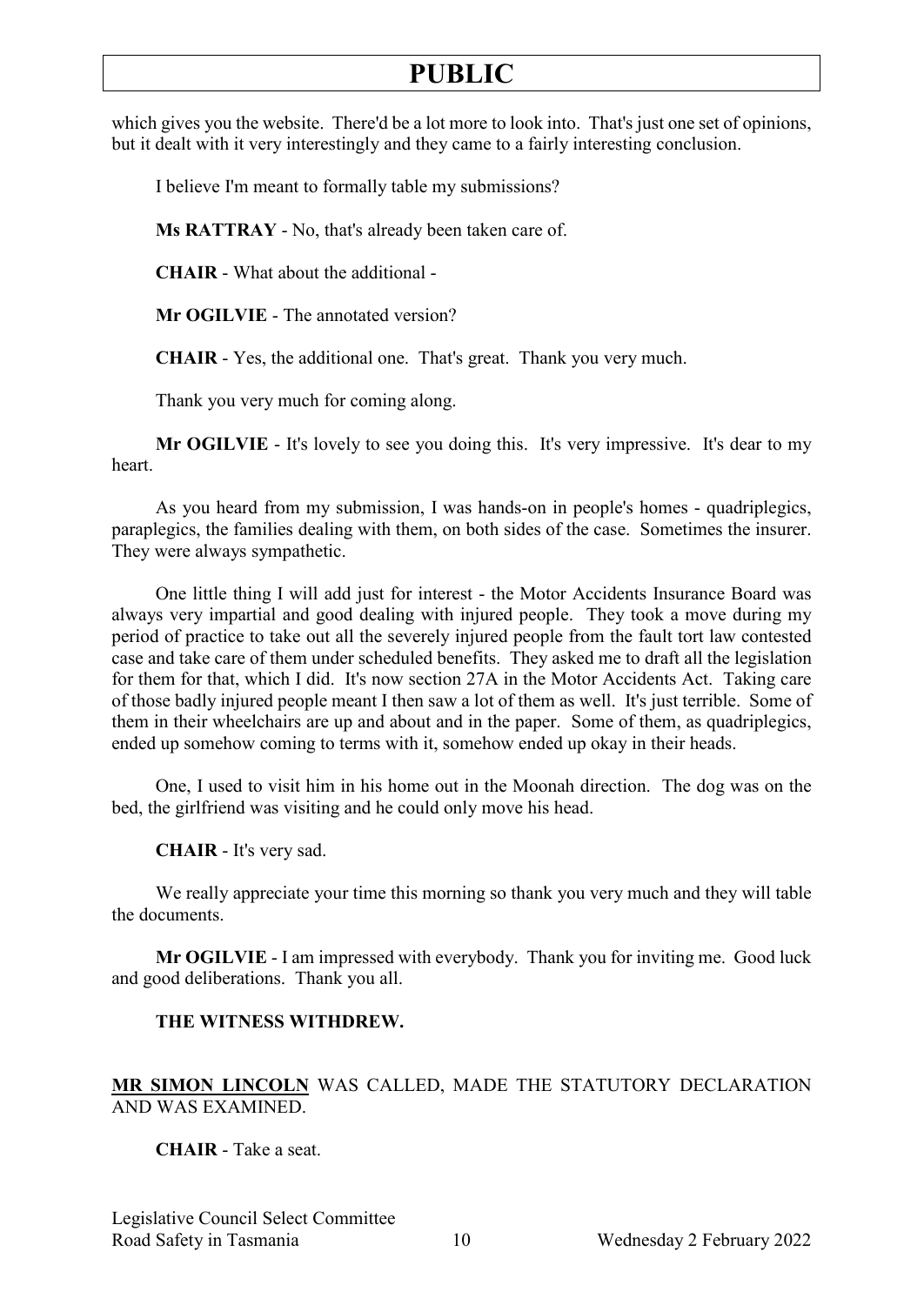**Mr LINCOLN** - Can I take my mask off?

**CHAIR** - Yes, we've decided that for *Hansard* to be able to hear us clearly and also, we are all very well-spaced here. If you would like a glass of water, please feel free to grab that.

We are taking sworn evidence and we will ask you to make the statutory declaration on the sheet in front of you. All the evidence here at the hearing is protected by parliamentary privilege; however, anything you should say outside the hearing is not. You've read the information for witnesses?

**Mr LINCOLN** - Yes.

**CHAIR** - That's fine. The evidence you're giving is also recorded on *Hansard* and it will be available on the committee website once it becomes available.

If you would like to make a short submission and then we'll ask some questions. Before we do that I'll introduce you to the committee. We have Jo Palmer, member for Rosevears; Rosemary Armitage, member for Launceston; Tania Rattray, member for McIntyre; Josh Willie, member for Elwick. Our committee secretary is Tim; and we have Ali up here helping us as well and we have Lynne on *Hansard*.

We do have your submission. If you would like to give a short overview, then people can ask you some questions - normal procedure.

**Mr LINCOLN -** I will try to make it brief. I thank the committee for the invitation to be here today. My role is a school crossing patrol officer, or crossing guard. I have been employed with the Department of State Growth for eight years. I appear here as an individual, my submission is as an individual, and in no way do I represent the department in any way, so my views are my views.

When I was reading over my statement, I would like to say the role is really rewarding. I am 51, and it is probably the best job I have ever held, not the best-paying job, but the best job. A lovely relationship with the children, parents and the school. It is just a really good job, actually seeing in real time that you are affecting people's lives and keeping people safe. It is not just some vague thing, it is an actual thing, and that in itself is a lovely thing to do.

The function of the job itself is in two parts. It is to supervise the children and the carers, number one; and number two is to stop the traffic when required. That is the crux of the role, and that is all I have for my overview.

**Mr WILLIE** - You have done the job for eight years. Have you noticed any trends during that time? Is driver behaviour getting better or is it getting worse? Are you seeing particular incidents occurring more often?

**Mr LINCOLN -** Unfortunately, it is getting worse. I would say there has been a very anecdotal increase in behaviour around mobile phones. When I started, people would be on the phone talking and I'd think, well, you shouldn't be doing that. It is really sad. I do not even think much of that anymore. In the last five years I have noticed texting. It has become a problem in itself. I am assuming the stopping distances if you are on the ball are marginal - but if you have your head down in your lap, it is not good.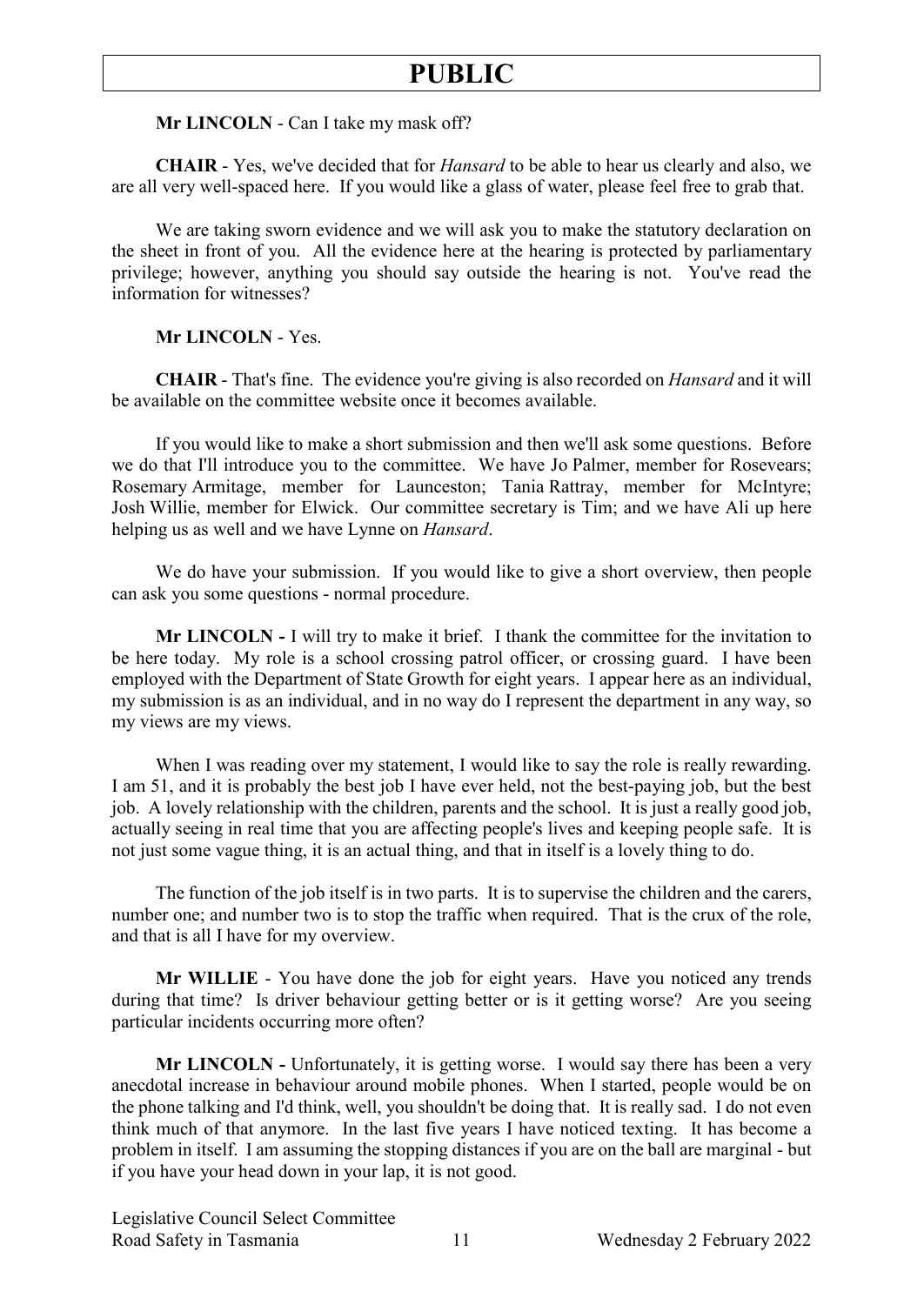Driver behaviour has become worse with respect to cars driving through the crossing. That is within the last two years, it is really marked. I am not sure what that is because in a way COVID-19, especially during 2020, knocked down the traffic but you could see the people's minds were elsewhere. They were just not concentrating on the road. Amazingly, when I am in the middle of the road and the children have crossed safely, a lot more people will actually go around you to drive off.

**Ms RATTRAY** - They won't wait until you get back to the side of the road.

**Mr LINCOLN -** That's right, and that is when I am at the most vulnerable on the road. You cannot do anything, you cannot go anywhere.

**Mr WILLIE** - We are seeing the 'Love 40' campaign rolled out annually now. Would you like to potentially see some more driver education and safety campaigns around mobile phone usage, distractions and those sorts of things around school zones?

**Mr LINCOLN -** I do think that is a good idea. I very vaguely touched on it in my statement, but I didn't want it to be all about this is how bad it is; there can be a few little suggestions. I don't know if it is possible when somebody drives through, whether a mobile tower can pick they've gone through a crossing, and text -

**CHAIR** - That is probably not a good thing.

**Mr LINCOLN -** That is probably not a good thing - but even in the evening, for example, 'You went through a crossing today, thanks for slowing down'. Just something to get their attention. You can see there are different groups of drivers - ones that will wave, they respect you and they are lovely community members. They wave, they say hello and you wave back. And there are the people who just don't care. You see them go through the crossing. It is frustrating. They are speeding going through. You see the same people every day.

It is so lovely to see the police down at the end of my crossing. It is really lovely. We love the police. I can say that not as an individual, but as a SCPO. We love them there.

With crossings, if there is a budget or just something that can be done to get it across the board just a bit more frequently, it would be really welcome.

**Mr WILLIE** - I spend a lot of time visiting schools and often stop to talk to the crossing guards, and all of them convey a message that there are a lot of near-misses. So, you do an important job.

**Mr LINCOLN** - Yes, and we realise that. It is not without risk, but you weigh that risk up, and you are doing your job, and you are looking. But around that, also, there is a little bit of complacency with parents/carers. Just the simple stuff, holding hands. Anecdotally, I can only say for my crossing that this seems to be not as enforced, and it is becoming a little bit more obvious, and that is really distressing. Especially if I'm the guard on this road, Josh, and there's a child coming up. If you can imagine, it is going that way, and the children running toward the crossing, and the parents back, and they are four years old.

### **Ms RATTRAY** - They're quick.

Legislative Council Select Committee Road Safety in Tasmania 12 Wednesday 2 February 2022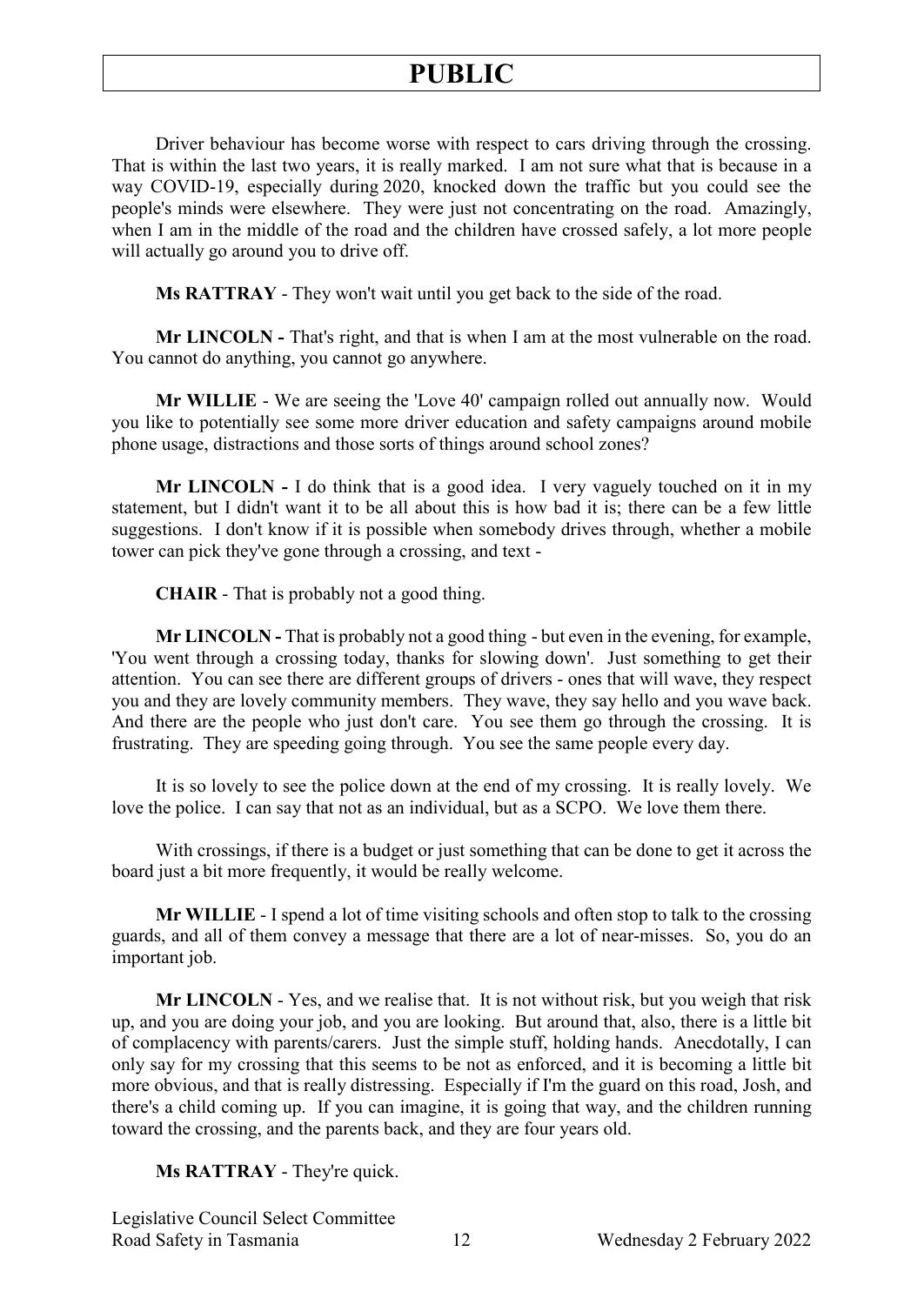**Mr LINCOLN** - It is really quick, and I see that coming up a bit more now. That simple hold the hand of the child is just not there.

**Ms PALMER** - Simon, I had a couple of things that I wanted to raise with you. Out of everything you sent in, what I would really like to see come out of this is a light on top - what we call the lollipop.

As soon as you see that on a road, even my kids in the car, you are always drawn to it - is it an ambulance, is it a fire? It is a universal thing that automatically says there could be something here, be careful.

I have no idea what dollars that would cost, but from everything that you put here, that was the thing that really jumped out at me. If you are approaching a children's crossing zone, and there is a light flashing on top there, I thought that would absolutely stop a great more deal of people, or distract them away from a phone, or whatever they might be doing that they are losing concentration.

Where did that come from? Is that just from your experience? Have you seen it somewhere before?

**Mr LINCOLN** - I haven't seen it. I don't profess to supply anything new. I couldn't really tell you where that came from. To me, it is just something that does seem doable. I am assuming boom gates would be a lot more expensive to set up. That would be the A-grade to protect me and the children.

**Ms RATTRAY** - That's the Rolls Royce. The red flashing light would be the Commodore.

**Mr LINCOLN** - I think so. I think that would just add a little bit of safety. It's a flashing, visual guide, really.

**Ms PALMER** - It's an alert, isn't it? I had that highlighted and circled. It really did jump out at me.

Also, when you talk about more effective barriers, what were you thinking of there? If the Rolls Royce is a boom gate, what else were you envisaging there?

**Mr LINCOLN** - It is really the boom gate, which I think had been discussed, maybe in my role as an SCPO, from other parts. I don't know whether the cost and the practicality of that -

#### **CHAIR** - Tanya?

**Ms RATTRAY** - In regard to your suggestion about the SCPOs being able to issue warnings, how practical do you think that would be, given that you're already doing a really important job and you've got to be making notes? I'm interested in how practical you really think that is? A good initiative but I'm not sure.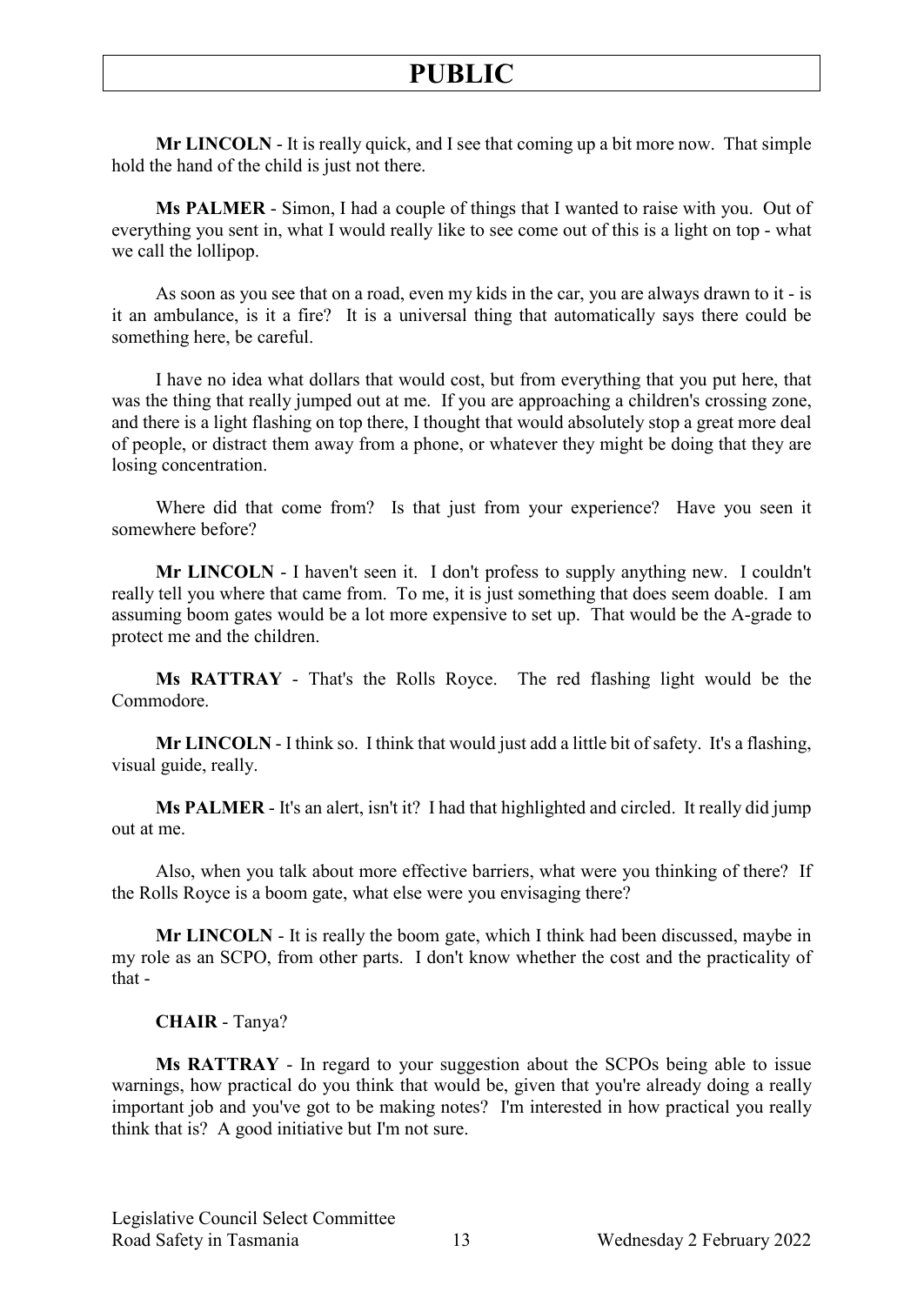**Mr LINCOLN -** You are correct, it is a tough one. At the moment, if somebody drives through we have a little note pad and we write the number down. Then we go home and email to the department. They assess that and send it on to the police.

**Ms RATTRAY** - Do you know if any action is followed by that? I've not heard of anybody receiving an infringement.

**Mr LINCOLN -** I know there is a process. It goes from me to my supervisor, it goes to State Growth. They have a road safety committee. I know they look at everything. I know all of those are taken seriously. Anecdotally, when I've had an incident and I've said to my supervisor, 'This has affected me', my supervisor has said, 'Yes, I will call'. I think it would be a division of the police, so that person would call, or contact -

**CHAIR** - Perhaps the road safety area.

**Mr LINCOLN -** Yes, of the police.

**Ms RATTRAY** - Do you know if anything happens?

**Mr LINCOLN -** A few years back the police came to one of our training courses. The police officer said that they obviously have myriad -

**Ms RATTRAY** - Responsibility -

**Mr LINCOLN -** No, it wasn't that. Yes they do, but he was saying they have a certain way they can deal with that. They put it on a database, the registration number of the car, and I'm assuming the driver goes on their database. A warning letter can be sent out and a knock on the door. That's what I remember from what the police said to us. As an individual, not as a State Growth person, I would like feedback directly. I have never received feedback from the police, but it's just another department, that's the problem.

**Ms RATTRAY** - A question for this committee to follow up with, so thank you for raising it.

**Mr LINCOLN -** You said about practicality, that's what we do, we write it down, we send it off. No, it's not practical for us, we're not police. I think there is an opportunity for us. We are already writing down that information, going home and if we are certain of the number and the approximate age range of the person, then there is an ability to do it through State Growth. I'm sure an administration layer would have to be put in, but the power comes from the warning from us. So, they're driving through and they're thinking, 'Hang on a minute, they've got some power.' I don't mean that in a big-headed way. So there is that back-of-themind responsibility. Not a fine, just a warning that this is on the police database. There's definitely a layer there. The Rolls Royce of it would be if somebody within the department, not me but somebody with that power, could be at a crossing. Say there's trouble at Snug, there's trouble at West Hobart, you could call on us, so we have the control and then we could be there and could do the fine, either in real time or they're helping the guard out. It's like a two-layered approach, but with more teeth.

**CHAIR** - When you send your note off, do you have an official incident form that you fill in?

Legislative Council Select Committee Road Safety in Tasmania 14 Wednesday 2 February 2022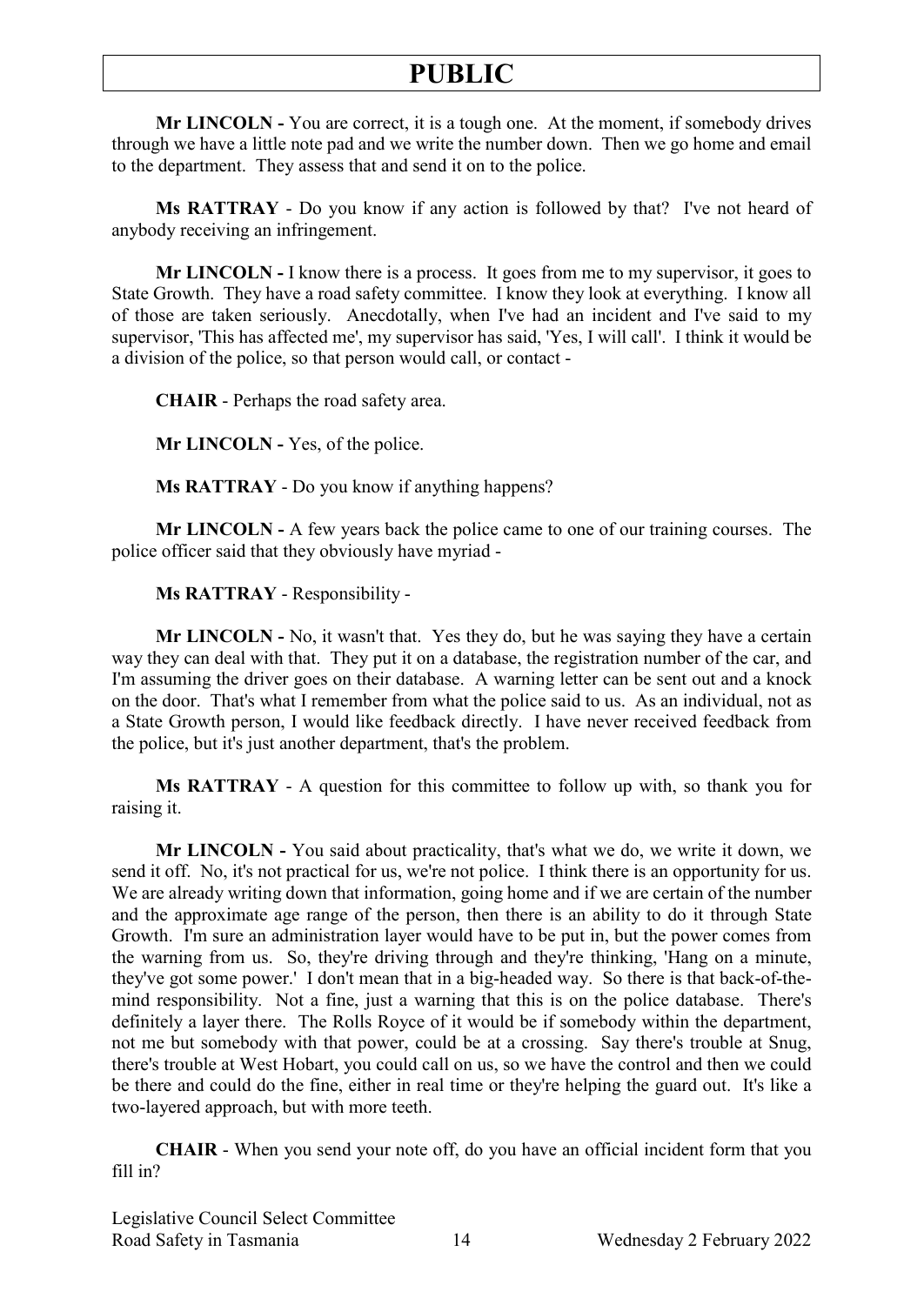**Mr LINCOLN -** Yes, it is a departmental incident form.

**Ms CHAIR -** So that likely would go further?

**Mr LINCOLN -** It definitely goes up the chain. And it definitely goes to the police. For me as an individual, that's where it stops. I've never received anything.

**Ms CHAIR -** You have never sought information to see if no-one has actually…?

**Mr LINCOLN -** I probably have in that eight years. There have been probably one or two where I went to the police after my shift. That's how I definitely felt about one. I had not received any feedback from it.

**Ms CHAIR -** Those are questions we can ask the Government this afternoon when they come in. I really appreciate it. Jo, did you have more questions?

**Ms PALMER** - No, only just to commend you on what you do. You have so far safely got all my four children to and from school over a couple of decades. I'm very grateful for what you do. I have seen first-hand how badly you can be treated.

**Mr WILLIE** - You discuss speed limits in your submission. What are your thoughts on 30 kilometres per hour speed limits around school zones, given that the evidence suggests a 90 per cent survival rate at that speed? Would that help you in your job each day, keeping children and family safe?

**Mr LINCOLN -** Yes, it sounds good. If the statistics are saying that, who is not going to want that? It is only a very short length of road that people have to adhere to 40 kilometres per hour. That would be good. Not for long lengths of time, obviously.

**Mr WILLIE** - No, just those peak periods.

**Mr LINCOLN -** Yes, just those peak periods, and that short distance. Some of the problem is, I think, because that stretch of road in Snug is a 60 kilometres per hour zone. Everywhere else, except the East Derwent Highway, which I think I mistakenly said was 50 kilometres per hour, it is actually 80 kilometres per hour along that road. I have only done that crossing once in my time. It is 80 down to 40, everywhere else is 50 to 40. It is a bit of a mind game. In my opinion, servicing other crossings, it seems to be a bit of a leap from 60 kilometres per hour to 40 kilometres per hour. It's not as much of a leap from 50 kilometres per hour to 40 kilometres per hour.

I think Dean Winter may have a petition which I signed, and I don't usually sign petitions, but that was specifically in my area and that was a really good idea. I don't live in Snug, but it is an expanding community now. It is not one side of the road anymore it is on both sides and they cross anyway without me. That would do a lot of good in the community. If that was put down to 50 kilometres per hour it would be in line with everywhere else.

**Ms RATTRAY** - Thanks Simon, really interesting discussion that we are having. I'm certainly getting quite a bit out of it. You know the southern part of the state much better than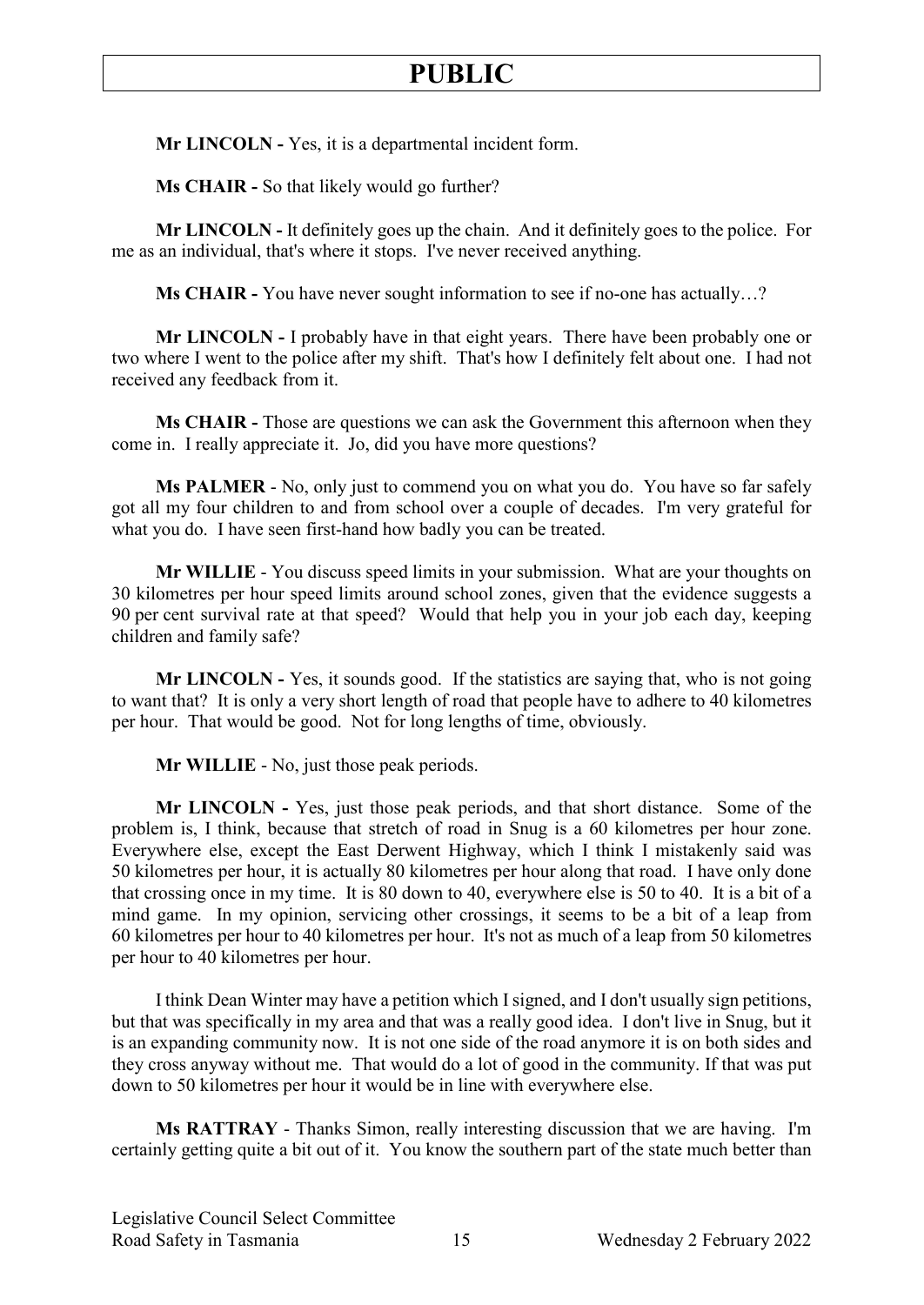perhaps the north. I am interested in feedback from your co-SCPOs around the state. Do they have the same experiences, or is that something that we as a committee need to research more?

**Mr LINCOLN -** I would be speculating. When the SCPOs come together we only come together as the southern part, not with the north west or north. I don't know anyone north of probably Brighton or New Norfolk, so that's area I speak of. When we get together it's the same stuff.

**Ms RATTRAY** - So it is repeated right across the state.

**Mr LINCOLN -** Every crossing is really different. When you go there it has different conditions, a different speed or different behaviours. Overall, the same things come out.

**Ms RATTRAY** - There are just as many abusive drivers who use fingers and not very nice or pleasant words right across the state?

**Mr LINCOLN** - Yes, I've heard that anecdotally from the people I talk with.

**Ms RATTRAY** - Thank you. We will do a bit of research on that.

**CHAIR** - I really appreciate it. I am also interested in some of the measures adopted, when you say the simple fridge magnet in the shape of a hand. That's one of the things that you see most is people not holding small children's hands because they think if you're there it's a safer area. Do you find that is the situation?

**Mr LINCOLN** - Anecdotally, yes; but also, when people aren't using the crossing. People just won't walk up 50 metres - they will cross 50 metres down the road and they won't do it holding hands. Or they will - it's not a blanket statement, but it is creeping in where there's not that rigid 'hold my hand'.

**CHAIR** - It's not a habit for the children to hold the hand of a guardian.

**Mr LINCOLN** - Yes. Josh asked - have things been creeping up - yes, I would say that has. It is something I have noticed. In my statement there's probably three times where I have seen a child run out into the road and I happened to get them and pull them back. I fell over doing that. Another child ran out and I just grabbed them because the parent or the grandparent was letting them run up, not realising that - yes, I am there, but they're just little kids. They just do what they want. They don't know what they're doing, do they?

**CHAIR** - Because you're there, they're assuming that the intersection or the crossing is safe, without taking full responsibility.

**Mr LINCOLN** - Yes. And by the same token, if I'm in the middle of a road and I've crossed the children who have waited over safely, other children are coming up - and this is twofold for the drivers and the children - they see me, it's safe and they'll run across. The driver will see they've gone and, as I said before, they'll go to drive through while I'm there. They don't think that a child doesn't realise they haven't been called over; they'll just run across.

**CHAIR** - Certainly, some lessons to be learned.

Legislative Council Select Committee Road Safety in Tasmania 16 Wednesday 2 February 2022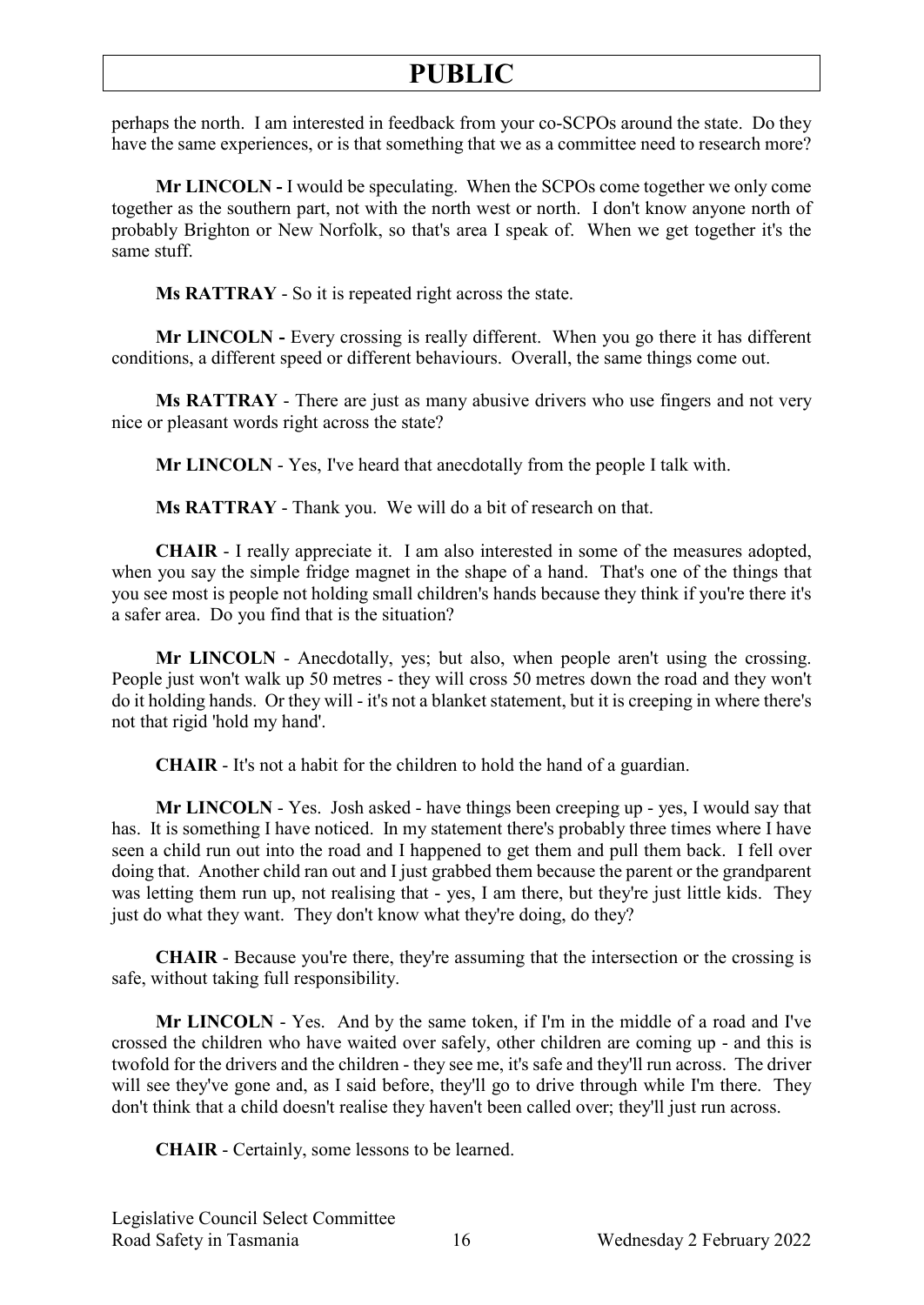We really appreciate you coming in today. Do we have any further questions from members? If not, is there anything you'd like to add?

**Mr LINCOLN** - One little thing is, and I am sure someone will mention it. Going back to the mobile phone usage, it would be great if the police had a legislative power to confiscate a phone on the spot because I think -

**Ms PALMER** - I reckon that would change people's behaviour, wouldn't it?

**Mr LINCOLN** - I do. They're not allowed to take the SIM card out, it's just confiscated on the spot, for seven days. You have to go to the police station to get it back. I know that would probably not be what the police would want to do, but something's got to change. I am so surprised that there aren't more accidents with texting. It's a major problem.

**CHAIR** - In Queensland they have mobile phone and seatbelt cameras picking them up. Maybe, they can have those at school crossings. It might assist you.

Thank you very much for coming. We really appreciate you taking the time to put a submission in and to come along and speak to us from your perspective. School crossing guards is another area and it's a very important area for protecting. As the member for Rosevears said, you've protected all our children over a good number of years and we really appreciate it.

**Mr LINCOLN** - There's a lot of dedicated people. I know that for sure.

**CHAIR** - Thank you very much.

**Mr LINCOLN** - Thank you.

**THE WITNESS WITHDREW.**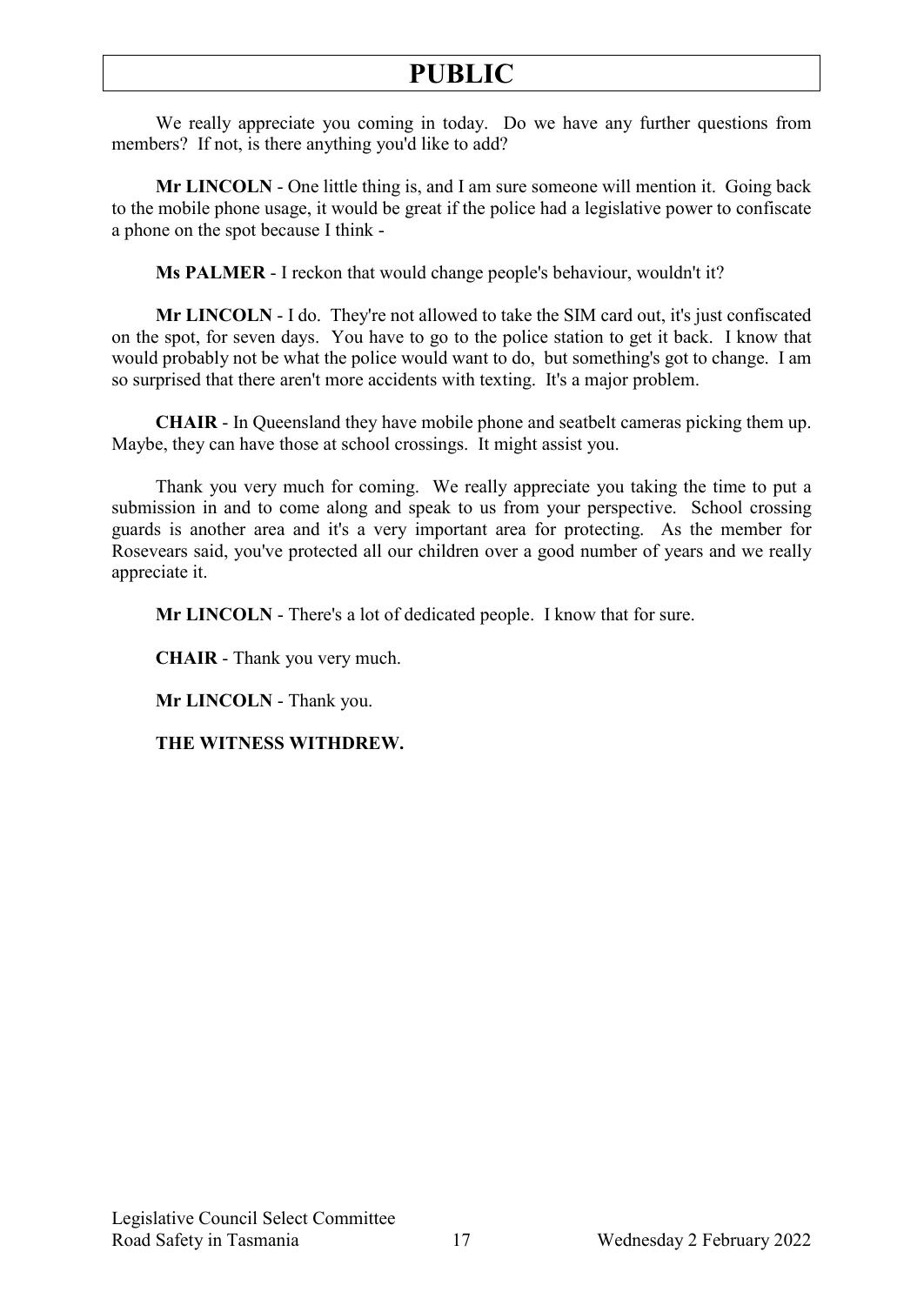**MS ALISON HETHERINGTON**, PUBLIC AFFAIRS MANAGER, BICYCLE NETWORK, WAS CALLED, MADE THE STATUTORY DECLARATION AND WAS EXAMINED.

**CHAIR** - Thank you very much for coming along today. We really appreciate it, Alison. All evidence taken at the hearing is protected by parliamentary privilege. Obviously, such privilege is not afforded outside of this room. The evidence is being recorded and it will be provided on *Hansard* when it becomes available. The procedure we generally follow is that if you would like to make a short overview and then members will ask questions.

**Ms HETHERINGTON -** I would like to briefly update the committee on our submission with recent information that has come out since. This information I am referring to further supports the need for dedicated infrastructure for people who ride and a change in road design to better prioritise people walking, riding and scooting.

In our submission we cited the night 2019 National Cycling Survey results for the number of people who rode a bicycle in Tasmania. Since then, the 2021 figures are now available and show a jump in this number from 34.4 per cent of the people surveyed in 2019 to 43.8 per cent in 2021. This jump was to be expected as the COVID-19 pandemic lockdowns and restrictions have seen many more people riding bikes for exercise in a safe setting and for transport if they were avoiding public transport.

The same survey has also given us our first Tasmanian specific data on the number of people who would ride more if they did not have to mix with cars and other vehicles. Forty per cent of respondents said they were interested in riding more but not on roads with traffic and another 15 per cent said they ride longer to avoid busy roads and use paths and quiet streets. This illustrates that the demand for off road paths and on road cycle ways remains strong.

I also wanted to note that the Engineers Australia have released a discussion paper on urban transport systems in December in which they acknowledge there needs to be a change in thinking away from the traditional predicting provider approach to road design, to the sustainable mobility management approach. They point out that increasing the number of cars on our roads cancels the road safety benefits of safer vehicles and that this focus on road capacity that has happened in the past has distracted us from improving road safety.

The Sustainable Mobility Management approach includes dedicated space for bicycles separated from cars and trucks and streets designed for speeds of 30 kilometres per hour where there is high use by people riding and walking. They point out that streets should be designed for those speed limits and not higher speed limits which is currently the case. The paper also illustrates the widespread change in thinking about how we design roads and allocate space to different users to ensure better safety outcomes, but also environmental health and congestion outcomes. Thank you.

**CHAIR** - Thank you. Josh, you're our bike man, would you like to start with a question?

**Mr WILLIE -** I'm interested in this 'movement and place' concept you talk about in the submission. Could you provide some examples where that could take place, and maybe some jurisdictions that are doing it well, and what the benefits are?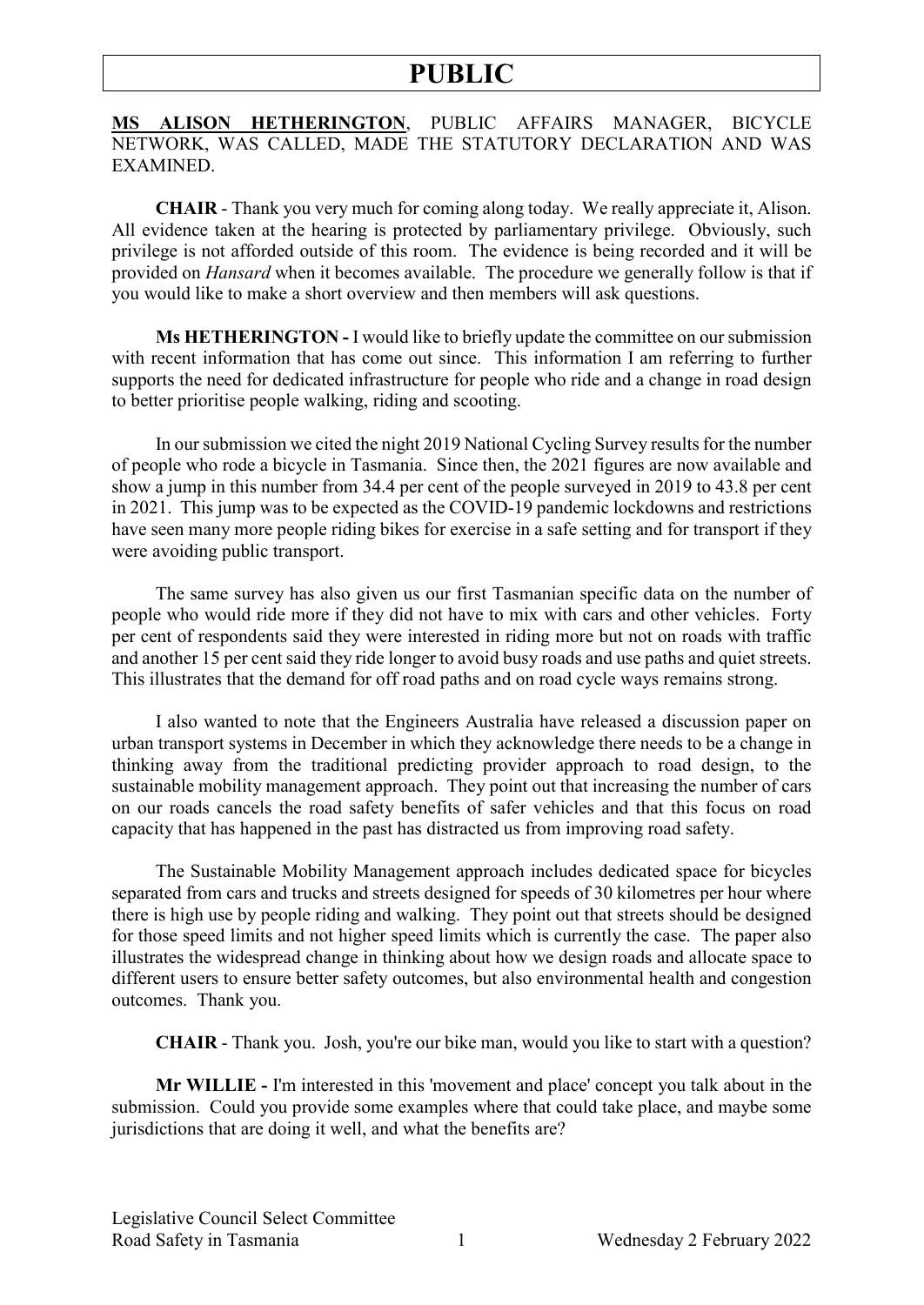**Ms HETHERINGTON -** I'm most aware of Victoria doing it, but I understand it's in place in New South Wales and Queensland and other states. It really is a widespread movement to acknowledge that roads aren't just there to move cars. Some people use roads as part of being in a place.

If you look at Hobart, say somewhere like Elizabeth Street or Collins Street, and also place streets, people go there for the particular mix of shops, often hospitality venues. Also teenagers might gather in particular spaces, or there might be a community centre, where people like to sit outside. That road is not just for moving cars; it's part of the reason people go to that particular place, and it becomes part of the experience for them.

Some road designers talk about having 'sticky' streets, which are streets that acknowledge this sense of place, rather than movement, and put in the trees, the seating, the safe cycleways to advance and enhance that sense of place. Whereas Davey and Macquarie Streets are movement corridors.

I understand the Hobart City Council and state government are working towards a central operating network plan. Part of that operating network plan is to start looking at some of these movement and place concepts, but we don't have it in place as a state government direction, and it needs to be, because that's what's happened in other states.

**Mr WILLIE -** Are we the only state not doing it?

**Ms HETHERINGTON -** I don't know if we are the only one, but we'd be one of the few states not doing it.

**Ms RATTRAY** - Are you involved in those discussions the Hobart City Council and state government are having around movement and place?

**Ms HETHERINGTON -** On the periphery, on the central Hobart operating network. I've been involved in some workshops at the start of the process, and I've put in a submission on behalf of Bicycle Network. They've just put out a discussion paper, talking about some of the concepts that are going to underpin this operating network plan. They certainly point to the need for cycleways.

Part of the problem has been that a lot of plans have come out pointing to the need for cycleways but then the budgets aren't in place to actually build them, and the policy directions aren't in place to provide the space we need to build them properly.

**Ms RATTRAY** - Effectively, we need the policy to be put in place, and then that enables the policy to be part of a project, so then that becomes part of the budget.

### **Ms HETHERINGTON -** Yes.

**Ms RATTRAY** - That's when we get the outcomes that your organisation is looking for.

### **Ms HETHERINGTON -** Yes.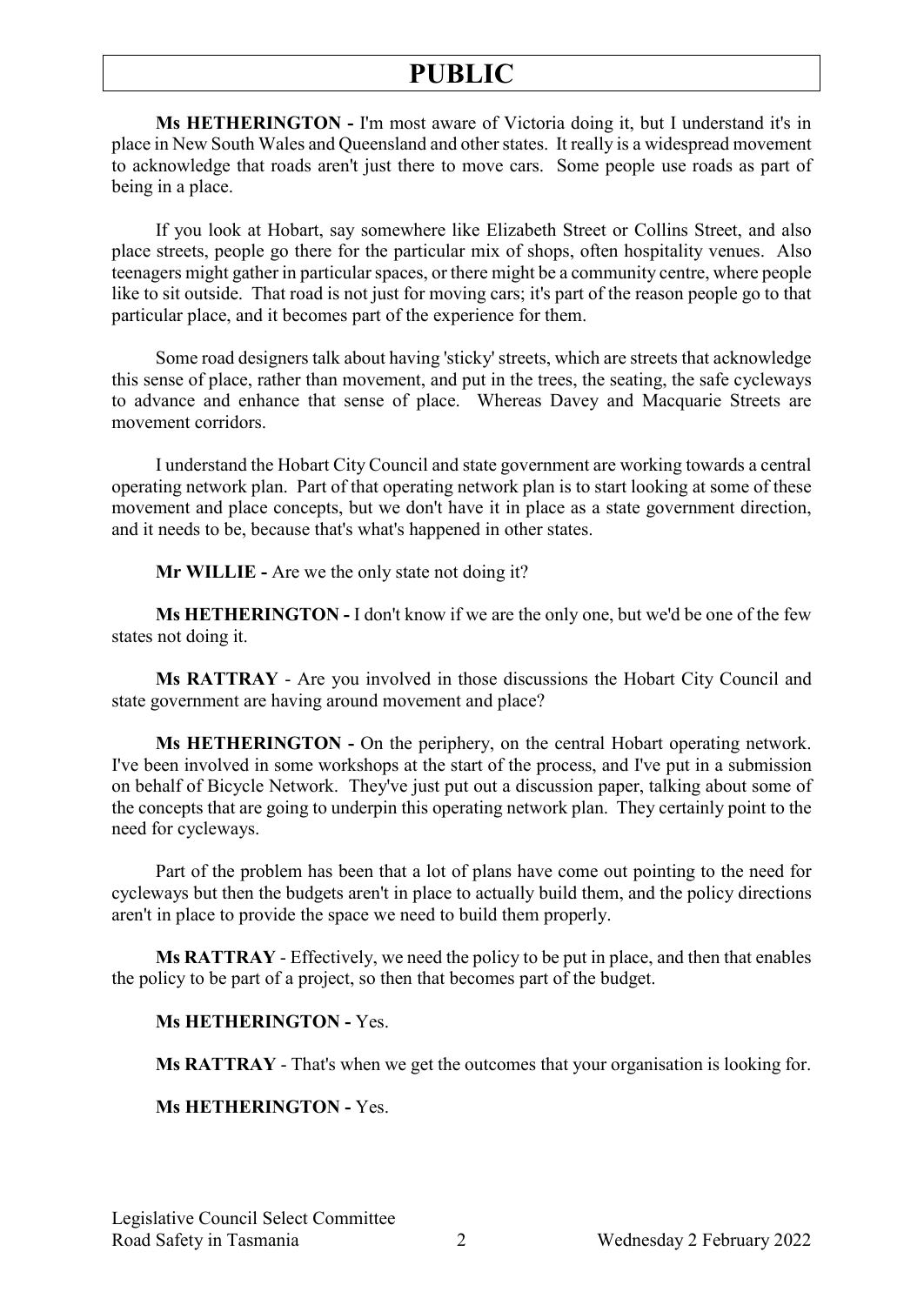**Mr WILLIE -** It doesn't necessarily have to be expensive, does it? It can be a space issue, or - we've talked about it previously - about different barriers that could be used with existing corridors.

**Ms HETHERINGTON -** Yes, and the more other cities work on this, the more the costs come down. I am aware that Melbourne City Council, in the past two years, as part of their COVID-19 response, as well as part of their transport and road safety approaches, decided to fast-track a lot of cycleways that had been planned. They were in a 10-year plan, and when COVID-19 hit, they said let's just fast-track these over the next two years. They've rolled out something like 40 kilometres of cycleways in central Melbourne, and I understand they've been able to bring the price right down as part of that. I don't know what it is exactly, but they've more than halved the price, I've been told. That's a system of bollards, on concrete separators, just quickly rolling it out, putting the painting and signage in place.

**Ms RATTRAY** - What about other parts of the state? We understand we've got a concentration of population in the south, but we also have to be mindful of the north and northwest?

**Ms HETHERINGTON -** Yes. Launceston is in a similar position to Hobart. Once you get out of those really built-up areas, you do have that issue, I suppose, of the benefit-cost ratio of different approaches. We would say for a lot of rural areas if the government adequately widened and sealed road shoulders, we would get much better outcomes for the people riding but also for people driving, because if those road shoulders are a good one-and-a-half metres of sealed width, it means if someone loses control of their car, they have much more time and space to realise what is happening and get back on the road.

The same with the by-the-line markings on the road edges on rural roads. That helps people riding as well, because the car driver then knows they've gone out of their lane, and can go back to their lane.

So, there are different approaches for rural and highly urban areas, but we would say any highly urban area where you have children, older people, people who are less confident on bicycles - and now scooters - you really need to have dedicated space for them, to protect them.

**Ms RATTRAY** - Can I ask about the really dedicated bicycle riders who train. I know they use what we call the sideling - the Tasman Highway, from Launceston to Scottsdale - as a training route.

**Ms HETHERINGTON** - Which has been famous by our champion cyclist, Richie Porte.

**Ms RATTRAY** - Absolutely, but the road verge is not even of Australian standard width, let alone able to accommodate these absolutely fantastic athletes who use it for their training. How do we accommodate those as well, other than education? Obviously there is a rule about the 1.5 metres and giving them a wide berth.

**Ms HETHERINGTON** - Which has been fantastic. Since the 1.5 metre rule has been brought in, a lot of people riding have anecdotally said it has made an enormous difference to their feeling of safety and comfort, and just that mutual respect on the road. When you see a car driver giving you the adequate space, it makes you feel valued as a member of society.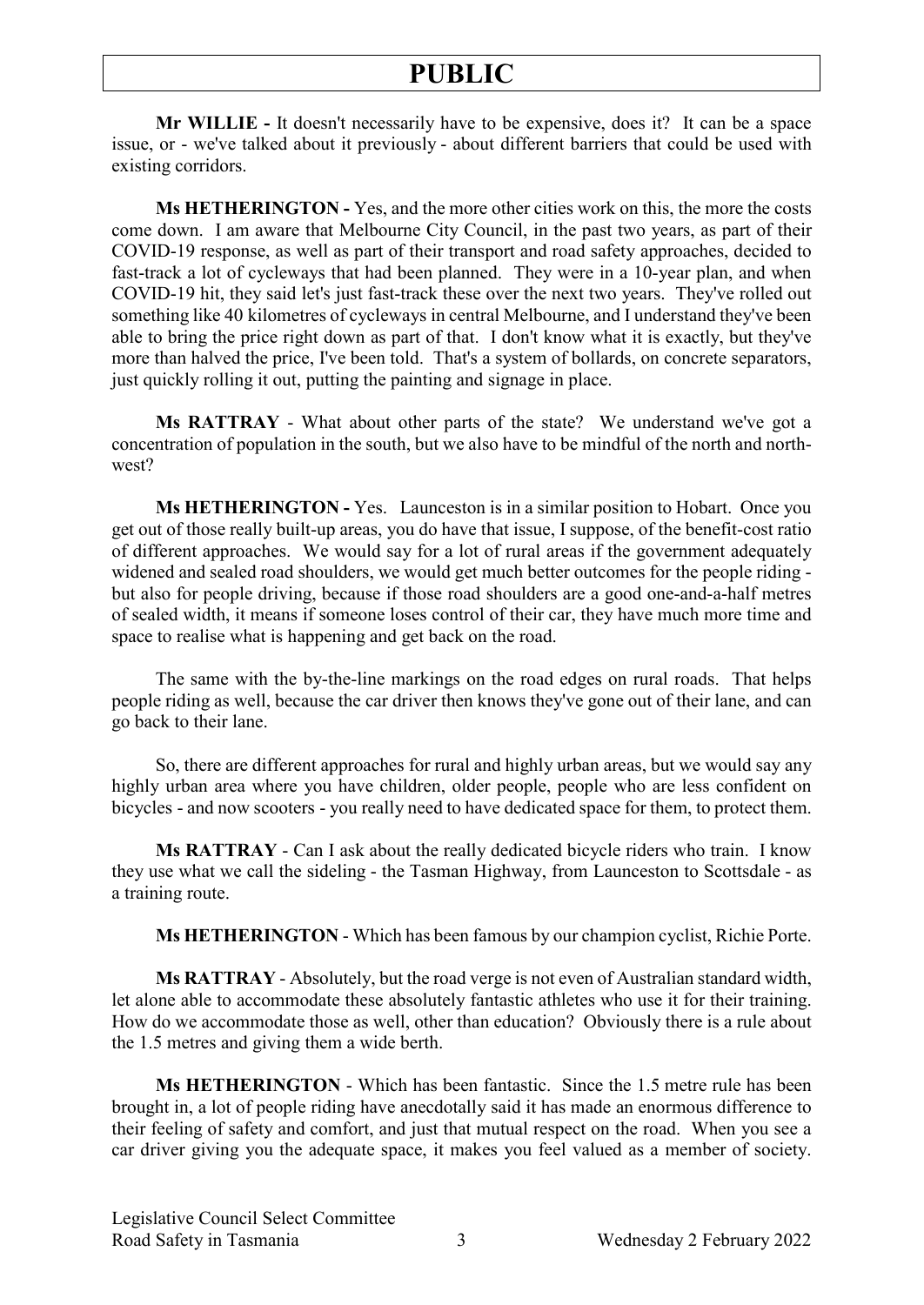They are doing the right thing, giving you space. I often give a thumbs up, or a wave, just to acknowledge them.

**Ms RATTRAY** - I have had that too. I believe I am courteous but I have seen other road users who, I believe, have really not been that courteous at all and actually have been quite dangerous in overtaking.

**Ms HETHERINGTON** - Part of the attraction for a lot of people riding in the north and north-west of the state is that we do have fairly quiet roads. That's why the route out to Scottsdale has become well known because it is relatively quiet. If you are driving and you come across a cyclist you usually have enough time to get around them, or you might only have to wait five seconds for another car to go past on the other side before you can go around them.

They are a benefit that we have in Tasmania that is very attractive to a lot of people who want to ride, and it does actually bring tourists down here, but also creates the conditions where we are able to produce these world-class cyclists. I am very happy to say we have just produced one from the south of the state, with Nicole Frain winning the Australian road championships recently - but they have typically come from the north.

**Ms RATTRAY** - Well, the roads are windier.

**Ms HETHERINGTON** - Yes. Steeper.

**CHAIR** - While you are talking about minimum passing distance enforcement, are you aware that the police do enforce that, or book people for not having that minimum passing distance?

**Ms HETHERINGTON** - We have worked with the police to get a guide in place to help people who are riding, who believe someone has breached the road rule, to get it brought to court. They have been very supportive in that respect.

We have put in our submissions some examples from elsewhere where police forces have actually gone out and undertaken operations in the same way they would for drink-driving or drug-driving, or speeding. This can be educational for drivers. It doesn't have to be going out and pinging people for revenue. They actually have motorbike riders with cameras on their uniforms that could do this already, because they do it for mobile phone use.

It is just getting the documentary evidence that would stand up in court, to back up the police issuing the fine, or a caution for drivers. It is part of the ongoing education of the law.

**CHAIR** - It is the evidence, basically.

**Ms HETHERINGTON** - And to make that concerted effort to say this is a safety issue that we think should be policed and we are going to make concerted efforts to do that.

**CHAIR** - The other area that I noticed comment was to do with mobile phone cameras. I note that in Queensland they have mobile phone cameras and they have caught a significant number. You find that is something very significant with bike riders, that people have near misses or crashes because people are looking at a mobile phone or texting and they are not noticing the rider?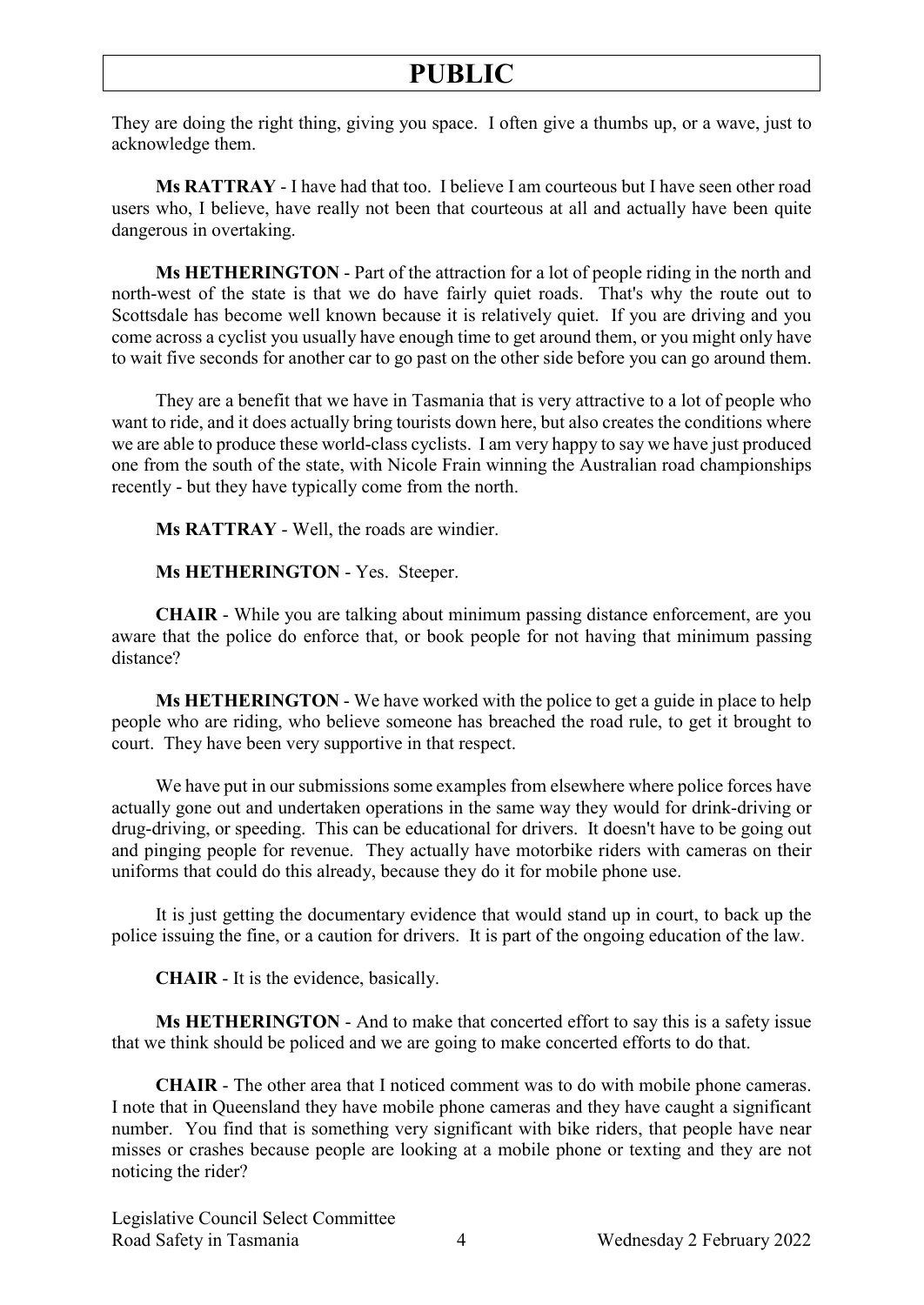**Ms HETHERINGTON -** Yes, absolutely. Last night I was riding behind a rider coming down Sandy Bay Road. He was perfectly positioned so that people turning left into the road could see him. A driver coming out just drove straight at him. He was lucky enough to have a very loud voice and the driver stopped suddenly, but that driver was not paying attention. That could have been a serious injury.

These sorts of things happen a lot. It is because when you are riding a bike you are very alert and aware of your surroundings. A lot of people like that rider in front of me last night get ready for the wrong thing to happen, so you are able to react really quickly when it does happen and you avert those crashes. That can't happen 100 per cent of the time. If we have distracted drivers that is a huge danger to people riding. Mobile phones, as we know, are one of the major causes of distraction.

**CHAIR** - Riders generally wear high-vis so that they are more visible with the bright fluoro?

**Ms HETHERINGTON -** The law requires you to have lights in low-visibility conditions. Research is mixed on the benefits of high-visibility clothing. A lot of the problem is that when drivers are just not paying attention you could have a million flashing lights on you and wear the brightest high-vis possible, if they are not paying attention they are not going to see you. The research I have seen talks about how reflective material is the best in lowvisibility conditions and it is better on the moving parts of the bicycle or the rider because it catches the attention of drivers. It is why a lot of people riding have flashing lights on the front and back. I get complaints from people asking why they have flashing lights, it is distracting. It is so you see them.

Some bright clothing may make you slightly more visible but the real issue is drivers need to be actively looking for people on bikes.

**Ms PALMER** - I was interested in the new figures that have come out and seen that increase. I think we have all seen that in our own communities over the COVID-19 period. Has that made a difference? Are things improving or not with regard to the attitude of those driving cars versus those on bikes. Has there been a change now that we are seeing so many more people who had not ridden before? Is that still a big issue?

**Ms HETHERINGTON -** There is research that shows there is strength in numbers regarding safety effects for bike riding. When you have more people riding bikes, drivers are more used to seeing it so they are more likely to be looking for them. In those areas where there are high numbers of bike riders the road safety benefits tend to be better than in those areas where there are lower numbers of people riding. In Tasmania, because we are so small and there is this high ridership and there are people who love going onto the mountain bike trails or going out for a road ride, they might not be riding for transport themselves but when they see someone doing it they are much more respectful of that person and their use of the roadway.

**Ms PALMER** - I wondered if mountain biking might have changed some of those attitudes?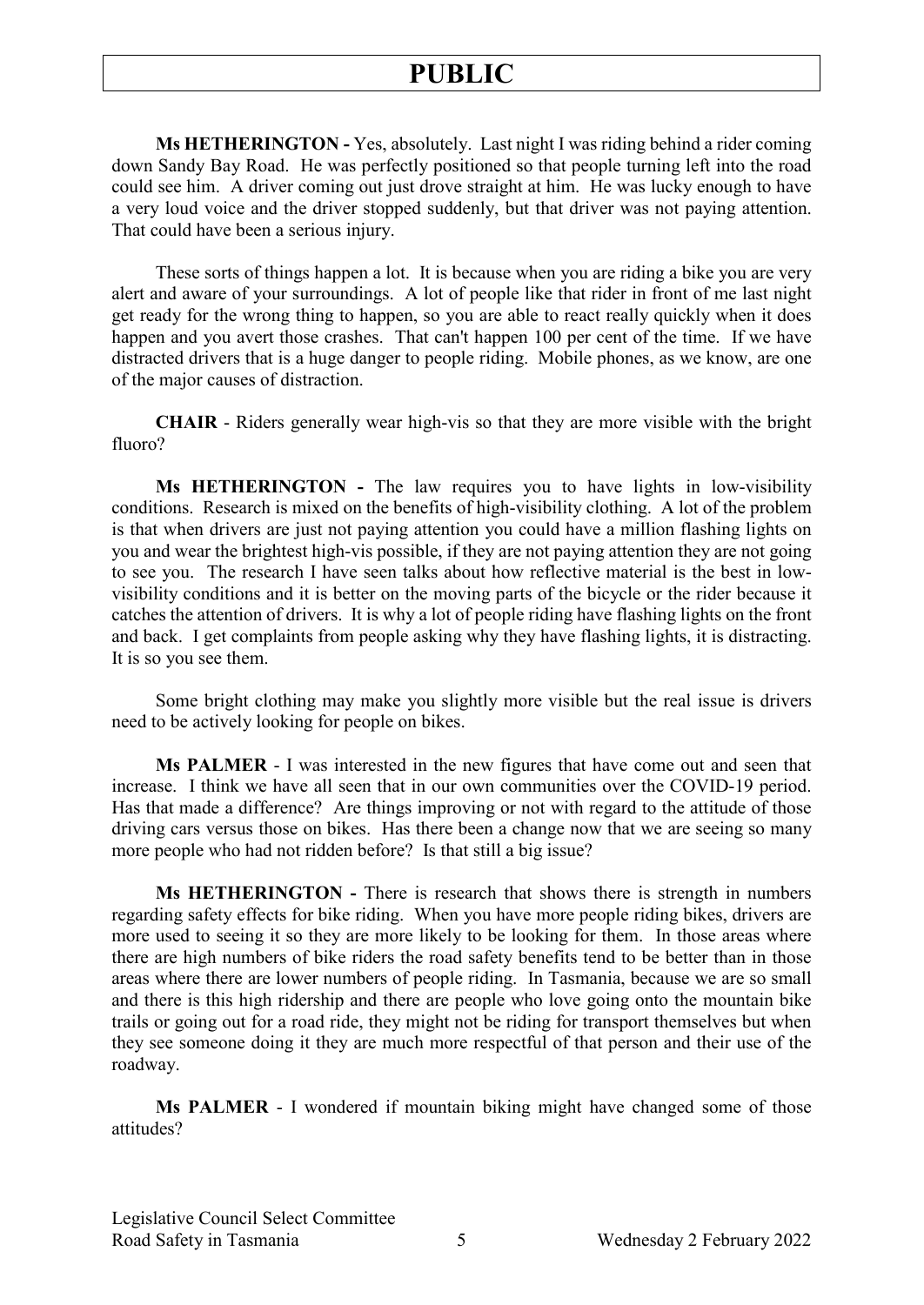**Ms HETHERINGTON -** People understand more why people ride. If you go out on a mountain bike ride and you really enjoy it, when you see someone riding to work you understand why they are riding. You understand the joy of bike riding. We had always hoped that if people get out and ride recreationally then they are more tempted to ride for transport. The reason we are interested in that is because of the health benefits of daily exercise rather than once a week or once a fortnight exercise. If you can incorporate bike riding as a transport mode into your daily activities then a lot of people get the physical activity they need to stave those preventable illnesses.

**Ms PALMER** - And of course the environmental benefits.

**Ms HETHERINGTON** - Yes, the health of the planet as well as the health of people.

**Ms PALMER** - Would you see one of the biggest issues of driver distraction is mobile phones? Is that what your riders would be giving you feedback on?

**Ms HETHERINGTON** - Driver distraction is an issue. People talk about drivers leaving their lanes, turning and not looking, not paying full attention. Whether that can be completely attributed to mobile phones, I don't know. It's not really until we get the technology that exists in Queensland and in New South Wales to see how many people are actively looking at phones while driving. There was a trial in Hobart a couple of years ago by one of the camera operators that found statistics similar to New South Wales and Queensland where they had done trials before. That's why we're keen for the Government to get those cameras.

Since this submission was put in I understand the Government has approved funding for cameras and it has gone out for tender. We are just waiting to see who is going to be given that tender to do that camera technology.

Parliament still needs to change the legislation to allow that camera technology to be legally permissible and for things like seatbelt use and registration because the computer algorithms that are run through the images captured can pick up all sorts of things. If you're on your P plates and you're limited by the number of passengers in your car, for example, they can run an algorithm that picks that up.

At the moment they're doing registration, seatbelt, speed and mobile phone use.

**Ms RATTRAY** - I'm going to be brave and ask about the registration of bicycles. It's obviously something that comes up from time to time. I'm interested in your view of registering riders.

**Ms HETHERINGTON** - We don't support the registration of bicycle riders because we believe it's a deterrent to riding a bicycle. It's overly expensive and we have not been told by police forces anywhere in Australia that they have such a problem with bicycle riders that they need to be registered.

**Ms RATTRAY** - Thank you. It's good to have it on the public record.

**CHAIR** - Would you support a motor accident insurance fee for riders? It would still be a form of registration but to cover accidents that might occur to bike riders.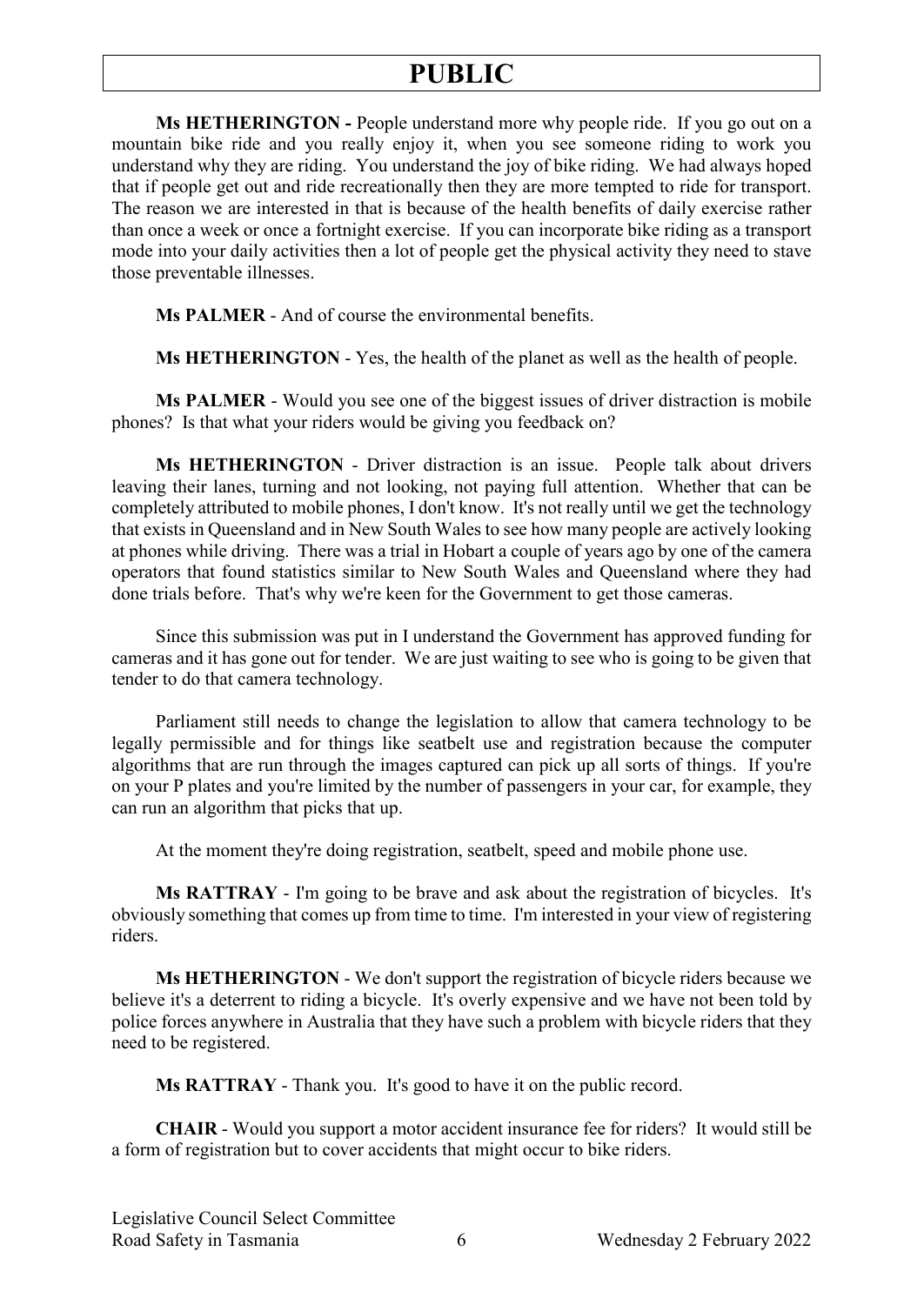**Ms HETHERINGTON** - The Motor Accident Insurance Board covers bike riders -

**CHAIR** - If they are hit by a car.

**Ms HETHERINGTON** - If they are hit by or are involved in a crash with a car.

**CHAIR** - I'm thinking if they have an accident that doesn't involve another vehicle.

**Ms HETHERINGTON** - There are insurance products out there. It is similar if you're walking down the street and something happens to you and you need medical insurance. It's up to you really whether you have that extra medical insurance.

Bicycle Network Tasmania and other cycling organisations include insurance as part of their membership fees. People have the option if they're worried about health care in case of a crash that they can take out that sort of insurance. Otherwise they're covered by Medicare like, as I said, someone walking down the street and something happens and they get covered.

**CHAIR** - It also gives a registration that could have a number but it gives the benefits of the motor accidents as well. It's for those people who believe that we should know whose bike that is, particularly when, on occasion, you might get a group of bike riders riding four across rather than in a single file when there are a lot of cars.

**Ms HETHERINGTON** - And the police can fine them because that's against the law.

**CHAIR** - Yes, that's the thing so they would actually have a number, as a motorbike has a number on it.

**Ms HETHERINGTON** - But the police can pull them over. That's what I am saying, the police have not told us that they have such a problem with people on bikes evading the law when they do something wrong that they feel the need for registration. That's what it comes down to. If someone who is driving who gets annoyed when they see people on bikes breaking the law, they report it.

**CHAIR** - But they can't take a number.

**Ms HETHERINGTON** - No, but the police won't do anything even if they did have a number. It's the same way that if you ring up the police and say, 'I just saw someone speeding' or 'I saw someone leaving their lane as they were driving' or doing something silly, they'd say, 'Thank you', they'd note it and then nothing else would happen.

**CHAIR** - Unless you give them details and then ask for an incident number, then they do need to do that.

**Ms HETHERINGTON** - But then you need to go to court and have evidence that stands up in court to show that that incident occurred.

**CHAIR** - Thank you. Josh?

**Mr WILLIE** - The only other thing that hasn't been covered is the heavy vehicle reform that you mention in the submission. You talk about a number of technologies that are available

Legislative Council Select Committee Road Safety in Tasmania 2022 7 Wednesday 2 February 2022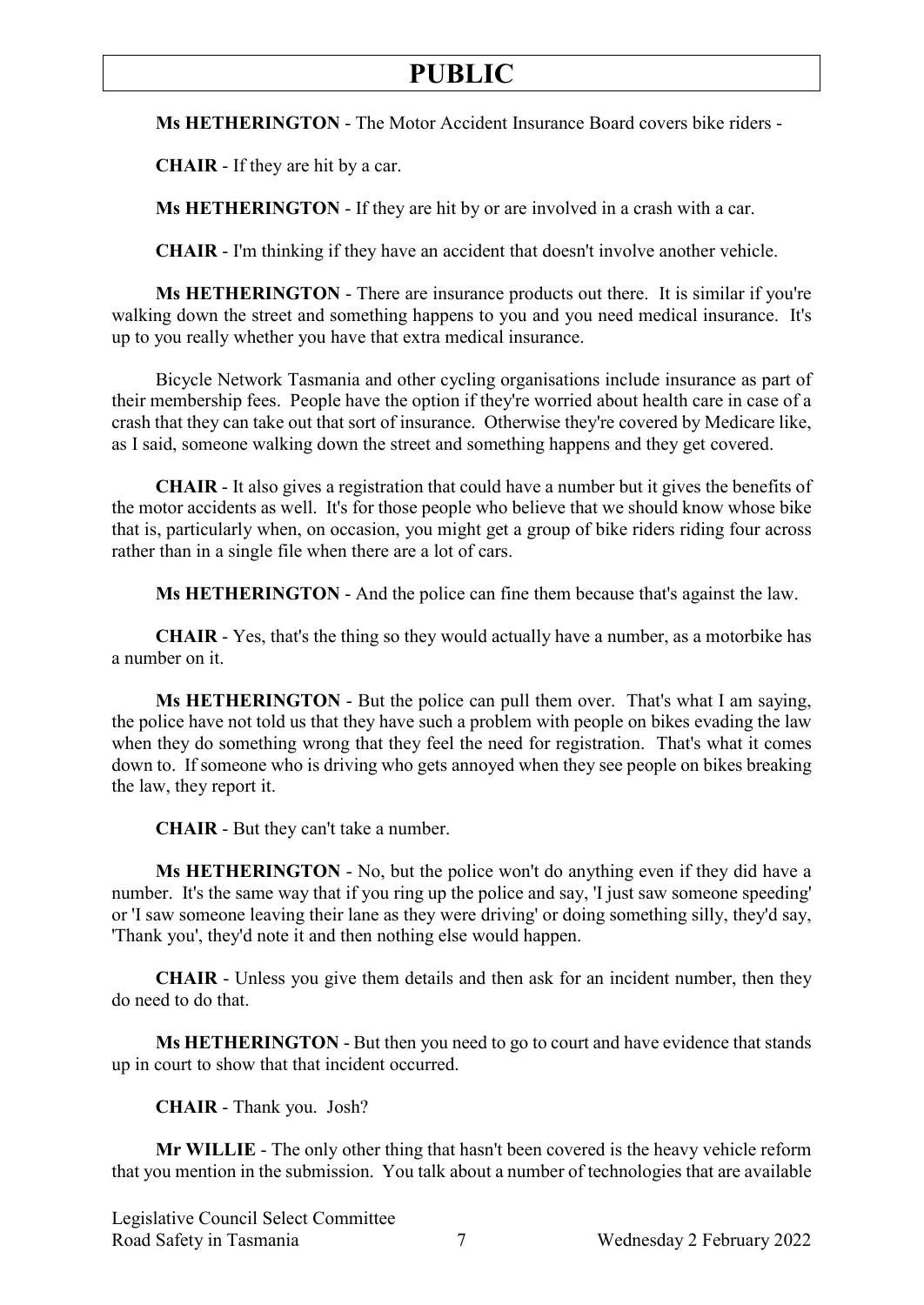to make heavy vehicles safer for cyclists. Do we know what the Tasmanian fleet of heavy vehicles looks like?

**Ms HETHERINGTON -** I don't, I'm sorry; I presume they sort of mirror the Australian fleet, but I'm not sure if they're any better or worse that the Australian fleet.

**Mr WILLIE -** The normal vehicle fleet in Tasmania is older than other areas.

**Ms HETHERINGTON -** Yes; and a lot of the things that we're asking for aren't new additions, on newer trucks. The Heavy Vehicle Association could tell you how much older our fleet is than the rest of Australia's.

**Mr WILLIE -** Is it hard to retro-fit some of the things you mention in the submission?

**Ms HETHERINGTON -** No, I don't think so. It's things like putting in mirrors that increase your blind spot area. That kind of thing I wouldn't imagine is too difficult to retro-fit. Some of the other things, the new technology, I don't think you could. That's something that comes in with newer trucks. They have blind-spot alarms that have that detection - if there is someone in their blind spot, they alert the driver to that greater area. The other thing we're very keen on is to have audible turning alarms on trucks, because the majority of some of the really serious crashes with bike riders occur when the bike rider comes up on the left of the truck and the truck is turning, and the bike rider can't see the indicators and the truck driver can't see the bike rider. If there was an audible left turning alarm, like there is with the backing up alarm, then at least the bike reader will know to get out of the way.

**Mr WILLIE -** Are there any particular areas in Tasmania you would advise members not to ride in because of heavy vehicles?

**Ms HETHERINGTON -** We always say to be careful. On the Bass Highway, unfortunately, there was a crash not so long ago when a truck left its lane and hit a rider, riding in the shoulder. That's something all bike riders are very aware of and try to ride as far left as possible; but again, on shoulders that aren't wide enough to begin with and aren't cleaned that regularly, it can be difficult to get as far left as possible. For a lot of people who live in those areas, there may not be another choice. The good thing that is happening up in the north-west along the Bass Highway is the coastal pathway that's getting put in place. It will give people some ability to get off that highway to get from town to town, to get to workplaces and to schools et cetera.

**CHAIR** - Thank you, Tanya, do you have any more? Do you have any other comment that you would like to make, before we close?

**Ms HETHERINGTON -** Just what was sort of the main thrust of the submission, I suppose, which is a change in thinking of roads, to concentrate more on road safety and less on moving cars as quickly as possible. There needs to be a much better balance in the need to move people and freight and in road safety. I think the balance is too far over to the convenience and speed and not enough on the safety and consideration of all road users.

**CHAIR** - Really appreciate your submission and thank you so much for coming in and answering the questions today. It's very important for everyone that bicycle riders are safe. As has been said by other members, it's good for our environment, it's good for our exercise and

Legislative Council Select Committee Road Safety in Tasmania 8 8 Wednesday 2 February 2022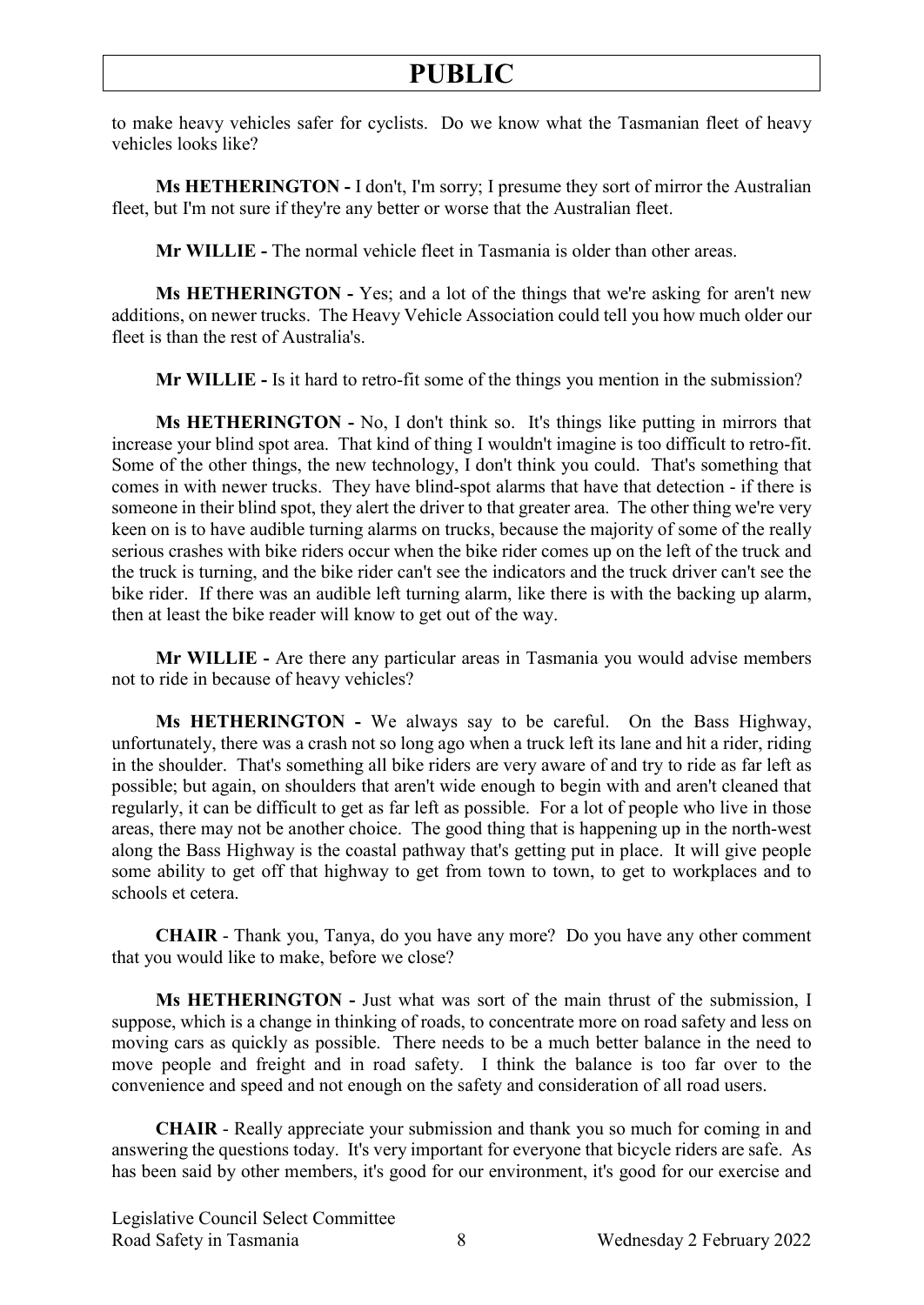we need to make sure that riders get from where they're going and where they're going to safely and actually get home, so thank you.

**Ms RATTRAY** - I couldn't imagine myself on the sideling, riding to Launceston to a meeting though; but maybe I'll have Josh's e-bikes -

**CHAIR** - Nice thought.

**Ms HETHERINGTON -** On an e-bike on the rail trail - it would be good fun and easy to get around.

**CHAIR** - There's a few snakes around at the moment.

**Ms HETHERINGTON -** You just need wide tyres and roll over them.

**CHAIR** - Wide tyres to avoid snakes. A wide berth I think, not wide tyres. Anyway, thank you, Alison. We need to make sure that the paths all meet up and that we don't have lanes that go nowhere. Thank you so much for coming in, we really appreciate it.

**Ms HETHERINGTON -** Thank you.

### **THE WITNESS WITHDREW.**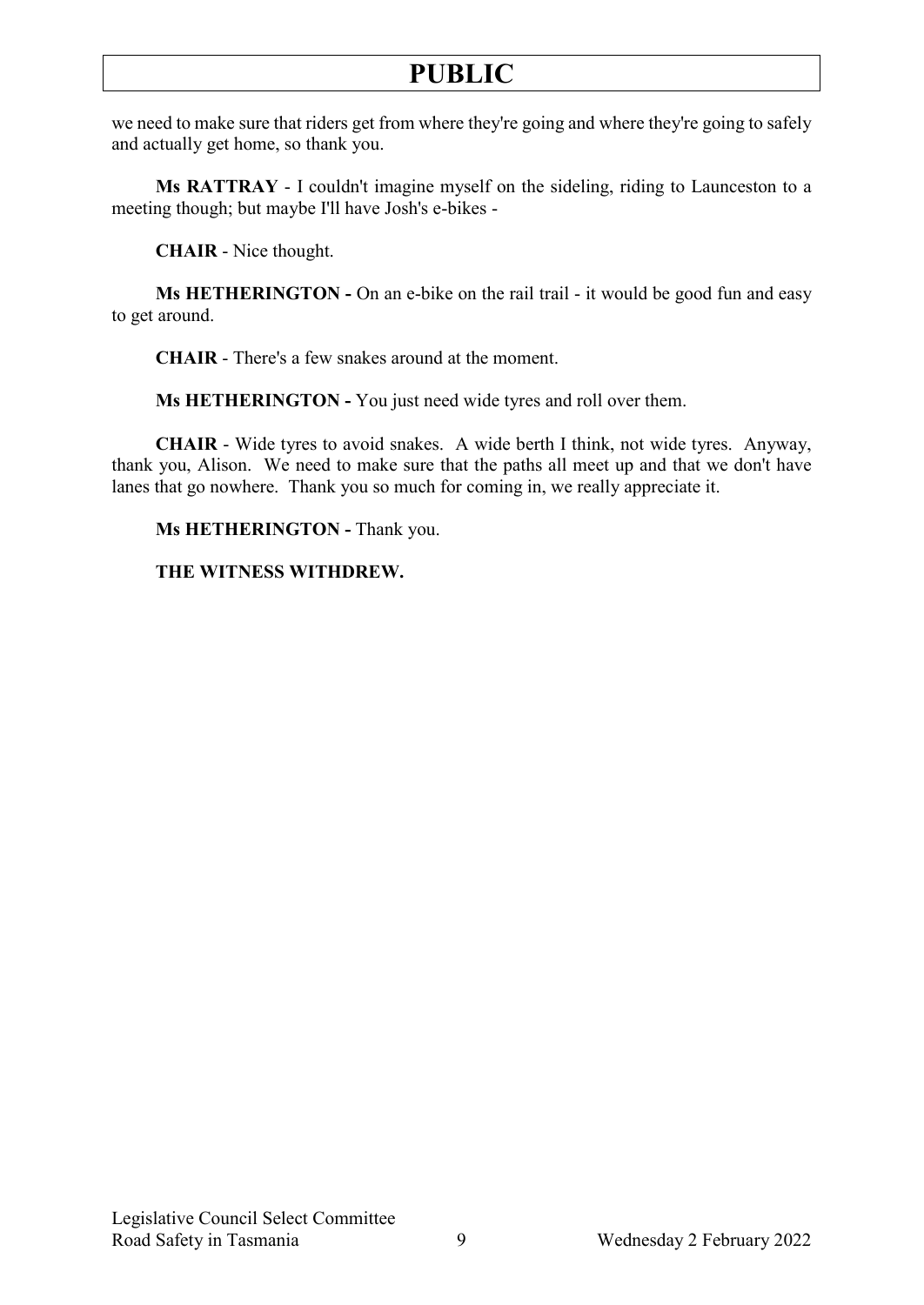**MR ADRIAN GILL** WAS CALLED, MADE THE STATUTORY DECLARATION AND WAS EXAMINED.

**CHAIR** - Thank you, Adrian, for coming in. Today we are taking sworn evidence. All evidence today is protected by parliamentary privilege, but anything you say outside the room isn't afforded the same privilege. The evidence is being recorded, and the *Hansard* will be published on the parliamentary website once that becomes available. By way of introduction, the format we follow is that if you would like to make some short comment or a presentation, and then members will ask you some questions.

I'll introduce everyone - Jo Palmer, member for Rosevears; Tania Rattray, member for McIntyre; myself, Rosemary Armitage, member for Launceston; Josh Willie, member for Elwick; our committee secretary, Tim; Ali assisting; and Lynne on *Hansard*.

**Mr GILL** - Tim will just go through the slides, as I present.

As you know, my name is Adrian Gill, and I will be talking about the submission to the Road Safety Council - submission number 8.

As you know, I am the father of an 18-year-old daughter on P plates, a 16-year-old boy who is on his learner's licence, and a 14-year-old boy.

The reason I am here is I'd like to be a part of reducing the state's road toll by changing the attitudes of young drivers, and by educating young drivers and passengers by making better decisions and choices; as bad decisions and choices have consequences.

In Tasmania, we have a number of programs set up for our learner drivers. We have a two to three-hour driver awareness program in the north that Year 10 students attend at Symmons Plains; the Keys2drive program where learner drivers have two free lessons on driver awareness and road safety; and new laws that have come into Tasmania last year around passengers in cars and driving after hours. With the help of the Tasmanian Government, Tasmanian education and the Road Advisory Council I would like to introduce a program in Tasmanian schools called Road Awareness and Attitude program.

This program is about the awareness of the road, of the driver in front of them and their attitude as a driver or a passenger in the car while travelling on the road. I have done some research and I think there are around 10 000 students in years 11 and 12 across private, government and non-government schools. There are eight colleges in the state that teach year 11 and we have around 30 schools that teach year 11 as an extension of grade 10. This may have changed due to schools coming on board and teaching years 11 and 12.

The proposal is to deliver the road safety awareness program to every year 11 and 12 student in the state at the minimum of once a year. If we attend each school once a year, students may see the Road Awareness and Attitude program once during their two years if they happen to miss one of these years. They will see the program twice if they attend the session in both years 11 and 12. That means that in Tasmania we may have to run this road awareness program around 100 times to meet the required target. That may be less than 60 to 80 days and some of these sessions will be run on the same day within the same school.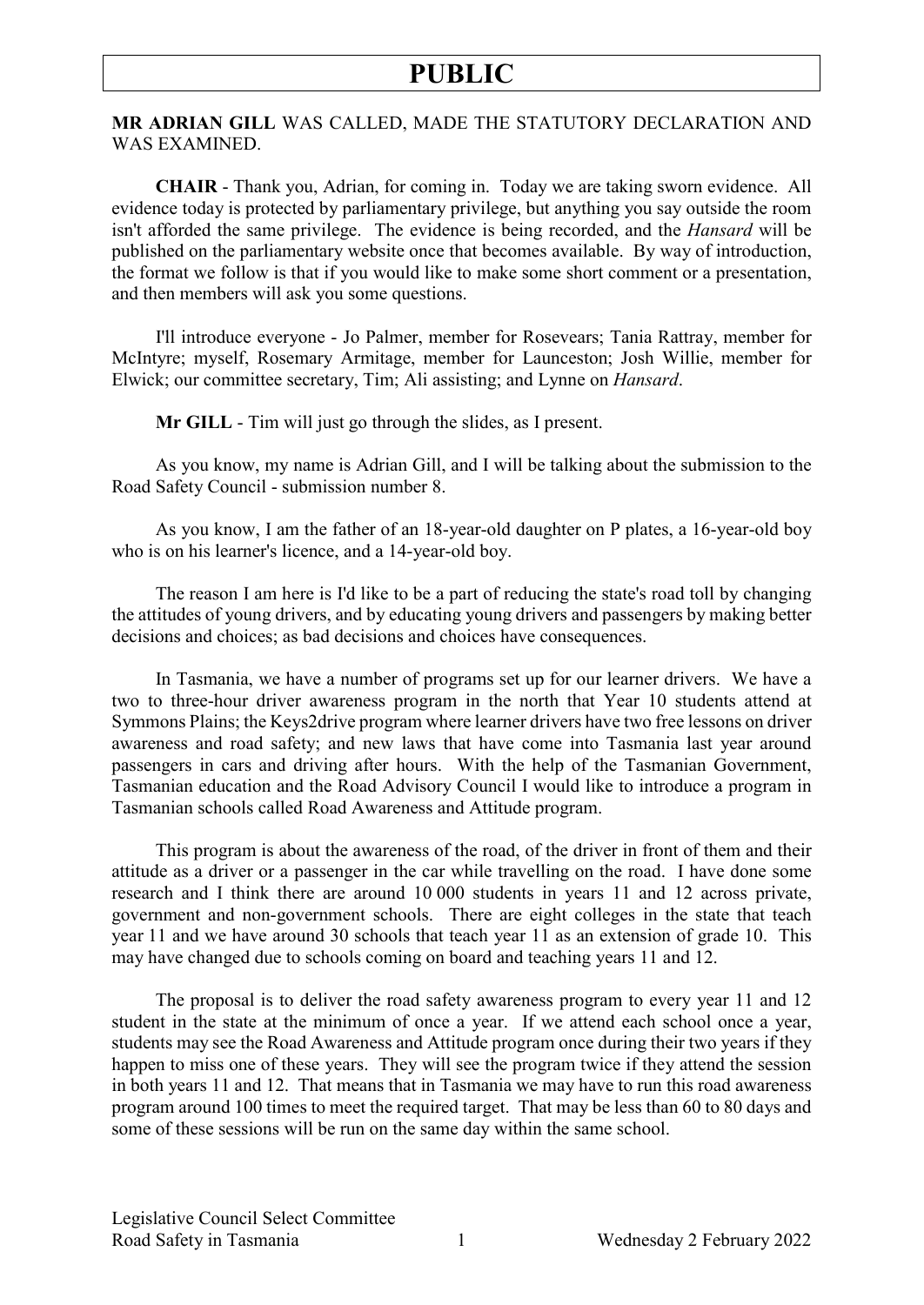I have conducted research around Australia and currently some states have a fully funded road safety awareness program. In Victoria, Fire Rescue Victoria runs a program called Fit2Drive that is a half-day session for all year 11 students. Fire and Rescue NSW runs a program called Rescue Ed Express, South Australia's program is called Road Awareness Program or RAP and Queensland Fire and Emergency Services delivers a program to year 11 students called RAAP, Road Attitudes and Action Planning. These programs are delivered by operational fire fighters to help reduce the road toll in their own state. They run for about 50 to 90 minutes, except Victoria's program.

Queensland's program is offered to year 11 students and is fully funded by Queensland Fire and Emergency Services and the Department of Premier and Cabinet. It has a budget of \$200,000 to \$250,000 to run the program annually. These costs are associated with paying staff when they train. This cost supports the permanent position that was appointed in 1999. The program has been running since the mid-1990s.

It is presented free of charge to all year 11 students when the program is requested. In 2021 Queensland Fire and Emergency Services presented its program to nearly 31 000 students at 249 schools, with 359 presentations conducted. At this stage there has not been any data collected by Queensland Fire and Emergency Services on whether this program has been effective; however, the Queensland University of Technology's Centre for Accident Research and Road Safety - Queensland is planning to conduct a study. This is not due to be completed until 2024.

It mainly runs classes with 50 to 80 participants but it has presented it up to 500 students. It is achievable but not the best outcome. The RAAP program is now presented to youth justice, trade schools and public presentation on request at a small cost to cover expenses.

In Tasmania, the program will be delivered free of charge to all secondary schools. Setting the presentation up, printing brochures and web design would require some costs as my skills are only as good as my ability. I would need some help in that way. The program would be delivered by selected fire fighters who have an interest in delivering this program. All operational fire fighters work shift work and will be asked if they are interested in delivering the program on their days off. As an operational fire fighter, I believe I have the skills, knowledge and contacts to set the program up and have an agenda of consequences if young drivers or passengers cause an accident.

The program is about educating young drivers to make good choices, a better attitude towards driving and reducing the risk of having an accident. Dangers while driving, speed until the influence of drugs and alcohol, inattention, lack of concentration, phones and so on. Inattention caused by inexperience, coping with distractions while driving, peers influencing the driver. Consequences of your actions as the driver, being made on up to their mistakes and having to deal with these consequences. Encouraging students to take ownership of the issues caused.

By planning ahead, whether being the driver or a passenger, poor choices can be avoided. Some of these are self-explanatory but it highlights that the program is making sure that they own up to their mistakes and learn from them.

Where to from here? What is required to introduce the program into the state secondary schools? Support and guidance on what is suitable to be published and not to be used as shock

Legislative Council Select Committee Road Safety in Tasmania 2 Wednesday 2 February 2022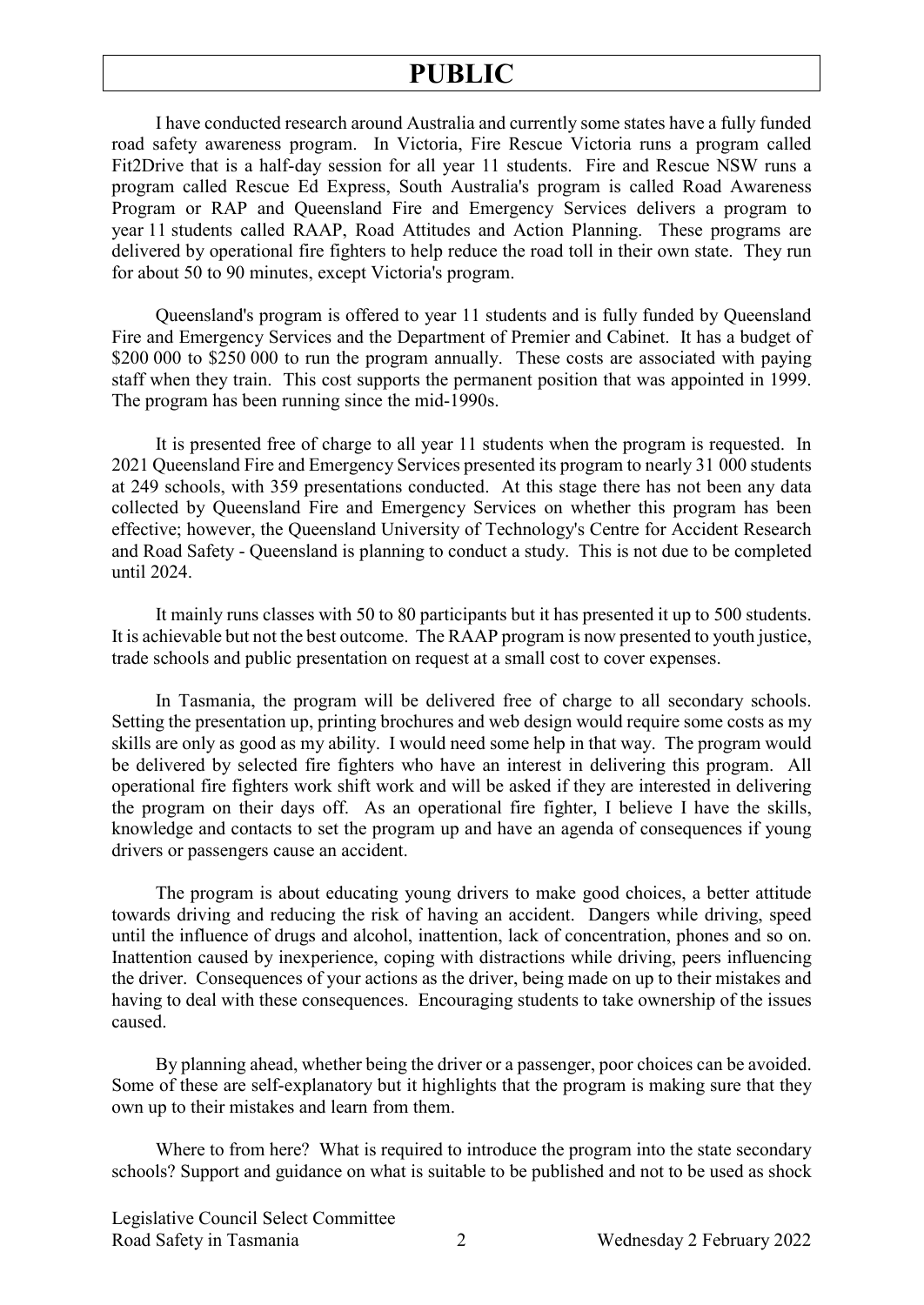tactics around car crashes during the presentation. This education made take 12 months or longer to develop to have the right format. If we start to educate our young drivers today with them making good choices and having a better attitude towards driving, our young drivers can reduce the risks of having an accident. While making better choices and decisions behind the wheel, hopefully the road toll and serious injuries may start to reduce.

School counsellors and support staff will need to be involved as there will be students affected by serious injuries or the death of a friend or family member as a result of a car accident before the presentation has even started. A 16-year-old attends Launceston Christian School year 11 this year, and there are roughly 50 to 60 year 11 students combined who could be part of the first roll out once we start. If successful, we would roll the program out across the northern schools before moving to the north-west and the south.

As part of the education involves inviting other emergency service workers and people who have been affected by a road crash. This might be as simple as a short video. The *Sunday Tasmanian* had an article on Sam Cawthorn who felt sleep on the wheel when he was 20, and a 30-second video about how the accident had affected his life and how he nearly lost his life during the accident. It would be great to use these people so they can educate other drivers on what can happen if you don't concentrate whenever you drive. Again, once set up, we could deliver the program to trade schools and youth justice systems. It is behind-the-scenes stuff and agendas that I see would be difficult.

As part of the Tasmania Fire Service, I have raised this program previously. Tasmania Fire Service is not about road safety awareness, it is more about fires. There is no funding, there is no support. It is just not on its agenda. Tasmania Police is the authority for road crashes so it advertises road safety campaigns. Everything you have seen today is my work and something I am trying to push. I do not know if we can have a look at these short videos?

This is the Queensland website around their program. The Queensland brochure is at the back of the PowerPoint presentation.

**Ms CHAIR -** That is Queensland Fire and Emergency Services as opposed to police?

**Mr GILL -** Yes, that is Queensland Fire and Emergency Services. That is its website and its program.

**Ms RATTRAY** - Why do you think the fire services are being so proactive in other states?

**Mr GILL** - I think we're seen as approachable, compared to - I'm not knocking the police - but we normally get a wave and -

**Ms RATTRAY** - Because you're not going to charge someone.

**Mr GILL** - Yes, we're not going to book them for speeding. We just go out there to help.

If we go down a bit to South Australia's website and their program.

**Ms RATTRAY** - That's the firies too.

Legislative Council Select Committee Road Safety in Tasmania 3 8 Wednesday 2 February 2022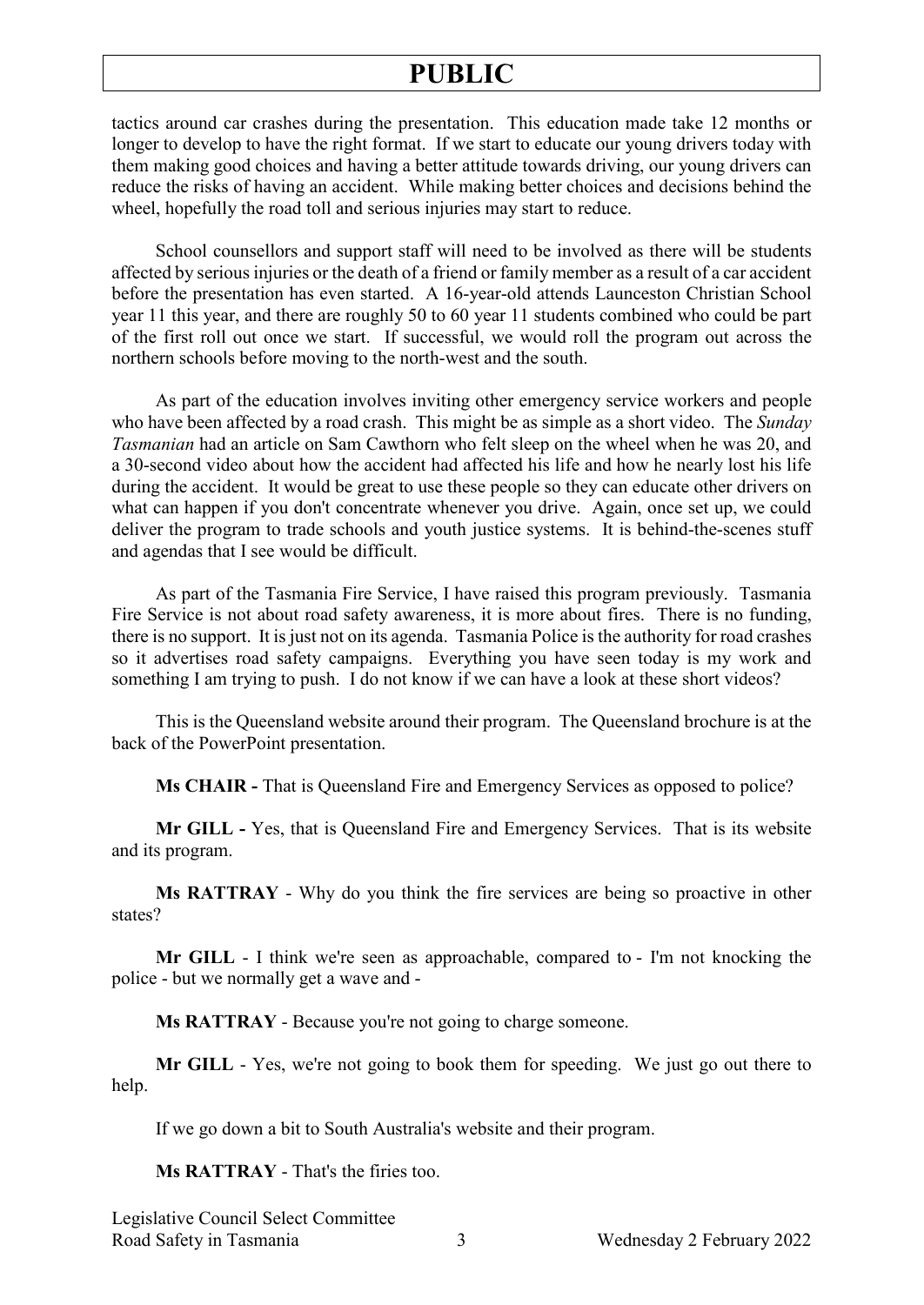(South Australian video being played.)

Josh Riley here from the South Australian Metropolitan Fire Service. As a firie, I've attended hundreds of road crashes throughout my career. I've seen firsthand the impact of road trauma and how it can rip families apart.

We all have a choice when we get behind a wheel.

Every year in South Australia, more than 60 teenagers are seriously injured and around 10 young people die in a motor vehicle crash.

Even though those figures have dropped significantly, and by more than any other age group in the last decade, one is still too many. That person is someone's child, mother or sister, friend or a classmate. The good news is, a lot of young people are already doing the right thing, and we want them to continue looking after their mates and calling out dangerous road behaviour.

This is where RAP could help. The Road Awareness Program, or RAP, is a 100-minute presentation where firefighters like me given an open and honest insight into our experience on the front line, and road crash survivors also share their experience with road trauma.

RAP reaches 85 per cent of South Australian schools, where we speak to high school students. We help young people understand that you get to choose the risk, but you don't get to choose the consequences.

It's time to own road safety. Put your phone away when you're driving. Make sure your mates have got their seatbelts on, and put your hand up to be the deso if you're on a night out. Take your headphones out when you're crossing a road.

RAP is provided free of charge across South Australia to schools, community groups, sporting groups and correctional centres. If you feel like your organisation could benefit from RAP, please give us a call on 8204 3611 or email [rap@sa.gov.au.](mailto:rap@sa.gov.au)

**Ms RATTRAY** - They said 85 per cent of schools responded. How do you get to the other 15 per cent? They're probably the ones who really need the education. That's the issue, isn't it? It's always that small percentage who probably need more education, support or information who we don't always seem to be able to hit.

**Mr GILL** - That can also come back to the guidance of parents, or what their personal background is.

Just to show a couple of slides.

How do I think this program was received? I don't know, but let's try to introduce something to help educate the lives and families of Tasmanians.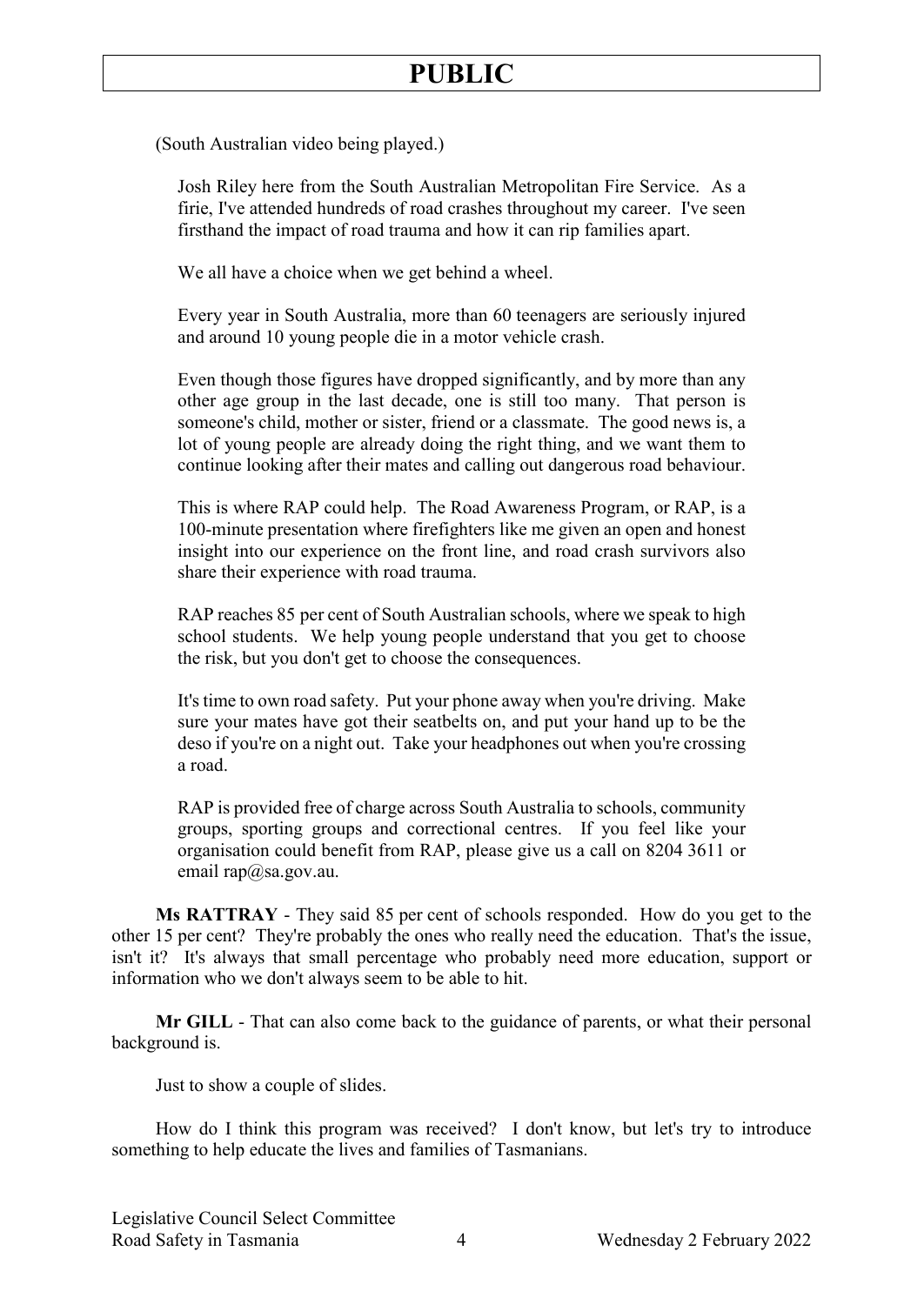What do I think the road toll might be in 10 years time, if this program is successful? I know one's too many, but let's aim for under 10 in 10 years time, and then a couple more.

Thank you Rosemary Armitage, MLC, and Tim, for allowing this day to happen, and the Road Advisory Council as well.

The next slide is about some questions, and hopefully I can answer them. If I can't, I'll get back to you as soon as I can. That's my website -

**CHAIR** - We really appreciate you coming down and putting that together. It's very interesting to see that fire services in other states actually put this road awareness program out to the schools. You have spoken to our fire service. They don't believe that's their role?

**Mr GILL** - Yes, but also, it's also funding. Who's going to do it.

**CHAIR** - Where the money is coming from.

**Mr GILL** - Yes. Who supports that, and who does all that? I am just an operational station officer on shift.

**Ms RATTRAY** - Good IT skills.

**Mr GILL** - Yes.

**Ms RATTRAY** - Or was it a 14-year-old who helped put that together?

**Mr GILL** - No, I actually did most of that last night.

**Ms RATTRAY** - Well done.

**Mr GILL** - I haven't put too many PowerPoints together, but I have learnt.

**CHAIR** - You've done a very good job.

**Mr GILL** - I am self-taught over the years. Sorry, I missed your question.

**CHAIR** - It was really about the funding; about whether you have spoken to the fire services, and if they were interested if there was government funding, or whether they believe it's a police issue, as opposed to -

**Mr GILL** - I am not sure. Government funding - I suppose they might say, here's some money to be filtered towards a road accident program for our year 11-12 students.

**CHAIR** - Particularly with the Road Safety Advisory Council, when you think of the money that goes in - if we can save lives. We have the Government this afternoon, so it will be interesting asking some questions. I am sure members will, starting with Josh.

**Mr WILLIE** - If I can just put my teaching hat on for a second, I am wondering whether there is an evidence base to some of these programs, whether a university had looked at the impact of them in South Australia.

Legislative Council Select Committee Road Safety in Tasmania 5 Wednesday 2 February 2022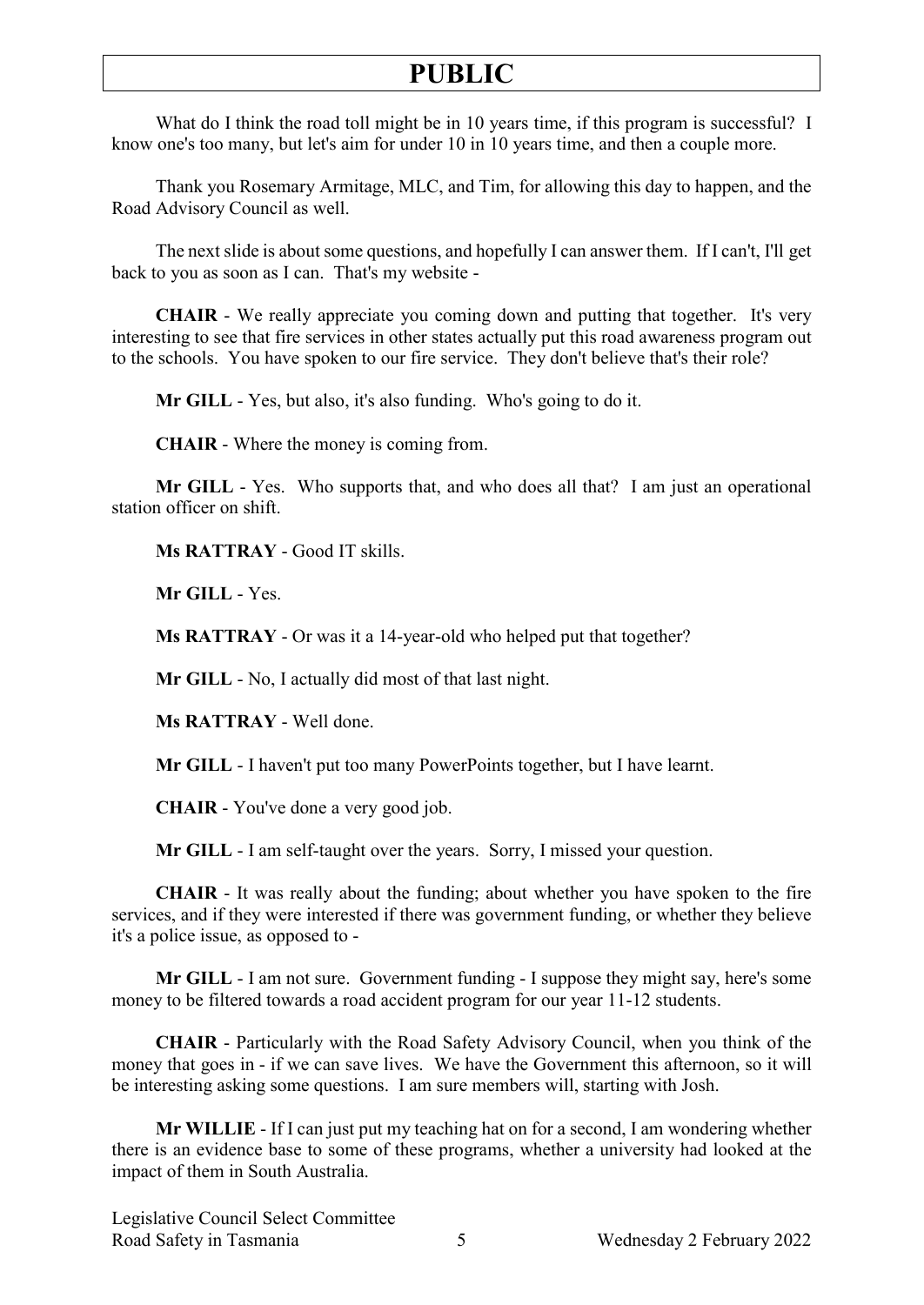**Mr GILL** - There is a program. New South Wales did a study on statistics over 10 years, I think, on a program that they had done, but it wasn't actually Queensland's programs. NSW Health had done a program similar to this, but it was a bit ad hoc, and wasn't very successful.

**Mr WILLIE** - Is Queensland looking at evaluating their program?

**Mr GILL** - Yes. That's the one with the Queensland University of Technology, and their Centre for Accident Research and Road Safety. I don't know if that has started, but it won't be finished until 2024. They don't actually have any data or statistics around whether this program has worked.

**Mr WILLIE** - When was the program introduced?

**Mr GILL** - In the mid-1990s, but they had a permanent position from 1999, so that's over 22 years.

**Mr WILLIE** - So there's a lot of years they could look at, and I guess the school curriculum is jam-packed full of one-off programs. I think it is a good idea, I'm just wondering whether the school is the best environment for it, or whether you could see it incorporated into a learner licensing program, where you had to undertake the course before you got your provisional licence.

**Mr GILL** - I suppose you'd have to make that compulsory. It is like Keys2drive. Those two lessons aren't compulsory. My son has just done them - I just rang up and made the booking. If a child has some good driving skills, maybe they don't have to have the Keys2drive. I made the booking - he didn't want to do them - but I just encouraged him to have the lessons.

It is not a compulsory thing, but if it is encouraged as a compulsory component - have 30, 50, 80 kids in a room, deliver the program, and then once you have that ticked, whether it is another mandatory thing to have? Look, I don't know.

**Mr WILLIE** - It might be a way of reaching that 15 per cent who aren't engaging in other states.

**Mr GILL** - Again, that 15 per cent could be also the ones who don't have a licence.

**Mr WILLIE** - Driving unregistered.

**Mr GILL** - You know what I mean. Driving away from police. It is hard to capture that good group, but I guess it's the 15 per cent who are falling off the radar. That is how we pick them up.

**Mr WILLIE** - How many days would the program take?

**Mr GILL** - I just did some rough figures. Queensland delivered the program to, sometimes, 500 students. I think there are roughly 10 000 year 11-12 students in Tasmania. If you deliver it to 100 students, that is 100 sessions.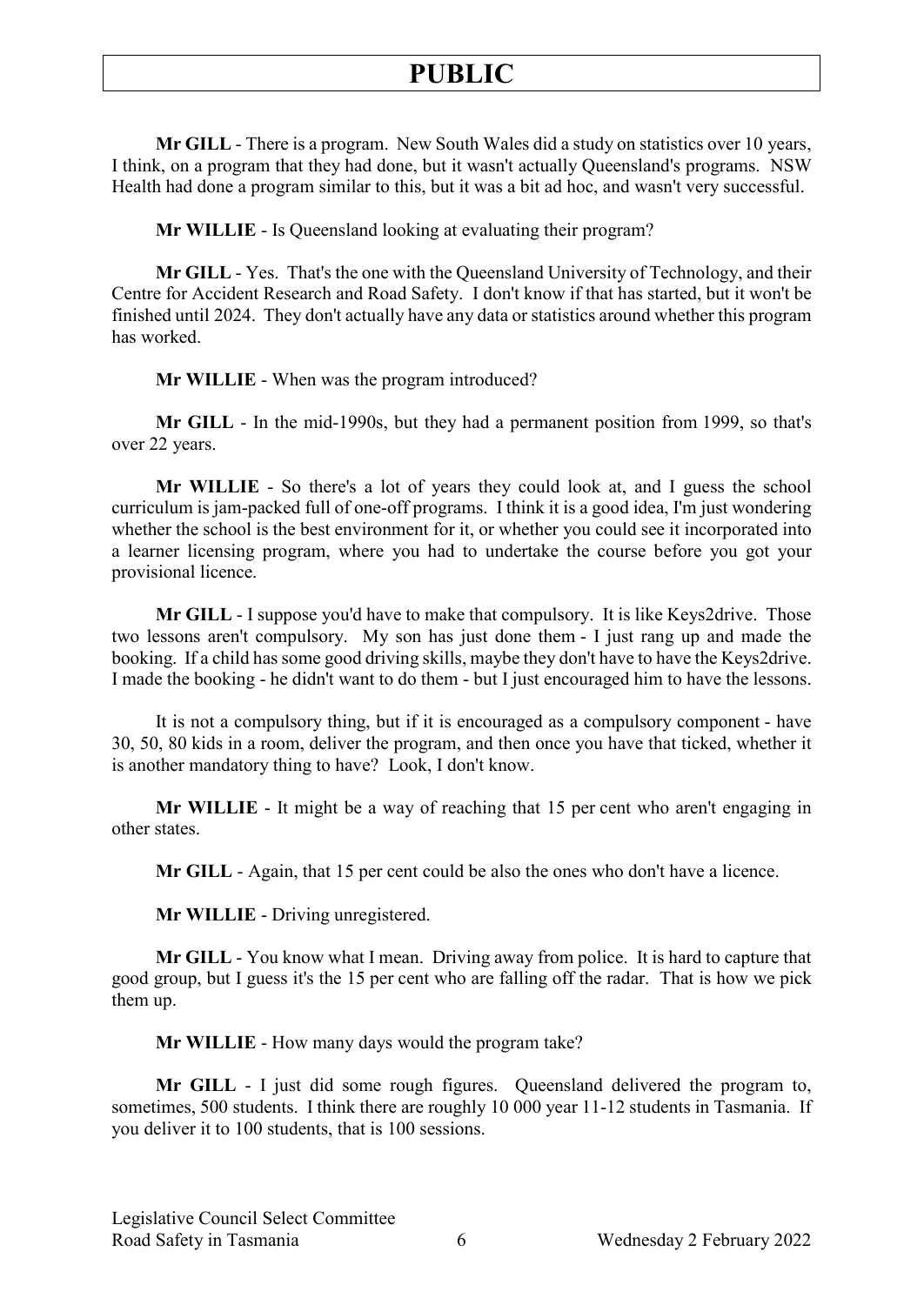**Mr WILLIE** - It is certainly doable. You'd see other programs across a whole range of fields, whether it is mental health, being delivered in schools.

**Ms RATTRAY** - I just want to answer your question, How do you think this program will be received? I think exceptionally well. I think you could use - if the fire service was going to do this. I mean, what's another little bit on the fire service levy, if that's what it's about, money? But that is a discussion we can have as a committee, and progress that.

I absolutely support your education approach. I got a motorcycle licence in my early forties, and feel I'm a much better driver after I had that motorcycle course, Stay Upright, than I was before. I didn't have as much awareness of other road users as I did after that course. I am not a perfect driver - I will put that on the record - but I do feel like I am a better driver than I was, so I absolutely support that.

I just want to say thank you for coming along and really progressing this initiative. I will do what I can to support it.

**Mr GILL** - Yes, it's just an idea. When the submission came out and I saw Rosemary made a comment about something, I reached out to you. There are a few avenues.

**CHAIR** - That's how it all comes about - someone comes up with something and it works.

**Ms RATTRAY** - I've listened to Sam Cawthorn speak. He is quite empowering.

**Mr GILL** - It was a bit of a coincidence, and I thought I will use that in the example as well. You read about these people all the time.

**Ms PALMER** - It's a fantastic idea, and the catch is that it's being presented by firies, which we touched on before. Not confrontational, not out to book you; you see them and it is an immediate thought of I am safe, they are here to help me. That type of thing.

I am just trying to work out the practicalities of this. Is this something that you would need firies to volunteer to be part of?. We are looking at funding it properly, so you would pay people, but how are they trained to present the course; who oversees that; where do we find these firies from around Tasmania who are prepared to do it on their days off? What are the practicalities of what that looks like; or are you sort of thinking someone such as yourself? You obviously have the passion; would you step down from your position as a fire fighter and this would be a one-man thing? How does that work, practically?

**Mr GILL** - Queensland come together and do training sessions, so they are all delivering the same message and the same package.

Yes, I would be a part of rolling it out, and asking different people to assist, because it is going to be time-consuming; but I don't think it is a full-time role. We do have a full-time role in our Community Fire Safety that goes to schools and delivers the junior programs up to grade 6.

I don't know if there is the work there for full-time person to do it. If you had a couple of people in Launceston, a couple of people on the North West Coast, and two or three down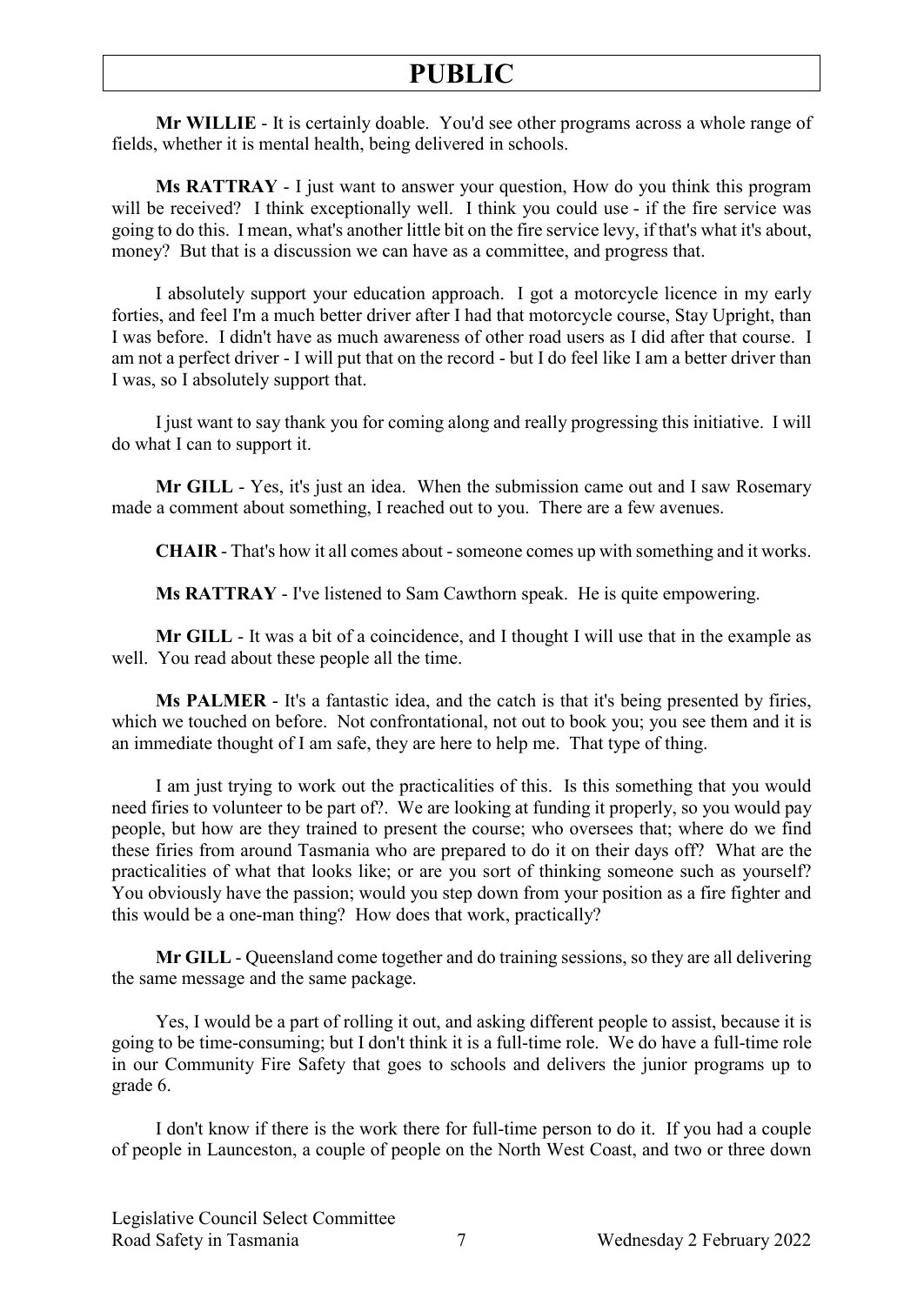here you could nearly do it in a week. You could work it around Road Safety Week, or month; I think that's October.

These sessions become involved. I haven't approached too many work colleagues about whether they would be interested in doing this on their days off. Down the track, in 10 years time, or whatever, it might be a permanent position. Who knows if we have people that are prepared to willing to volunteer.

**CHAIR** - If they were paid though on their days off, it wouldn't be quite so bad. They volunteer to do it, but it is a paid position.

**Mr GILL** - Yes. If it is supported by the Tasmania Fire Service, we have a casual training rate, so there can be payment there for them. It is not about the money. It is about presenting something that can change people's lives.

**CHAIR** - It might be a requirement, or something like that.

**Mr GILL** - I suppose if it is supported by Tasmania Fire Service, or as we are now all under DPFEM.

**Mr WILLIE** - It could be funded by the Road Safety Advisory Council, because they fund a lot of education programs.

**Ms PALMER** - For me, the catch of this is that it is presented by firies. I am thinking how would my kids respond if a fire fighter came to do that, as opposed to someone from the RACT or a police officer. It is quite a different scenario and relationship, and that is what really appeals to me about this. I was just mulling over, where do we find those firefighters?

**Mr GILL** - I would source all that. It's all the setup of it before we roll out the program; let's have five people come on board. It is only an idea at the moment, but once it started it is big. I have spoken to the fellow in Queensland a couple of times, and he is willing to help, and willing to share work, and the presentation.

**Ms RATTRAY** - And interestingly, the road safety levy can be set by government without any parliamentary input. It was last time.

It comes to the Subordinate Legislation Committee and we can't do a thing about it. When we are talking road safety, who is going to argue about road safety?

**CHAIR** - The cost of an injury or a death is huge. The cost of saving lives is miniscule when you consider it.

**Mr GILL -** When there is long-term recovery, insurance and anything like that.

**CHAIR** - And the cost to family and friends.

**Ms PALMER** - I get the feeling you are very impressed with the course that is already set up in Queensland. You wouldn't have to reinvent the wheel, it is in place?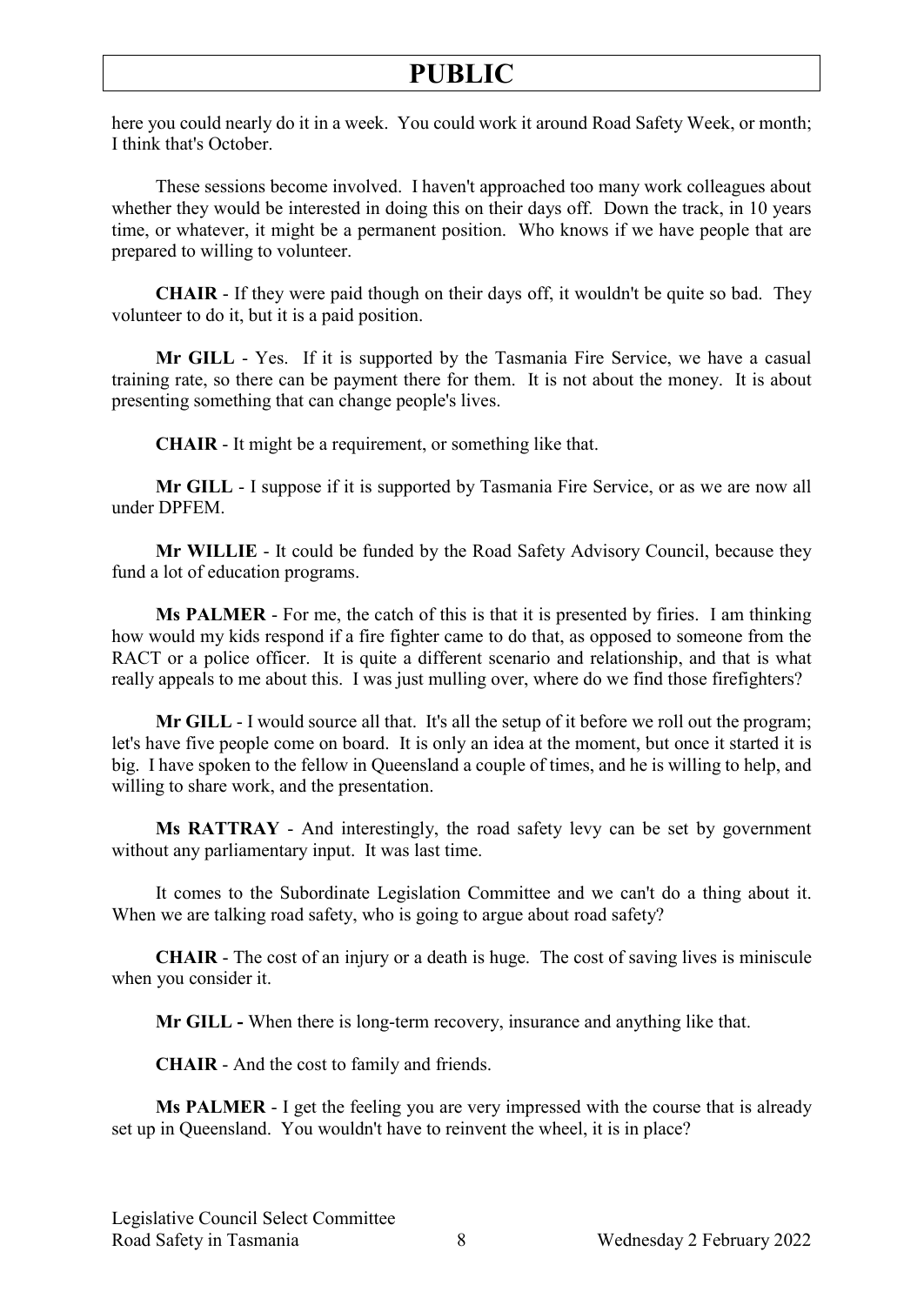**Mr GILL -** I like the term 'reinvent the wheel' and without trying to go through all the work of starting from scratch. I haven't actually seen their program but they are happy to share online and go through the program - what they do, what does work and what doesn't work. They have had police officers do part of the presentation previously, and it hasn't worked because they start going down the tangent of the law. Children ask questions about, what if I do this wrong; but it is about the road safety message.

**Ms PALMER** - They are different questions when it is a fire officer.

**Mr GILL -** Yes, they are. A police officer is more the person who is going to pull you over and book you.

**Ms RATTRAY** - When a fire fighter can talk about a personal experience of attending a crash, that's pretty powerful isn't it?

**Mr GILL -** Yes. Ambulance has a job, they are patient care, but it is our job to actually cut the person out of the car. Police have overall scene presence as they are the leading authority of the road and the accident and then why is happened. We come in in conjunction with the state emergency service around the state. It is our job to cut the person out of the car and make them safe and secure and the ambulance takes them away.

**CHAIR** - I think we forget sometimes the work the Fire Service does at road accidents. It is not just police and ambulance - you are there as well.

**Mr GILL -** That is a big role of our job. Previously, it used to be the Ambulance Service who cut the people out of the car and then they have their workload. It has become our role of cutting the person out of the car and that has probably been in the past 10 or 12 years. That is a big role of ours, not just house fires. We go out as far as Launceston, like Bracknell last night to the job out there.

**Ms RATTRAY** - My patch.

**Ms PALMER** - It is something that Josh touched on before. I may have missed what you said about how long has this been rolled out in Queensland, the data and the evidence to back up the impact that it is having on this age group. Were you saying that they are looking at that now?

**Mr GILL -** Yes, they are conducting it now and they haven't really had anything. I can share something with Rosemary, a newspaper article.

**Mr WILLIE** - We should follow up as a committee and contact them.

**Ms PALMER** - Yes, because that is a long period of time. They should have some good figures to show how it is received, how the kids have responded and if that's actually had an impact on the statistics in that age group. Not necessarily even just in that age group because you can have an accident at any time, but just to see what that change has been.

**Mr GILL -** It will be interesting but I do not know, sorry.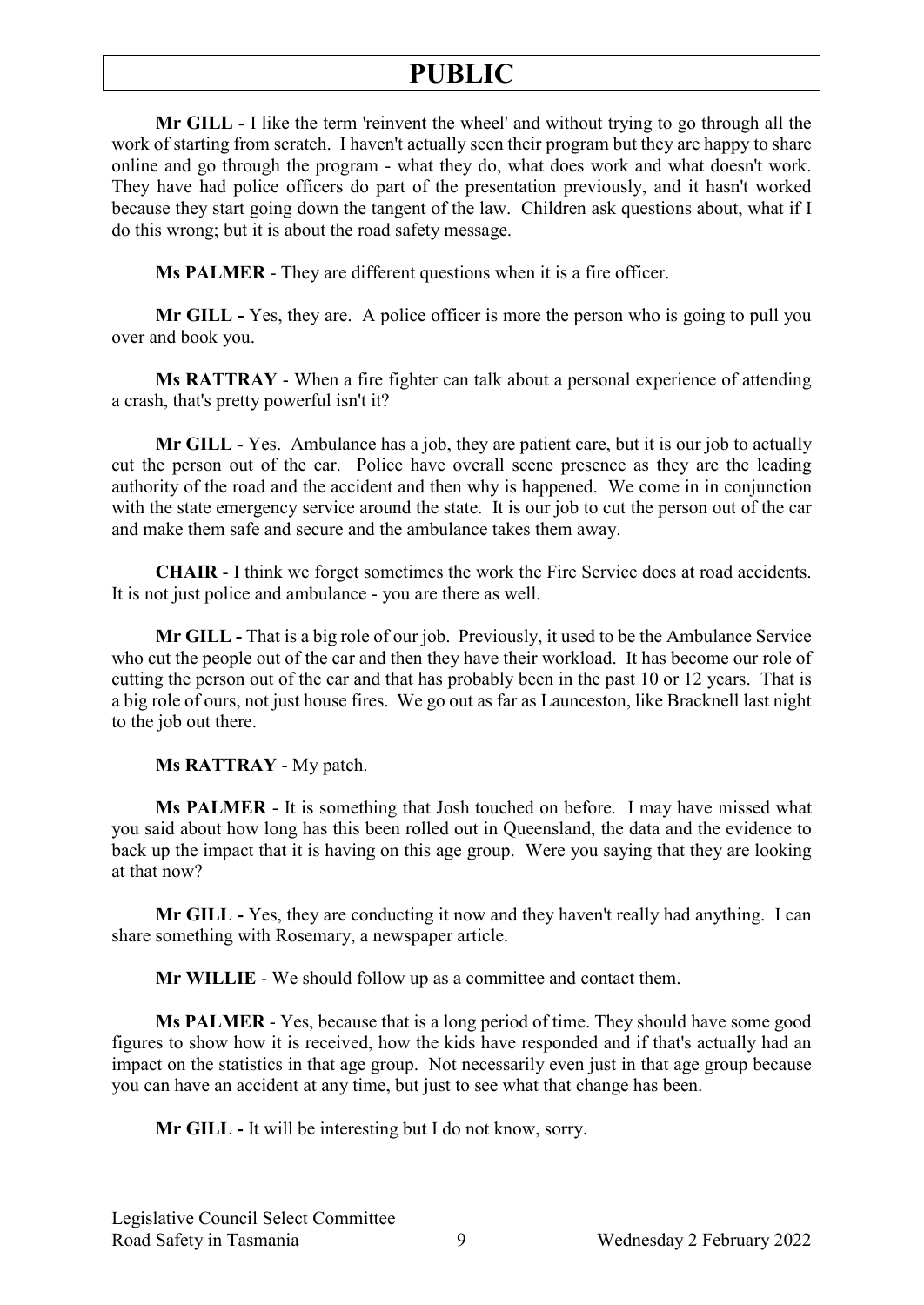**CHAIR** - We really appreciate you coming down. It is great because, as you say, it is an idea but that is how things start. You start with an idea and we do have the Government coming in this afternoon so we can raise these issues with them and ask them questions about their thoughts as well, as part of their submission.

**Ms RATTRAY** - I wasn't aware until I read your submission that it happens in other states.

**Mr GILL -** I need to do a little bit more research. I knew Queensland had one and then I googled their Fire Service website to see what community safety messages were around and found Victoria's and New South Wales.

**CHAIR** - It really just Tasmania and Western Australia.

**Mr GILL -** I didn't go right into Western Australia, I couldn't actually find it. They may have a program.

**CHAIR** - They are a world of their own over there. Thank you very much, Adrian, for coming. We really appreciate it. You are welcome to have a look at the Government's submission this afternoon if you want to. Otherwise, it is online once *Hansard* has corrected it and you will be able to read it all and see it as well. Thank you for coming down.

**Mr GILL -** You are welcome. I appreciate your time.

### **THE WITNESS WITHDREW.**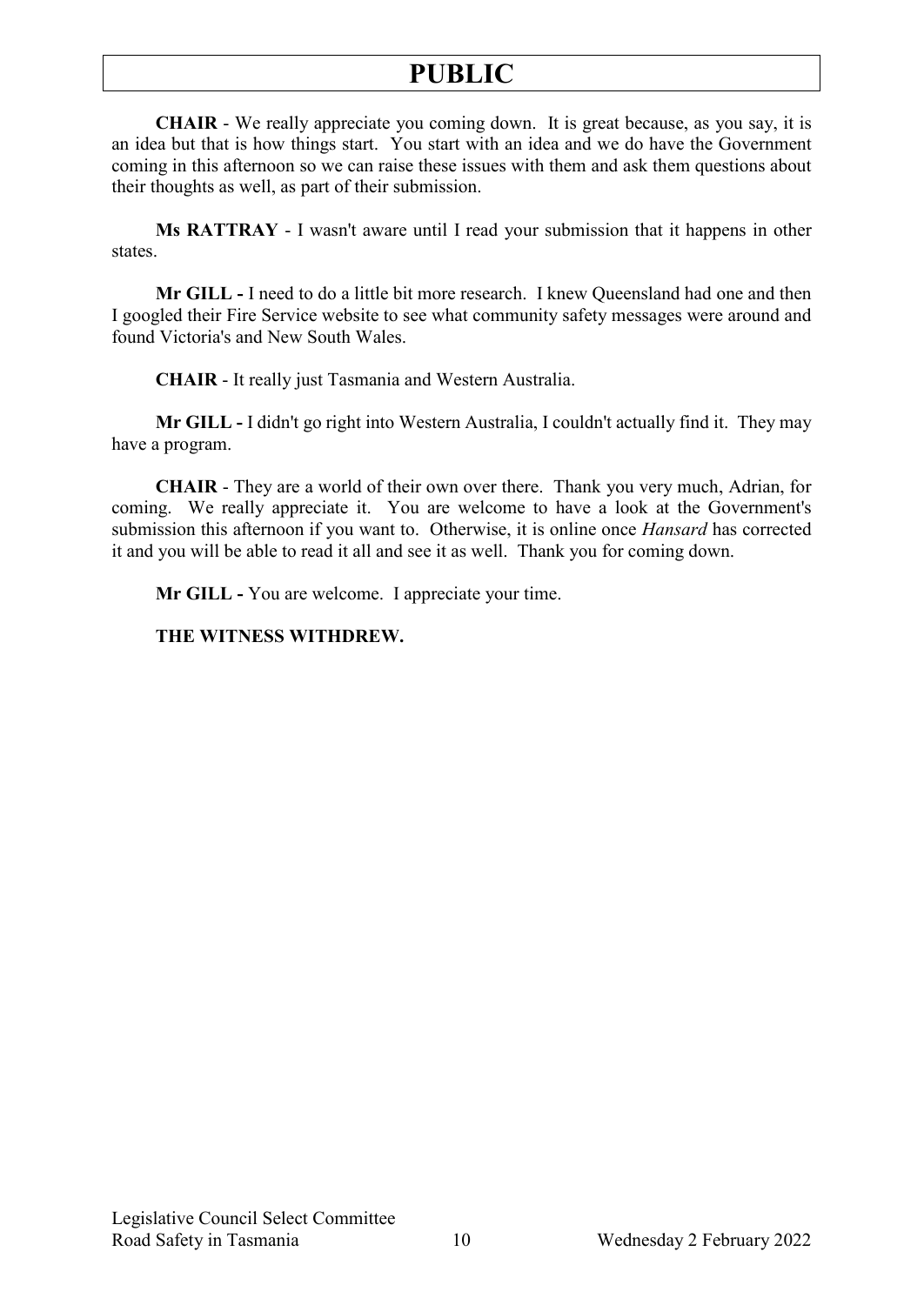**CHAIR** - Thank you very much, Minister, and your team that has come along with you. Obviously, you don't have to do our swearing in but perhaps you'd like to introduce your team first, and then maybe go along the line and swear in.

**Mr FERGUSON** - Very good. Thank you, Chair, and good afternoon to the committee and for those I haven't spoken to already this year, happy new year. I am pleased to attend our hearing today. The Government has brought a group of people from different portfolio areas and different departments to support your work. I introduce Gary Swain to my left, Deputy Secretary, Transport and Infrastructure, Department of State Growth. To his left, Mr Martin Crane, General Manager, Road User Services, Department of State Growth. Mr Craig Hoey, Manager, Road Safety, Department of State Growth. Also, Mr Scott Tilyard, to my right, the Chair of the Road Safety Advisory Council and recently retired Deputy Commissioner and to his right, Mr Jonathan Higgins, Assistant Commissioner, Operations, Tasmania Police.

**CHAIR** - Thank you. Because we are taking sworn evidence, if we could just do the swearing in and then we'll know everyone is covered at the table.

**MR CRAIG HOEY**, MANAGER ROAD SAFETY, **MR MARTIN CRANE**, GENERAL MANAGER ROAD USER SERVICES, **MR GARY SWAIN**, DEPUTY SECRETARY AND TRANSPORT COMMISSIONER, **MR SCOTT TILYARD**, CHAIR, ROAD SAFETY ADVISORY COUNCIL AND **MR JONATHAN HIGGINS**, ASSISTANT COMMISSIONER, TASMANIA POLICE WERE CALLED, MADE THE STATUTORY DECLARATION AND WAS EXAMINED.

**CHAIR** - I will introduce the team on this side of the table. We have Jo Palmer, member for Rosevears; myself, Rosemary Armitage, member for Launceston; Tania Rattray, member for McIntyre; Josh Willie, member for Elwick. Our committee team - we have Tim and we have Ali in the corner and we have Lynne on *Hansard*.

I know I don't need to go through the part about parliamentary privilege. I am sure everyone here is well aware that we are protected by parliamentary privilege in this room but not outside, and that the evidence is being recorded by *Hansard* and will be on the committee website when available.

Minister, would you like to start with a bit of an overview and then perhaps members can ask some questions.

**Mr FERGUSON** - Thank you very much, Chair. Again, thank you for the opportunity to discuss the important issue of road safety and importantly, driver safety.

Between 2011 and 2020, 312 lives were lost on Tasmanian roads and 2695 people were seriously injured. The Tasmanian Government does not accept any level of road trauma in our state as acceptable - that's why the Towards Zero Tasmanian Road Safety Strategy 2017-26 outlines our long-term vision of zero serious injuries and deaths on our roads.

While zero is what we aspire to, our shorter-term target is fewer than 200 serious casualties on our roads by 2026, and this reflects the complexities and the challenges of improving road safety across the state. We certainly accept there are no easy fixes in road and driver safety. There are, however, proven strategies that we know will work.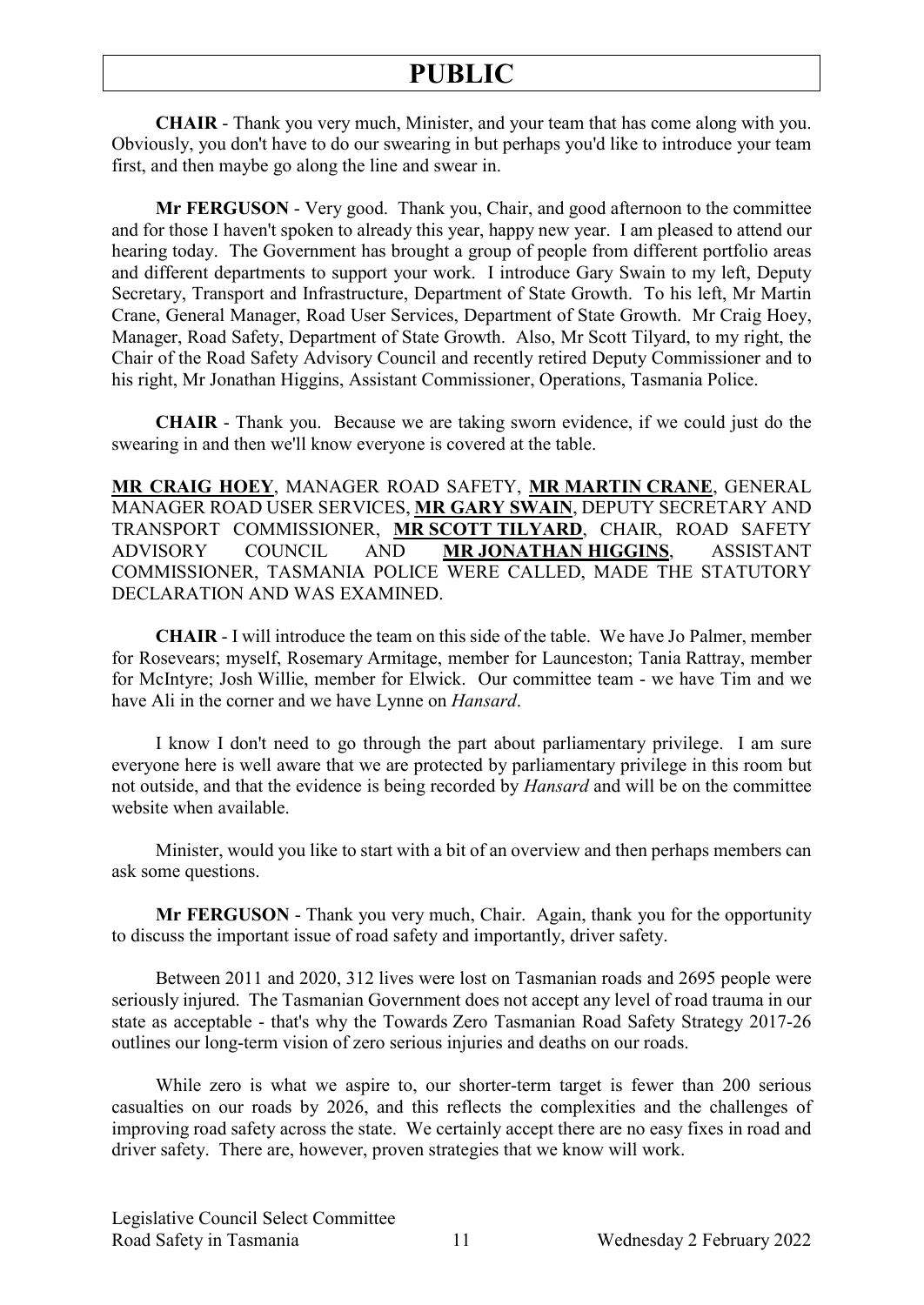To achieve our target, the Government is investing over \$75 million of taxpayers' money in road safety under the action plan which is 2020-24. The Government has a strong focus on improving our roads and encouraging safe driver behaviours and best practice enforcement.

The action plan itself was developed in partnership with the Road Safety Advisory Council, and used independent research and modelling to identify the initiatives that will gain the greatest reductions in serious injuries and deaths.

Through extensive community engagement and stakeholder consultation, the action plan was shaped into six key themes that contain 42 initiatives targeting Tasmania's high-risk road safety areas. Those key themes are as follows:

- Making our rural roads safer
- Improving safety in our towns and cities
- Saving young lives
- Encouraging safer road use
- Making visitors safer; and
- Improving safety through vehicles and technology.

The action plan acknowledges that road safety is a shared responsibility - it falls on every member of our community. We know that best practice infrastructure provides ongoing, long-term safety benefits and an environment that is forgiving of human error or - to put it another way - that mitigates for human error.

Tasmania has a network of more than 18 000 kilometres of roads, managed by both state and local government.

Under the action plan, funding is available to reduce conflict between road users and vehicles and to provide mass action infrastructure treatments on high-speed rural roads.

Under the action plan, the Government has uplifted the Vulnerable Road User Program to \$1 million annually, and has introduced the Safer Rural Roads Program that delivers \$2 million annually for treatments on high-speed rural roads. These programs are grant-funded initiatives that assist community-based road safety at a grassroots level by particularly supporting local councils to deliver their local infrastructure treatments.

The Australian Government is a vital partner here as well, providing support for this road safety infrastructure through its own road safety program, and this complements the \$1.5 billion of existing state road and bridge infrastructure projects for all road users.

We also know that people make mistakes and some undertake high risk behaviours, often deliberately. A combination of education, training and enforcement initiatives, therefore, are important. We need those to encourage safe behaviour on our roads.

One of the Government's major achievements under the action plan is the successful development and implementation of its major first year deliverable, which was a package of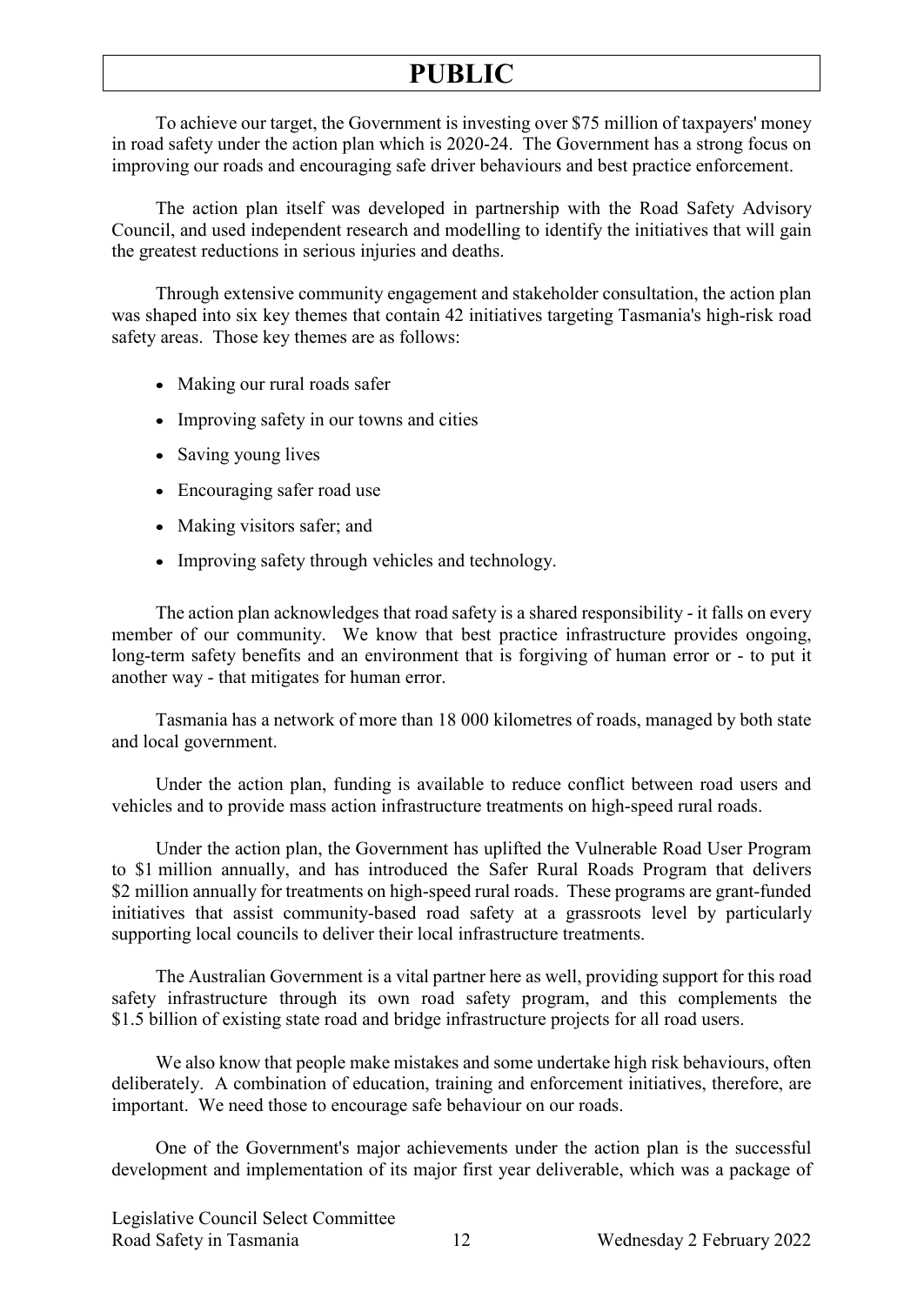enhancements to the graduated licensing system. These enhancements create a safer system for young and novice drivers and include the development of the Plates Plus Tasmania platform that Mr Hoey in moment will be able to speak to, the companion digital logbook app and the hazard perception test.

These tools provide novice drivers with the best practice education and communication platform to ensure they are properly prepared for the challenges of independent driving. There has been a lot of progress achieved in the last two years under the action plan, but there are still major road safety challenges facing our community, and I know the committee understands this.

Speed is one of the main risks factors in road crashes, and it is the leading contributor to death and serious injury on our roads. Under the action plan, the Government is working to address the proven problem of speed by establishing the enhanced Automated Traffic Enforcement Program this year. The Automated Traffic Enforcement Program will supplement our existing transport enforcement efforts, particularly through police. This will be through the implementation of eight cameras this year, and we are currently in procurement. The program will also have the ability to increase the amount of enforcement it delivers, and potentially target other offences, such as illegal mobile phone use or not wearing a seatbelt, with these smart cameras.

Put simply, road safety and driver safety is the responsibility of each and every one of us. In closing, I want to assure the committee, as the minister, that we really take this very, very seriously. It is a policy area that is very confronting. We recognise that governments all around the country, going back many years, have always attempted to put in place contemporary evidence-based approaches, but ultimately you need to be willing to accept fresh evidence, and the fresh eyes the committee is bringing to this subject is welcome.

I certainly look forward to the committee's work and your report, and any ideas or recommendations that might be forthcoming. We will be keen to review them and consider them, and also take the advice of the Road Safety Advisory Council.

That concludes my introductory comments. We look forward to your questions, and if the time suits, we have a presentation for the committee as well.

**CHAIR -** How long is the presentation?

**Mr FERGUSON** - As long as you would like. I understand it is available to you, and I am advised that around 10-15 minutes would take us through the broad sweep of the strategy and the individual actions.

**CHAIR -** Would members like to see that first, or ask questions first?

**Members -** Ask questions.

**Mr WILLIE** - Minister, as the obvious starting point is, over the last 10 years we have seen improved roads, we have seen cars that are safer, speed limits reduced in areas that were problematic, and improved licensing arrangements and training, yet we are not seeing the road toll and serious crash numbers decrease in any significant way. Why do you think that is?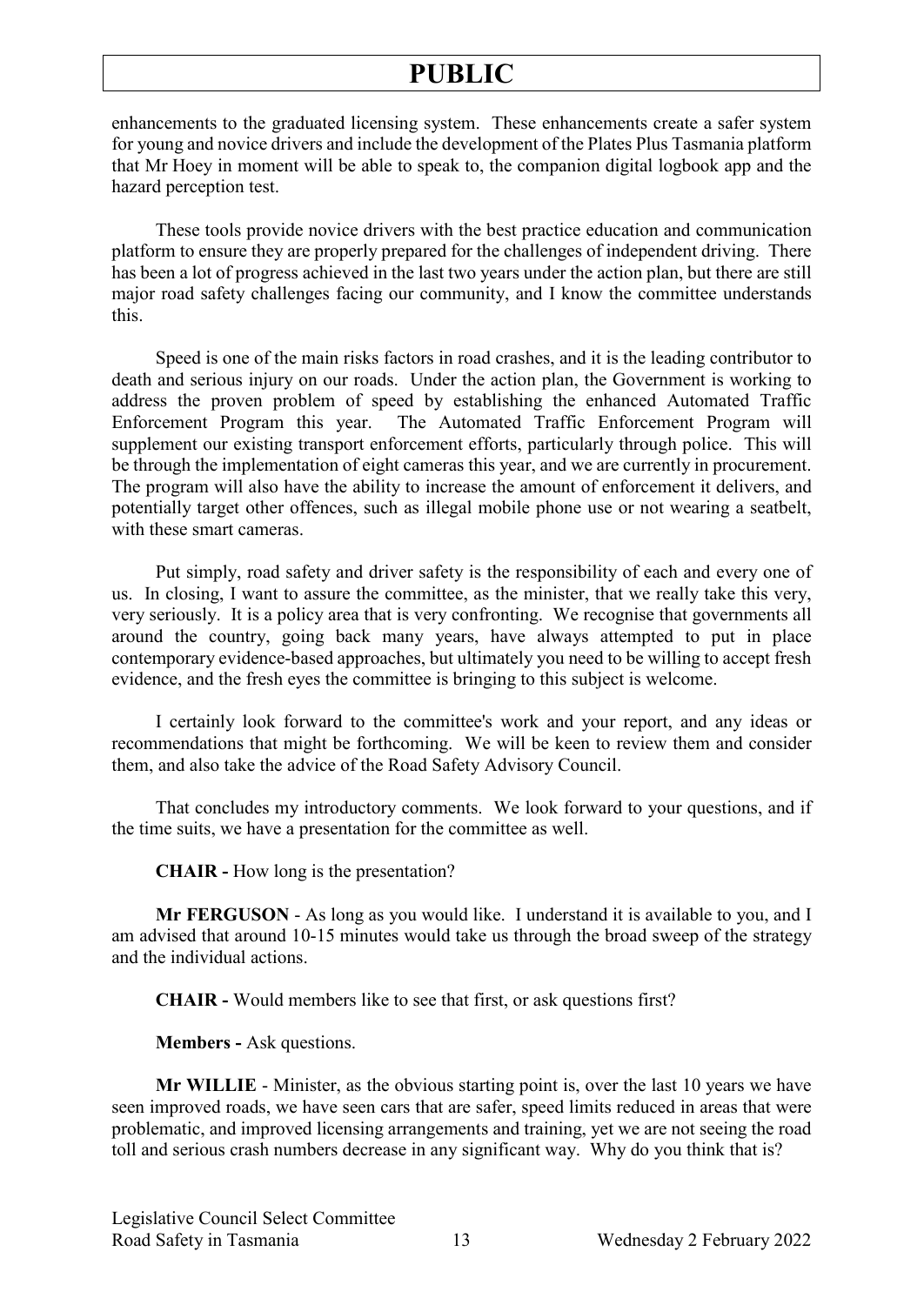**Mr FERGUSON** - I will ask our colleagues at the table, particularly Mr Tilyard, to respond in a moment, but we are seeing a number of factors at play here. Around the nation, other states and the Commonwealth are also disappointed with the trajectory of road fatalities and serious injuries. Queensland, last year, had one of its highest death tolls in recent years. In a year in which we saw obviously significantly more social distancing, you would have expected reduced trips.

We are certainly seeing more vehicles on the road than has ever been the case. The submission that the acting premier wrote indicated, I think, over those 50 years, we have seen a fivefold increase in the number of vehicles on our roads. There are more people who are driving, and the population has grown.

But the fact that we have seen a disappointing outcome, to say the least - that we have not being able to achieve those continued gains - causes us all to reflect on going back to evidence-based good advice about where our educative actions can be directed, where our infrastructure investments can be directed, and if there are any road rule changes that could improve. We are certainly exploring those things.

There are one or two areas that I would point to, though. One is that by the incremental increase to wire barriers, through some of our very busy highways that are rated at 110 kilometres per hour, we are virtually eliminating the risk, which has been a longestablished risk - for example on the Midland Highway, head-on collisions. I think the submission reflected that in the years 2014 to 2018, I think it was, something like 250 impacts have been had by vehicles on those wire rope barriers.

That actually represents around 250 potential lost lives or serious injuries. None of us can ever know what the road toll would have been without these initiatives, but I agree with you. We are disappointed not to have seen the trajectory heading in the right direction in recent years.

**Mr WILLIE** - So, the government puts it down to more vehicles on the road, and a higher population?

**Mr FERGUSON** - I am certainly pointing to those as important facts, to understand that the level of activity on our roads is higher than it has been before; but it is certainly no excuse.

The other thing I wish to point to, was that we are seeing improvements in the statistics for young people, which has been quite pleasing. We do put that down to a better education system.

There's going to be many factors at play, and I will invite our experts at the table to provide their own responses to you, Mr Willie. We will be very much guided by good advice about how we can continue to see the gains of past decades being achieved here and now.

**Mr TILYARD** - It's a good question, because everybody wishes they had the answer. Not just in Tasmania but around the country.

One of the slides that we are going to display, is some of the major road safety initiatives over the last 40 or 50 years. There is clearly a relationship between when those were implemented, and drops in serious casualty crashes.

Legislative Council Select Committee Road Safety in Tasmania 14 Wednesday 2 February 2022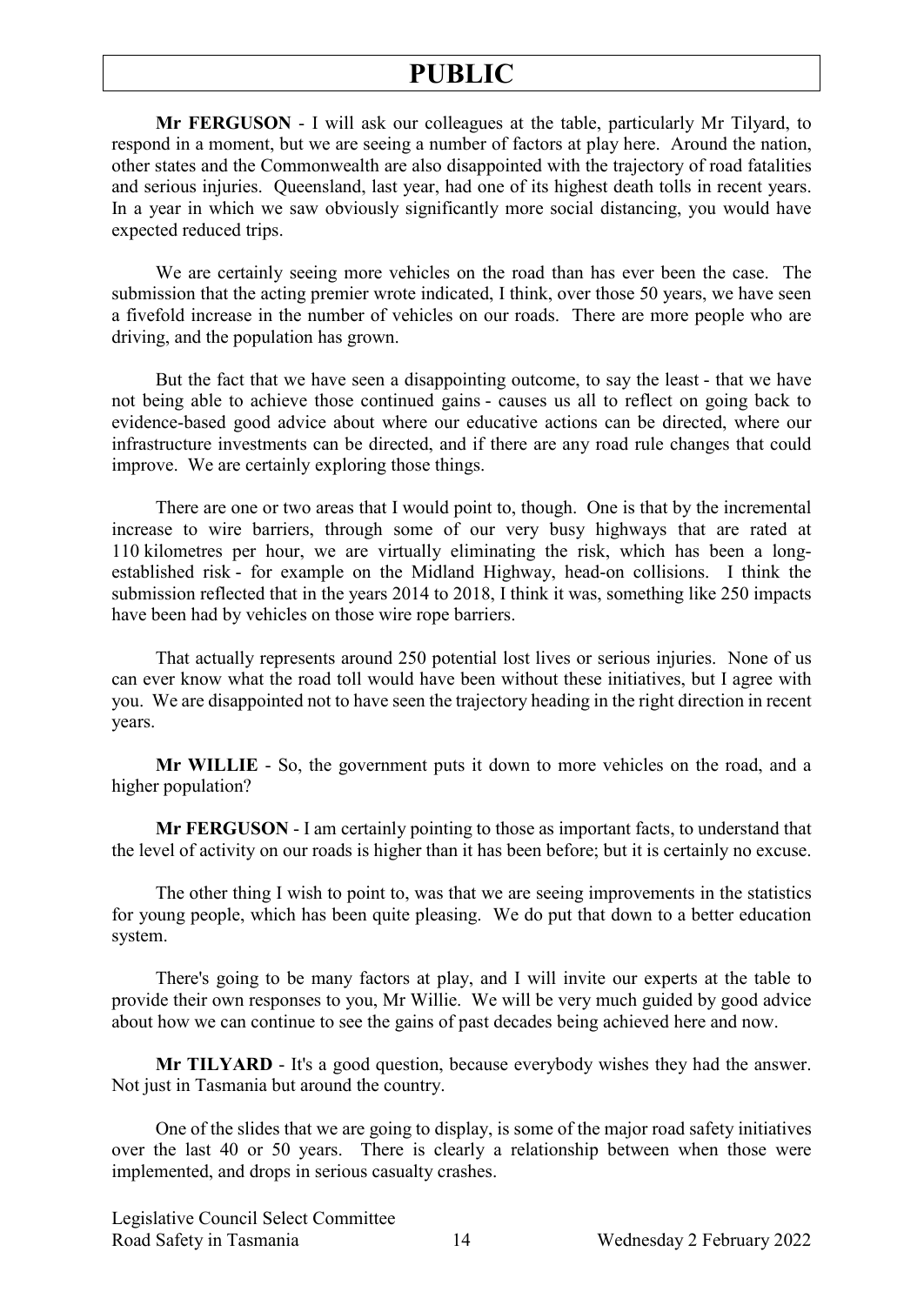For the last 10 years in Tasmania, we have seen a plateau. As the minister mentioned earlier, generally on average, we are seeing just over 300 serious casualty crashes per annum, which, of course, includes fatals, and that is where we have been fluctuating for some time.

What we are doing, is working - but it is not working as quickly as we would like it to work. That is the reality. We do have a target under our strategy to try and reduce to below 200 serious casualty crashes by 2026, and on current performance we won't get there. We do need to keep doing the good things that we are doing, but we need to be doing new things and other things, as well.

You are right in saying that our roads are safer than 10 years ago. That is a fair comment. There has been a lot of infrastructure work done on our roads right around the state. That's continuing. Major infrastructure works are expensive, and take a lot of time. The benefits do take some time to flow through.

Vehicles are generally safer as well, although we do have the oldest vehicle fleet in the country, as you probably know. The average age of a Tasmanian vehicle is around 13 years. That surprises some people because you certainly see a lot of newer cars on the road, but there is a lot of much older vehicles out there being driven around as well. It is a fair assumption to make that newer cars are safer cars, because of the sort of technology that is being incorporated in new vehicles. That is a bit of difference between us and most of the other jurisdictions around the country.

There has been a lot of work being put into enforcement, by police. One of the areas where we are somewhat underdone, and we have probably have slipped back a little bit, compared to most of the other jurisdictions over the last decade, has been on automated traffic enforcement in particular.

As the minister mentioned, we are just in the process now of reintroducing mobile speed cameras. We haven't had those in Tasmania for about 5 or 6 years. We have got our fixed cameras around the place but, again, we have got relatively few of those compared to what a lot of the other jurisdictions have.

The other jurisdictions have invested more in the automated enforcement area. Some quite significantly, particularly in the urban areas. That is something that we will be looking at increasing here in Tasmania, as part of the current program that the minister just mentioned. Of course, in more recent times, police have been heavily impacted particularly by COVID-19 and the sorts of duties the police have had to perform in airports, Spirit of Tasmania terminals, checking on people in home isolation. Those sorts of things have taken resources that would ordinarily be committed to traffic policing type functions around the state. Not entirely, but there has been a significant impact.

One of the important roles the police play, does complement the Automated Traffic Enforcement program. The automated program doesn't replace what police do it complements what police do. It is enhancing the perception that if you do the wrong thing you will get caught.

**Ms RATTRAY** - Is that only for speeding?

Legislative Council Select Committee Road Safety in Tasmania 15 Wednesday 2 February 2022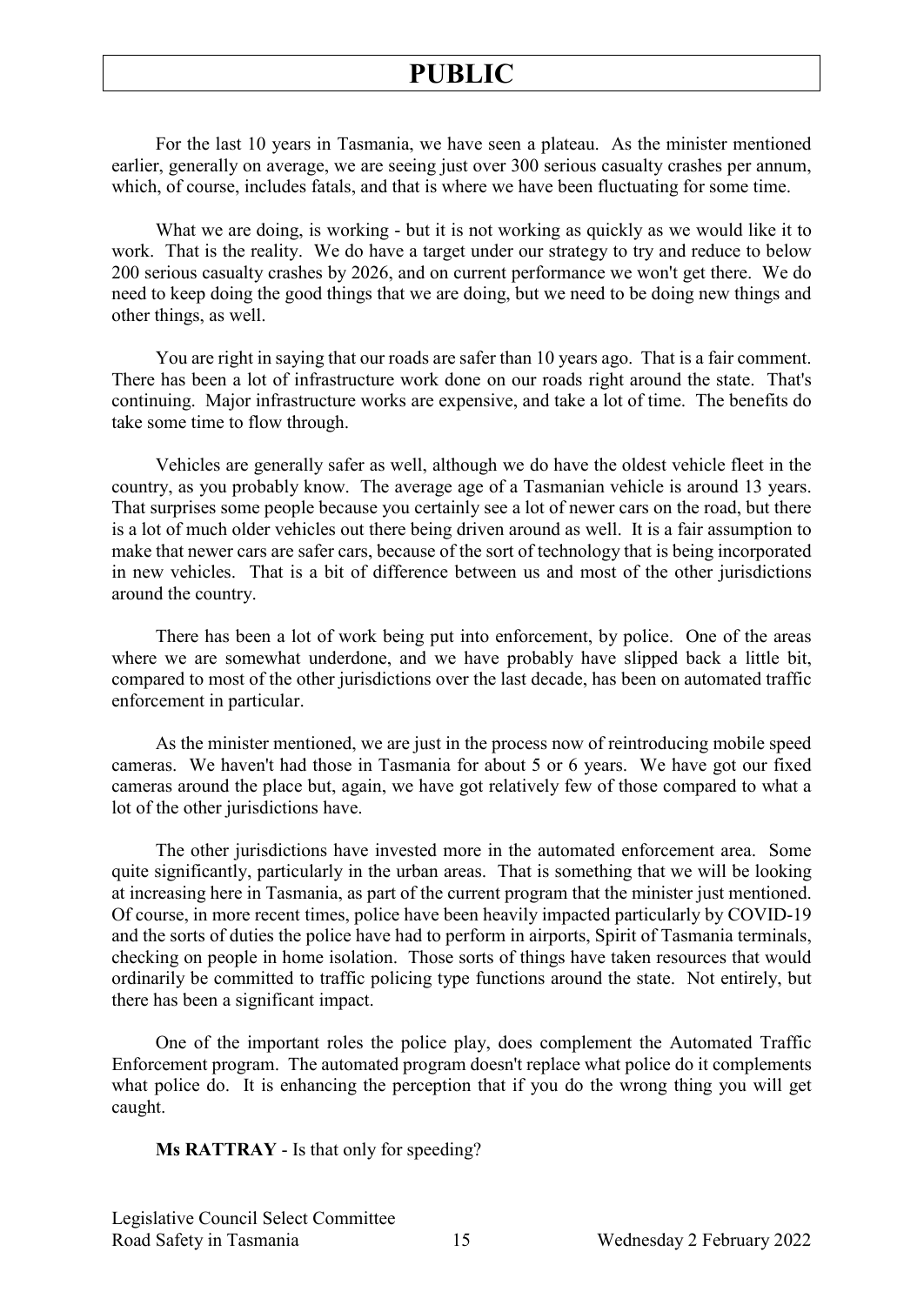**Mr TILYARD -** For everything, really.

**Ms RATTRAY** - Does it look at...

**Mr TILYARD -** For the program?

**Ms RATTRAY** - Does it look at mobile phones?

**Mr TILYARD -** The reason it is called the Automated Traffic Enforcement program is because it's not just about the speed, it is about traffic enforcement. The first phase is the mobile cameras that we are deploying. We are already looking at, further down the track, the cameras that detect illegal mobile phone usage and failure to wear seat belts. There are other opportunities with automated enforcement. Some other jurisdictions are already using this technology and have been for a while.

**CHAIR** - Queensland.

**Mr TILYARD -** Yes, and others. Speed is the major contributing factor to serious casualty crashes, so it is important that we focus on that first. That we get the mobile cameras out there because people have become complacent. If you have one of the cameras on poles in your locality you know where it is and people slow down for the cameras. We have only 10 statewide anyway. Once we get the mobile cameras out there people will not know where they are going to be on a daily basis and they will be more circumspect with their driving.

What we do know over the last five or six years through high-speed zone monitoring that State Growth does is that average speeds have been creeping up in all of those high-speed zones across the state every year. A big part of that is because we have not been deploying those mobile cameras. People have become complacent. There is a direct relationship between increased speeding and serious casualty crashes. As soon as we get those cameras out, which will be fairly soon, I am pretty confident we will see those average speeds start to drop.

**Ms RATTRAY -** Definition of fairly soon? It varies a lot around this place.

**Mr TILYARD -** I will let State Growth answer that because it is conducting the contract negotiations.

**CHAIR** - It is out for tender at the moment. Is that the case?

**Mr SWAIN -** We are in the evaluation process. We got some good bids. We're in contract negotiations with a party that we hope to resolve this month, which will see us start to deploy through March. It is imminent, it has taken a lot of work from the team working closely with police.

**Ms RATTRAY** - I would consider fairly soon, so thank you.

**Mr SWAIN -** On the various investments which Scott touched on, there is obviously a lag effect with a lot of our investments, not just infrastructure, GLS, motor cycle training, the initiatives put in place. It really takes some time to track through. Road safety is a long, patient game with no easy wins. Regarding the apparent discord between absolute targets and road safety outcomes that are linked to the level of vehicle activity on the network which is linked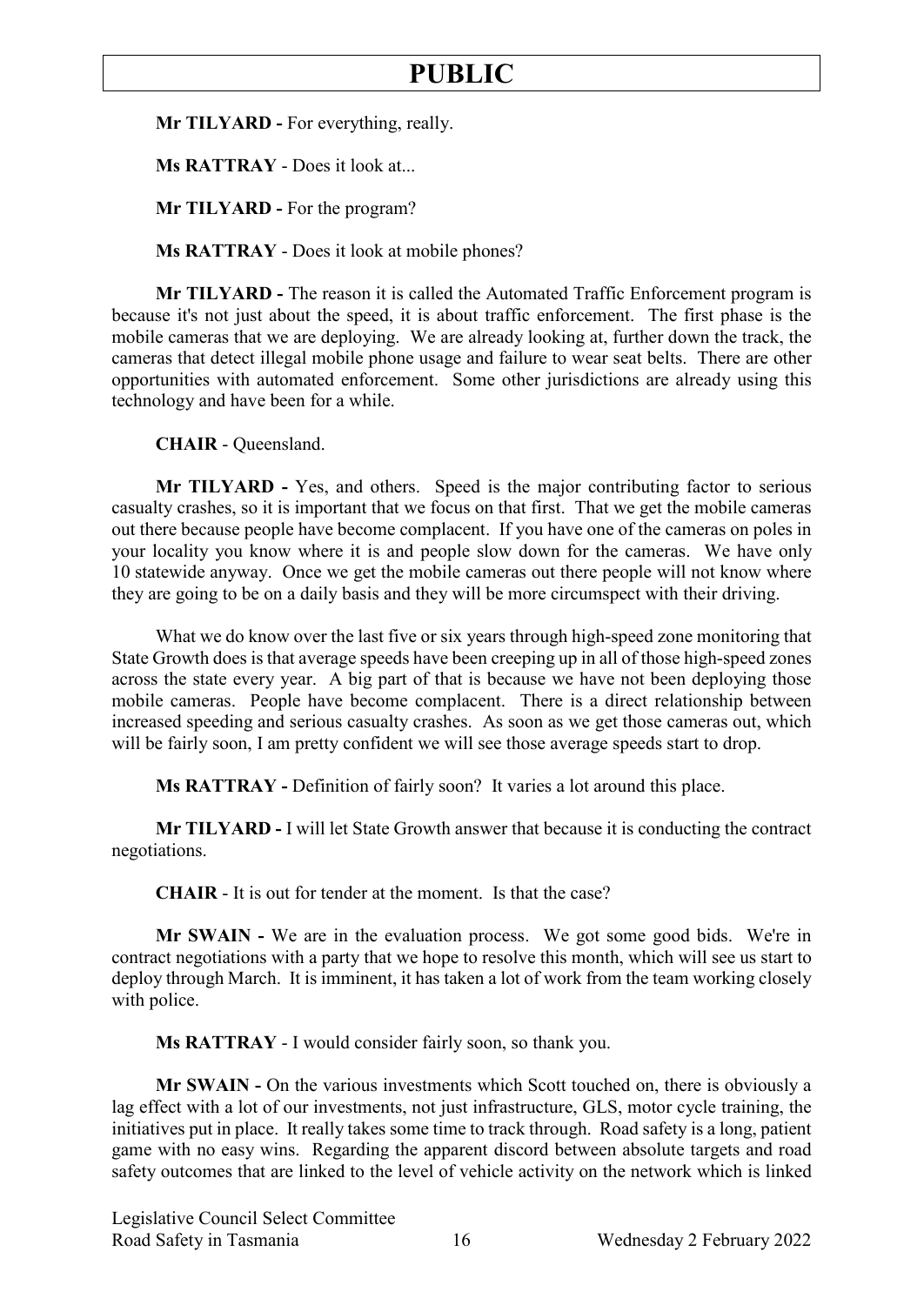to the amount of economic activity on the network, governments around the nation have landed on absolute targets off the premise that a single death is unacceptable. That takes you to an absolute target even though the road safety literature understands that road safety outcomes do move with economic growth simply because there is more activity on the network.

**Mr WILLIE** - How does that marry up with other states. Tasmania has the highest deaths per 100 000, yet you would have more activity, more vehicles, more incidences of crashes in the mainland jurisdictions. It just doesn't marry up with that statistic.

**Mr SWAIN -** I guess it is going to be a factor in each jurisdiction separately in terms of their own economic growth. I think the comparators are really important because they give us targets to strive for but you do have to be a bit careful. Wherever you have big urban conglomerations like Sydney, Melbourne and Brisbane you have generally slower speeds and you tend to have lower crash rates per 100 000 than you do in moderate cities or smaller towns. The ACT, for example, has a very low crash rate because they have a very low car density on their roads and they have a lot of public transport.

Then you obviously have a range of different of investments made over time, both in the road network and in road safety initiatives. What we do, and the council does very actively, is look at what is happening in the rest of the country and try to pick the best-of-breed solutions. That comes out of the type of research that Scott referred to. As you adopt something that may be in lag and may take several years to work through. There are a whole range of factors that go into why states are different. It's not meant to be an excuse but it is hard to make direct comparisons.

**CHAIR** - Thank you. Can I ask a question with regard to the mobile cameras that we're talking about. Are the mobile cameras separate to the cameras for the mobile phones and seat belts, or are they the same? Will the ones for the seat belts be fixed cameras? Obviously they are going to be fairly high to look into the cars.

**Mr SWAIN -** It's a State Growth project, so I'll let them answer.

**Mr FERGUSON** - I'll just provide a quick overview and Mr Hoey will respond, because he's managing the procurement. We're at a very sensitive stage right now because we're in contract negotiations with a preferred provider.

**CHAIR** - I accept that. I just wasn't sure whether they were one and the same, whether the phone and seat belt ones were going to be at different spots. I understand that would be a little bit difficult.

**Mr FERGUSON** - Mr Hoey will provide more detail, but the answer is that the Government specifically stipulated in the brief that we wanted to see bidders provide detail about the range of functionality with the one platform. How that intersects with the current contract negotiations, I will ask the department official, Mr Hoey, to respond, as much as he's able to.

#### **CHAIR** - Thank you.

**Mr HOEY -** They will provide a range of cameras to achieve mobile phone detection. You're right, they need an elevated camera but -

Legislative Council Select Committee Road Safety in Tasmania 17 Wednesday 2 February 2022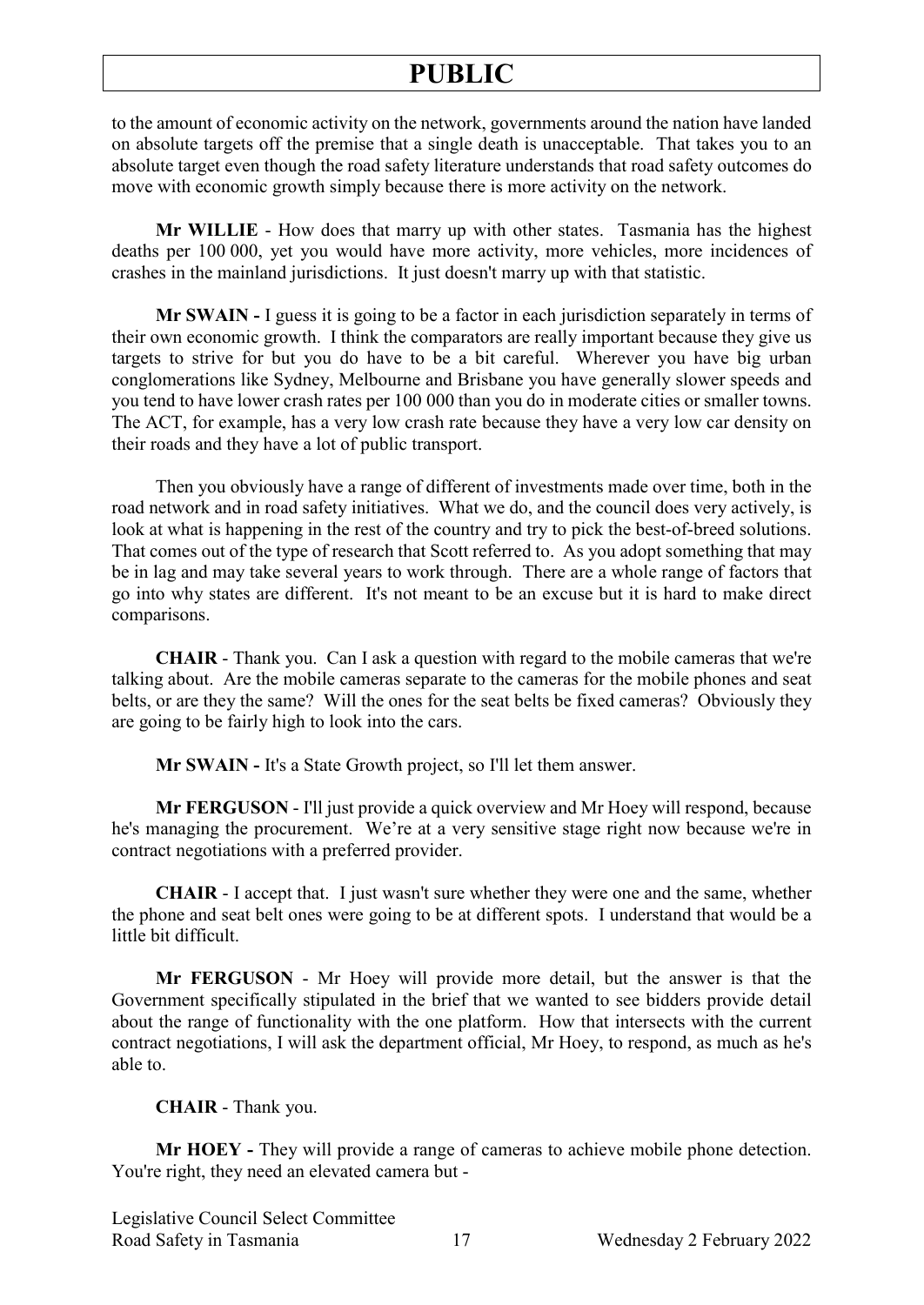**CHAIR** - For the seat belts as well?

**Mr HOEY -** Yes, the seat belt as well. We expect them to be configurable, so whatever approach they use, whether it's car-mounted or trailer-mounted, they will be able to deploy for enforcement of mobile phones, speed, seat belts at one period and then they might just do speed in another period to achieve a certain amount of hours on the network in terms of enforcement. They'll be quite customisable and deployed in different configurations to enforce the different types of offences that they'll be detecting.

**CHAIR** - I wasn't sure. Are the ones in Queensland fixed or mobile? I've noticed that they've been out for a while and have done very well.

**Mr HOEY -** They have a mix in both Queensland and New South Wales, I understand. They'll put them on gantries and also have a mobile approach. A mobile approach is a trailer with an extended camera system to pick up those offences. The issue is trying to get a random deployment across the network, so you get that anywhere, anytime type of -

**CHAIR** - Do you find that's difficult? Wasn't that one of the problems previously when you had an unmanned camera, or will someone be with it? Wasn't that an issue that the cameras were unmanned and they were having a few difficulties - stolen, vandalised? When you say a trailer, will someone be in the car attached, or will the trailer be left? How is it going to work so that we don't have the same problem?

**Mr HOEY -** It's still in contract negotiations, so divulging who we're in with -

**CHAIR** - No, I'm not interested in who you are in with.

**Mr HOEY -** Since the cameras were last in Tasmania technology has advanced. In most other jurisdictions they use a variety of deployment techniques. They will be car-based, other covert arrangements and also trailer-based, which will be left. They have a more robust environment now with CCTV. They're not getting that sort of -

**CHAIR** - They're much higher up.

**Mr HOEY -** It's all to try to have a variety of approaches to create that random anywhere, anytime approach, so the road user realises there's a chance of being detected using a mobile phone or speeding or failing to wear a seatbelt.

**CHAIR** - Do we still have point-to-point cameras? We did have a couple at one stage. Are we still using those?

**Mr HOEY -** There was some investigation of point-to-point -

**CHAIR** - A few years ago we had a couple.

**Mr HOEY -** That's right. Point-to-point is generally very expensive and you need quite a high volume of traffic to make them cost-effective. In the Tasmanian context, they didn't stack up against other safety initiatives. That would be something to consider under this new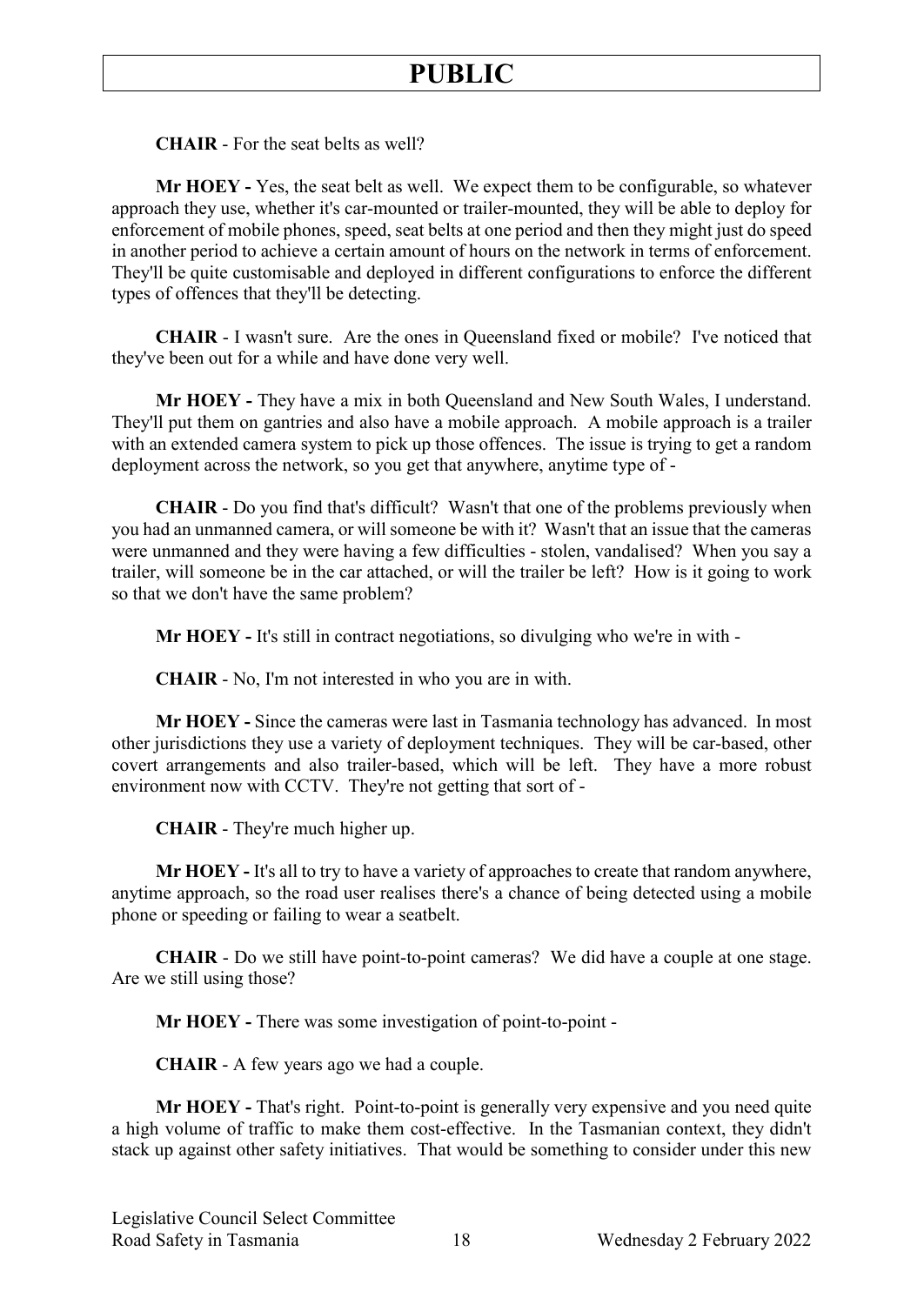program. As we get a better understanding of what is going on in the network, there will be some investigation of those areas on the network that would be effective, point to point.

**CHAIR** - I have more questions, but we can share it around.

**Ms RATTRAY** - I am interested in more recent data on the age of the fleet. The data that was provided is only up to 2017. Is that the last lot of detail that we have?

**Mr CRANE** - No, we have further data up to 2021, which talks about the age of the fleet being 12.9 years, I believe, which is the average age of the Tasmanian fleet. There's about 435 000 vehicles in that. That's not the full registered fleet; that's like the family vehicle fleet. That's what we're really interested in. The national average is around 10-point -

**Ms RATTRAY** - So we're still almost three years older.

**Mr CRANE** - We are, but there are a couple of things, if I may - through the minister just add to that.

**Ms RATTRAY** - Because we know that older cars aren't as safe as new ones.

**Mr CRANE** - Because of the safety features involved. If you look at seatbelts, and you can see that in 1996 I think it was, that's when the first airbags came in, and then you had the brakes come in in 2005, so you can map those safety features through when they were made compulsory, through the Australian Design Rules (ADR) process at the national level.

Just a couple of other comments on that, though. One rather unique part of Tasmania is that we have the lowest attrition rate in vehicles. When someone buys a new vehicle, they are often more likely to retain their older vehicle as a second vehicle in Tasmania than any other jurisdiction, so we have quite a lot of people having more than one vehicle. Their primary vehicle may well be a vehicle of higher more modern use. They may use that vehicle a lot more than their older vehicle, which is used as a secondary vehicle. That attrition rate is an interesting aspect, and it is part of the work that we are doing around our light vehicle strategy, which will be providing advice to the minister in coming months.

**Ms RATTRAY** - My mum has a day vehicle, and a night vehicle.

**Mr WILLIE** - Just on that, that age profile may be impacted by COVID-19, too, because it's very difficult to get a new car at the moment.

**Mr CRANE** - In the short term, we may see the average age go up a little bit, because of the supply side of new vehicles, and people keeping those older vehicles for a little while, but that's offset by things like being in COVID-19, where probably a lot less trips are taken by some people in terms of the vehicle fleet.

The supply side is a challenge, but if you look at the fleet, over 55 per cent of the vehicles are under that average age, for the basic family vehicle.

**Ms RATTRAY** - Minister, is the Government looking at any initiatives to actually address the age of the fleet in Tasmania? I know newer vehicles are difficult to come by at the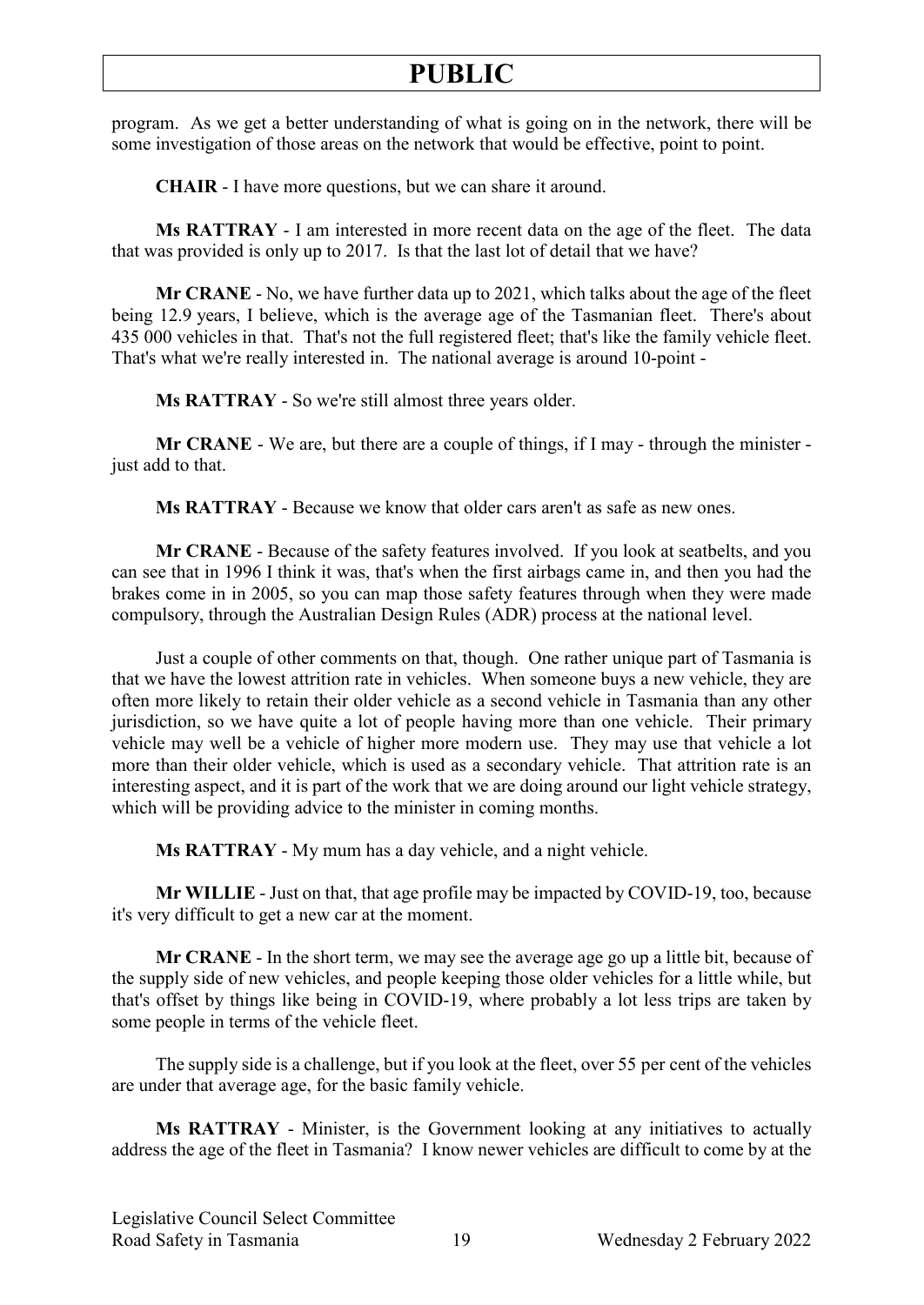moment. At this table we are probably all waiting for a change in our own vehicles that are supplied. Is the Government looking at any -

**Mr FERGUSON** - Ms Rattray, I would like to reiterate what Mr Crane has shared. There's a variety of facts at play here. The latest data that we have to hand, as Mr Crane has reflected, the age of 12.9 years was as of January 2021, so that data is now just over a year old. I would like to go back and ask the registrar to refresh that. I think we ought to be able to do that and come back to the committee with whatever it is right now. I think that would assist your own consideration.

**Ms RATTRAY** - That would be great.

**Mr FERGUSON** - To answer your question directly, I have actually asked for advice on initiatives the Government could consider. Stakeholders have put forward a variety of potential ideas and solutions to support what will become a light vehicle strategy.

Hopefully you noticed in the submission signed by Mr Rockliff that one of the elements in our Towards Zero Strategy is in fact a light vehicle strategy, so that we can actually target interventions around supporting not just the age of the vehicles but the condition of them and the safety. I expect to receive advice on that this half of 2022. When I receive that advice I certainly look forward to acting upon it and announcing initiatives that will support whatever the age of the fleet is. I suspect members here will agree we cannot control that, that is people's choice and their affordability, but we want to support people as best we can to keep vehicles on the road as safe as possible with as many modern features as possible.

**Ms RATTRAY** - Minister, earlier today we had representation by a very proactive community member, TFS employee, Adrian Gill, who shared with the committee a couple of initiatives that are well under way in other jurisdictions, Queensland, New South Wales, Victoria and South Australia for educating young people in schools. Years 10, 11 and 12 specifically. New South Wales has Rescue Ed Express, South Australia has a road awareness program called RAP and Queensland has Road Attitudes and Action Planning.

This is where those employees that are perhaps on their rostered days off go out into schools. You may already be aware of it. I was very encouraged by what I heard today. I am interested in whether you are aware of any of these programs. Have you given any consideration to working with the TFS to look at opportunities to deliver a safety message to those young people who are going to be our road users?

**CHAIR** - Adrian mentioned that it was firies giving the message as opposed to police. Nothing against police but the firies were seen as friendly, obviously they weren't seen as the police. They felt that on many occasions having the fire service going into schools and delivering the message was not as confronting as an officer coming in. In the other states, as mentioned by Ms Rattray, the firies do it.

**Ms RATTRAY** - Obviously it needs funding.

**CHAIR** - It needs funding. I don't believe you can expect officers on their days off to go in on a volunteer basis. It would need some form of funding. Mr Gill felt it would save lives and educate students, We can email you a copy of his submission, particularly the PowerPoint, today. He estimated about 10 000 student and about 100 sessions with 100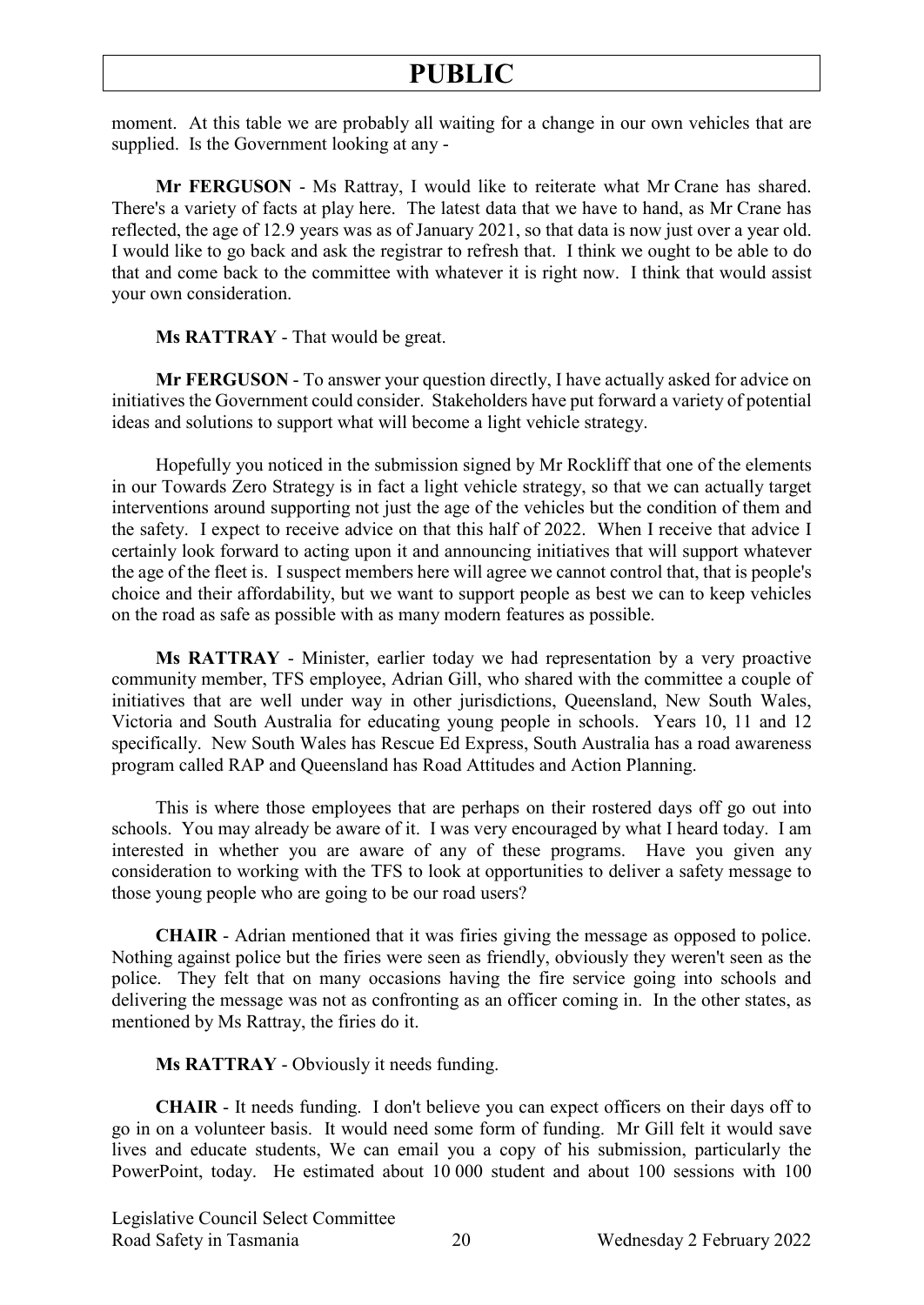students at a time in the state school system. Would that be worth considering? I am happy to send that on to you.

**Ms RATTRAY** - We know that road safety levy can always be increased by government.

**Mr FERGUSON** - Thank you for both the questions, which are complementary. I'll ask Mr Swain to assist me with answering. Every state does things in a way that is specific to their own needs. Many initiatives are duplicated across different states and territories but bear different branding or different names of their programs. I really would be keen to have a further look at that. I will share the extent of my knowledge, which is that we do have a similar program in Tasmania. The extent to which TFS are actually involved in the Rotary Youth Driver Awareness program I will need to check. I am aware that first responders in the SES and, I believe, the fire service have been involved in the past. I would like to check the extent to which that is still the case.

We encourage year 10 students from all schools, government and non-government, to attend those Rotary Youth Driver Awareness programs, we call them RYDA. To reflect our encouragement of it, you all know that the Government has increased the mandatory log book hours from 50 to 80 hours for learners. We have recognised that if you'll do the Rotary Youth Driver Awareness course we'll credit you the time that you spend there for your log book. It is an encouragement to take the course, to spend the day, noting that I think that they are in school days. If you are a year 10 you might argue you get double value. We are encouraging students to take those opportunities.

**Ms RATTRAY** - Is that right across the state, minister?

**Mr FERGUSON** - It is north and south.

**CHAIR** - Not mandatory, obviously.

**Mr FERGUSON** - Not mandatory. It's up to the schools to participate. It's up to the individual students, no doubt with their parents to sign permission forms, but if they'll do it we'll credit them. I think it's the 10 hours -

**Mr TILYARD -** I think it's four for the day. There are over 50 000 Tasmanian students who have already gone through that program, well over 50 000. It's been operating for quite a few years.

**Ms RATTRAY** - This initiative that's been proposed could actually be another level of that education process on top of it.

**Mr FERGUSON** - Well we'd like to consider that. It's an inspired concept and we'd be very happy to have a good look at it. I just want to mention as well that Plates Plus is a new initiative that is part of the graduated licensing system changes that we've implemented. This is now a four to five-hour course, which is online, self-paced. It has questions throughout the course material.

It's actually the new replacement, if you like, for the historical knowledge-based test that you'd take at your Service Tasmania. It's again more time with people looking at real life situations. Very video heavy and concept based with real streetscapes that people can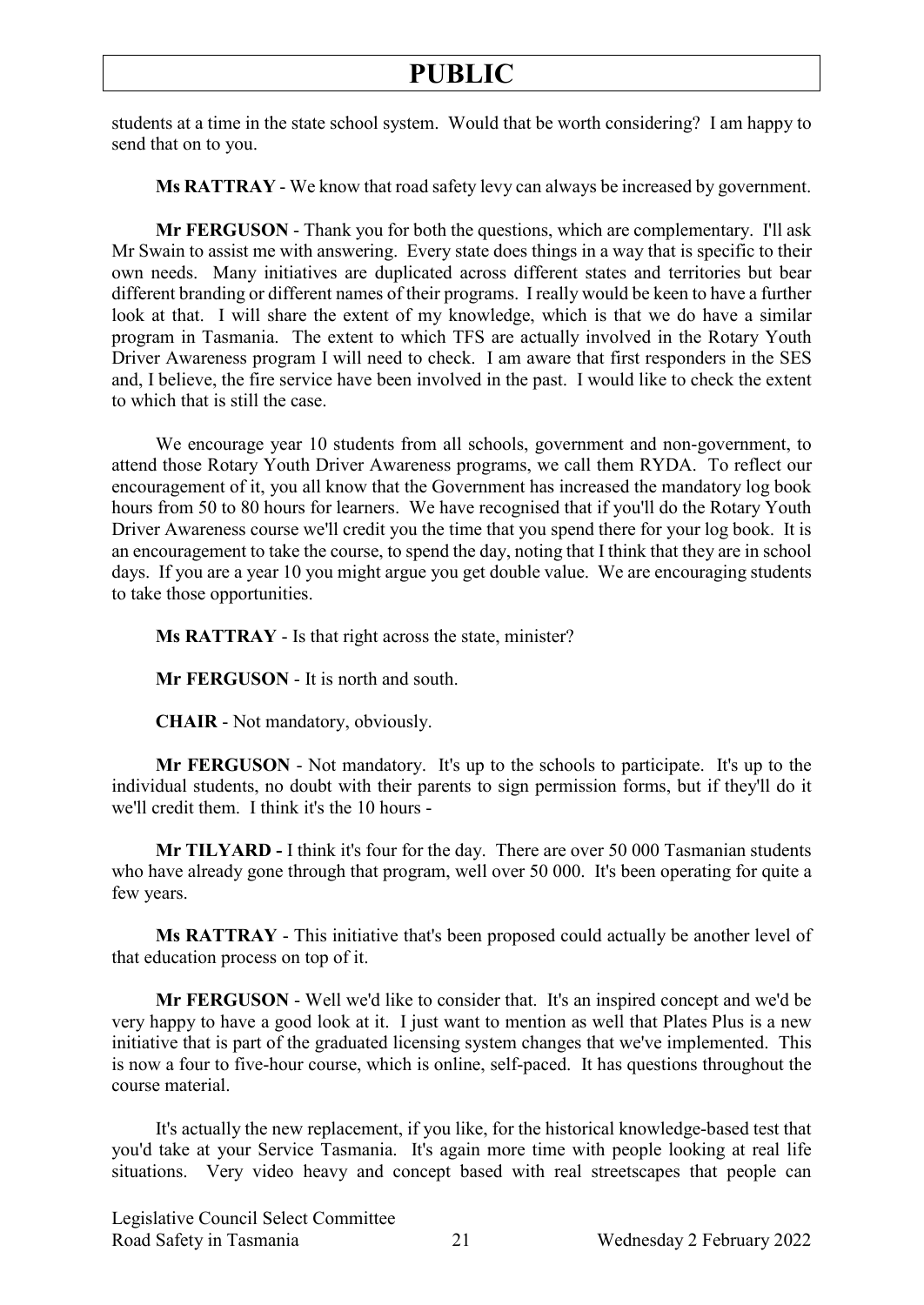experience and I'd encourage you all to have a look at that. If you'd like a briefing on it separately at a workshop, we'd be only too happy to offer that.

I will just invite Mr Swain, or Mr Tilyard, if you wanted to say anything further in response to first responders, who often, like TFS, or SES, in regional or city areas are doing the road crash rescues and the potential input from them. I'm comfortable with you saying whatever you feel is your own view on that.

**Mr TILYARD -** Thanks, minister

**Ms RATTRAY** - Are you aware of those programs?

**Mr TILYARD -** I certainly am, because police have been involved in those since its inception. Police officers go along as part of that day with their students and there's a whole range of different subjects that are covered. I'm not sure that the fire service doesn't have some involvement as well, because I think part of the day is actually setting up a crash scene and talking about it. One of the important conversations that police have with the students is, obviously the trauma and having to knock on the door and tell the family that there's been a fatality and that has a pretty big impact with a lot of the kids, which is obviously not one of the functions that fire perform. I think -

**Ms RATTRAY** - and an impact on officers having to do that. They often know the families.

**Mr TILYARD -** Yes, that's exactly right. My understanding is all first response organisations are involved. Ambulance and SES are certainly involved as well and they have car crash victims come in and talk to the kids and I think they've even had parents of lost children in road crashes. So, it's a well-established program and very well patronised by the various schools around the state.

**Ms RATTRAY** - Obviously, it has been mentioned and certainly Mr Willie understands well already the challenges with delivering the curriculum that's already in place. This is something else that has to be put into the curriculum for 11 and 12s, so there would have to be some negotiation with the Education Department, minister. To say, 'that's an initiative of the school', perhaps it's something that should be mandated through the school curriculum. Thoughts.

**Mr FERGUSON** - It's a good thought, so thank you for that and that might well be something that the committee could consider but we get excellent engagement. I think it's fair to say that the Rotary organisation, nationally, takes a lot of pride in this program. It's seen as very successful. Great engagement and to correct the record, it's offsets our five credit hours for learners who will take that awareness program, so we're both wrong.

Can I just quickly add as well, just one last very rapid point. Not only at the RYDA courses do we get great engagement. I've been and witnessed those courses and as an ex-school teacher, myself, once a school teacher always a school teacher, I must say I was stunned and pleased to see the interest by the students throughout the time. One of the things that struck me was not just the discussions by the first responders but actually simulation of a crash involving a pedestrian, which is pretty confronting. I think it's that kind of interactive mode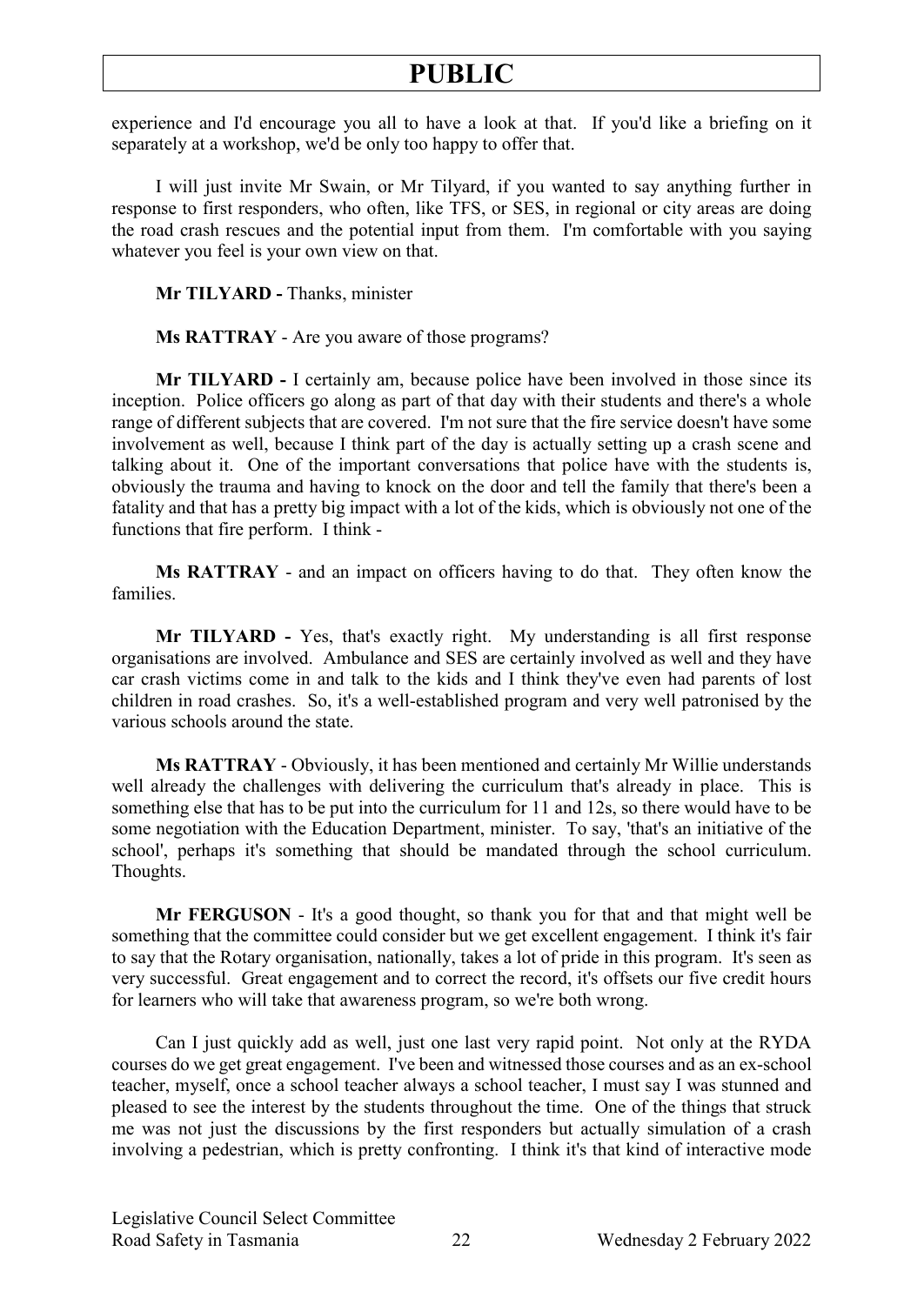that Rotary have tapped into that really does bring home to young people the real risks of going out on the road.

**Ms RATTRAY** - So, it doesn't rely on a Rotary club in the community to deliver this? It's just some funding because -

**Mr FERGUSON** - It really does rely on Rotary.

**Ms RATTRAY** - We don't have Rotary clubs in every area. I know my St Helens Rotary Club has actually gone into recess so we just don't have that community connection any more in all areas.

**Mr FERGUSON** - It's Rotary's initiative. It's not a government initiative but we really support it and Rotary are successfully offering it north and south and the concern that you're expressing about individual Rotary clubs, I don't believe is a current concern by the Rotary Youth Driver Awareness (RYDA) proponents but obviously one to watch.

**Mr WILLIE** - Any program like this it's important to have an evidence base that is working so is there any evaluation that's been done on the program? Are you tracking the participants against their involvement in serious crashes over a long-term trajectory?

**Mr FERGUSON** - Mr Hoey will respond but I invite you, Mr Hoey, to deal with the crash statistics around the younger cohort as well while you are answering that.

**Mr HOEY** - Certainly. If I answer the RYDA first, under the current Road Safety Action Plan, funding is made available to Rotary Tasmania to offer these courses across Tasmania. They are quite extensive. I believe that they extend as far as Smithton and they venture to King Island from time to time.

The offset has proven very popular in terms of engagement with young grade 10 students as the target audience. RYDA is offered nationally and there are a number of national programs done in different states. RYDA is probably one of the more extensive ones done across Australia. They have a board and a strong evidence base and they do an evaluation on a year or every second year. We've just had a presentation that we could provide to the committee on the most recent evaluation of RYDA that indicated a very strong engagement, ongoing awareness of those elements that were included in the RYDA program and some road safety benefits in the longer term. That's a little bit more difficult to measure because of the extensiveness of the evaluations that are required. Rotary provides that service in Tasmania and it is very popular.

I will expand a little bit on the action plan in that respect. The education components under the Road Safety Action Plan extend from Kidsafe Tasmania which is assisting parents with babies to be able to understand how to put child restraints in through to Bicycle Network Tasmania. The RACT did some funding under the action plan the government makes available. Driving for Jobs is another program. The Learner Driver Mentor Program is another program as well in a full year is a complement under the Saving Young Lives theme to provide education and services at each aspect of a young person's development as a road user.

**Mr WILLIE** - Back to the Rotary program, is the Department of State Growth tracking the participants and their involvement in that program and then potentially having a serious

Legislative Council Select Committee Road Safety in Tasmania 23 Wednesday 2 February 2022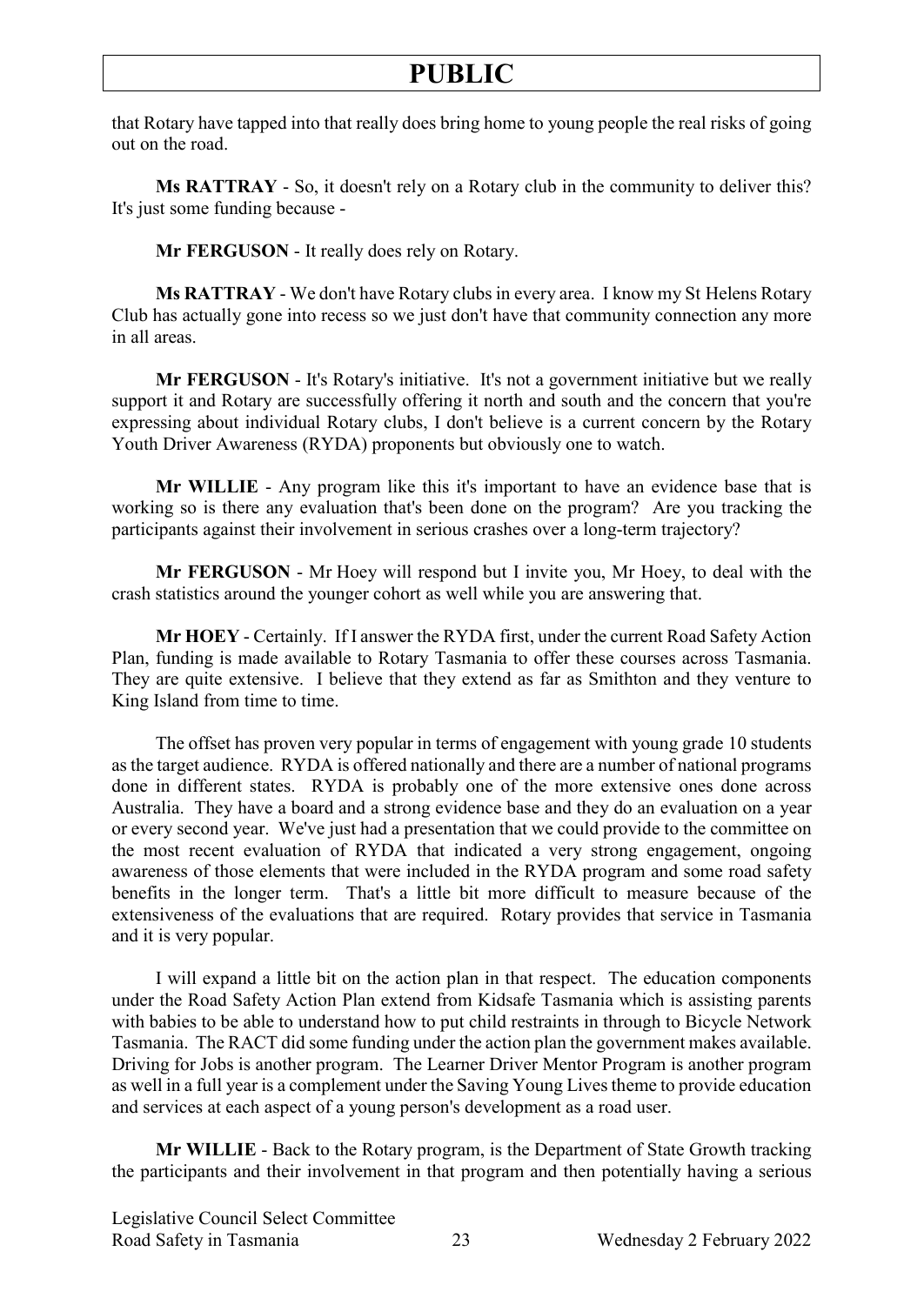crash and then comparing that to the general cohort that may not have participated in that program?

**Mr HOEY** - To answer your question - no. We rely on the RYDA evaluation in terms of the evidence base for the course and the course content as being the best practice in terms of road safety education. The relationships formalising under the action plan provided a longerterm funding opportunity for Rotary for the first time and that enables a bit more certainty to deliver that course over the five years of the action plan. They also provide their numbers to the department in terms of the number of people attending the course. As I mentioned, the incentive, in terms of the offset, has proven very popular as a student-driven approach to attending the course.

**Mr SWAIN** - Just to add a bit more detail which might be useful. Generally, in the selection of initiatives, it is evidence-based so we will have a look under each of the pillars of safe systems what are the possible initiatives. Then there's modelling work usually that will go to what potential impact might they have on the road safety target or moving towards the target. Then for individual programs that are supported by us there is a general evaluation of each program and where that's provided by an outside provider, it's often dealt with in the grant deed so there are requirements to provide information to cooperate with the evaluation processes. There are sometimes variations if you are hooking into a national program that is set up in a particular way. You don't necessarily have a free rein to set it up in the way you would if it was a state-based program, but as a general rule all the significant programs get evaluated.

**Ms RATTRAY** - Can we have a list of schools that that's been presented to, and the quantum of money that is provided to Rotary for that initiative?

**Mr FERGUSON** - Yes. We would be happy to provide that information and any other related facts that might be useful.

**Mr WILLIE** - You mentioned saving young lives. There is rural roads, improving safety in towns and cities, safe road use, making visitors are safe, and improving vehicle safety.

How is the funding determined? How do you know where to put it? I think a road safety levy generates \$14 million per year. Two-thirds of that goes to higher value infrastructure projects. How is all of that mixed, determined? What is the rationale behind the funding for the education component?

**Mr SWAIN** - It's really what I was saying before. When we go to get some advice to put together an implementation plan, we will look at what are the potential reductions in loss of life and serious casualties associated with measures, and we use that to allocate funding between the major streams, in this case, the six streams that make up the implementation plan. Then we do the same thing within those streams.

So, within a stream we say that there's potential to carve it up this way. What are those initiatives targeted at? Does that correlate to where the serious casualties and deaths are occurring? And what is the potential reduction in casualties and loss of life?

There is a lot of discussion around evidence-based policy but road safety is an area where it is very strongly embedded at a national level as well as Tasmanian.

Legislative Council Select Committee Road Safety in Tasmania 24 Wednesday 2 February 2022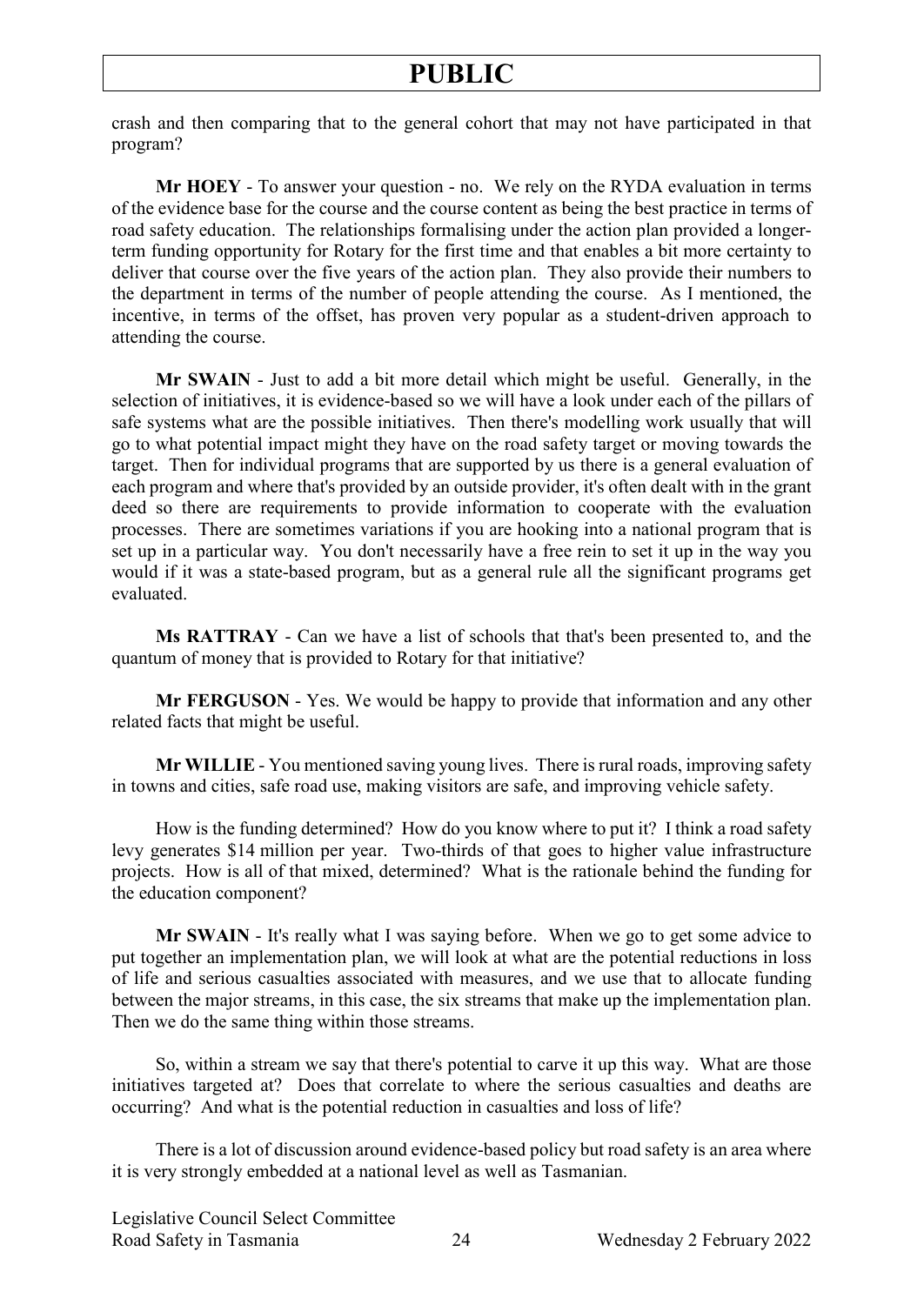**Mr FERGUSON** - I think there's one thing that I would have to emphasise - Mr Tilyard might care to add - is that these things are recommended to government especially through the Road Safety Advisory Council working with the Department of State Growth. We certainly don't make allocations in a silo. Not only is it a sense of team, but it is also a consensus-based approach even before it comes to the minister for consideration.

As everything, you do your best to target the resources to where the need is - to where the risk is. We hope to get that balance right. Mr Tilyard, is there anything you would like to add?

**MR TILYARD** - I think you have covered it well. There is a lot of work done, particularly within State Growth, and a lot of consultation and discussions with police as well, in terms of what is the most appropriate allocation of the funding in terms of the risk areas, and the main themes under the action plan.

Certainly, a lot of thought goes into where we will get the best value for our money. It is always great to have more money, but we have to prioritise it and best utilise the funding that we have. A substantial amount of funding is committed towards the current action plan, but it is not an endless bucket of money. We have to research and apply our thinking to how we can get the best value for the Tasmanian community in terms of enhanced road safety outcomes. That is what these decisions are made around.

**CHAIR** - In the Tasmania Motorcycle Council's submission they quoted that motorcyclists are continually being told by government departments that they are overrepresented in accidents compared to other road users, but they don't believe they get a lot of assistance in providing road safety programs for motorcyclists.

Do we provide a lot of funding for them to have road safety programs for motorcyclists?

**Mr TILYARD** - I can make an opening statement on that.

Motorcyclists are over-represented compared to car drivers in serious crashes. Obviously, they are more vulnerable than car drivers. You are not as well protected on a motorcycle as you are in a vehicle. The potential consequences of any crash are potentially worse for a motorcyclist.

That is one of the reasons the graduated licensing system for motorcyclists has been reviewed in recent years. There is a completely different approach now to what there was years ago when you could turn a certain age and get your motorcycle learner's licence, then hop on a bike and away you go.

Now there is a course that people need to do.

**Ms RATTRAY** - It is a very good one.

**CHAIR -** Is there more money for more road safety programs? They thought there is not; that there needs to be more advertising and education. I just wondered about your comment on that?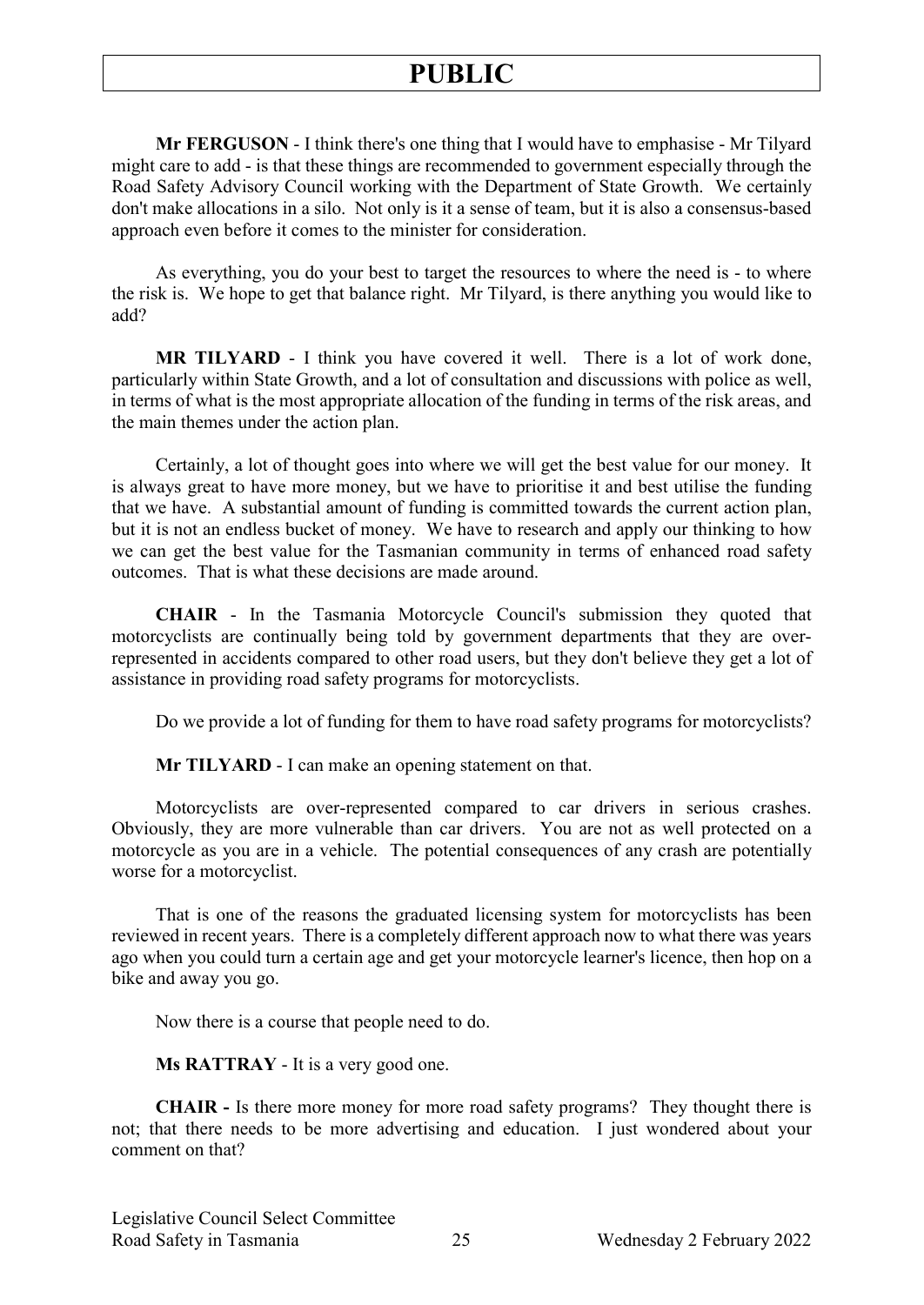**Mr TILYARD** - There has certainly been advertising. You may have seen some recently in relation to the changing nature of Tasmania's roads. You can't beat Tassie roads. I don't know whether you have seen any of that through the commercial television networks or social media, but that is certainly a recent campaign that we have run.

Tasmania is a favourite location for motorcycles from around the word, not just around Australia. In normal circumstances we have people coming from overseas because they want to ride on our roads. which is a great thing. I ride a motorcycle myself, so I can appreciate where they are coming from.

There are also other programs that the council and the Government support. One of the programs prepares young people who don't have access to the proper riding equipment and those sorts of things. A partnership with Glenorchy City Council equips them with jackets and helmets and gives them that motorcycle training experience.

**Ms RATTRAY** - Is that only available in the south?

**Mr TILYARD** - Also in Launceston.

About 60 young people have already been put through. I believe we are looking at running another program out there as well.

So, there is certainly work being done in terms of better training for potential motorcyclists, as well as advertising and education on how they need to be responsible on our roads.

It is an area we need to keep working on because the motorcycling is becoming an attractive thing for more people to do. You see more people out on the roads these days on motorcycles and we want to make sure that they are as safe as they can possibly be because as I say, they are more vulnerable than your average road user.

**Ms RATTRAY -** Thank you. Sometimes we are a bit older than the young ones when we start.

**Mr TILYARD** - One of the things that is often mentioned is that you have these people who are getting back into motorcycling after many years. I fall into that category. Of course, we already have a licence so we don't necessarily do these courses, although some people very wisely decide to do that. Everyone I have spoken speaks of the merits of what they have learnt coming through that course.

**Ms RATTRAY -** It makes you a better vehicle driver because you are more aware of your surroundings.

**CHAIR** - It's like your boat licence, you don't dare let it go.

**Mr SWAIN -** The specific targeted programs that Scott has talked about in relation to motorcycles are very important but it is also important to keep sight of the fact, which the member raised earlier, that many of the programs under the Road Safety Implementation Plan benefit all road users. So, 70 to75 per cent goes to infrastructure, wider shoulders, better line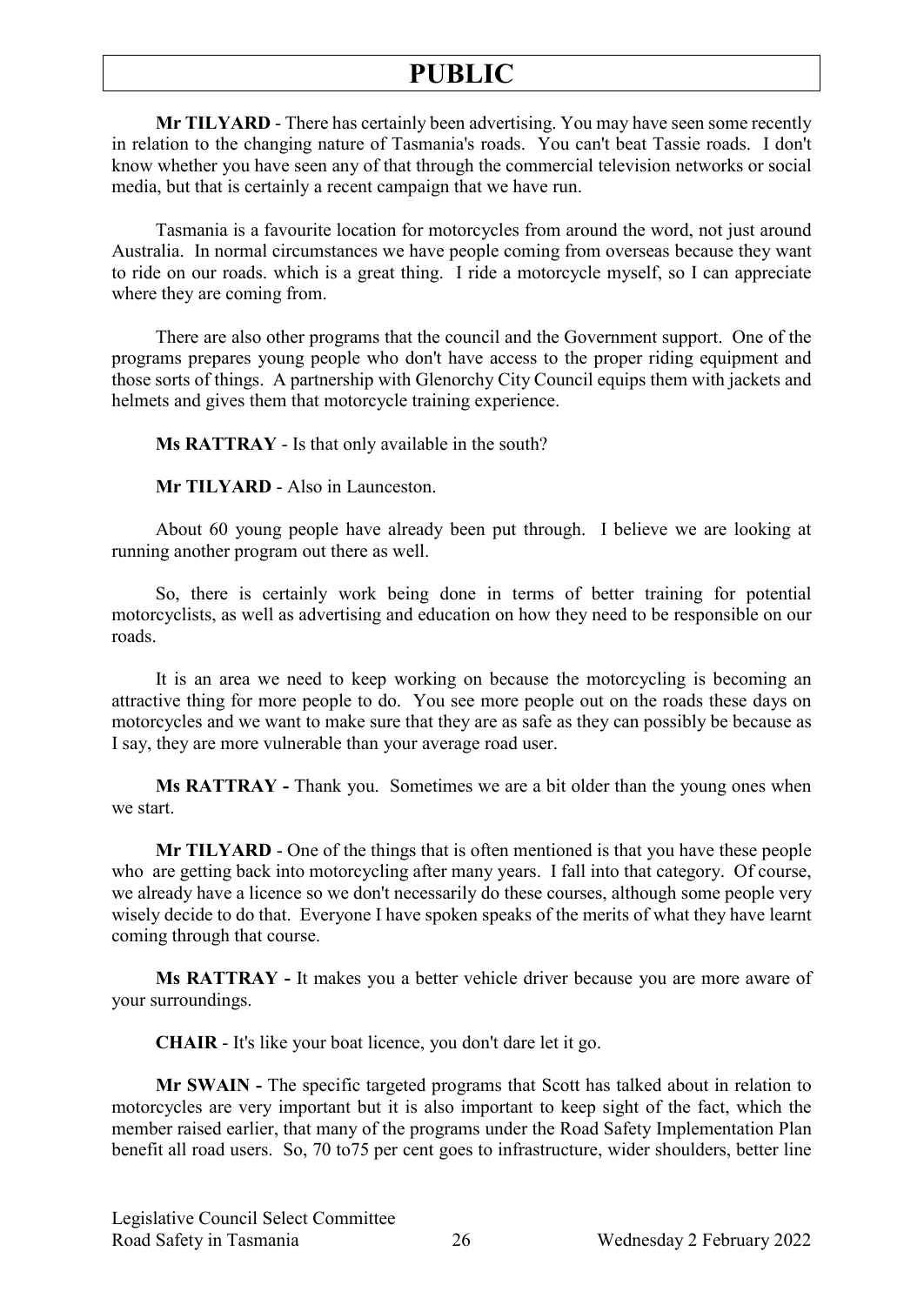marking, better road surfaces. They benefit all road users. The automotive enforcement through the cameras that we already talked about and other speed initiatives benefit all users.

**Ms RATTRAY -** Did you say 75 per cent? It is 61 in my graph.

**Mr HOEY -** It's approximately around 70 to 75 historically. It is not, as Gary mentioned, the way in which the council advises Government. It has to look at what initiatives are best placed to improve road safety against our crash profiles so it varies a bit. But that is the order of magnitude in terms of the investment - infrastructure versus behavioural programs.

**Mr SWAIN -** The percentage is down a little at the moment because the Government's general capital program is so high.

**Ms PALMER** - I want to ask about mobile phones. I don't know if we have had anyone come before the hearings in Launceston or Hobart who has not mentioned the impact of driver distraction via mobile phones.

Great to see that cameras are going to be rolled out but I am wondering if there are other strategies. Is that on your radar? It does seem to be a constant issue. Whether it is our 'lollipop people' managing crossings outside schools or whether it is representatives from the bicycle groups. It does seem to be a common theme that that is a major distraction for drivers. What's their plan here?

**Ms RATTRAY** - It has been suggested that they should be confiscated immediately.

**Ms PALMER** - I wasn't going to tell you what their suggestion was but the member has. But just wondering, is that on the radar? What's the plan there?

**CHAIR** - Trail bikes with cameras as they do in WA.

**Mr FERGUSON** - I think we might propose that assistant commissioner Higgins might respond. I wish to say briefly that we have made some changes in this area as part of the graduated licensing system, Ms Palmer. Thanks for the question. Mobile phones are a massive source of distraction and inattention, which is one of the top three in the fatal five in terms of your statistics as causes of crashes or contributing causes.

One of the things that we've most recently done is brought into place a new rule that there can be no use of mobile phones whatsoever for learners or P1-licensed drivers. Previously they've been allowed to use a mobile phone on bluetooth only, hands-free. We've even dealt with that. We want those learners and P1s, in particular, to focus on their driving and not a device, even if it's remote and hands-free. Of course, adult drivers and P2 drivers can use bluetooth through the rules that apply to all of us. The rationale for that, of course, was a P2 is a more advanced provisional driver. We want to prepare them for being a fully licensed driver.

I will also briefly add that state, territory and federal transport ministers will be meeting next week to consider a national road safety strategy. As part of that there's a lot of consideration being given to future design rules around vehicles and interfaces, and mobile telephony is part of that. So, what if I now throw to the assistant commissioner.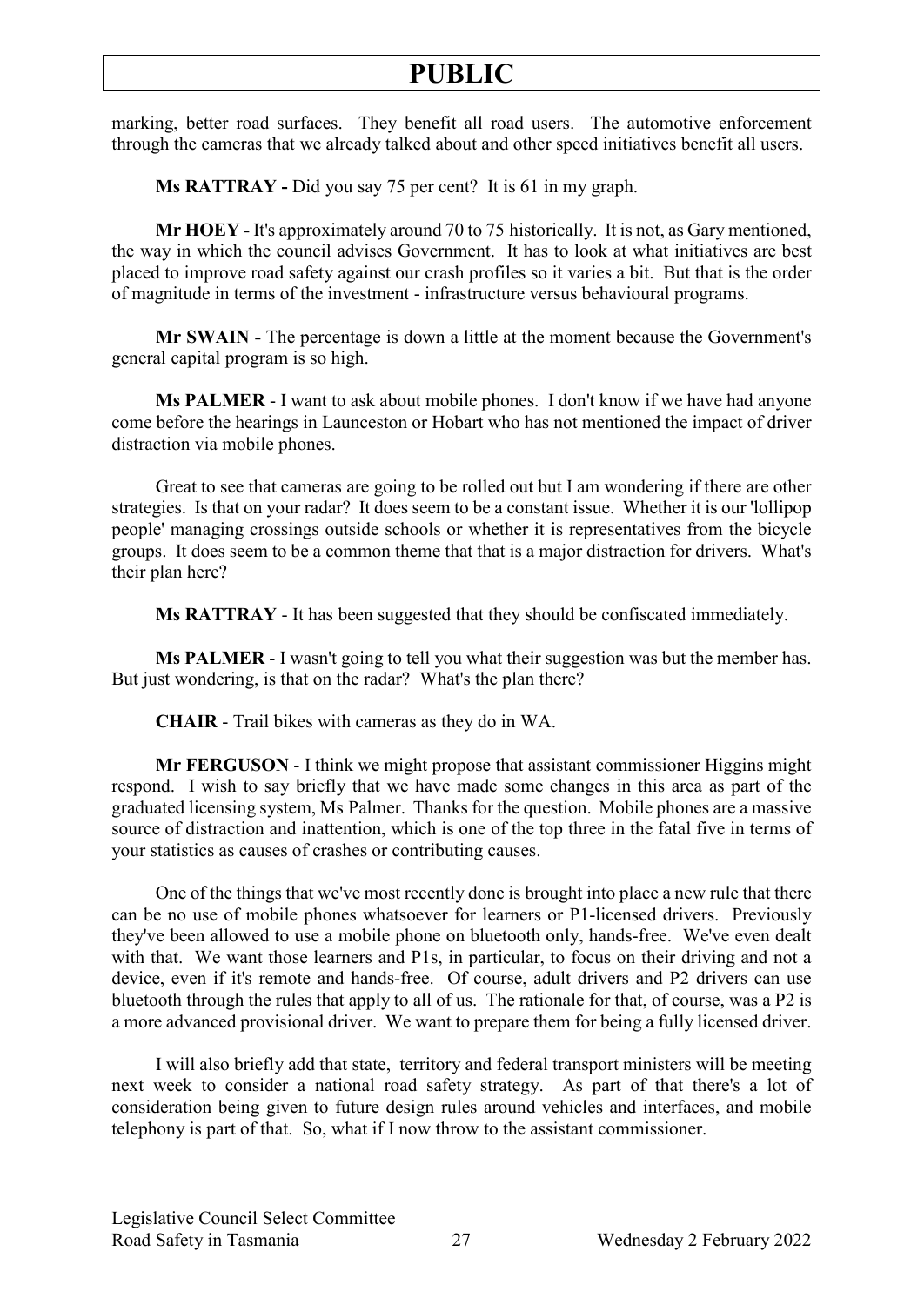**Mr HIGGINS -** Thank you, minister. It would be fair to say it's an ongoing frustration for police when they see it, which is why we use a range of tactics to enforce it but also to educate as well.

Three years ago we brought in unmarked motorcycles - you mentioned the cameras with a camera on them, so they could actually go, with lane filtering, up through the lanes and see people and get them on their phones as they're stationed at the lights, which is one of the big bugbears. I'm thinking of the crossing guard talking about someone - they were stopped, waiting for him on the phone. That's part of it.

The other part is with our marked fleet as well and that ability to actually get up next to vehicles and see it without a motorist realising they're there. That's a very effective strategy as well. Another strategy we use, particularly in the towns and the cities, is having two people stationed, whether it's plain clothes or uniform, it actually probably doesn't matter, and having them at one light, detecting and pulling up further down the road. That's quite effective as well.

It's certainly a frustration and a challenge to enforce. The ability to be able to turn around in traffic can be quite difficult but that's the importance of having the cameras as well, to be able to capture that evidence. Motorcyclists tend to have them on their fronts or on their visors, on the sides of their helmets, to actually do that. That's certainly a priority for us. Inattention is one of the fatal five as well and we do target mobile phone use.

#### **Ms PALMER** - Thank you.

**Ms RATTRAY** - We had a very astute gentleman this morning suggest that there should be a special court for traffic offences, that they should be pushed through in a more timely way than they are because of the nature of some of the traffic incidents. Do you have a view or is that something you've not exercised your mind to, minister, at any stage? We have a children's court, because I asked about the practicality of that and how that would be seen in the community as taking preference over other court areas. Do you have a view?

**CHAIR??** - And this other idea, you might add, about the defensive driving courses being mandated.

**Mr FERGUSON** - We're looking at each other here to decide who should answer it. It's not an idea that's been put to me before. Of course, I wouldn't be the minister responsible; it would be our police minister and or our justice minister who would consider that. That would be a fairly significant policy shift and I'm not sure, in the question, that I've heard a strong argument about what benefits that would provide or at what cost to other court services. But like anything, we need to have fresh eyes on a range of policy levers. If there's an evidence base that could support better road safety outcomes, we would certainly consider those. That feels like an idea that is not super valuable but I would invite Mr Tilyard for his own point of view.

#### **Mr TILYARD** - Thanks, minister.

**Ms RATTRAY** - We know how difficult it is to get through the court system and I acknowledge that.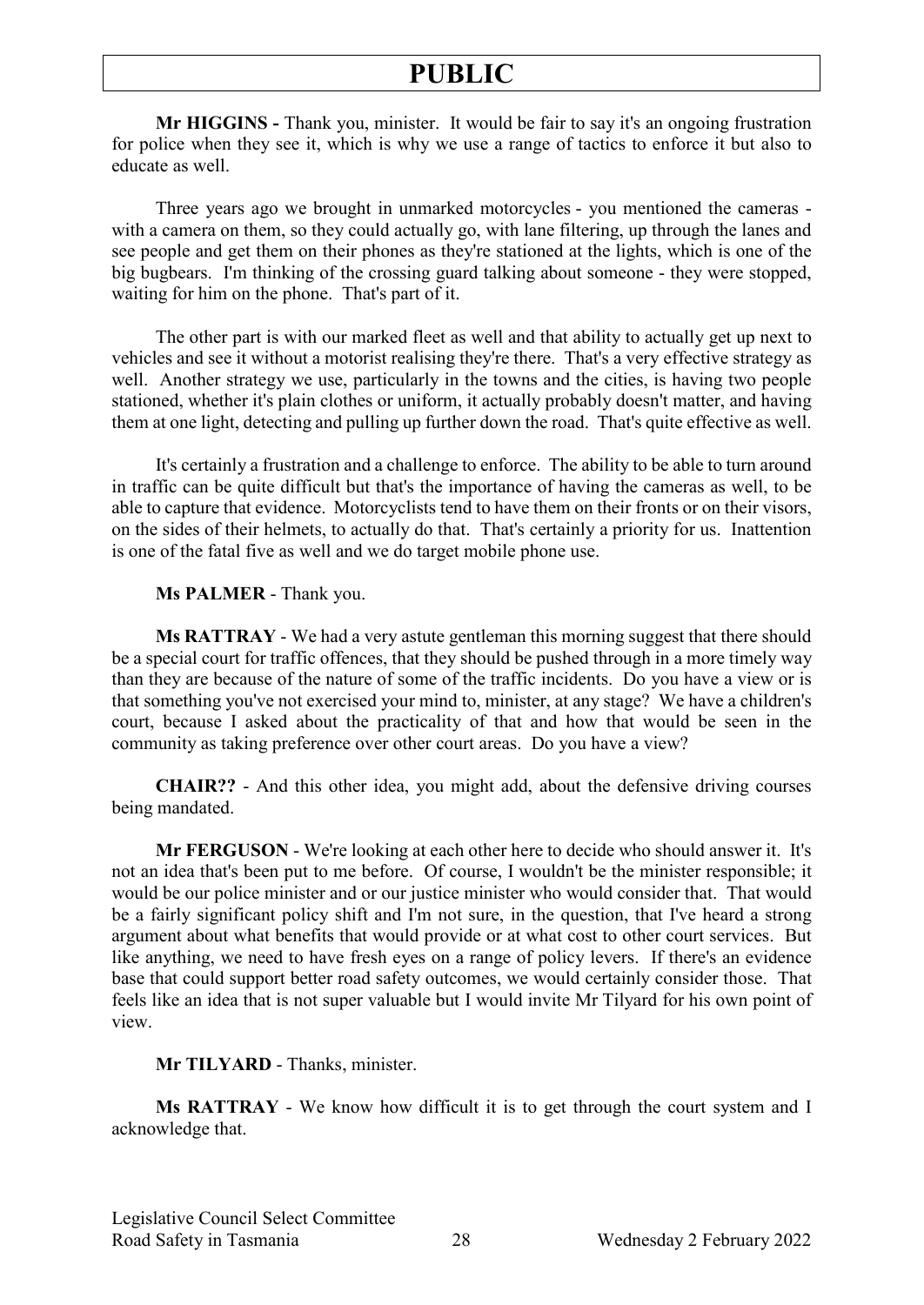**Mr TILYARD** - Again, this is only my personal view, and I have worked as a prosecutor in the courts, some years ago now, but there are already traffic courts within the current court system -

**Ms RATTRAY** - There you go.

**Mr TILYARD** - and there have been for many years that deal with traffic matters, including mobile phone usage. If people plead not guilty, then it goes off for a hearing before a magistrate.

People have strong views on issues like mobile phone usage. I feel that there could be a benefit to having a court dedicated to certain things. I know that, for example, former chief magistrate Michael Hill was a long-time proponent of having a drink-driving court, which I'm sure he'd still be keen to see happen at some stage. And some of the jurisdictions have dedicated family violence courts. From time to time there are important social issues and people call for dedicated courts specialising in this type of offending behaviour.

Personally, in the context of some of those other issues, I don't think there would be a substantial benefit in having a dedicated mobile phone usage court. I think that's adequately catered for in the current system. But again that's my personal view.

**Ms RATTRAY** - It's always a good opportunity to test some of the suggestions that are being put forward. The other initiative that's been put forward is a mandated defensive driving course for all licence holders. Is that something, and I'm sure that's something that's been -

**CHAIR** - I think it was for offenders, wasn't it? For offenders in the traffic court. Yes.

**Mr FERGUSON** - Okay, that's interesting.

**Mr TILYARD** - Just a comment. I think back to what was a common feature of our justice system, particularly when I was a prosecutor, and that was a prescribed course that people were sent on if they were caught drink-driving. That course ran for many years but ultimately it was discontinued. One of the reasons behind it was because of the mandatory element. I think to genuinely learn you've got to want to learn. We were sending people along to these courses who quite frankly didn't want to be there or didn't feel they needed to be there, and often they were quite disruptive to other people who were going there and happy to be involved. That's one of the underlying issues with any sort of mandatory training like that.

**Ms RATTRAY** - Now we have a mandatory interlock system for third offenders.

**Mr TILYARD** - True, although because that's technology that's a slightly different issue, with respect. If you're sending someone along to educate them, they've got to be receptive to learning and that's one of the challenges with the mandatory element. If people are being forced to do something then for a lot of them, the outcomes is probably not going to be that positive.

**Mr FERGUSON** - I'll jump in here if I may, Chair. Mr Crane who manages Road User Services, I wonder if you would make some comments about the role of the registrar when it comes to people coming back onto the fully licensed system and what powers he or she has in this case, he - to impose special laws?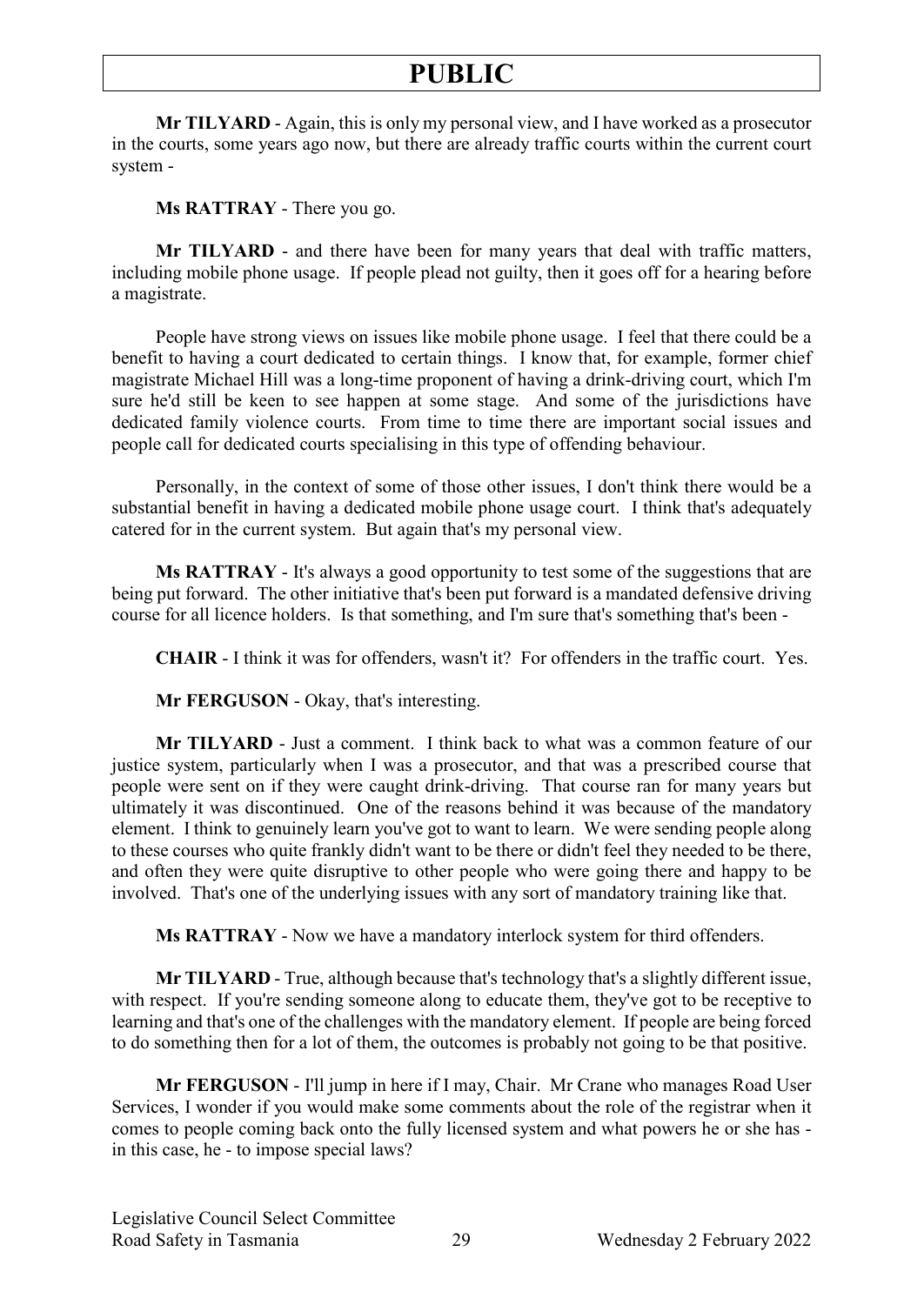**Mr CRANE** - Thanks, minister. That's right. A few years ago, we passed some legislation to introduce a case management approach to licensing, so we now have case managers who look after individual licences. That was really to make sure that individual people, we're taking into account what their individual circumstances were. Under the powers of the registrar, the registrar can make decisions around conditional re-entry into licensing, which could include going to a particular course or something like that if that was deemed to have a benefit in that situation. Depending on what their offences were in the first place in terms of whether they were excessive speeders, they had lost their demerit points several times. There are people in Tasmania who have done that and who have gone through and clocked up. There are opportunities for a tailored approach from the registrar to apply some conditions. It is all about driver safety for the driver but it is also the rest of the travelling public and it is an opportunity for someone to get back to the relevant standard that we want them at to be safe on our roads.

**Ms RATTRAY** - Does that happen very often? In my circle I have never heard anyone say they have any conditions on their licence.

**Mr SWAIN** - We can do that. It is a tailored thing but they are available to the registrar and they certainly can do that in the number of people they can have in a vehicle. They can put a condition that sometimes, particularly when people are struggling at the end of their driving life, they may need to have a supervisory driver. There are challenges. The whole purpose of that model is about safety and keeping people on the road for as long as possible while they are safe to be on the road for themselves and the rest of the travelling public.

**Ms RATTRAY** - I was thinking more about offenders rather than people who have reached that stage in their life where they only need to drive to their local store and home again and don't travel at night, that sort of thing.

**Mr SWAIN** - They can have that condition placed on their licence. There are opportunities in the roles and responsibilities of the registrar to have a tailored approach to bringing people back in that could include the use of additional training.

**Ms RATTRAY** - Perhaps an initiative could be a licence is a privilege not a right. How many times do we hear that but people don't seem to heed it? I know that is not a question, Madam Chair.

**CHAIR** - That is alright. We have lots of questions still to go. I might veer from the police side, minister, to some questions we have. This is from an engineering officer in the Traffic Infrastructure and Assets Network of the City of Launceston. He wasn't there on behalf of the council. He was there as an engineer who works for the council but he did have some questions. He was saying he was unhappy with the crash data available from the Department of State Growth in recent years that local councils were no longer able to access RIMS, inhibiting the ability to understand crash patterns at intersections so no longer a contributory factor column in the data generated.

Are we able to get an understanding of why the councils are no longer getting that information which is making it much more difficult for them to understand the crash patterns and obviously seek black spot funding and other funding?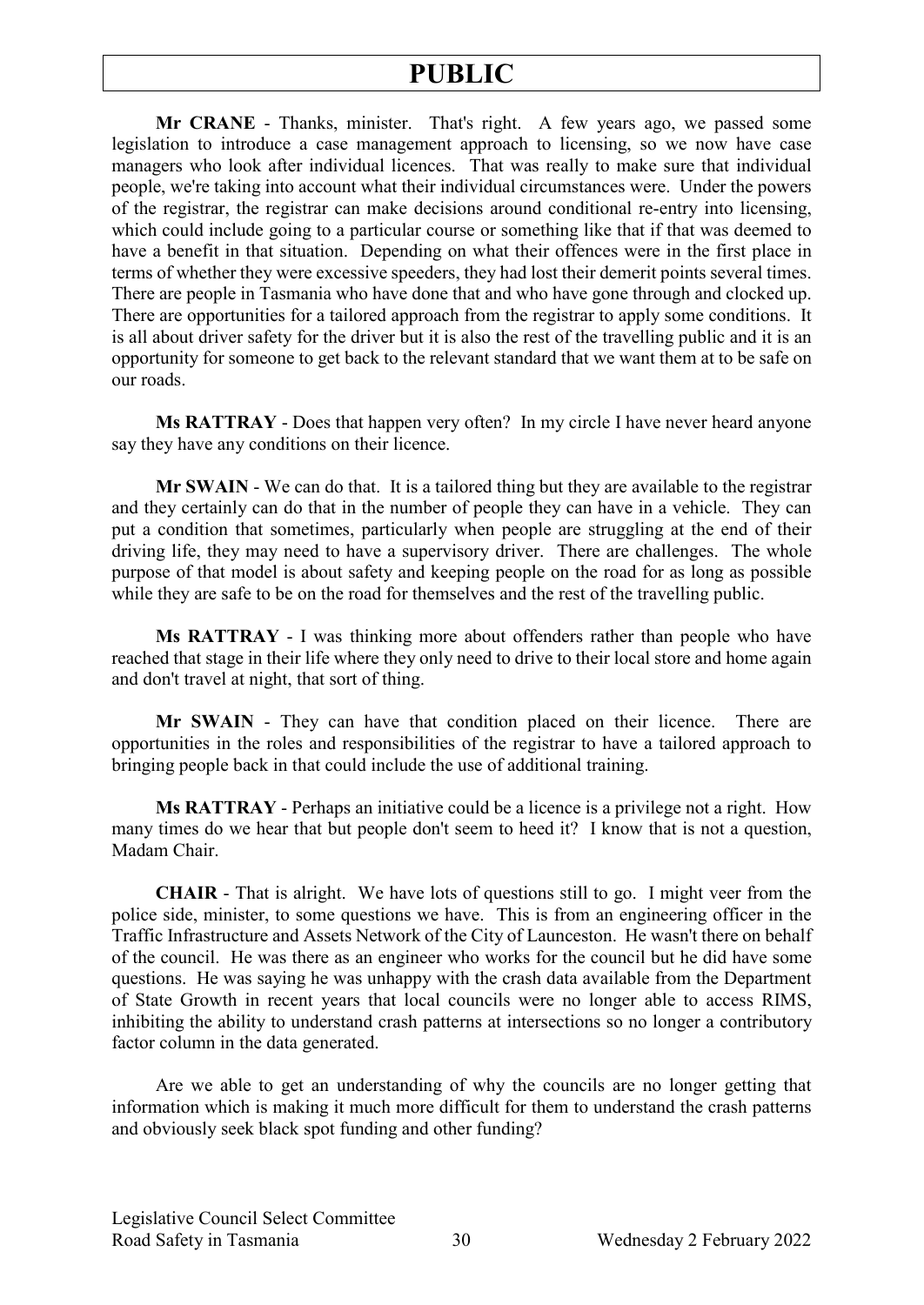**Mr HOEY** - As I understand it over time the RIMS has evolved. Some modules have been included and some modules are no longer accessible to engineers. We would need to look and talk to the engineer directly to see what we can do in terms of providing the crash data he was particularly after. As I understand, local government can still get direct access to the RIMS and it may be some modules that -

**CHAIR** - There is some information not there now and as he says, there is no longer a contributory factor column in the data generator so there is information there that, as he pointed out to us, was important and that was no longer available.

**Mr HOEY** - I am not aware of that.

**CHAIR** - Perhaps we could get him in touch with you and pass on your email address, if that is alright, minister?

**Mr SWAIN** - RIMS is a legacy system. There is a need to replace it and upgrade it. That is not unique to Tasmania. There is a project for data alignment and potential national system creation that has been run through Austroads. We are still using RIMS but we would like to see if that Austroads process will generate a national system that we can access and we will probably know that later this year. It is a matter at the moment of managing RIMS because there is a potentially significant benefit in accessing a national system if Austroads makes that decision. As we discussed, we may be able to get the relevant data to this engineer in a different way.

**Ms PALMER -** I affectionately referred to a lollipop person before but the correct title is a school crossing patrol officer. We heard from this person as an individual, not as part of the department, talking about how they take their lives into their own hands at times. It's a very vulnerable space, where we have children as young as three and a half, or four, using our roads at specific times.

One of the initiatives he put forward which resonated with me personally that I would like to put on the record and put it to you is to have flashing lights on the end of the stop signs that they use. This gentleman was very clear in saying driving distraction, that people just don't register where they are, on the phone, talking to someone, whatever that distraction might be and the moment that you do see a red flashing light on our roads, it does draw your attention. I was wondering if that was something that could possibly be considered to try to offer another level of protection against driver distraction for these people. Their job, for two hours, three hours every day, is to get our kids to and from the safety of the school grounds to however they're travelling to and from school.

**Mr FERGUSON** - I think we will say that we would be happy to consider such an idea. It sounds like a classic suggestion that fits with our safe systems philosophy, which is that we want each element of the pathway on road use to be as safe as possible and then you mitigate for human error and human bad decisions. I'm happy for Mr Tilyard, or Mr Crane, who runs Road User Services to respond further but we won't commit today. There might be some reasons that that's not the best idea but we'll take it on board as a concept worthy of further consideration and response.

**Mr CRANE -** I think that's right, minister. We'd like to have a look at that as an option and see how it would actually be operationalised and then we could trial something like that to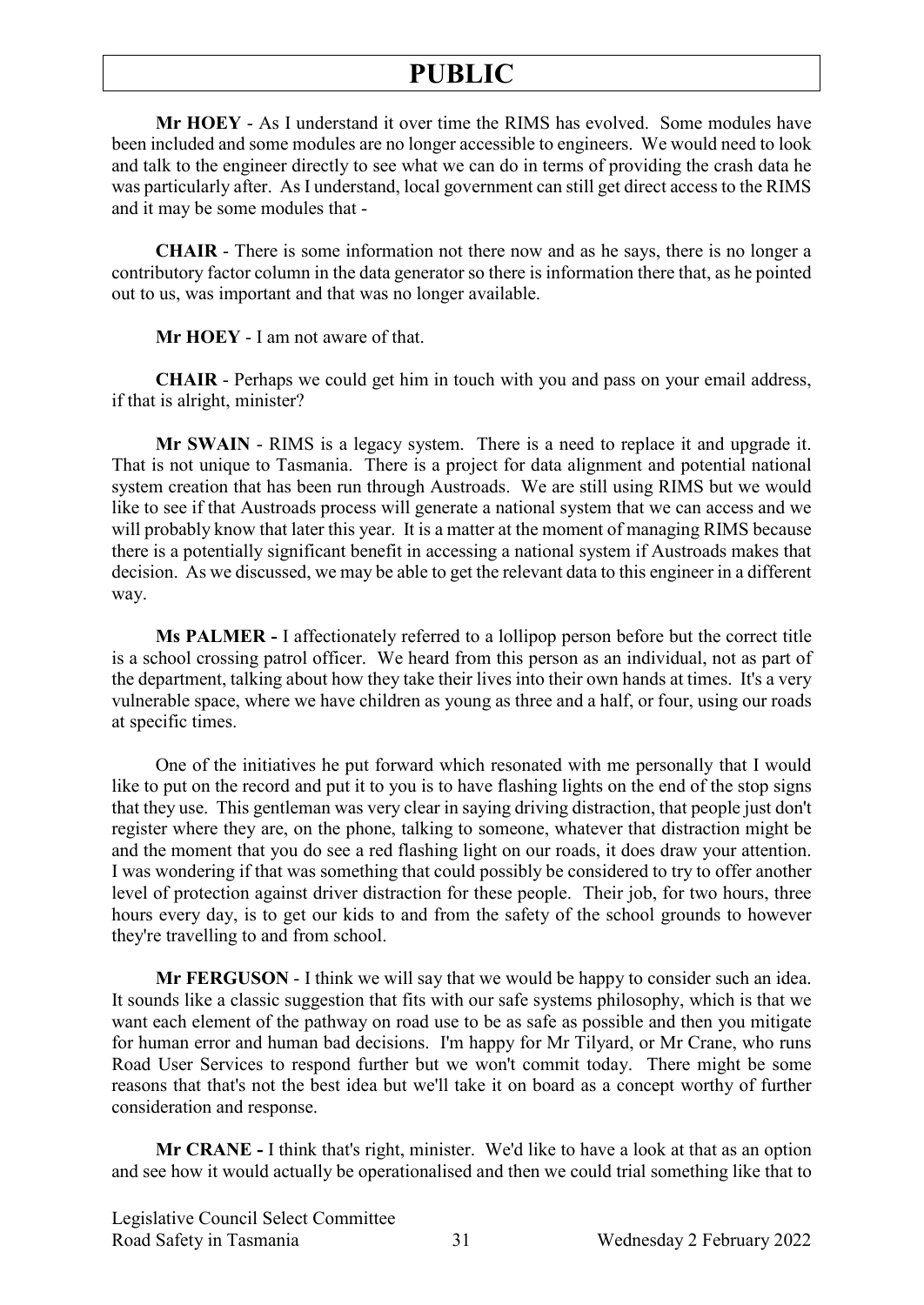see whether we could get a better response from drivers, to get that distraction part of it down. They are a really important part of our safety approach for our most vulnerable people, our young people and they do a great job out in the community.

More recently, we have been supporting them with using our transport inspectors with their blue and red flashing lights at certain schools when we have issues. We always report issues to police when we need to, in terms of following up those drivers that may have driven through a crossing site. We take it very seriously and I think any incremental or small improvement that would actually assist in solving that problem would be worth looking at, so we're happy to take that on board.

**Ms PALMER** - This patrol officer certainly said there was a very different display of behaviour from motorists when police were present, at intersections. So I'm thinking if you can have that they could actually have - it's an impossible scenario to have police at every crossing intersection across our schools, but it is a bit of link to what people see as a bit of authority. I thought it was a very good suggestion.

**Mr CRANE -** That's why the transport inspectors are the only other people that can have the red and blue flashing lights. We put them on at those sites where we've had a couple of incidents and we do see a moderation of behaviour because of the red and blue flashing lights. It definitely brings people's focus to the job at hand, which is driving safely through those spots.

**Ms RATTRAY** - We also heard, if the member doesn't mind, that there isn't any feedback to those - the lollipop people, if they put in an incident report. We just felt that they would like to know if something had happened or there had been a follow through on those incident reports. They've not ever received anything back from their incident report. Is that possible?

**Mr SWAIN -** Well it's possible but it shouldn't operate that way. It's possible that that's happened in individual cases but we now have a system called Lucidity for work, health and safety hazards and incidents and there's meant to be a feedback loop. We have a lot of school crossing patrol officers and this is the experience of one. You generally can't sign-off an event until the relevant actions have been completed, which includes feedback, but I'll take that on notice and look into that.

**Ms RATTRAY** - Much appreciated from this committee, but also I feel sure from those people who do that wonderful work.

**Mr HIGGINS -** I did actually see that this morning, so I did have a snapshot look as to what happens and there is a good relationship with State Growth passing those incidents onto police. It doesn't always result with people going to court but of the half a dozen I pulled out straight away to have a look from northern and southern districts, which are both in my commands. Those particular instances over the last six months or so were allocated to an officer; they were followed up by a crossing patrol officer who was contacted. Also, the person alleged to be driving is also visited and spoken to. It is an educative behaviour change, which may not necessarily result in court. No one wants to go to court for those type of things. I was pretty happy that this is happening. But that does not happen in every case.

**Ms RATTRAY** - Right, so our witness has been one who has been overlooked.

Legislative Council Select Committee Road Safety in Tasmania 32 Wednesday 2 February 2022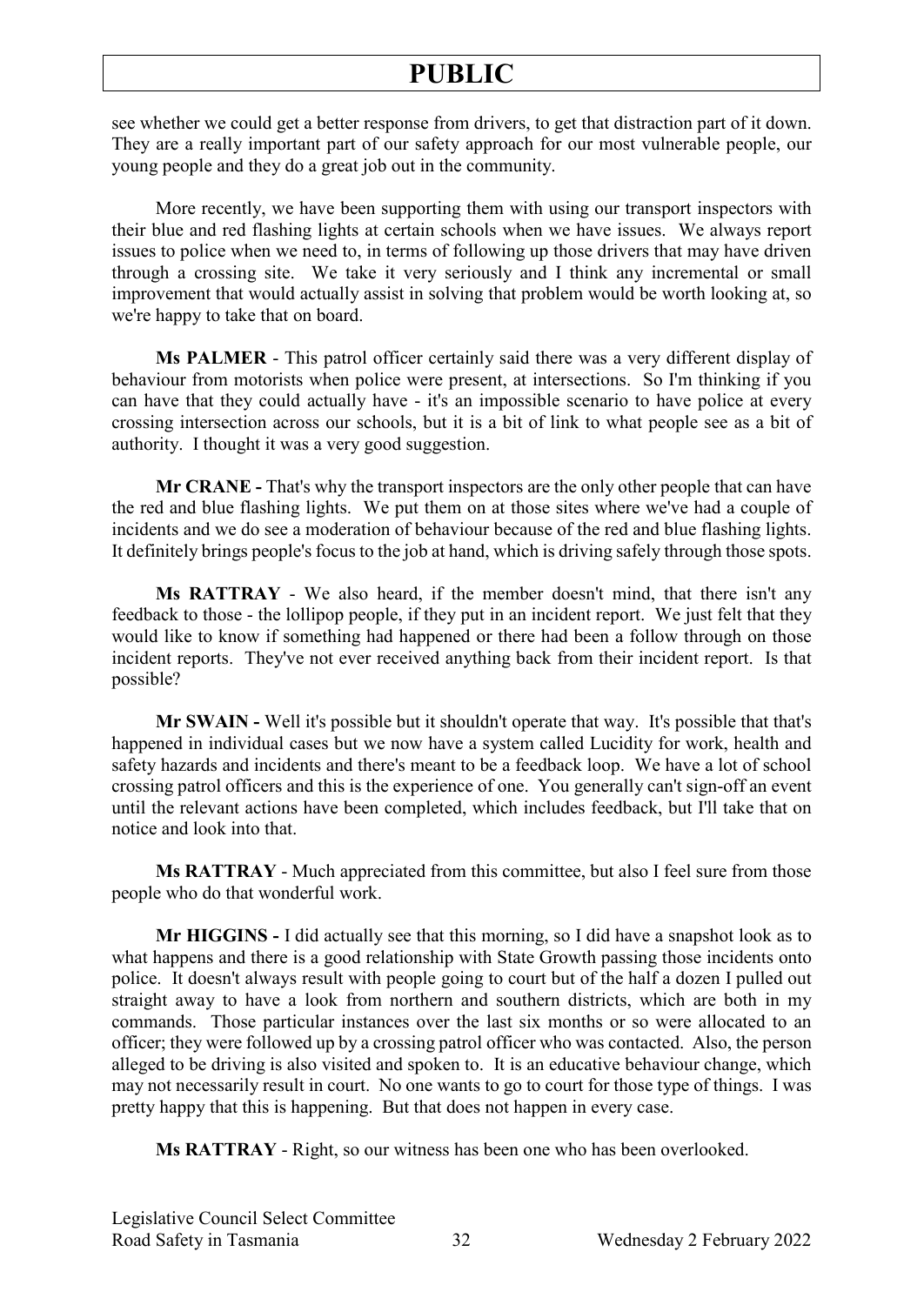**Mr SWAIN -** Just in case my last answer was confusing: I meant some of the matters will be referred to police, which is what Jonathan has talked through. There will be others that aren't as severe but they still should get some feedback through our internal processes.

**Mr FERGUSON** - This is a really important area. Just yesterday I spent some time with a patrol officer and a group of children at St Thomas More's Catholic School in Launceston. It was great for us together to promote the Love 40 campaign, which we have seen as one of the great stand out campaigns that has been initiated by government and the Road Safety Advisory Council. Just reminding all of us, that with two months away from the habit of driving more carefully, more slowly around schools. We need to rehearse and reinforce that message.

One of the things that I have asked the department to do is to give me some advice on equipping our patrol officers with body worn cameras, in the same way that police officers are, for those rare occasions were somebody has done the wrong thing. They might have gone through when the stop signal was raised, or might have shown some aggression or it might appear that they are going too fast.

I have just asked for some advice on the feasibility of equipping those staff members with body worn cameras, if that would assist in allowing a higher level of enforcement - noting that we cannot have police at every school during each busy period. So, that is happening in the background now. I look forward to receiving that advice and potentially acting upon that.

**Ms RATTRAY** - Is there any consideration for Loving 30?

**Mr FERGUSON** - You have to drive to the conditions. The message we really strongly made yesterday was that 40 is the limit. It is not that you should drive at 40. We've modified our message a little this year to make it clearer that we don't just want people to remember 40, we want them also to remember to drive to the conditions here and now.

I do not have any different advice apart from what I have shared. It is yet another reminder that all of us, whether we are in government or not, independent or opposition, we have opportunities to spread these messages to our constituencies. We've all got deep reach into our communities.

We need to remind our community that we will do our job in the parliament but we all need, all half million of us, to take a stock of the daily decisions that we make. We made that point yesterday: that you may well need to drive a lot slower than 40, a lot slower in some circumstances.

**CHAIR -** While we are talking about 40, another comment that was made by several people during our hearings was the 40-kilometre per hour limit on the highway when it comes to slowing down for emergency vehicles.

The concern was raised that, occasionally, a vehicle will be coming around the corner legally doing 110 kilometres per hour when, all of the sudden, there are flashing lights when someone has been pulled over, or where there is an accident. There could be a variety of reasons for the flashing lights, but they all of the sudden have to step on the brakes, which can cause some serious consequences. A car behind them may all of a sudden run up the back of them. Or, with their brakes, they veer to the left, they veer to the right.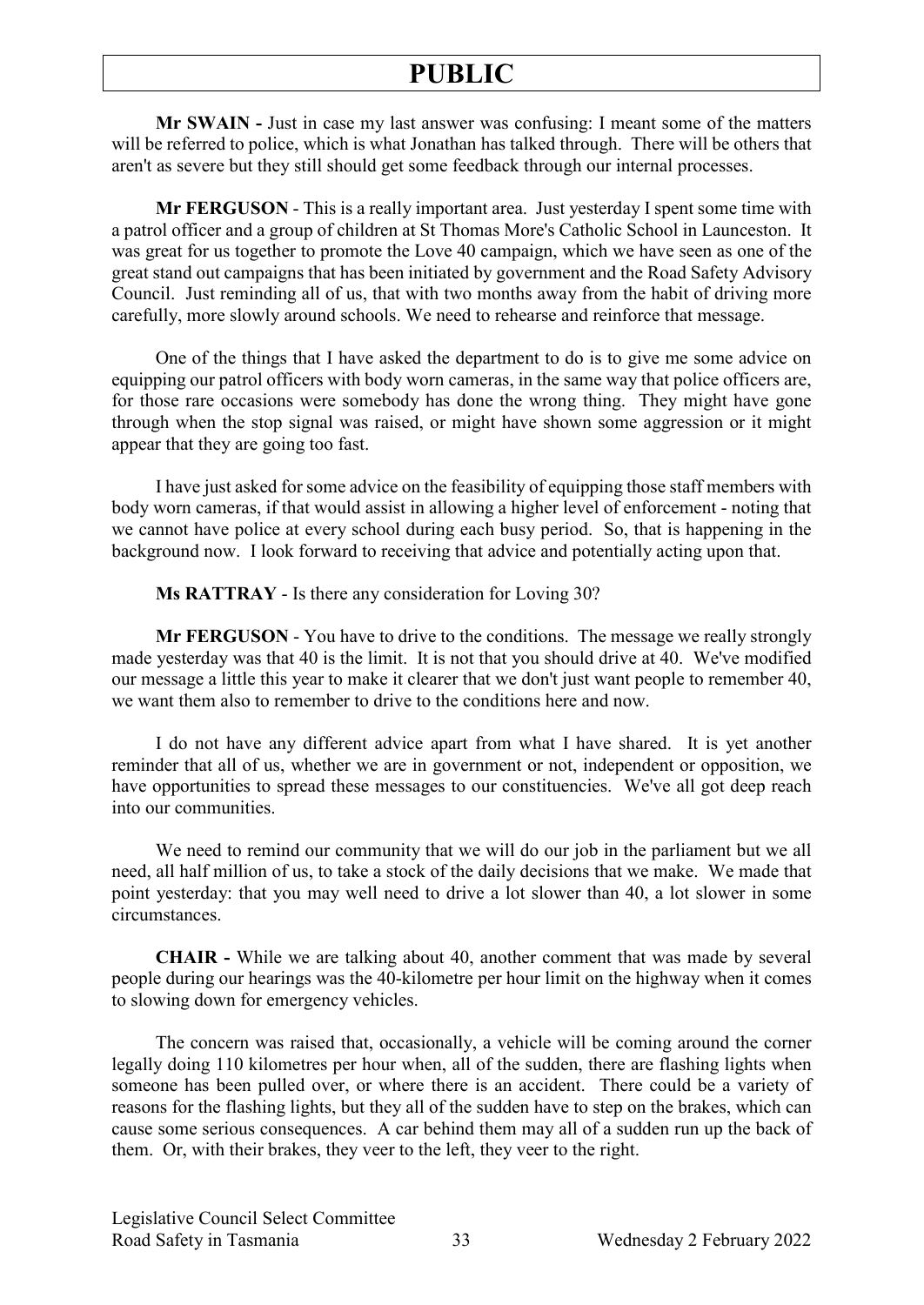In some states I think now it goes up to 60, rather than 40. Has consideration been given that maybe 40 kilometres per hour is causing a little bit of grief on the highways? Should it be a little higher? Or are we sticking with 40?

**Mr FERGUSON** - Thank you, I invite the assistant commissioner to jump in and say whatever is his and his department's view.

The Government introduced this rule, I think it was, in late 2018 and made law in 2019. We introduced new changes to the road rules to require drivers to slow to 40 kilometres per hour when passing emergency services vehicles displaying a flashing light or sounding an alarm.

At the same time, we said that we would monitor this closely and do a formal evaluation. The committee and your witness will be interested to know that the review has been conducted.

As a result of the evaluation the Government intends to amend the rule to require drivers to slow to 40 when passing a stationary or slow-moving roadside assistance vehicle. That was the request by an organisation like RACT to be included in the rule. But it is also intended that we will clarify that slowing to 40 kilometres per hour on high-speed roads is required unless it is impractical to do so.

An example of a situation where it may not practicable for a driver to slow to 40 kilometres per hour on a high-speed road would include when slowing to 40 would likely cause the driver to collide with another vehicle in front or behind them or a pedestrian or where it is simply not possible for a heavy vehicle to rapidly slow to 40 kilometres per hour. It is a clarification that is intended so it is not seen as a hard and fast rule; you must slow to 40 kilometres per hour and you must do it immediately. It is about providing clarity. That is the expectation unless there are some good reason why that in itself wouldn't be safe to do.

**CHAIR** - That covers coming around the corner and, all of a sudden, you can't possibly slow to 40 kilometres per hour without slamming on the brakes.

**Mr FERGUSON** - This would be a clarification that supports a common-sense approach here.

**Mr HIGGINS** - I agree with the minister's comments. The clarification will be important. From my perspective, slowing down is important for members, community service workers and, in the future, some of the breakdown-type services as well, for their safety and the safety of the people they are dealing with, whether it is police having pulled over a car for speeding or a crash or anything else that by slowing it is increasing the safety of those people.

**CHAIR** - If practical to do so.

**Mr HIGGINS** - If practical to do so.

**Mr CRANE** - When we introduced the original changes in 2020, we had a very successful education campaign. If we were to change this we will have another education campaign to advise the public of the amendments to legislation to make sure that is part of the way we do our business.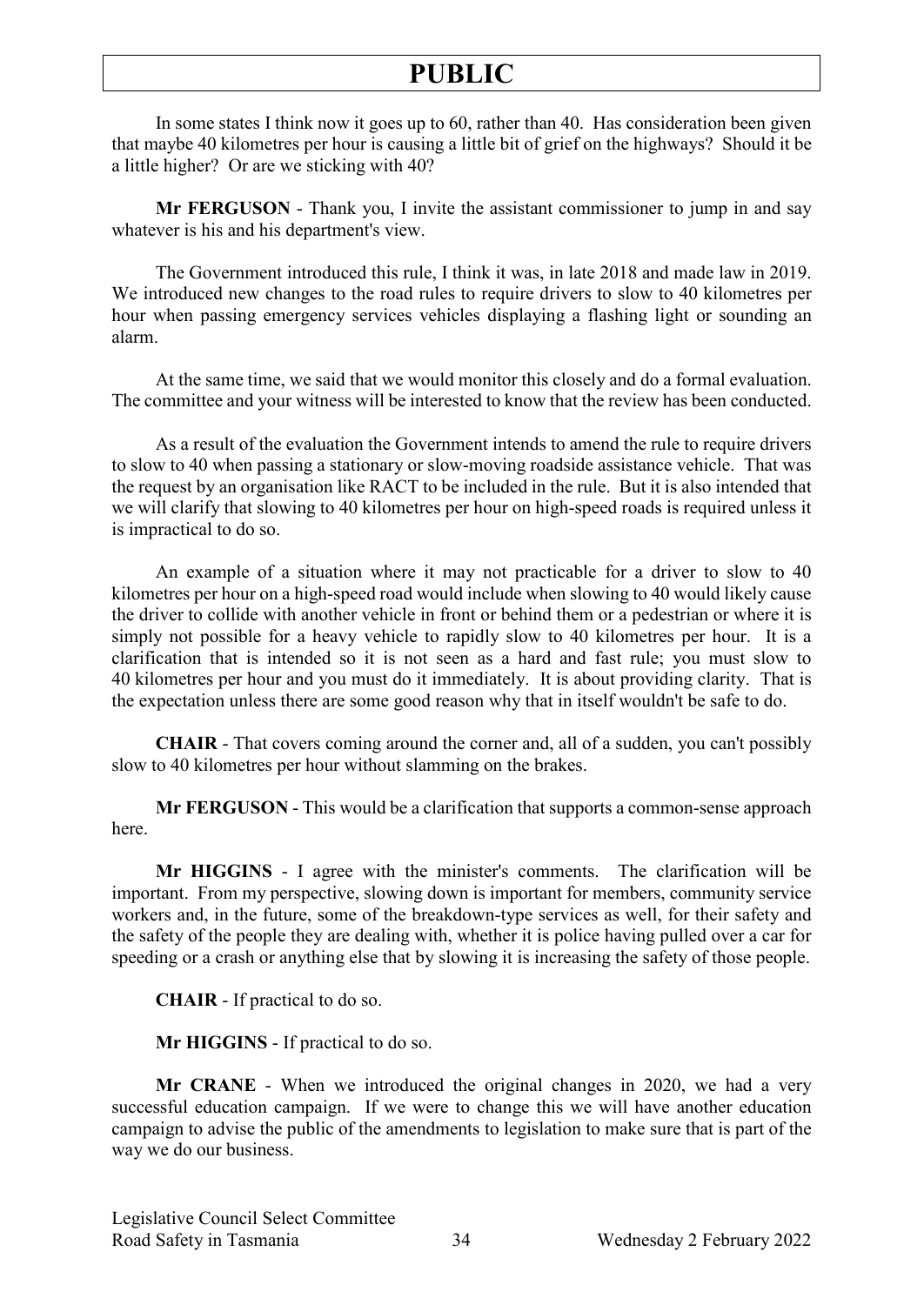**Ms RATTRAY** - In your submission the Towards Zero Action Plan 2020-24, you talk about making visitors safe. Most of us who are fairly regular road users still see many people driving hire cars stopping to take a photo of a porcupine wandering across the road or something in a paddock that they haven't perhaps seen before. How do we get the message across that it is not safe to do those type of things? We have talked about putting notices at airports and putting something in a hire car or putting a notice on the *Spirit of Tasmania* that these are our road rules; you need to be more careful. But I don't see it hitting the mark. Is there something that the Government or the advisory council is doing to address this issue?

**Mr HOEY** - Under the action plan, with the key theme of making visitors safer, we are considering three aspects: interstate touring motorcyclists, who are an issue on Tasmanian roads so it is targeting them, particularly through the *Spirit of Tasmania* and engaging with visiting motorcyclists when they make their booking and throughout their journey on Tasmanian roads.

**Ms RATTRAY** - Are they all mandatory things that are done? Is it mandatory to provide that information?

**Mr HOEY** - We work with the TT-Line to include information when motorcyclists book. There are some touring maps that are provided to all visiting motorcyclists. They were prepared in conjunction with the TMC, which is actively engaged in this area. But it is of an advisory nature. It is trying to target and work with visiting motorcyclists so they understand Tasmanian roads.

Then we have international tourists. They are targeted through the airports, the hire car industry and through tourist operators when they are trying to get information. Once again, it is advisory, but it provides information about local road rules, conditions and what people might expect in terms of driving distances and so forth.

The third group, they are sort of more your backpacker, new to Tasmania, university students. Once again, information about road safety but also balanced a bit there with buying a vehicle or -

**Ms RATTRAY** - Try and get one that's roadworthy, that would be handy.

**Mr HOEY** - Yes. Those are your obligations about licence arrangements and registration of vehicles. So, it is advisory but it is targeted and the materials are all developed specifically for those target audiences.

**Ms RATTRAY** - So you don't think it should be mandatory, minister, that that information actually be presented to those people? I know people come in late at night and they're picking up vehicles. They probably often don't even see anybody when they collect their vehicle if they've come in on a flight. But is there some way that we know that they receive the information? Advisory just doesn't seem to be working.

**Mr FERGUSON** - I don't know if it's not working. I'm not in receipt of that advice per se. But I think it's an example where, for example, we could pass a law mandating that a person must receive it, must read it, must agree that they've read it - and potentially it may not quite lead to the actual absorption and the willing participation in understanding Tasmania's road conditions. But take it on notice and, as I said from the outset, I don't want to be here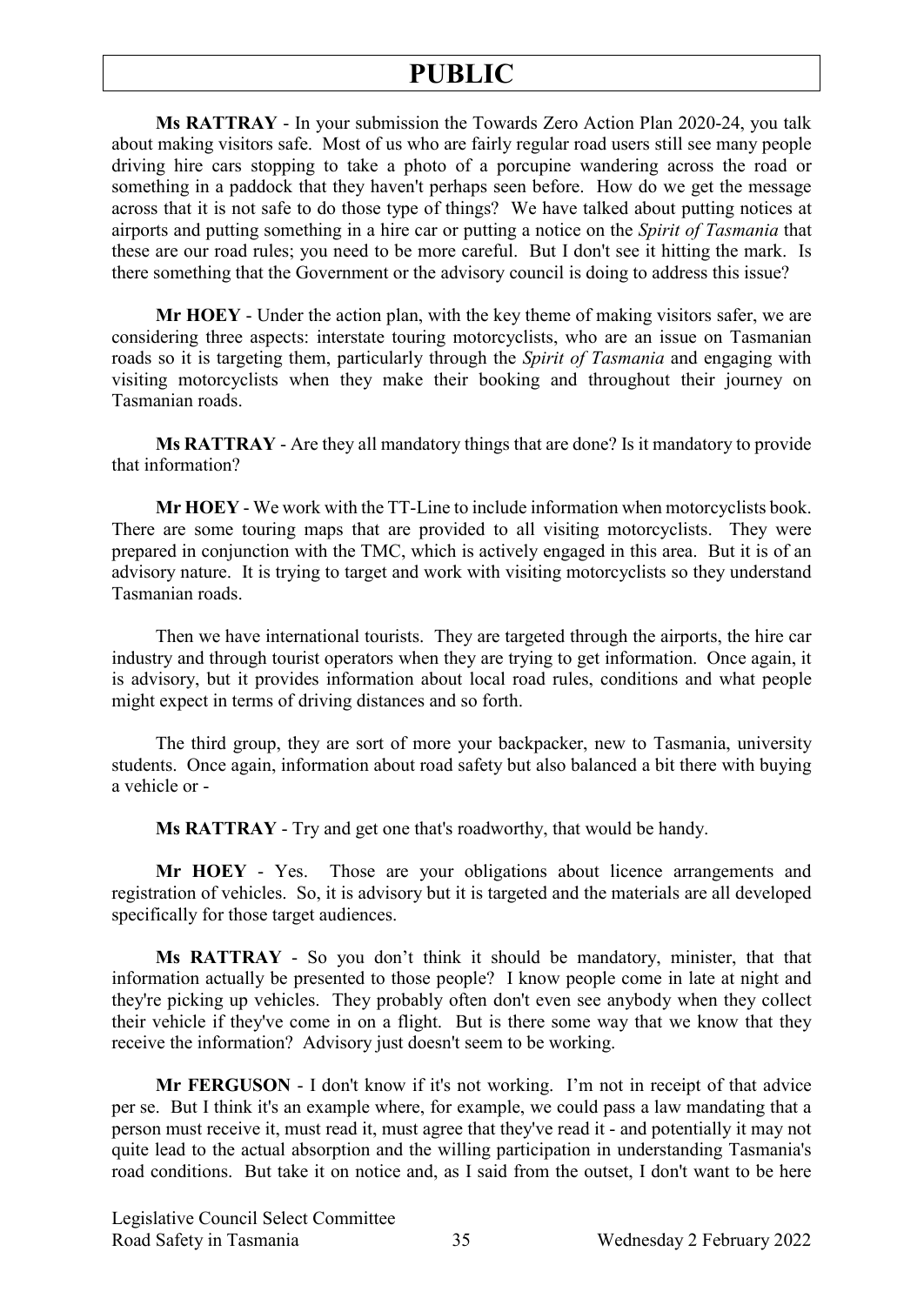today ruling things in or out. I think we should have fresh eyes on our policy approaches. I certainly look forward to the recommendations and the report that this committee will come forward with. I would, before doing anything, of course seek advice from the Road Safety Advisory Council. If nothing else, the question ought to lead us to how good are we at getting the information in a readable format, in an understandable and accessible way to as many visitors as possible.

**CHAIR** - Are visitors overrepresented in crash data? Do we have that?

**Mr HOEY** - In motorcycling, certainly there is an issue with visiting motorcyclists but they represent, I think from our stats about visiting road users - non-Tasmanians that is. It is a difficult thing to break it all down because what is a tourist, what is someone on a longer stay, what is someone having previously visited Tasmania?

**Ms RATTRAY** - A non-resident then. It's easy to break it down. You're either a resident or you're not.

**Mr HOEY** - We've got that stat: one in 10 is about the number of crash involvement of non-Tasmanians but some of those non-Tasmanians may have been residing in Tasmania for some time as well, so they really know the conditions.

**Ms RATTRAY** - And they're serious crashes?

**Mr HOEY** - That's the whole range of serious casualty crashes. So we pick all that up. What I'm trying to say is that it's important that we target those ones that are truly here on the short-term, new to Tasmania, and that's where we are focusing. One in 10 is probably a little bit alarming because it's not probably capturing the tourists, the short-stay visitor to whom we're trying to provide education about the road conditions and the local road rules.

**Mr TILYARD -** Thanks, minister. I can really only agree with the comments that have already been made. It is a challenge. Often when people come into the state, obviously they're not as familiar with our roads, just as when we visit another state or another country we're not familiar with their roads either. So, it is a challenge.

Fortunately, most people do the right thing but that's generally true of everything road safety-related. But there's always a small percentage of people who don't. I don't think the answer lies in any sort of mandatory requirement that they must read things because quite frankly most people won't do that anyway. I mean, I've got no doubt they sign their hire car contracts saying they've read the contract as well but people just don't do these things. They'll sign up to anything. There's a lot of material that is put out there and you would have seen some of it yourself, I'm sure, on the *Spirit* and in the airports, up on the big visual display while you're waiting to collect your bag, there's signage as you're leaving the airports about driving to the conditions, about how our speed limits operate here in Tasmania. There's information included with the hire car company documentation and some of the hire cars have stickers on their dashboard reminding people what side of the road we drive on and those sorts of things. So, there's a lot of thinking and a lot of effort gone into trying to address this issue. It is one in 10 of serious crashes on average, as Craig has mentioned, so it is something that we're very much focused on and the current action plan includes doing more to address that issue of people who aren't familiar with our roads.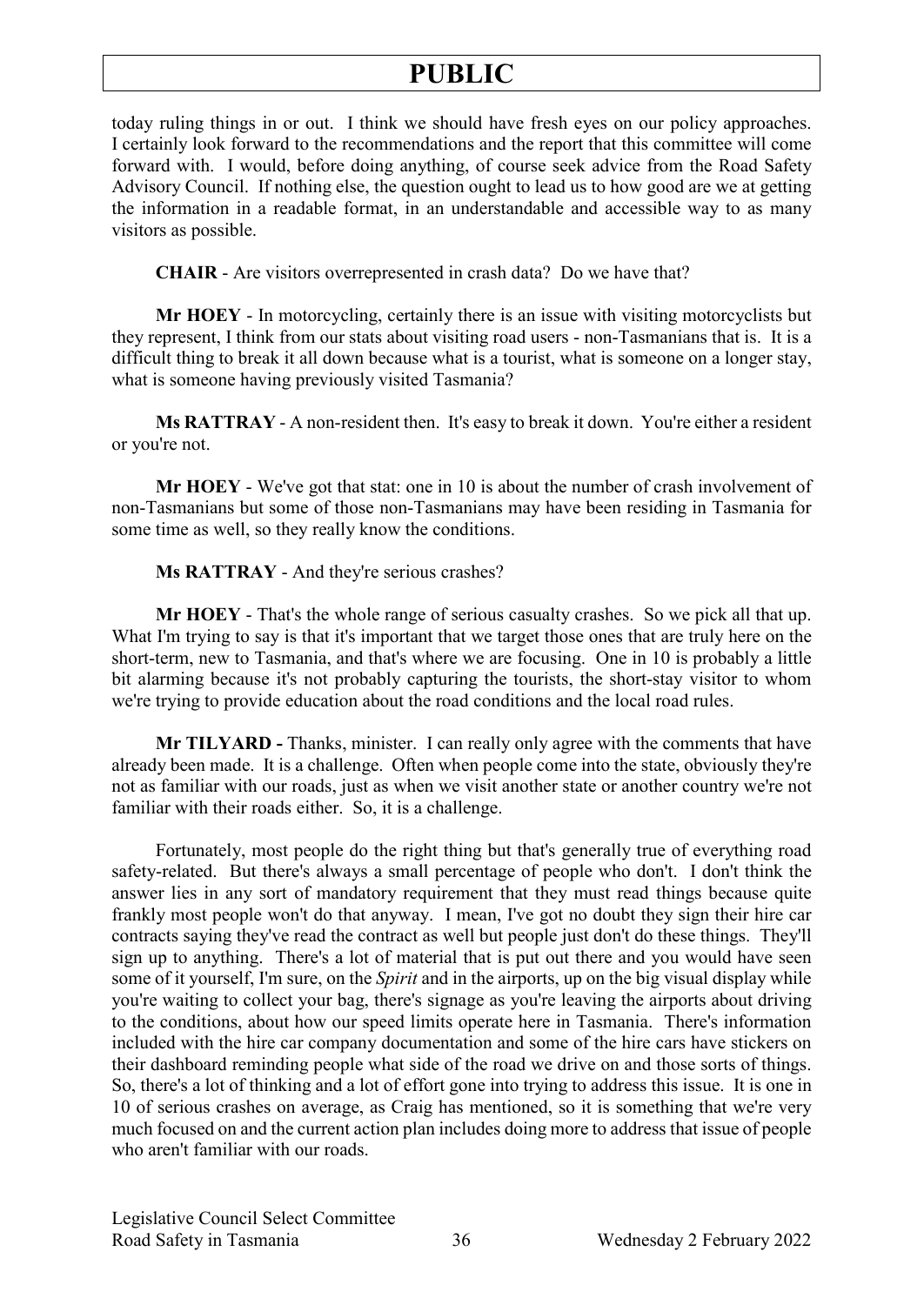If you're from overseas and you're driving down the east coast and the next thing there's an echidna wandering along, you're probably going to want to stop and have a look and get a photograph, and you can't blame people for that because -

**Ms RATTRAY** - But you don't stop in the middle of the road to do it. That's the issue.

**Mr TILYARD -** No, that's right. As I say, there'll always be exceptions to the good driving that most responsible, sensible tourists do but, unfortunately, some of those exceptions are what causes the crashes and therefore attracts the media attention, so that is an issue we're trying to address.

**Mr WILLIE** - Just on motorbikes and a few other areas: in the University of Adelaide evaluation, they said that not a lot of progress had been made in older drivers and we've had a little discussion on that. Pedestrians, bike riders and motorcyclists. I guess if we can start with motorcyclists. They're one in five serious casualties but they make up less than one in 20 of the vehicle fleets. What's being done to try and address that, given the disproportionate nature of those accidents and what can be done in terms of motorcycle safety?

**Mr TILYARD -** Thanks, minister. There's a lot that we're trying to do because it is an issue. But as I said, in terms of the over-representation, the fact is that they're far more vulnerable than car drivers. That said, in recent years, in particular, with newer bikes there are more and more safety features being built into the bikes. So, that will improve over time.

We're seeing motorcycling as quite a popular activity so a lot of people are starting to get into it. The training is better than it's ever been and we're looking at doing a further review of the graduated licensing system for motorcyclists as one of our projects going forward in the near future because, while there's been a lot of work done in that space and it is a lot better than it used to be, there are always newer and better approaches being developed. We monitor closely what the other jurisdictions have done and we're keen to take on the good new elements of those that are appropriate in the Tasmanian context and incorporate them into our training system and licensing system here in Tasmania as well. Along with all the marketing and education that we're trying to do to encourage people to drive more responsibly on their motorcycles, it's across the whole ambit of everything - training, education, safety equipment. The only mandatory safety equipment you have to wear is a helmet, an Australian design approved helmet. Obviously, most people are sensible and -

**Mr WILLIE -** Is that being looked at?

**Mr TILYARD -** There's never been any mandating in terms of jackets, trousers, boots and those sorts of things. Most sensible motorcyclists do wear the proper motorcycling equipment but not everyone does. You still see people riding down the road in their shorts and T-shirts, especially during summer. There are certain things that can be done and we are doing to encourage people to wear the appropriate equipment.

A friend of mine had a motorcycle crash recently, ended up in hospital and he's a very experienced motorcyclist. He got some terrible bruising but no skin off or anything like that. He credits the fact that he wasn't more seriously injured to the fact that he had the good-quality protective -

**CHAIR** - The Kevlar jeans or -

Legislative Council Select Committee Road Safety in Tasmania 37 Wednesday 2 February 2022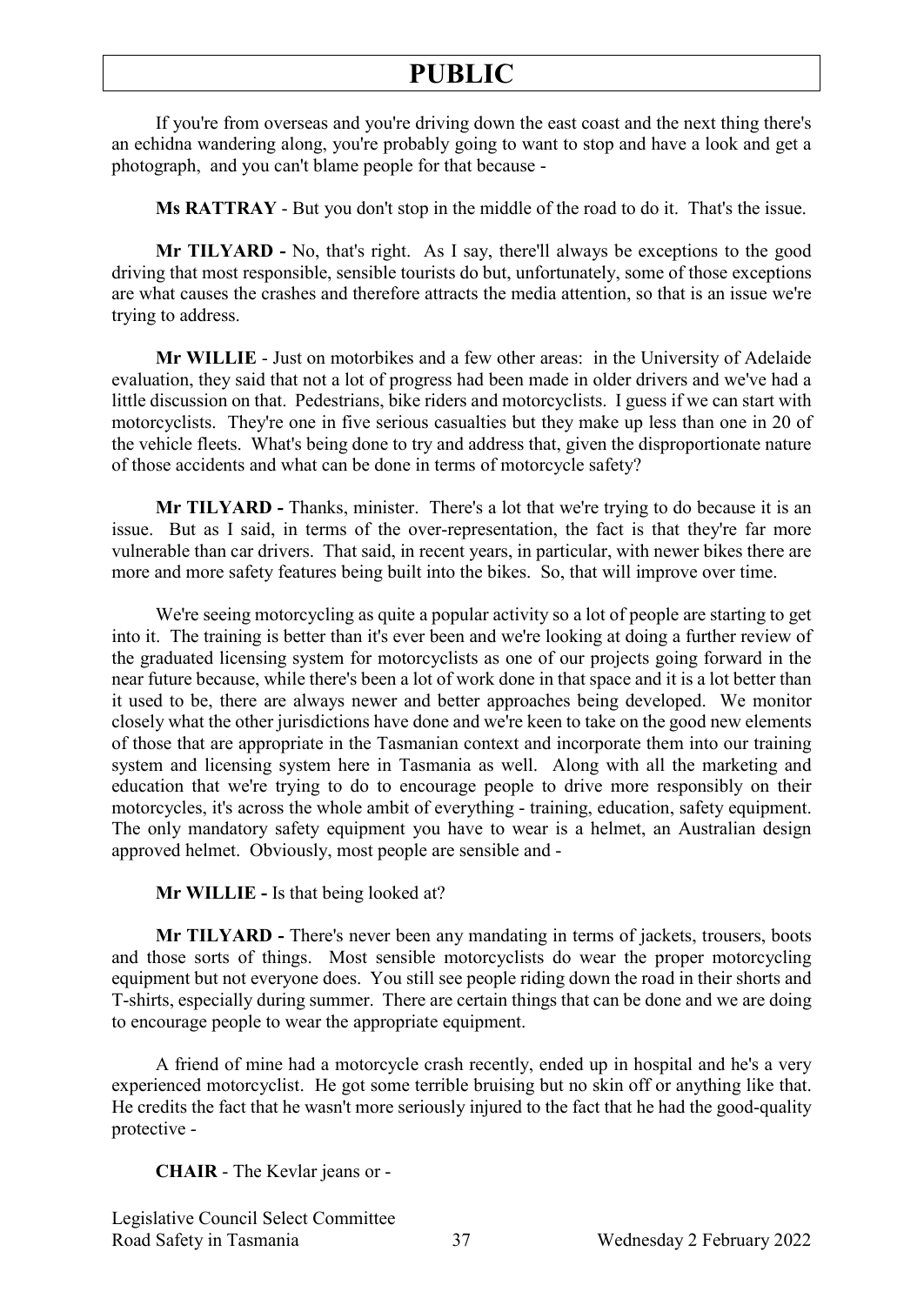**Mr TILYARD -** Yes, exactly. Good-quality protective equipment. But, unfortunately, there are people out there who don't always do that and there are some people who can't afford to. That's why we've got the program I mentioned previously with the council over at Glenorchy for disadvantaged young people to equip them with some of this gear. These are usually young people who are on their trail bikes annoying people, making noise and riding illegally sometimes. It's about equipping them with the appropriate equipment and the training to help them actually get their licence and ride responsibly on the road.

**Mr WILLIE** - Are we likely to see bigger improvements as technology improves with bikes too, in terms of braking and lane departure technology and a whole range of other things?

**Mr TILYARD** - Yes, for sure. A lot of this is already out there on some bikes. Obviously, ABS is available now on a lot of bikes and even traction control on some motorcycles.

There are motorcycles now that basically have so many safety features it is difficult to fall off them. In fact, some of them can actually stand up while they are stationary because of the technology.

**Ms RATTRAY** - That is definitely what I need.

**Mr TILYARD** - We will see more of that technology. It is improving in cars. It is improving in bikes as well and we are starting to see some electric motorcycles as well now. So, there are a lot of advances in motorcycling which will make it safer for people who can afford to purchase those bikes.

One of the messages that we always give to people purchasing cars, particularly to the parents when their kids are starting to drive, is buy the safest car that you can afford. Don't just get the hand-me-down, Mum and Dad's old car that is 15 years old, which a lot of kids tend to inherit. Think about the safety of your children. Obviously, that is paramount in every parent's thinking all the time. Buy the safest possible car that you can afford for the kids.

**Mr WILLIE** - Those other areas I mentioned, we have had the discussion about the older drivers, pedestrians. Obviously, school crossings are a high-risk area. Something that was of interest to me in the submission was some mainland jurisdictions using plateaus around intersections to reduce speed.

Is that something that we are looking at here in Tasmania as well in terms of pedestrian safety?

**Mr FERGUSON** - It is something that is already occurring in different locations.

**Mr WILLIE** - In the main road in Glenorchy that they have done.

**Mr FERGUSON** - Mainly it is an initiative of local councils often with the funding that the state has provided through the Vulnerable Road User Program (VRUP). Do you want to speak to that?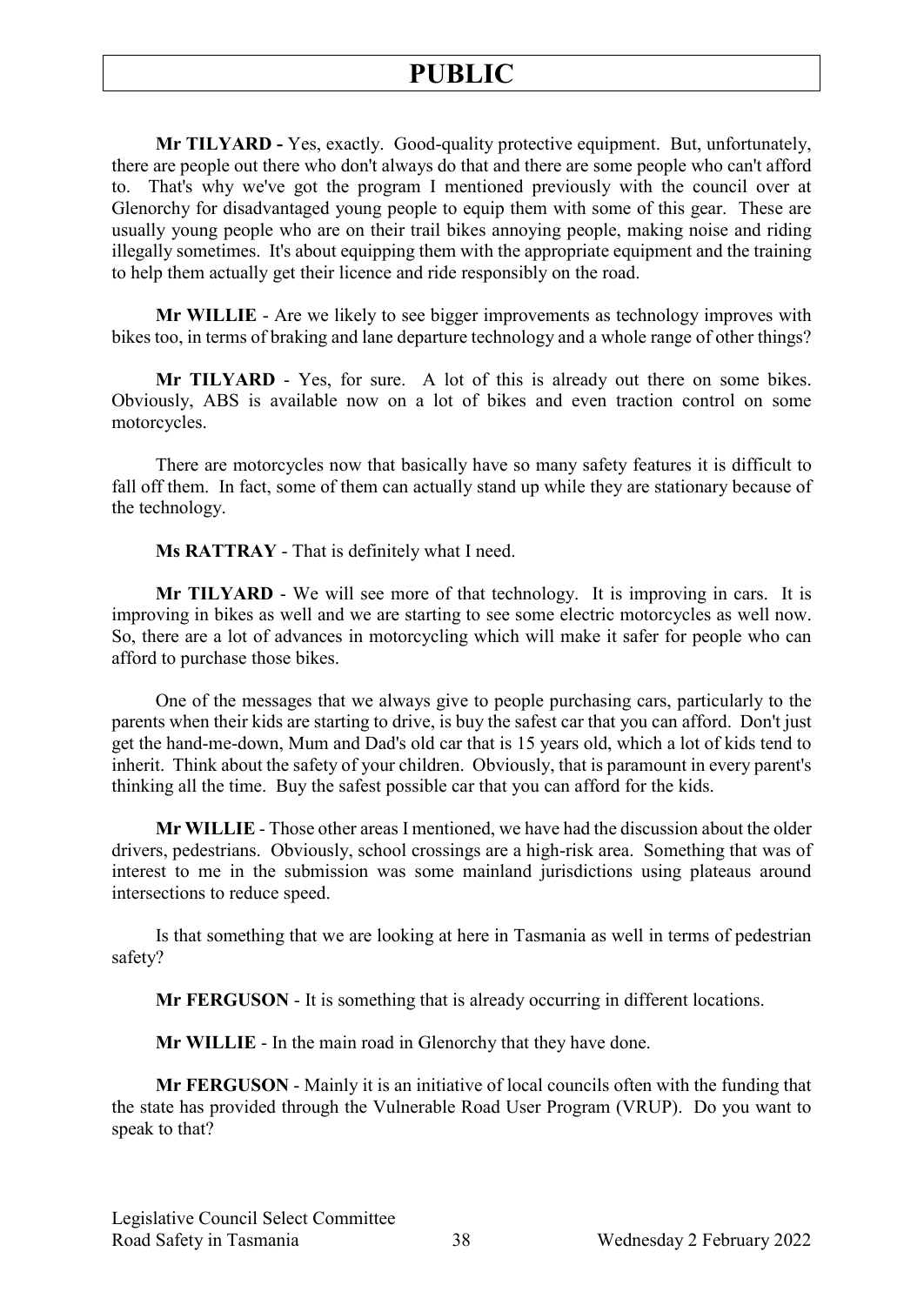**Mr TILYARD** - Yes, it is happening, and I think there are bespoke solutions that councils are looking to. In the majority the relevant areas are going to be non-state roads, mostly I would imagine given that it is more your residential inner urban type roads that -

**Ms RATTRAY** - Lipscombe Avenue, I think, is the worse.

**CHAIR** - Lipscombe has lots of speed humps.

**Mr SWAIN** - Some traffic management treatments have been very tightly regulated under the Transport Commission, historically, so I hold the role of Transport Commissioner as the current deputy secretary.

In recent years, particularly as some treatments have become mainstreamed and accepted as contributing to safety in particular circumstances, we have tried to free-up the regulatory environment so councils can make informed decisions.

Now, what the Transport Commission will typically do is to say, if there is a co-ordination issue, where it is really important that councils make coherent decisions so that road users get conditioned to certain outcomes across the whole network, then there may be a Transport Commission directive on the use of a particular traffic management device.

Where it is pretty mainstream and council engineers have been exposed and they are trained to when it is appropriate to use and we are not seeing problems in differentiated designs and applications of a treatment, that is generally with councils now. This is a case like that where when these first came in, they were quite tightly regulated and now they are a tool available to councils in particular for use where appropriate.

There is a bit of guidance from the Transport Commission which says they should be used in keeping with the relevant Ausroads guideline for that particular treatment.

**Mr WILLIE** - And most of the pedestrian accidents, they are probably happening outside of the controlled intersection, are they? People crossing in the wrong place.

**Mr SWAIN** - Craig could add to this, but if you go back 10 or 20 years, there was a lot of investment in intersections because there were a lot of issues at intersections.

Those obvious black spots have been cleaned up through state and federal upgrade programs that have gone on for many years and now the events are happening dispersed through the network. You are seeing infrastructure being applied to global treatments now like shoulder lengthening along whole corridors, for example, or tactile solutions along roads or line-marking upgrades in a whole town or area.

Most of the acute intersection issues have been dealt with and upgraded and we are now left with mass treatments.

**Mr WILLIE -** The last one, the University of Adelaide said there hadn't been a lot of progress on was with cycling accidents. So, in terms of what's being done there to address that? Obviously, separated pathways and -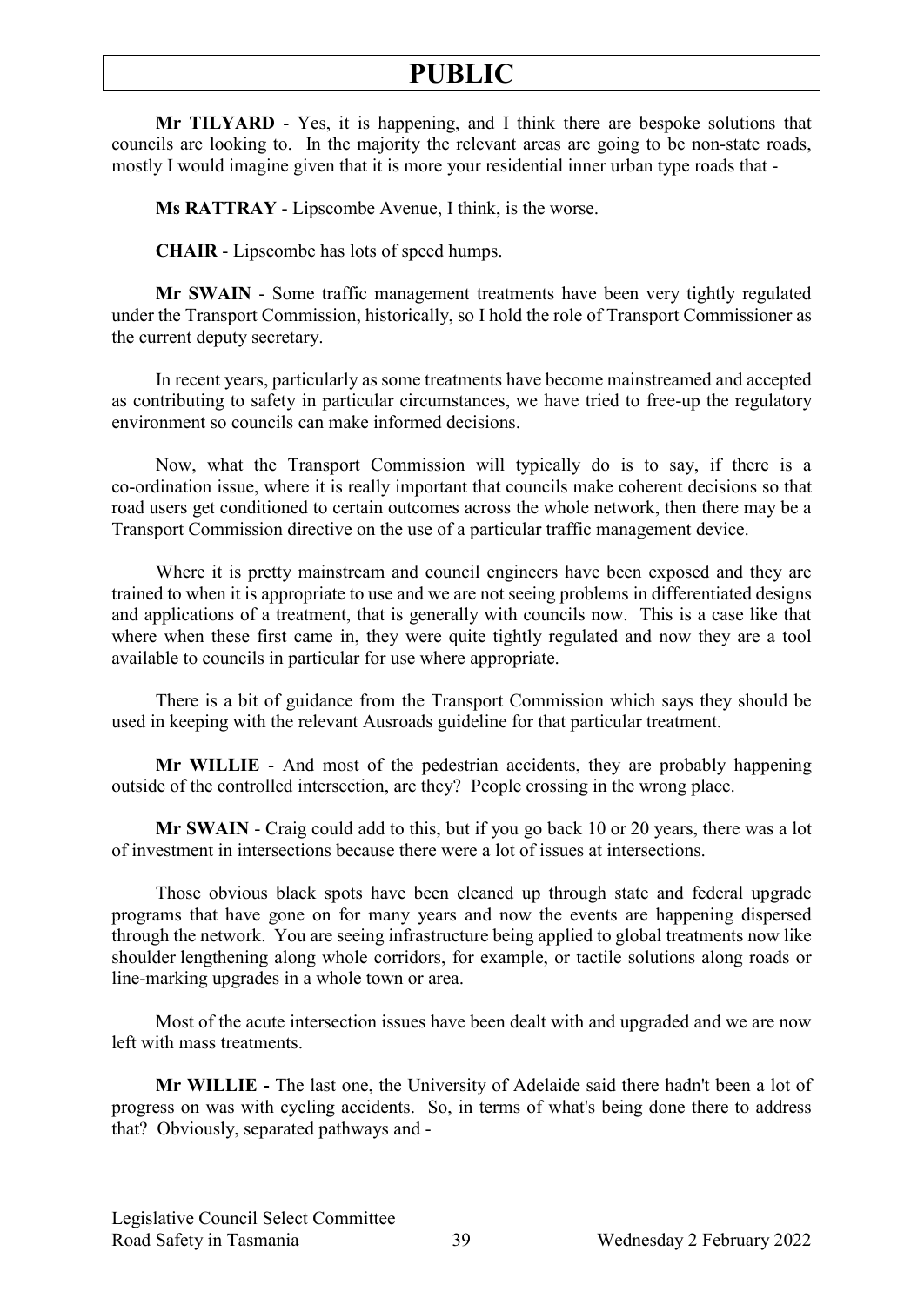**Mr HOEY -** Yes, there are a number of treatments that have been applied over the years and continue to apply. Separation, clearly, for unprotected road users is an important aspect. Also the Metre Matters legislation, a number of years ago, has proved very popular amongst cyclists. The feedback we have is that it's improved the behaviours and interactions between road users and cyclists. So, they are the two probably the key issues that we've addressed in terms of cycling.

**CHAIR** - Thank you. If I could ask you with regard to technology used for diversionary activities and this did come from one of our submissions. It says:

We've seen the effective use of alcohol interlocks fitted to the vehicles of serious offenders. Why can we not harness similar technologies for other traffic offenders?

Just wondering your advice with this -

For example, there is potential to mandate that serious or recidivist offenders have an approved dash camera fitted to their vehicle for a period of time to monitor their driving behaviour. This initiative could potentially be used in conjunction with other measures, such as the one demerit point for 12-months program.

I'm just wondering a comment that you might have with regard to the cameras for recidivist driving offenders?

**Mr FERGUSON** - Thanks for the question. I'll answer very briefly and then invite the experts at the table to offer their own perspectives. There may well be some research into it, but this is yet another example of a useful idea that somebody has come forward with, that will have its pros and cons.

**CHAIR** - One of your associations actually, in the submission.

**Mr FERGUSON** - It will have its pros and cons. We want to look at all these concepts. We don't want to rush to ideas or concepts that haven't got an evidence base for them and if this one does then we will - I'd be guided on the evidence of that.

**CHAIR** - Whether there was any merit, or considered.

**Mr FERGUSON** - Is this something that has been researched? The implementability of it, I think, will be a key focus, as always, as to how useful it will be in a road safety outcome, but please feel free to go ahead.

**Mr SWAIN -** There's a company called, Telematics Australia, which is owned by all the road authorities around Australia, and coincidentally I'm actually the chair. It's looking at using communications and IT technology to support both regulatory and commercial outcomes. That sounds very convoluted, but it's things like, can a heavy vehicle access this road? The answer might be, 'yes it can if it stays to this speed and drives in the middle of the bridge, so it doesn't drive off the bridge'.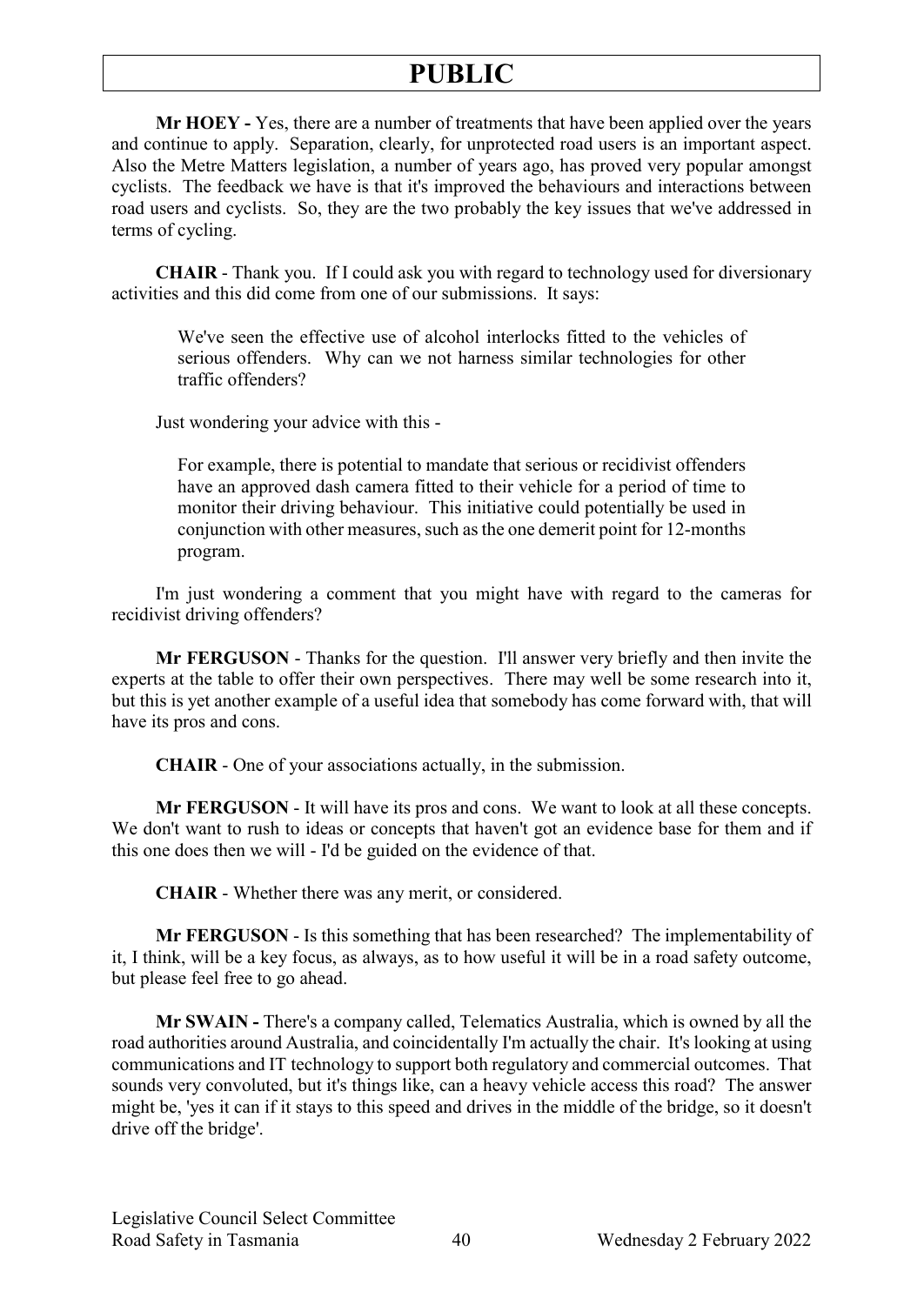That same set of technologies can conceptually be applied to other things. For example, it could conceptually be applied to speed. If you had a recidivist repeat speed person you might, in the future, be able to apply a device like a mandatory alcohol interlock but we're only just getting to the point where that's kind of possible, at a reasonable cost and where telematics is a widely-adopted technology that manufacturers are also supporting. I think the answer is, 'yes,' but we're on the cusp of that over the next five or so years.

**CHAIR** - Thank you.

**Mr FERGUSON** - I should add, Chair, as well, that technology is again part of the national road safety agenda for future vehicle standards but also in vehicle technology. Enforcement and being able to enforce, for example, a condition, going back to an earlier question from Ms Rattray as well, about conditions that a registrar can apply, or a court could apply, as technology becomes better and more advanced we have more options available to us to consider good ideas like that.

**CHAIR** - While we're talking about considering good ideas, just looking at submission from ANCAP (Australasian New Car Assessment Program) and one of their recommendations - and I'm just wondering your thoughts:

That the Tasmanian Government demonstrate leadership and extend the fivestar ANCAP safety rating requirements in its current vehicle fleet purchasing and use policies to the grey fleet.

Your thoughts on their recommendation?

**Mr HOEY -** The Tasmanian Government has a five-star -

**CHAIR** - You do, already?

**Mr HOEY -** Yes, that's correct.

**CHAIR** - You have already met their recommendations. They obviously weren't aware of it.

**Mr FERGUSON** - My colleagues are not sure what is meant by that latter term. What is that?

**CHAIR** - You'd have to ask them what was meant by it. I was just reading their recommendation. It's submission No. 61.

**Mr FERGUSON** - We'll educate ourselves on that and let you know.

**Mr HOEY -** I believe what they are referring to is when a private vehicle is being used for a work purpose.

**CHAIR** - But not an older fleet?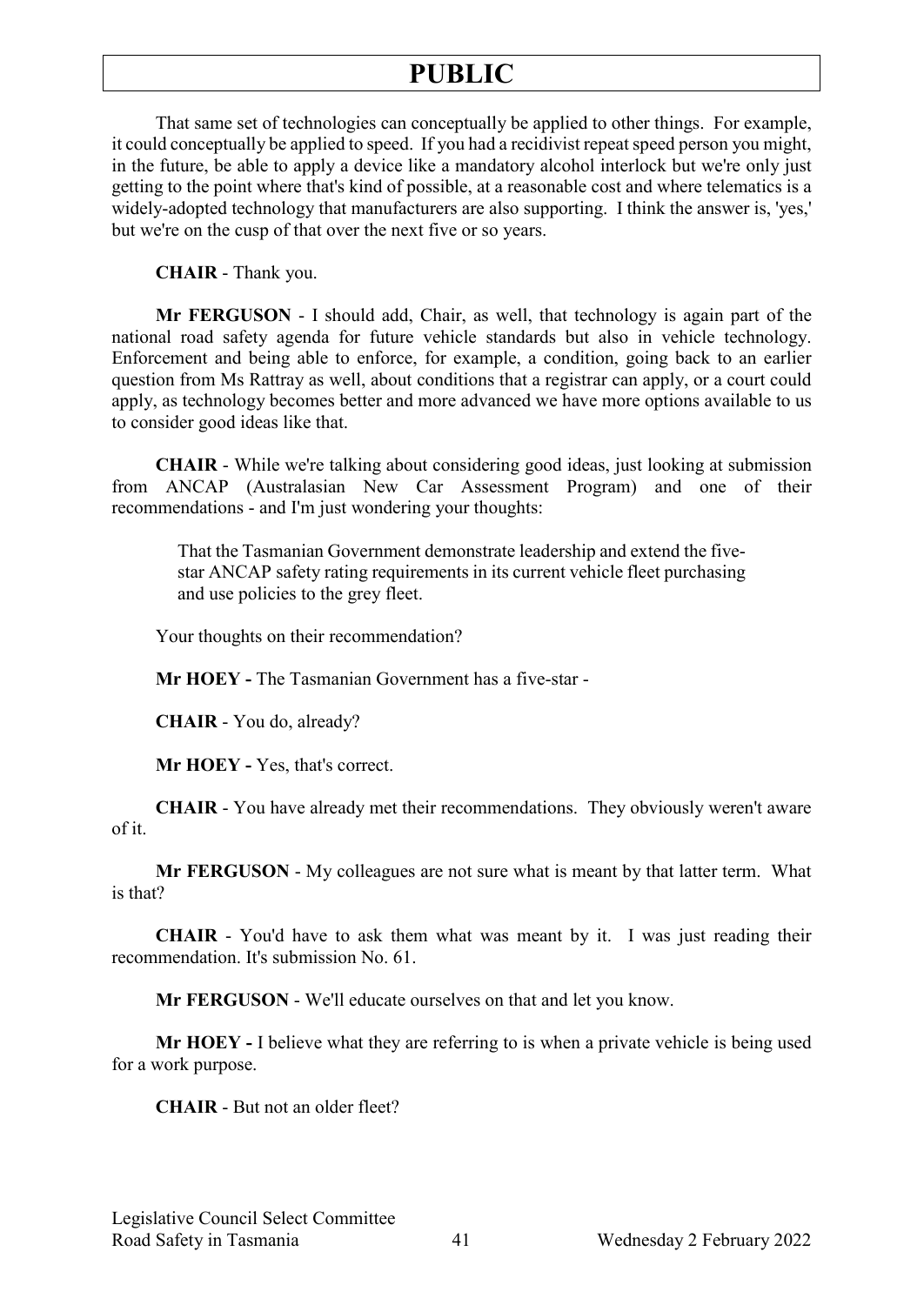**Mr HOEY -** No. Normally when you are driving for a company you may be provided with a work car, but in many circumstances, you might be driving your private car. That is what is being picked up in how the employer is looking at the safety of those sort of vehicles.

**CHAIR** - You are paid a little extra to use your own vehicle.

**Mr HOEY -** I am not sure about the work arrangements but that is how an employer might incentivise the employee to be driving the safest vehicle possible.

**CHAIR** - We have received a few recommendations from the RACT. If it's all right with you, minister, I will forward them to you for a comment to come back. There are quite a lot and we are getting close to the time limit and we would like to see your video as well.

One recommendation came from both the RACT and the Police Association in regard to establishing of a state road authority independent from the Department of State Growth to manage the state road network. I wonder if you could make a comment on that?

**Mr FERGUSON** - The RACT is a member in good standing of the Road Safety Advisory Council. They have a privileged opportunity to road test proposals with their colleagues around the table. If the evidence is there, advice would come to me that this is recommended and government would make a policy decision around it.

Again, I would be happy to pick up those questions and provide the committee with a general response. I don't wish to do that because I want the committee to be able to do its work without me putting lines through things.

It is not a current proposal. We have a strong and well-managed division within State Growth, specifically called State Roads. Nothing is forever. If we can refine our policy or governance approaches, we are open to doing so. Happy to respond further.

**CHAIR** - The RACT has come up with 12 recommendations. Rather than put you on the spot, if we could send them to you to allow you to put a comment to them it would be interesting. Obviously, you won't make a decision, but just to get an understanding of your feelings.

**Mr FERGUSON** - I would welcome it. Again, I would just make the delicate point that RACT is a highly respected and member of good standing of the council. The other members of the council are also expert and highly valued members of the council as well. I think that peer reviews of each other's good ideas leads to some things not progressing and others going forward.

**Mr SWAIN -** In a number of other jurisdictions, particularly in New South Wales and Victoria, the transport functions have been split into specific entities: three or four entities with different configurations; passenger transport, a policy and regulatory function, service delivery function. That happened maybe 15 years ago. To my knowledge, every one of those has been put back together because, while the thought was that a more specific focus would assist, what they found was that they didn't get integrated solutions.

This comes back to something that Scott was referring to earlier: road safety is not about the application of power; it is about people working together to a common aim. If you look at

Legislative Council Select Committee Road Safety in Tasmania 42 Wednesday 2 February 2022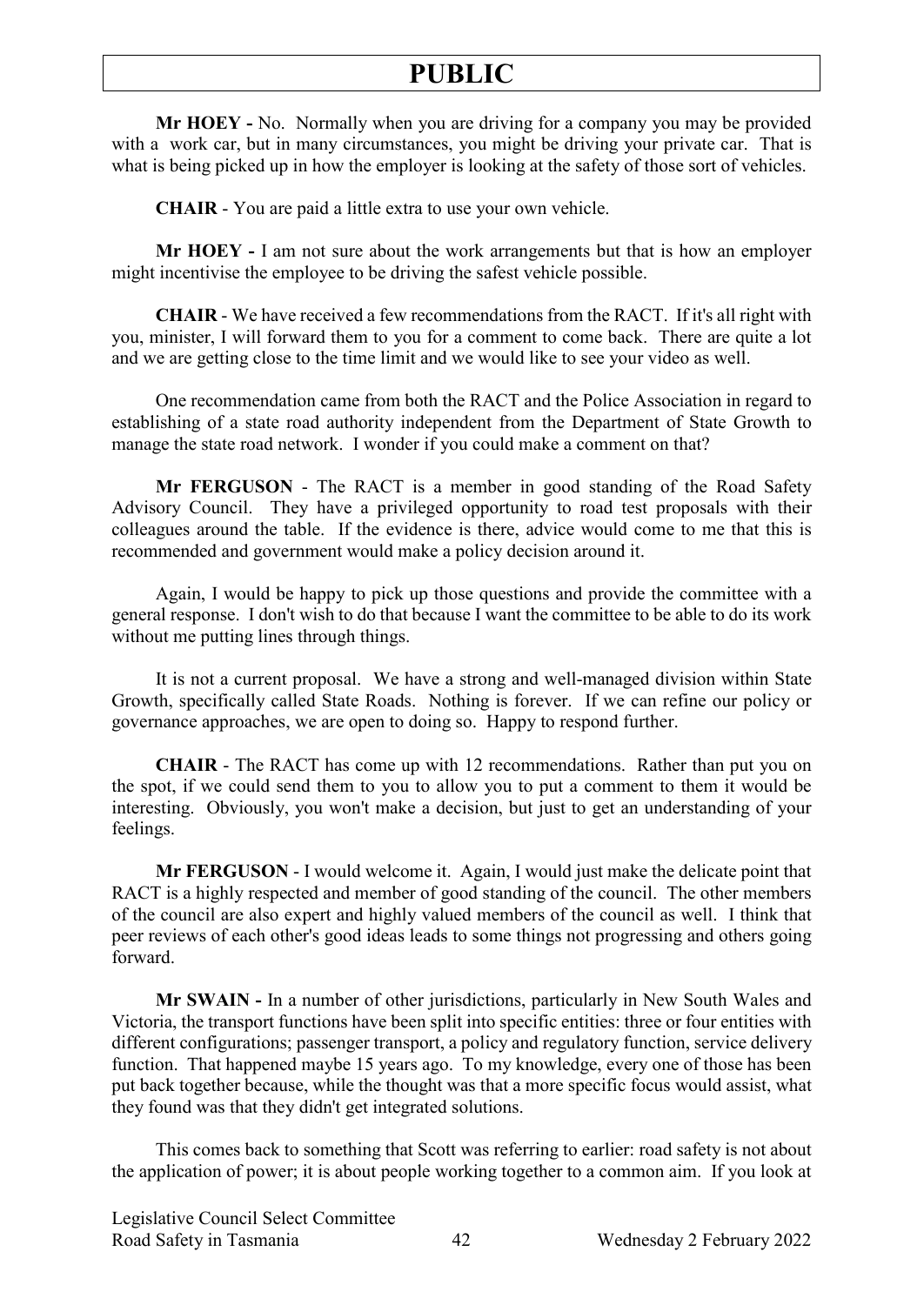how State Growth is organised, all the transport functions are in one department. As a management team, when we get together, road safety will be on the agenda as to how it has been applied in every branch within each division that performs on transport.

I think there are pros and cons with different models but you do have to think about how it plays out in practice and what the Australian experience is. Other jurisdictions have tried this.

**CHAIR** - I have a question for the police minister but we have Jonathan. I don't expect him to make a comment but it recommends a fully funded dedicated traffic section for Tasmania Police.

**Mr FERGUSON** - I think you are right, Chair That would be a question for the police minister. As a courtesy to the committee, I am happy to take it on notice on her behalf.

**CHAIR** - If you would. It was raised in a submission.

**Ms RATTRAY** - Tasmania's Road Safety Action Plans are framed within the Safe Systems Framework but the Bicycle Network suggested that they should be framed within the context of Movement and Place. I don't know if anyone at your side of the table is aware of Movement and Place. Apparently, it is big elsewhere. I am interested in whether you have a comment on that. I am happy to take it on notice.

**Mr FERGUSON** - I think we'll answer it now. I am happy to make a response. Mr Hoey can make a response.

The Safe Systems is an agreed approach that has been adopted, not by me, but by the Road Safety Advisory Council.

**Ms RATTRAY** - They are not saying it shouldn't be used. They are saying it should be in addition to Movement and Place.

**Mr FERGUSON** - It is an interesting comment and I respect it. The Safe System approach intends to capture an integrated approach to making not just our roads safer but to making our network safer and to make it safe for all road users.

The Government submission outlines the way in which it is intended to work, taking account of enforcement, education, safety of vehicles, the safety of drivers and non-driving road users as well, such as pedestrians. We are all committed to that approach. The bicycle council is a member in good standing of our Road Safety Advisory Council. If there is a good idea…

**Ms RATTRAY** - So, the Chair will be all over Movement and Place?

**Mr FERGUSON** - Indeed, but I will make the point: good ideas ought to be agreed and embraced by their peers after an opportunity to road test them.

**Mr HOEY** - Movement and Place and Safe Systems coexist. Movement and Place, as Gary and others have said, is about that road safety integration and land use planning.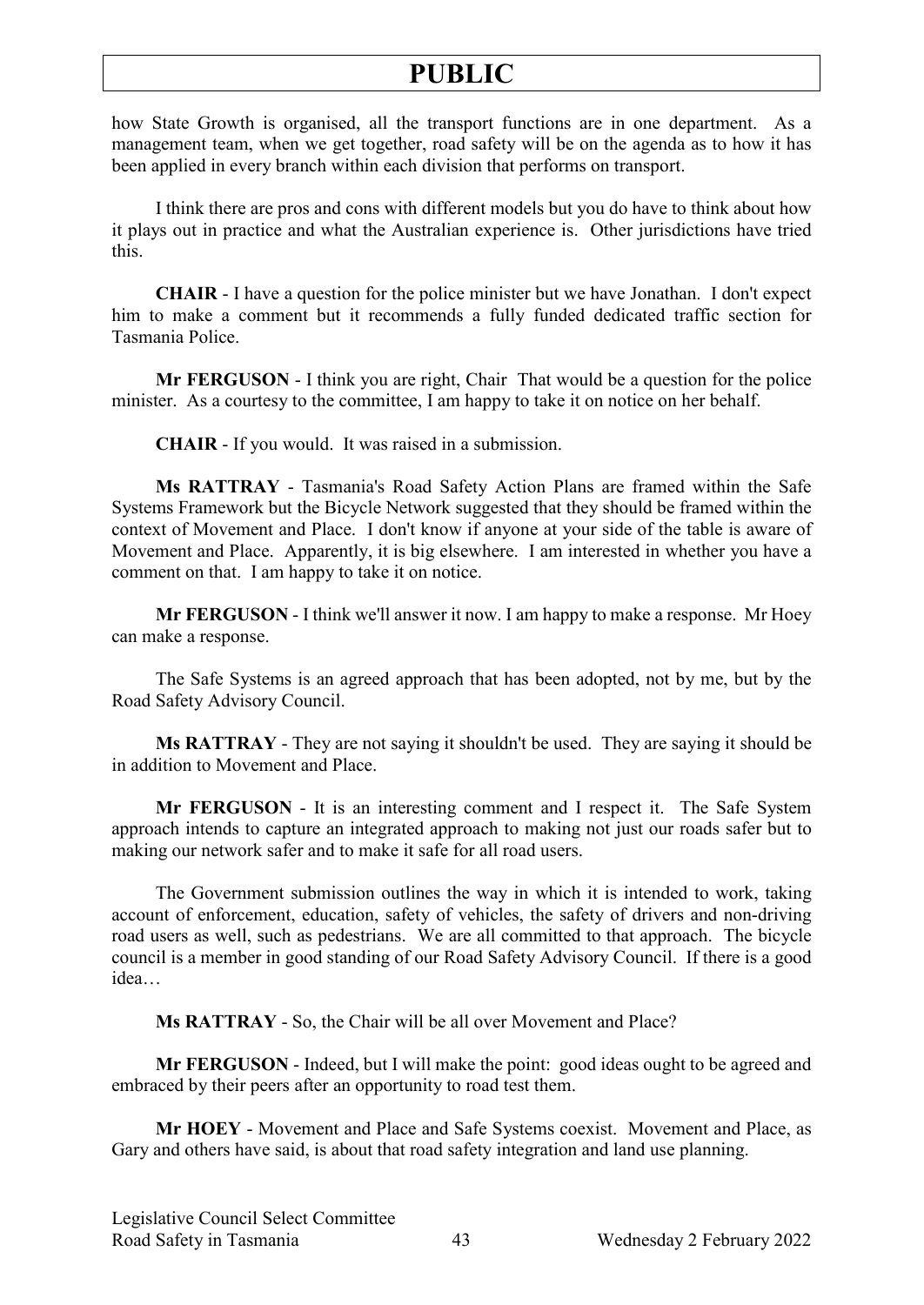The concept is where you have areas of place where things are happening, around shopping and community, and you put in infrastructure and speed limits and all though sorts of things to reflect that mixed-use activity. Movement is where you have transport corridors and you should be looking at the infrastructure that assists the movement of traffic and trying to separate vulnerable road users in those environments. It is a practical approach to the application of a safe system.

**Mr SWAIN** - To a degree, this is really happening through the Hobart City Deal. We are having a lot of conversations with council about things like how to complete a safe cycling network for greater Hobart in context of where councils want to go with the evolution of their streetscapes and main centres. It is kind of happening through the City Deal, at least in the south. I expect it will happen more in Launceston, under the Launceston vision that has been developed there as well.

**Mr FERGUSON** - Whenever we do major infrastructure upgrades, other road users, apart from vehicles, are now actively taken account of. For example, active transport, pedestrian links ways, cycle ways, cycle lanes and paths are always considered in major upgrades. You are seeing that right around the state. It speaks to the quality of the work that happens in an integrated governance model that the Deputy Secretary outlined earlier where we have all the right people in the one room rather than a more siloed approach.

I am not criticising the other models but it is a demonstrated benefit of the way that our departments of State Growth and State Roads are able to get the best community outcomes for our infrastructure investment.

**CHAIR** - In some of the hearings, the yellow centre line that they have in some countries was raised. I'm not sure whether they've got them in any states of Australia or not. Your thoughts on a yellow centre line? Particularly when we have mainland drivers that come down and all of a sudden they go from a dual highway to a single highway and then they're not sure whether they're on a single highway and they find themselves in the right-hand lane because particularly interstate drivers are used to driving on mainly dual highways. A yellow centre line - and I appreciate that many of the countries have them because of snow, obviously yellow stands out a lot. But also a yellow line when redoing roads. I do appreciate the cost but it was raised with us that this would make it very obvious to people that the centre line was yellow, so whether it was a dual lane or a single lane. I wonder if you have a comment on the introduction of the yellow centre line.

**Mr SWAIN** - I was just getting some advice. I believe - and we might need to look into this a bit further, that there isn't strong evidence that yellow on black is actually more visible and clearer to road users in all conditions than white on black. I think it probably comes down to it's more a historical practice and familiarisation thing for different driving communities in different parts of the world rather than there's a really strong -

**CHAIR** - I'm not talking about all the lines, just saying the centre lines so that it would be obvious that the centre line was yellow so you would know whether it was a dual highway or a single-lane because the middle line would be yellow. So, it's not whether it's more visible or not but you'd know that yellow was the middle of the road.

**Mr SWAIN** - I can take that on notice but to my knowledge there isn't a safety evidence base to suggest one's better than the other in that regard.

Legislative Council Select Committee Road Safety in Tasmania 44 Wednesday 2 February 2022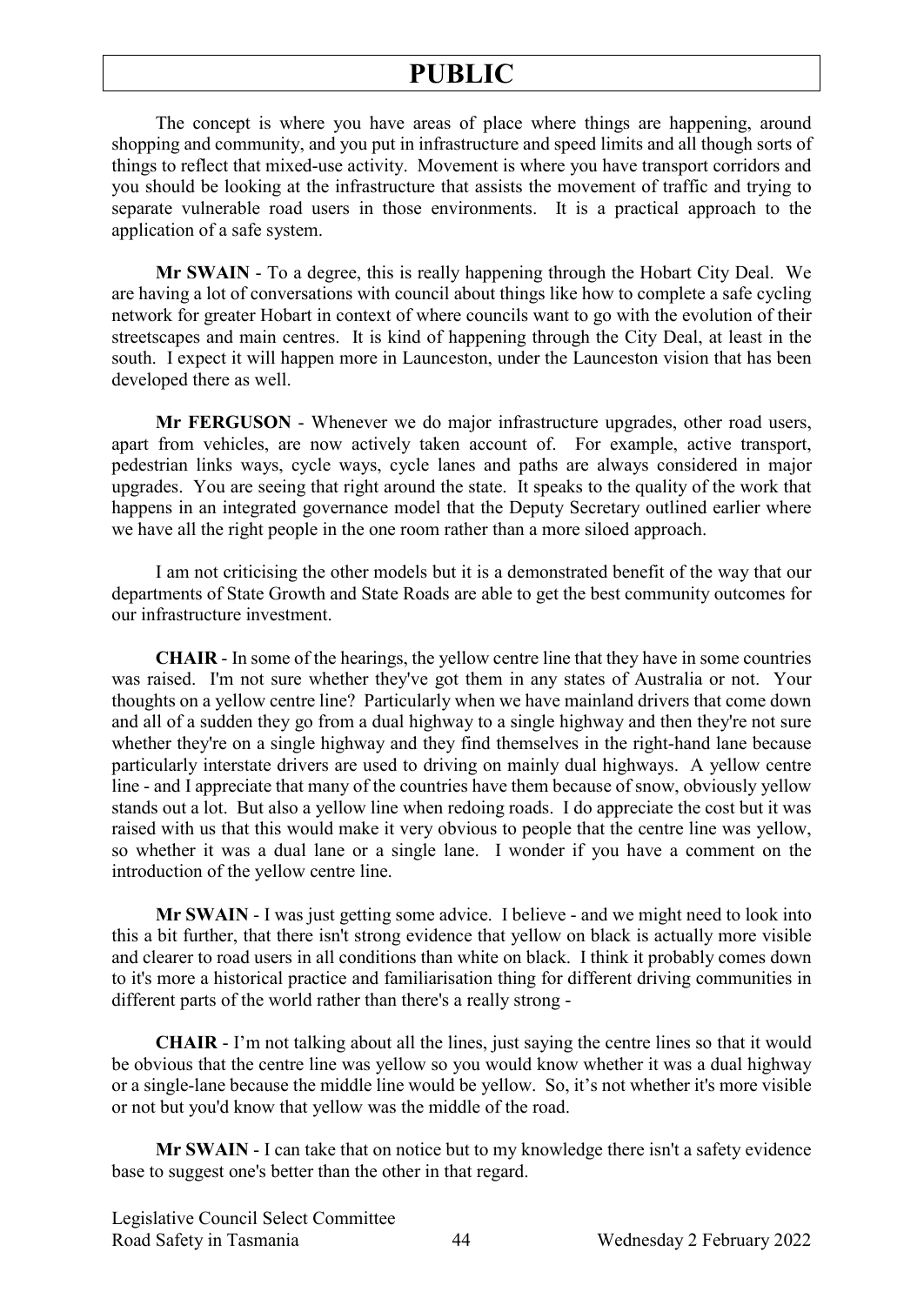**CHAIR** - My point purely was from the evidence we've received that someone would know the difference. They'd actually know whether they were on a dual-lane or a single-lane. That's the safety - that they would know that yellow was the middle line, they weren't querying whether they were on one lane or two lanes. That was where it came from.

**Mr SWAIN** - I'm not meaning to frustrate you, I'm just saying. I can understand that they would understand where they are. What I'm not sure about is whether that translates into more or less safety events. That's all I'm saying.

**CHAIR** - I'm just thinking of head-on collisions where people are unsure of the lanes they're in.

**Mr FERGUSON**- I suggest we take it on notice, Chair.

**CHAIR** - That would be really good. Members, are you happy, if we could play this now, if you've all got time to -

**Mr HOEY** - It is a presentation, not a video.

**CHAIR** - Right, okay.

**Mr HOEY** - So, it may take a little while to get through. Whether you would prefer me just to leave the presentation with you?

**CHAIR** - It's up to you. How long do you think, 15 minutes?

**Mr HOEY** - It would be a good quarter of an hour, yes.

**CHAIR** - It's up to members. I don't have a problem. Josh, are you happy to -

**Ms RATTRAY** - We had two hours allocated, Chair.

**CHAIR** - Well, we did.

**Mr WILLIE** - I'm okay to stay.

**CHAIR** - Yes?

**Ms PALMER** - I'm okay. Are we keeping anyone waiting after this?

**CHAIR** - No. You prefer not to?

**Ms RATTRAY** - I'm only one.

**CHAIR** - As you're here, I think it would be good to have the presentation so that we -

**Mr HOEY** - I'll try to move through, given that we've covered a lot of the territory already.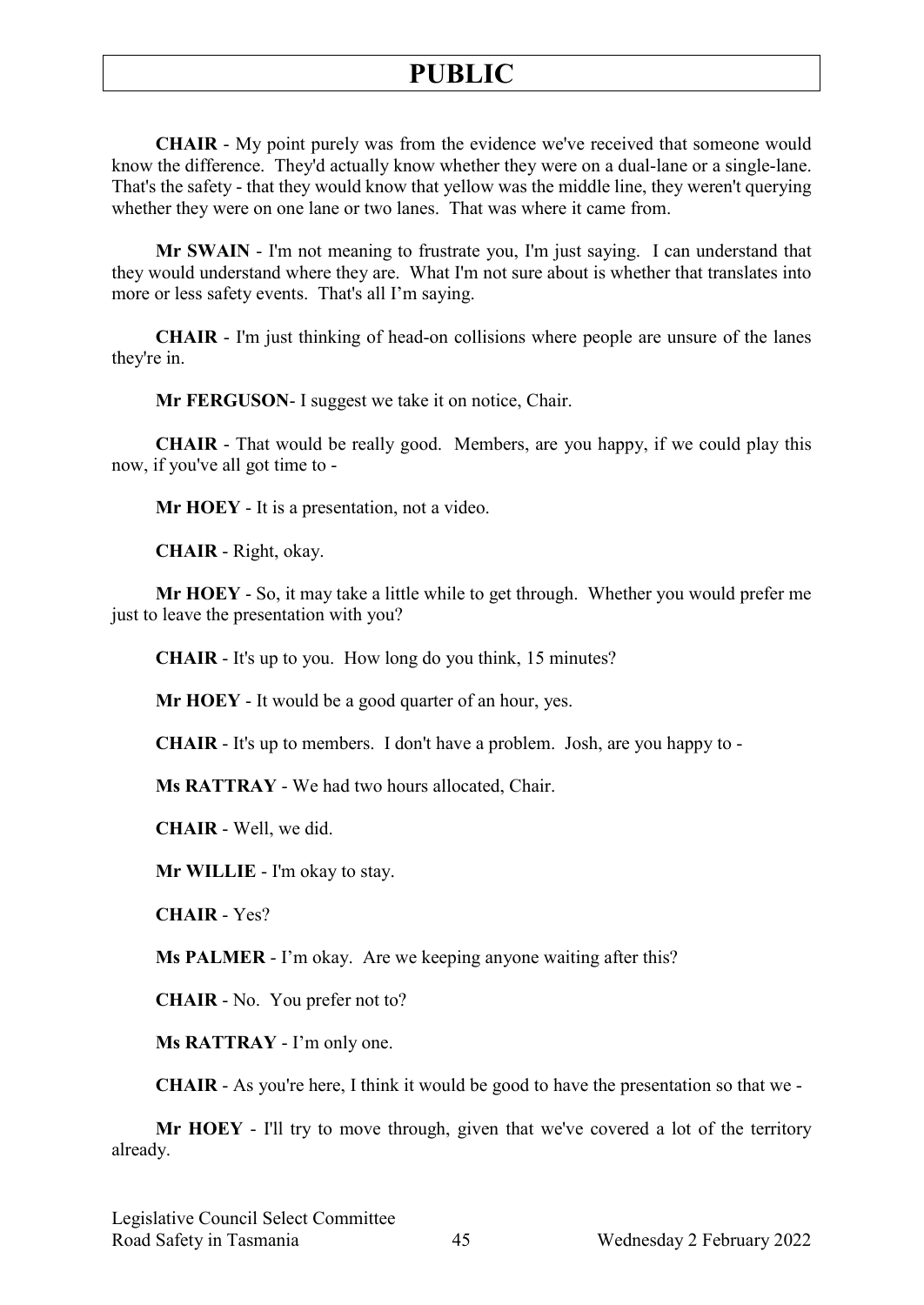**CHAIR** - What we've already covered but I think some of it, at least if we see it now, we actually watch it.

**Mr HOEY** - Just noting that on the cover page, the 50 years since we've had seat belts, so it's a milestone.

We've talked about Tasmania, how it's performing on road safety, noting that it's not necessarily comparing apples with apples. Some of the other jurisdictions, the composition of traffic in more urban areas influences their road safety behaviour. But the issue there is we've continued to plateau while making some good gains in the past, so there are jobs ahead of us.

This is the graph that's showing where significant road safety interventions commenced in the early 1970s with drink driving and particularly seat belts. You can see that there's been a decrease in fatalities, you can see a downward approach there. It's come at an enormous number of interventions and the need to continue to build intervention upon intervention. So, speed cameras, seat belts, benefits in terms of vehicles, airbags, stability control, graduated licensing, Midland Highway 10-year project, motorcycle training more recently, graduated licensing system enhancements in 2020. There is a continuing need, as the increased population, increased road usage, to have these interventions. The other element of that graph is that there is no real silver bullet. There is a need just to continue to build road safety counter-measures that are proven and evidence-based.

Next slide: the crash problem identified in the road safety action plan. A couple of key points here, if we look at the top left, 'run off road' and 'head-on', they are lane departure crashes. Almost two-thirds of our crash problems are coming from that type of crash. It is driver safety but also if we can create a safety road environment in terms of median barrier and side barrier so when those crashes do happen, they don't result in serious injury or death.

High-speed roads, 80 kilometres per hour. Here, once again. almost two-thirds of our road trauma is occurring on the higher speed roads. That reflects that environment, where you have a higher speed environment there is more likelihood to have a crash and the outcome will be more severe. So, there is a need to look at that area.

In terms of road-user type, we can see that drivers and passengers, once again, vehicle occupants, if we can influence their driving safety but also having safer vehicles. Motorcyclists also stand out.

In terms of urbanisation, we have an over-representation in our rural areas, so a need to focus on the safety on our high-speed rural roads.

In terms of age, I think the most important aspect there is the 16 to 25. It is the second column from the left, and that is where it is indicating that almost 30 per cent of our road trauma is young people, yet they only represent just over 10 per cent of the population on the road. So they are over-represented. Tragically, it's the second-leading cause of death among young people. In terms of gender, males tend to be over-represented.

Next slide, our crash problem here on the left: we've got a dispersed crash problem. We often talk about black spot, and we've been very effective at amending a lot of our black spots on the network. We really have a dispersed crash problem across Tasmania. What the data is saying and the analysis is that, in terms of strategic areas, it is about focusing on young road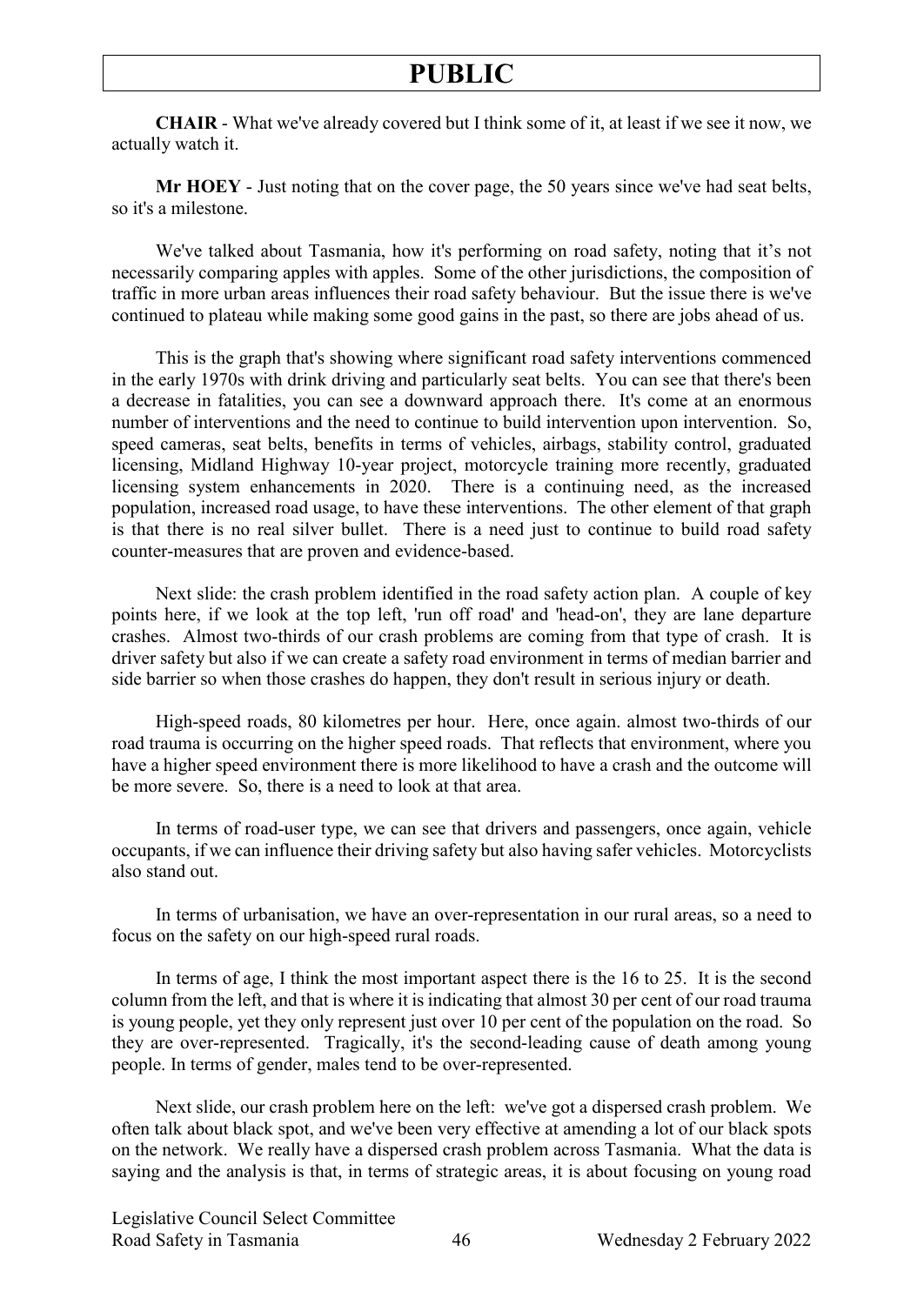users and drivers, lane departure prevention, vehicle safety, driver safety, driver licensing enforcement, motorcycle riders have got to be in the mix, high speed and mass action treatments.

In terms of road governance, it is important to recognise that the Road Safety Council was established 10 years ago. It includes stakeholders from our peak bodies. In terms of the organisation, State Growth supports the minister and also the Road Safety Advisory Council. We have an education committee that reports to the Road Safety Advisory Council and Tasmania Police is involved with the council as well. Its key role is to look at all the evidence and crash issues, and provide advice to the government and also oversight the road safety levy and, once again, providing advice to government. Reflecting on the composition, we have the key stakeholders - I imagine many would have put representations into this - but who work collectively as part of the council towards improving road safety.

Our work is driven by the 10-year road safety strategy, with a target of 200 or less serious injuries or deaths by 2026, underpinned by the safe system approach. That graphic on the lower right is useful there, as it's got the four pillars. Most importantly, in the middle there is the evidence that people do make mistakes, we do have a limited [inaudible], we are fragile, and it is a shared responsibility. The strategy itself is evidence-based. It was developed through crash modelling and independent advice.. We had a two-year consultation phase with the community, we went out to all the regional areas. We had a discussion paper and the strategy is based on both the evidence and counter-measures, and also the public consultation and input into developing it.

It is underpinned by 13 key directions. I won't go into detail on those but the key things with those strategic areas are young drivers, motorcyclists, road infrastructure, capacitybuilding among local government is also important to enable effective change at local level, improved vehicle safety and the ongoing analysis of creating speed that reflects the inbuilt safety of our road network.

Importantly, with the action plan, we talk about the safe system, and I'm passionate about this action plan because the safe system is those four pillars, and you can see people erased over a little bit. So, we looked at, with this action plan, a little bit different, trying to bring these themes out, doing all the work that road safety does, including the initiatives under the levy and so, we've got those themes we've talked about. It's about trying to make our rural roads safer, improving safety in towns and cities which has more of a focus on our unprotected road users. Saving lives where see that over-representation; encouraging safe road uses, the behavioural aspect, making visitors safer and improving safety through vehicles and technology, which has a lot to do with the Australasian New Car Assessment Program (ANCAP) and the 5-star safety rating for vehicles.

That thematic packaging initiatives that are connected - the Saving Young Lives theme is a very good aspect where it goes from Kidsafe Tasmania right through to the GLS and the full-year program so at each stage of road use young people are exposed to road safety.

It is underpinned by 42 initiatives and I will leave those with you in the interests of time.

**CHAIR** - You will table the document?

Legislative Council Select Committee Road Safety in Tasmania 47 Wednesday 2 February 2022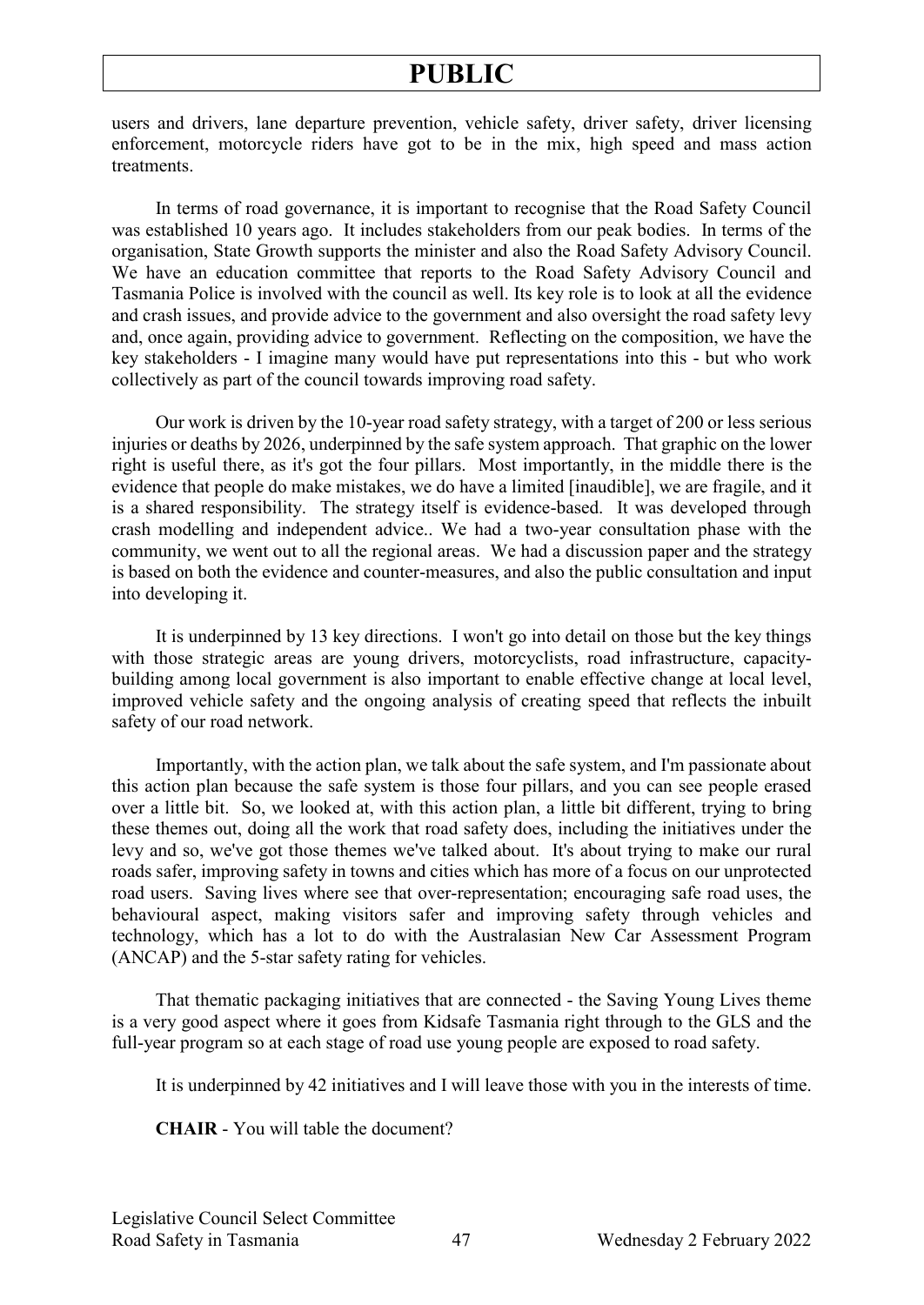**Mr HOEY** - Yes. Another aspect of the action plan is looking at it over a five-year funding so looking at the amount of money that might be available through the levy and then there have been some questions about how that is allocated. This is the actual dollar allocation but sitting behind that is the evidence about which countermeasures are going to be most effective in addressing our road safety problem and also on community focus.

You can see that Saving Young Lives is attracting over \$12 million over the life of the action plan and institutions like RYDA and the Learner Driver Mentor Program (LDMP) are all being funded by behavioural.

We have also divided up the infrastructure road safety levy between the rural roads and towns and cities, both of which have grants programs for local government, reflecting the important role that local government has in road safety.

Infrastructure has been mentioned. There are costly long lead times but it gives you the long-term safety benefits. Tasmania has a big network - 18 000 kilometres - a very dispersed population so a significant amount of the levy has been allocated towards roads.

Two of the programs I've just mentioned there are the Vulnerable Road User Program which assists local government. These are particularly for crossing points or conflict points on the network where pedestrians, cyclists and motorcyclists have more of a crash risk and also under this current action plan a new initiative is the Safer Rural Roads Program where we are looking at mass action programs. There's funding direct to local government to identify lengths of road that can be improved with low-cost proven road safety infrastructure. That is being informed by our crash profile.

As the minister has talked about today, the Graduated Licensing System was an early deliverable under the action plan and it's been a very good, robust approach. We've had a lot of evidence and supported those regulatory changes with the education platform and streamlining the licensing pathway so that it's a clear graduation of activities or restrictions. They are lifted as you get through to your final stages of licensing in a graduated form. Importantly, it includes the public education component where we are really encouraging the supervisory drivers to employ and promote quality hours in terms of their engagement with the younger people or the supervisory driver and their role is really important.

The platform, as mentioned, includes a number of components so it's not just a knowledge test on the road rules, it's about awareness of some of the issues you are facing on the road, how you prepare yourself for driving, a hazard perception test and finally a knowledge test as part of that platform.

I want to dwell a little bit on the platform itself. Education has been a really important component of this committee and I would like the opportunity to take you through the Plates Plus platform. It's between four and six hours of online learning. It's an online system and young road users go through three elements which are attitude, sharing the road and signs and rules. You need to go through each of those elements and unlock a key before you can move on to the next element so you can't just pick and choose. It takes you through a learning journey until you get to the end where you then are able to do the knowledge test.

The second graphic from the top is the Fatal Five, for example, and that's one of those, driver attitude, and you work your way through those five elements. They are supplemented

Legislative Council Select Committee Road Safety in Tasmania 48 Wednesday 2 February 2022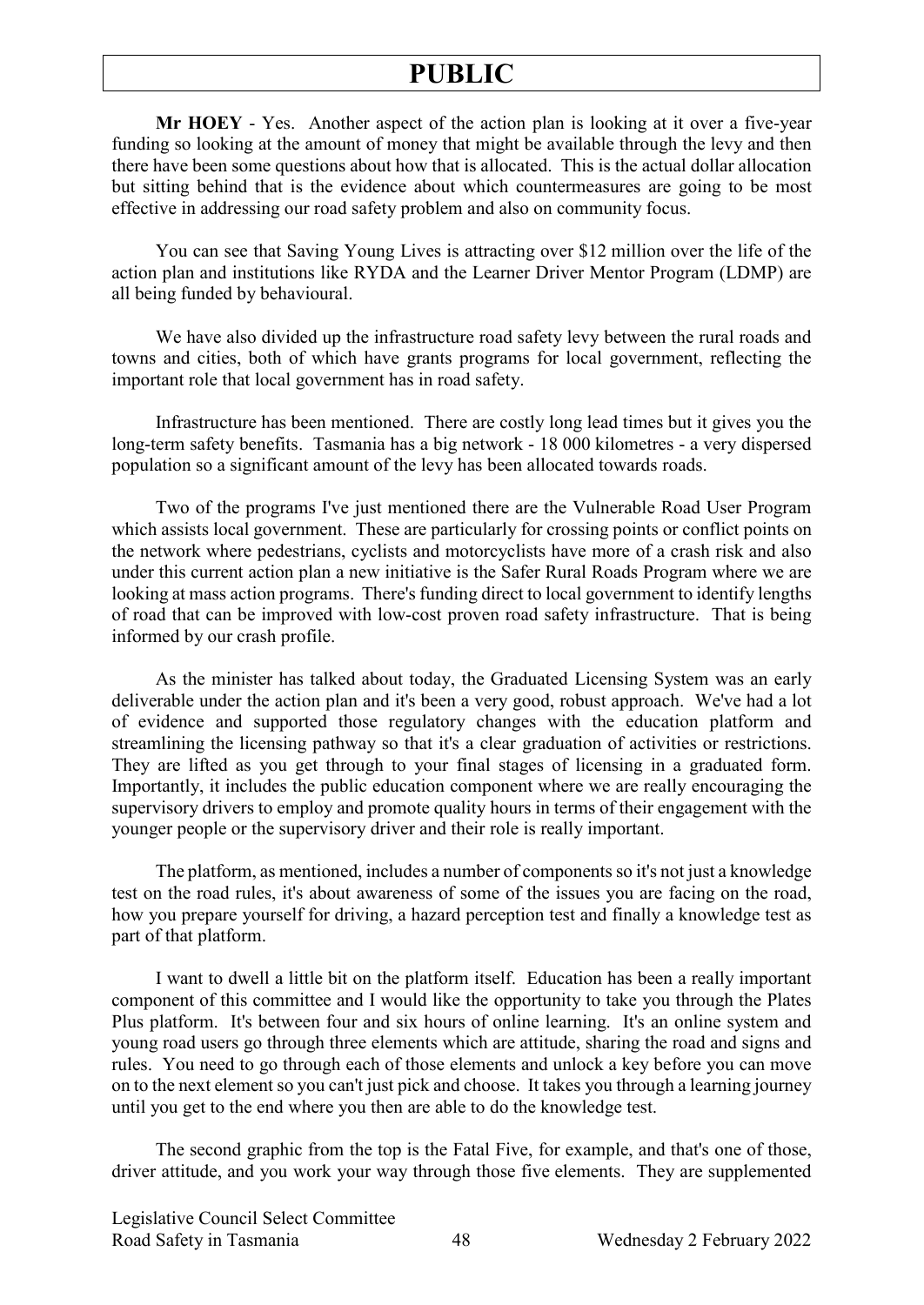by video content and engaging activities to both inform and test that knowledge as you go through.

The bottom one is an example of a quiz, so it is much more engaging than the old previous platform. It is done on-line, and you can be self-paced. You work your way through at your own time or whenever you have got access to the internet.

Another element of the GLS is that it has a perception test. Quite a lot of road safety education and talk is about a simulated environment. It has a perception test. They are both computer-generated graphics. They look quite impressive, almost life-like.

They are looking to put you in the driver's seat and work new drivers through some of the hazards you are going to expect on the road environment and testing your awareness and perception that they are occurring: pedestrians walking out unannounced, wet road conditions, vehicles giving sufficient distance before turning across the road.

That is another. What I hope you are getting from that is the enormous change that has gone on in the education that has been given to young drivers.

In terms of automation, and we have talked quite a bit about automated transport enforcement program. I think the important aspect there is up the top right. The graphic there, and those leading contributors to the Fatal Five. Almost a third of crashes have speed as a contributing factor. One in four alcohol and seat belt is almost one in 10.

The automated enforcement has the flexibility to enforce all those sorts of behaviours. You are covering an extensive amount of our contributing factors to road trauma.

We go next. I have gone through this very quick.

Reflecting again on saving young lives, I think it is a really important theme of the action plan. All these elements contribute to a safer system for young road users, reflecting that some are drivers, some are pedestrians, bike riders, and so forth.

Going from right at birth, having a safe car seat, educating parents about how to do that.

It is provided to the Bicycle Network, to the ride to school program in schools. The RACT are funded to provide education, RYDA, the Driving for Jobs is more at the grade 11 and 12, the targeted schools. The Learner Driver Mentor Program, which I imagine you would be quite aware of, is providing mentors with those drivers who have got disadvantage. Then the full-year program is the Glenorchy Bucaan House assistance for disadvantaged younger people to obtain their licence. That has just been extended to Launceston.

Finally, in public education, there is extensive public education that goes on, keeping people informed and educating on the Fatal Five generally, but also when road rules are changed, campaigns go out to inform the community about those changes.

We are targeted. It is evidence based, based on the crash stats. We use a range of media. Television is no longer the dominant media as it once was, so there is YouTube, TikTok, I think some of it goes out on, and also trying to get to events for the younger audience as well, in the drink driving.

Legislative Council Select Committee Road Safety in Tasmania 49 Wednesday 2 February 2022